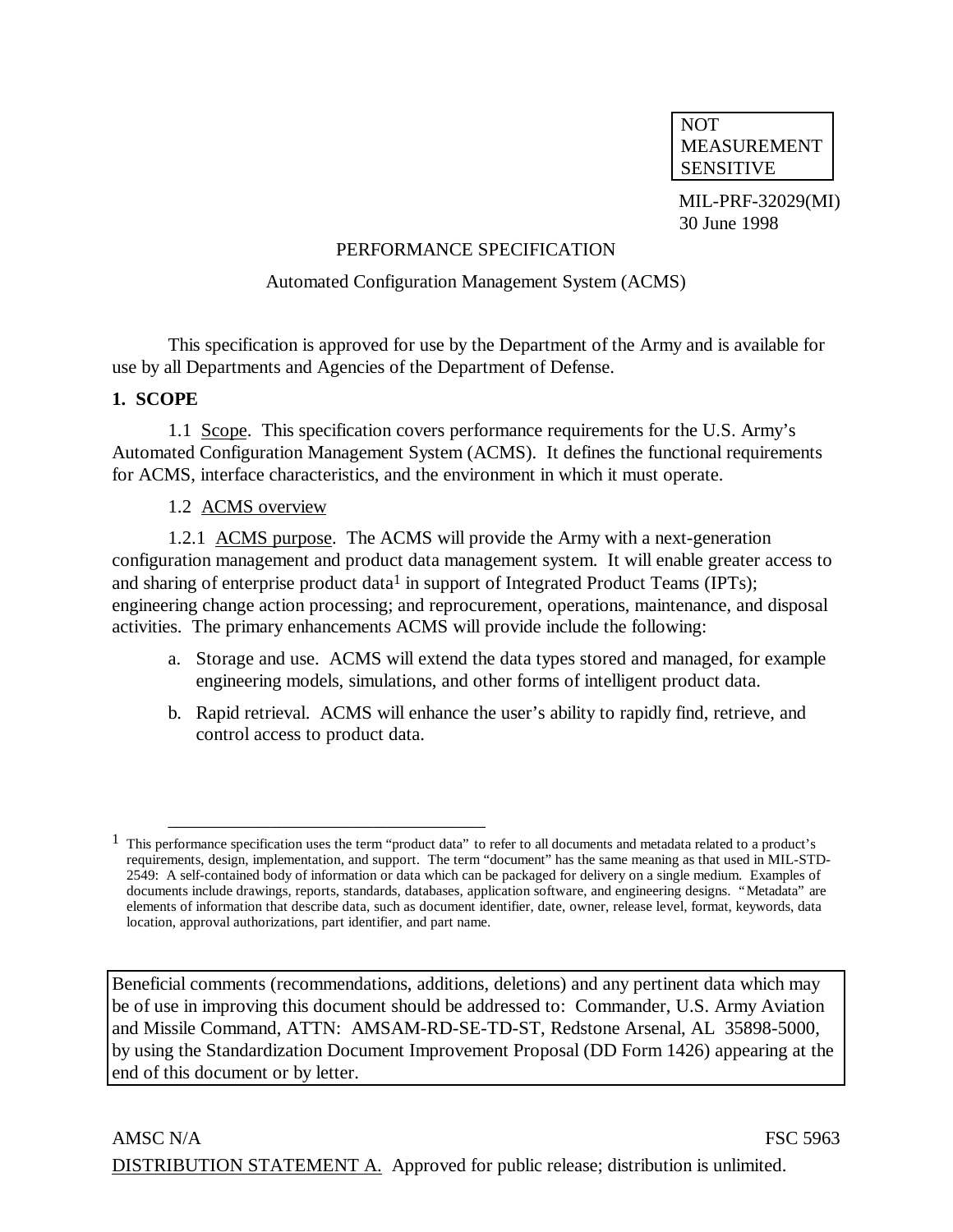- c. Process automation. ACMS will support automation of business processes such as baseline and release approval, engineering change processing, Technical Data Package (TDP) validation, and integrated product development as supported by IPTs.
- d. Year 2000 compliant. ACMS will provide the Army with a Year 2000 compliant configuration and product data management capability.

1.2.2 ACMS scope. ACMS will be the Army's enterprise configuration management and product data management system. The capabilities of ACMS will support traditional configuration management functions; product structure management; product data management; the assembly, review, validation, update, and dissemination of TDPs; and interfaces with the Joint Computer-aided Acquisition and Logistic Support (JCALS) Workflow Manager and multiple repository systems such as the Joint Engineering Data Management Information and Control System (JEDMICS) and Contractor Integrated Technical Information Service (CITIS) systems. ACMS will enable management of the Army's product data throughout the system life cycle - from program development through production, sustainment, modification, and, ultimately, disposal.

1.2.3 ACMS vision. ACMS will provide the required data when it is needed and in a form that the user can apply to accomplish the mission. The required data consists of all the product data necessary to completely define an item for the intended purpose of specifying, designing, analyzing, manufacturing, maintaining, sustaining, testing, inspecting, packaging, and dispositioning that item over its entire life span. The ACMS also must operate in a diverse Army environment, integrate with other Army major subordinate command (MSC) business processes, and communicate with other MSC, government, and industry information management systems.

1.2.4 ACMS users, support agencies, and implementing sites. The Army Materiel Command (AMC) Engineering Data Management System (EDMS) Functional Coordinating Group (FCG) ACMS Task Force, as established by the AMC Deputy Chief of Staff for Research, Development and Acquisition, is responsible for defining ACMS and developing this performance specification, which describes the target ACMS.

The EDMS Program Management Office will monitor implementations and record differences. Potential implementation sites include all MSCs and their installations.

The ACMS user community includes, but is not limited to, program managers, configuration managers, design engineers, developers, testers, trainers, logisticians, materiel managers, packaging specialists, and manufacturers to include organic depots and arsenals. Potentially, anyone involved in an IPT, evaluating engineering change actions, or retrieving product data for any reason, is an ACMS user. These users may be located at the MSCs; the Research, Development and Engineering Centers (RDECs); the depots and arsenals; the Defense Logistics Agency (DLA) sites; and at Army product developer sites.

1.2.5 ACMS operation. ACMS will be a federated system of systems. It will be federated in the sense that local sites will manage their own data and support their site unique business processes. It is a system of systems in the sense that all sites will share metadata (see Appendix D - Glossary) that describe the managed product data and will possess capabilities that are common to the whole of ACMS.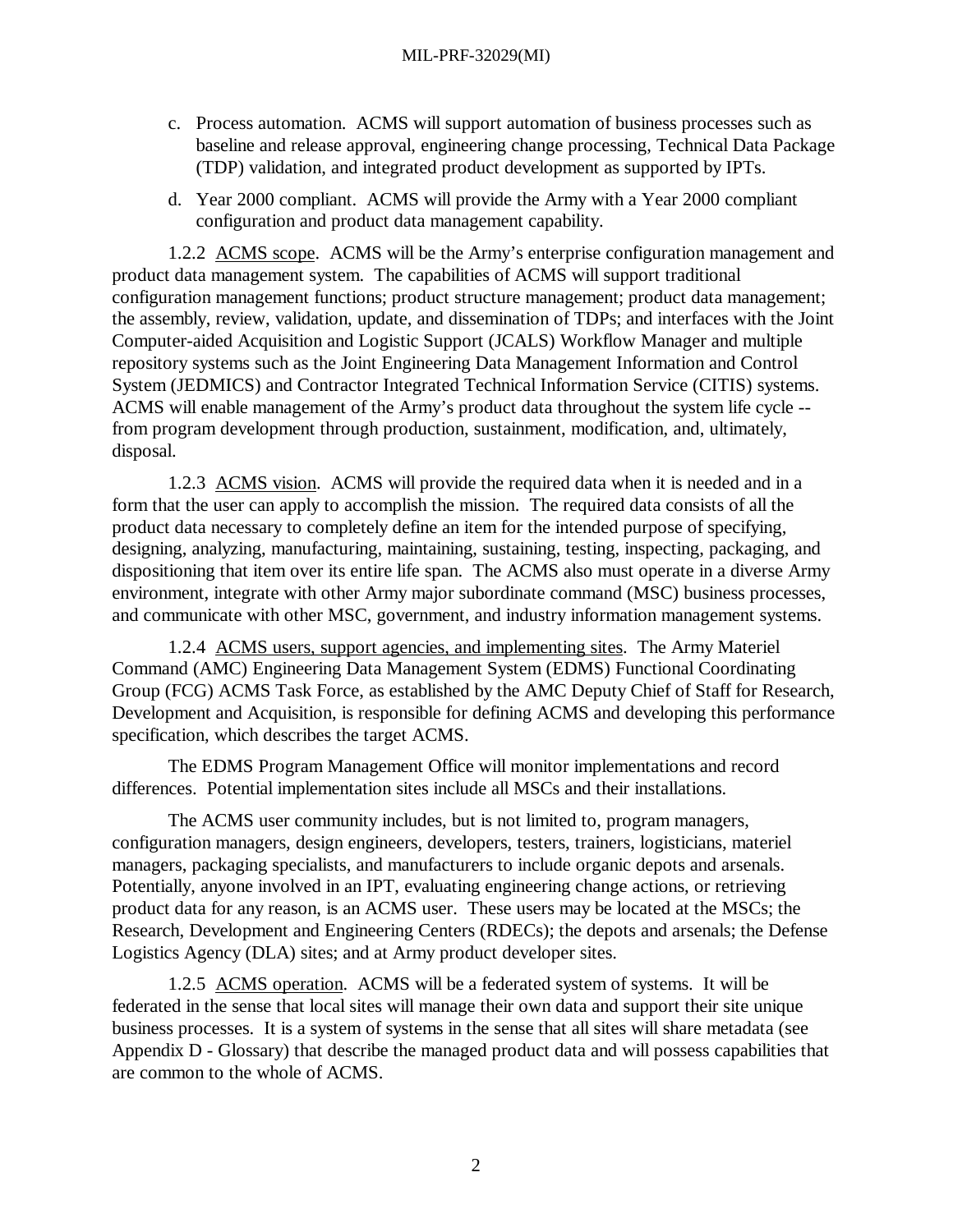As the Army's enterprise product data management system, ACMS will provide visibility into the identity and location of all controlled product data, to include configuration management data, whether the Army has change control authority or not.

ACMS represents a shift in the Army from document-centric data management to product-centric data management. Users will locate and retrieve data from a product structure perspective rather than from a document perspective. This change will enable users to identify desired product data by navigating product structures, searching for and through part families, as well as by traditional approaches such as querying data grouping or classification attributes. Product-centric data management also means that the product structure is a controlled item in addition to, or in place of, documents describing the product structure (for example, the Bill of Materials).

The target ACMS will provide a common set of Army-wide capabilities to include the following:

- a. Provide a single access and control point. ACMS will provide users with a single, common means of finding, accessing and controlling Army enterprise-level product data for which the Army has change control authority.
- b. Promote sharing of data. ACMS will provide users with concurrent access to product data where the data and the users may be geographically dispersed.
- c. Implement data standards. ACMS will read and write MIL-STD-2549 data information packets as a means for exchanging product configuration management metadata, product structure relationships, and documents with Product Data Management (PDM), Configuration Management (CM), authoring, CITIS, and repository systems.
- d. Manage multiple formats. ACMS will provide for the management of a wide variety of product data formats in accordance with international and industry standards, to include Computer Aided Design (CAD) model formats, so that government- and contractor-created data can be maintained, located, and used with no loss of data intelligence.
- e. Automate product data management. ACMS will automate Army product data management functions to include data capture, storage, location, retrieval, access control, and transmittal, as well as configuration management of data, quality control of data, and system administration.
- f. Manage Army-controlled product structures. ACMS will provide for creating, storing, maintaining, and managing changes to links (relationships) between elements of product structures (for example, parts, components, and assemblies) for which the Army is the Current Document Change Authority (CDCA).
- g. Access contractor-controlled product structures and product data. ACMS will provide the ability to find, copy, view, and print product structures and product data when the Army is not the CDCA.
- h. Associate product structure elements with appropriate product data. ACMS will provide for creating, storing, and controlling the associations between product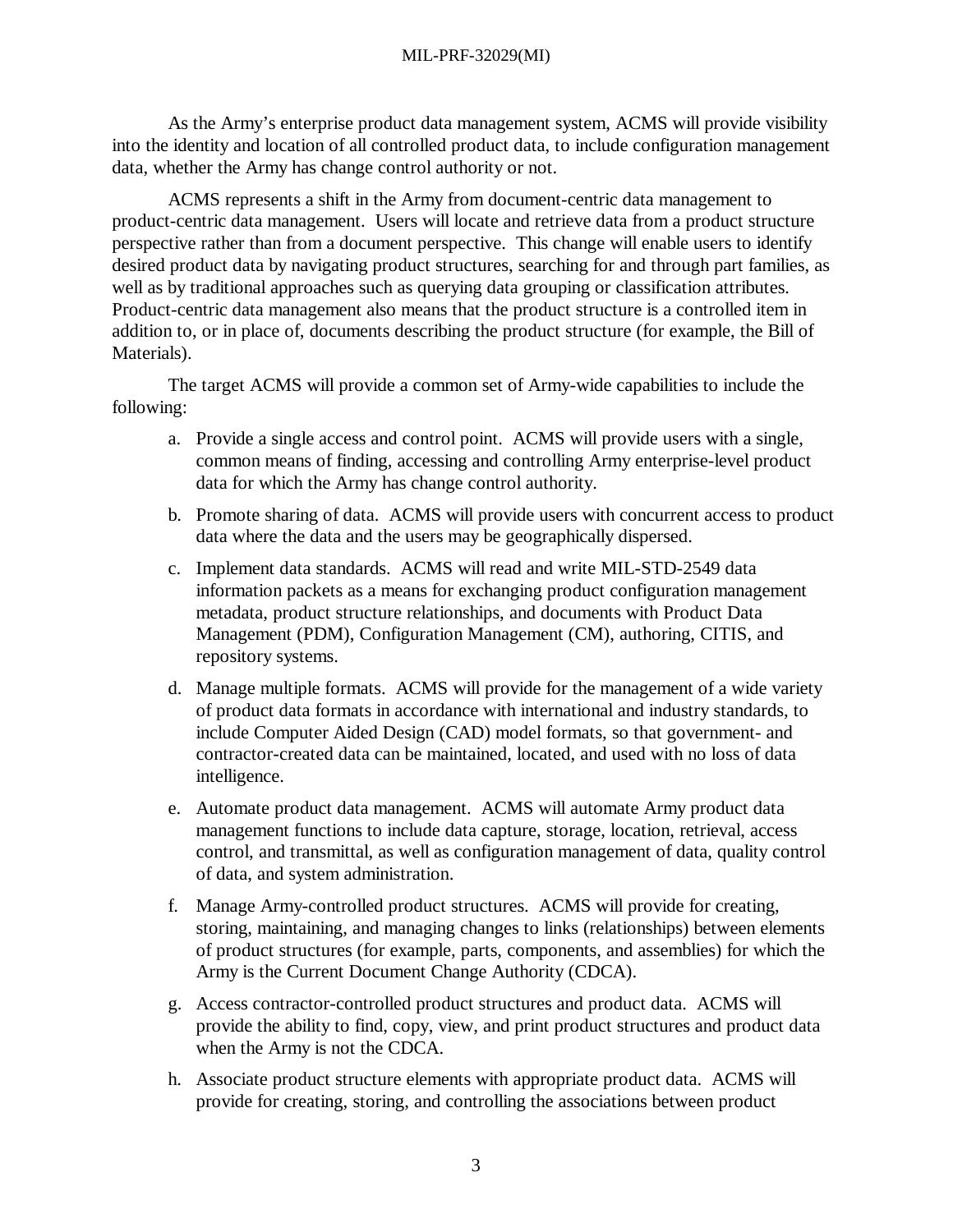structure elements and the product data that describe those elements for which the Army is the CDCA. ACMS will provide the ability to find, copy, view, and print the associations for which the Army is not the CDCA.

- i. Manage workflow. ACMS will provide for work process definition, routing, status tracking, and performance analyses of modeled processes.
- j. Provide configuring capabilities. ACMS will be flexible and customizable in its ability to meet the unique information needs of individual MSCs. ACMS will provide system administrator-level tools for configuring ACMS to support information interchange within an Army site in accordance with each site's business processes and product data needs, while providing information to off-site users. These tools will permit configuring the system without writing source code or recompiling unaffected software modules.
- k. Provide customization and integration capabilities. ACMS will be flexible and customizable in its ability to meet the unique functional needs of individual MSCs and to interact with other data management systems. ACMS will provide customization and integration tools for tailoring ACMS to extend existing functionality, add new functions, provide new methods for interacting with users, and interface with other data management systems, data authoring systems, and viewing systems.

Specific applications of ACMS are discussed further in the appendices. Appendix A, ACMS Concept Overview, provides information relative to the nature and roles of the ACMS. Appendix B, ACMS Support of Army Products and Data Life Cycles, and Appendix C, ACMS Support to Selected Business Processes, provide information relative to the use of the ACMS.

## **2. APPLICABLE DOCUMENTS**

2.1 General. The documents listed in this section are specified in Sections 3 and 4 of this specification. This section does not include documents cited in other sections of this specification or recommended for additional information or as examples. While every effort has been made to ensure the completeness of this list, document users are cautioned that they must meet all specified requirements documents cited in Sections 3 and 4 of this specification, whether or not they are listed.

2.2 Government documents

2.2.1 Specifications, standards, and handbooks. The following specifications, standards, and handbooks form a part of this document to the extent specified herein. Unless otherwise specified, the issues of these documents are those listed in the issue of the Department of Defense Index of Specifications and Standards (DoDISS) and supplement there to, cited in the solicitation (see 6.2).

### DEPARTMENT OF DEFENSE STANDARDS

MIL-STD-2549 - Configuration Management Data Interface

## DEPARTMENT OF DEFENSE HANDBOOKS

MIL-HDBK-881 - Work Breakdown Structures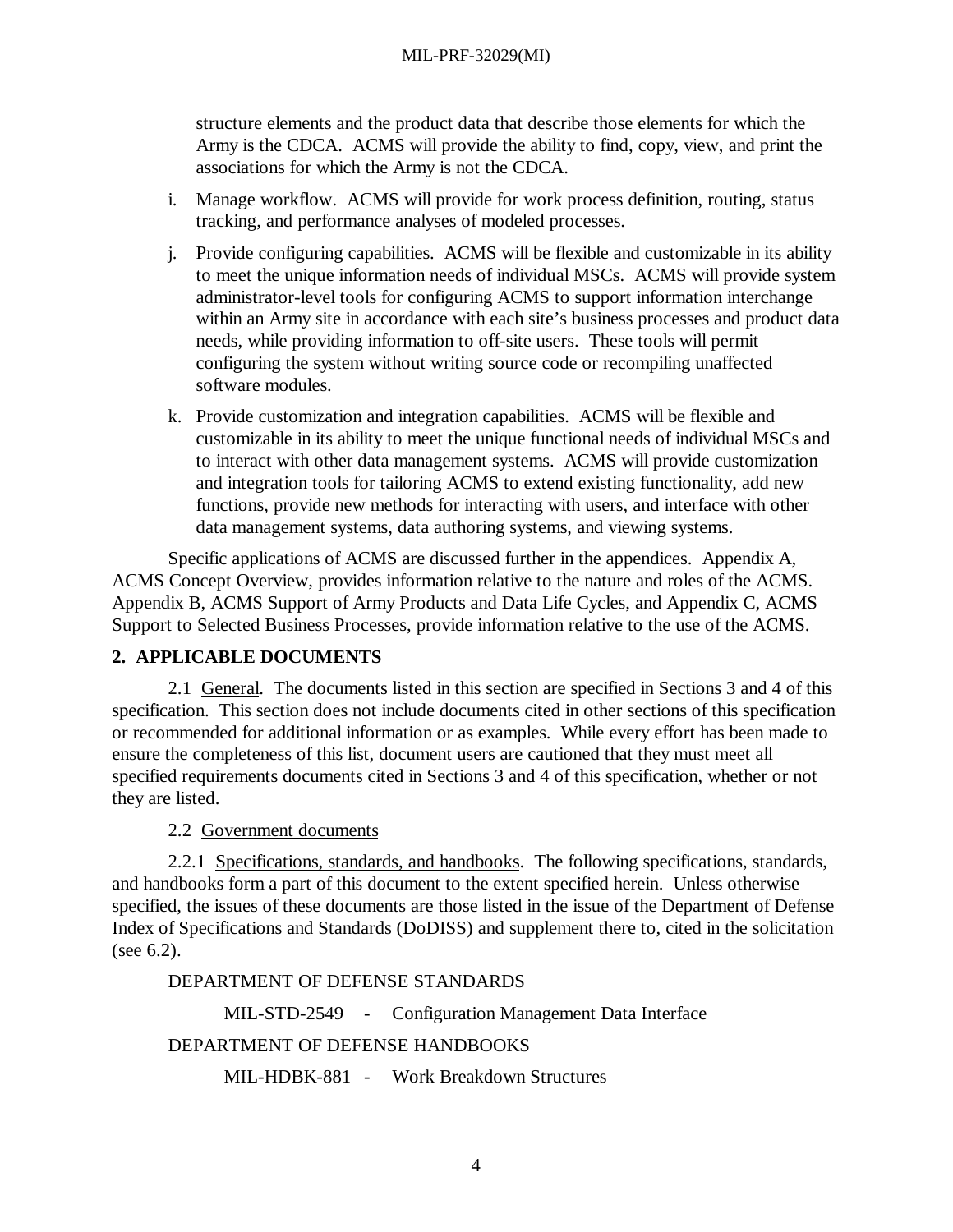(Unless otherwise indicated, copies of the above specifications, standards, and handbooks are available from the Standardization Document Order Desk, 700 Robbins Avenue, Building 4D, Philadelphia, PA 19111-5094.)

2.3 Order of precedence. In the event of a conflict between the text of this document and the references cited herein, the text of this document takes precedence. Nothing in this document, however, supersedes applicable laws and regulations unless a specific exemption has been obtained.

## **3. REQUIREMENTS**

3.1 Operating requirements. This section describes the functional features of the ACMS as seen from a user's point of view. It communicates an ACMS in terms of the user needs it will fulfill, its relationship to existing systems or procedures, and the ways it will be used. A strategy for tailoring the following requirements to meet Army interoperability and unique environmental constraints and performance requirements is given in section 6.2.4.

3.1.1 Product data management requirements

3.1.1.1 Product data control requirements

3.1.1.1.1 Data storage requirements

3.1.1.1.1.1 Provide secure data storage. ACMS shall provide for secure storage of product data (see Appendix D) in accordance with defined access control permissions and rules (see Access Control Requirements and User Authorization and Management Requirements). Secure storage is defined as the ability to preclude stored information from being viewed, reused, updated, or deleted without invoking system rules.

3.1.1.1.1.2 Store product data. ACMS shall provide the ability to store both CM and non-CM controlled product data in a single and distributed vault.

3.1.1.1.1.3 Store CM-controlled product data. ACMS shall store configuration controlled product data in a vault that does not allow the user to overwrite data.

3.1.1.1.1.4 Store non-CM controlled product data. ACMS shall allow the user to choose whether to store non-configuration controlled product data in a vault that does not overwrite data or in a vault that does overwrite data.

3.1.1.1.2 Access control requirements

3.1.1.1.2.1 Check identity and authorizations. ACMS shall provide for checking the identity and authorizations of users and restrict access as defined by access control permissions and rules (see User Authorization and Management Requirements).

3.1.1.1.2.2 Suppress unauthorized functions. ACMS shall suppress functions not available to a user due to access restrictions. For example, an administrative menu tree may be accessible (that is, highlighted and active) only to users with administrator permission or the ability to modify a workflow may be suppressed for users who are not authorized to modify workflows.

3.1.1.1.2.3 Provide user feedback. ACMS shall provide a message box that notifies a user that the user has been denied access to controlled product data or to restricted functions.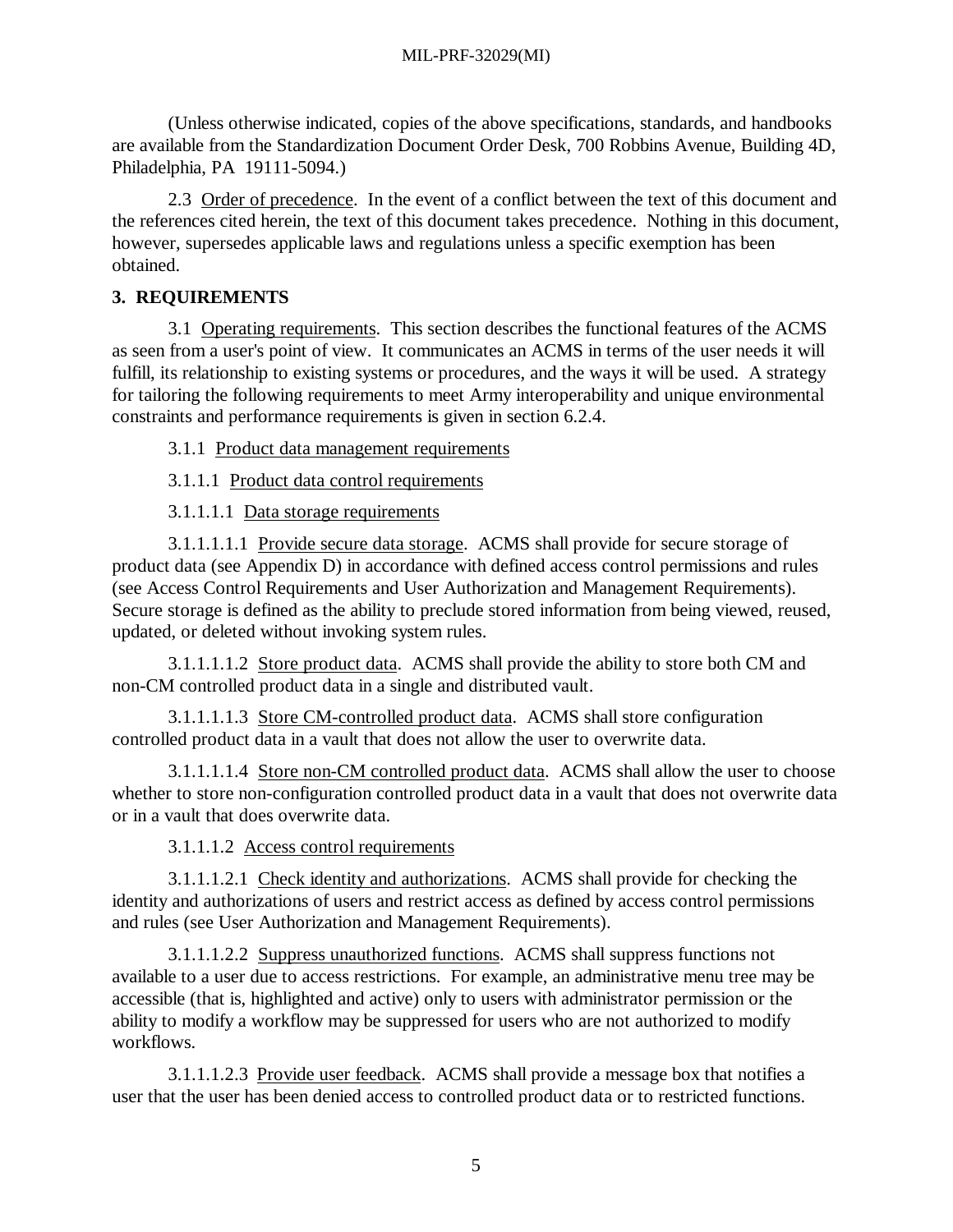3.1.1.1.2.4 Provide check-in capability. ACMS shall provide the capability to check-in data from a user's workspace to the vault in accordance with user or file permissions in such a way that created, modified, or promoted product data is placed under the security, access, change, and release control of ACMS.

3.1.1.1.2.5 Accept default destination. ACMS shall provide the capability to check product data into a default location (physical or logical) without requiring the user to specify a location. The system will automatically determine the proper location based upon one or more criteria such as the following: user identifier, client locations, project, data type, and/or server installation.

3.1.1.1.2.6 Permit path override. ACMS shall allow the user to override the system's default and specify a particular location for the check-in.

3.1.1.1.2.7 Lock checked-out product data. ACMS shall provide the capability to checkout product data such that it is locked and prevents multiple users from modifying the data simultaneously.

3.1.1.1.2.8 Permit copying checked-out product data. ACMS shall allow users to copy and modify product data which has been checked-out by another user. This would create a separate instance of the product data.

3.1.1.1.2.9 Identify check-out user. ACMS shall provide the ability to identify which user has checked-out product data from the vault.

3.1.1.1.2.10 Provide location-independent check-out. ACMS shall allow a user to check product data out from a location (physical or logical ) without requiring the user to specify the data's location.

3.1.1.1.2.11 Cancel check-out. ACMS shall provide the capability to cancel a "checkout" without modifying the product data.

3.1.1.1.3 Data locating requirements

3.1.1.1.3.1 View product configuration. ACMS shall provide a means for viewing a product's configuration via the links established between product structure elements. This in turn is used to find a specific item within the product's configuration. In other words, navigation uses the links as a means to view a product configuration which in turn is used to find a specific item within the product's configuration.

3.1.1.1.3.2 Navigate host site product structures. ACMS shall provide the capability to locate product data stored at the user's host ACMS site by navigating product structures hierarchically through on-screen graphical representations.

3.1.1.1.3.3 Search host site product structures. ACMS shall provide the capability to locate product data stored at the user's host ACMS site by searching a product structure. Searching a product structure involves querying product structure element attributes.

3.1.1.1.3.4 Provide host site product data retrieval. ACMS shall provide the capability to retrieve and display product data stored at the user's host ACMS site that has been located by navigating or searching product structures.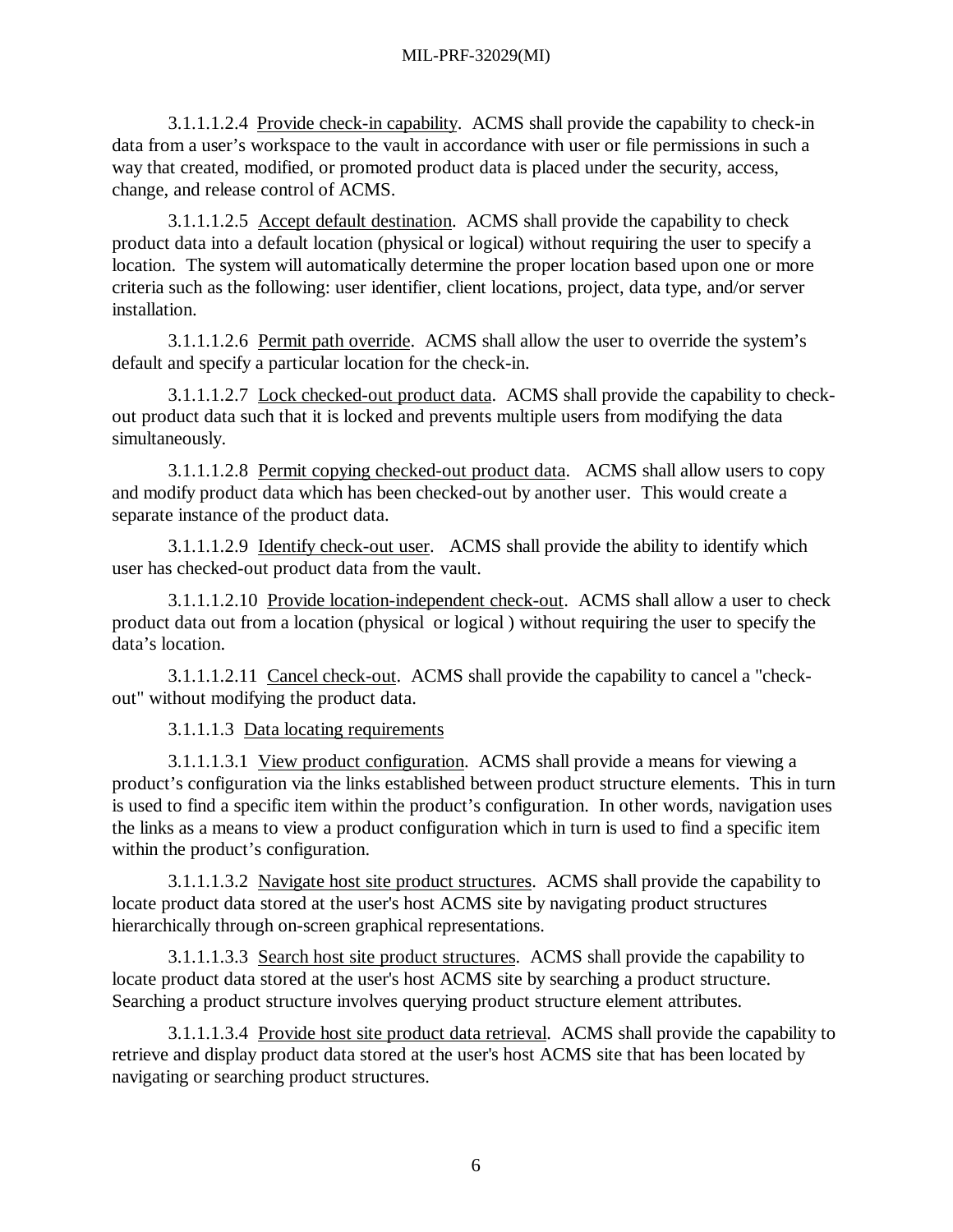3.1.1.1.3.5 Navigate non-host site product structures. ACMS shall provide the capability to locate product data stored at ACMS sites other than the user's host site by navigating product structures hierarchically through on-screen graphical representations.

3.1.1.1.3.6 Search non-host site product structures. ACMS shall provide the capability to locate product data stored at ACMS sites other than the user's host site by searching a product structure.

3.1.1.1.3.7 Provide non-host site product data retrieval. ACMS shall provide the capability to retrieve and display product data stored at ACMS sites other than the user's host site that have been located by navigating or searching product structures.

3.1.1.1.3.8 Locate where-used. ACMS shall provide the capability to find where a product structure element is used in all product structures.

3.1.1.1.3.9 Determine product structure elements used. ACMS shall provide the capability to determine what product structure elements are used in a given product structure.

3.1.1.1.3.10 Define valid relationship types. ACMS shall provide the capability to create, modify, and delete site-unique link types which describe relationships (for example, product data to product data, and product structure element to product data).

3.1.1.1.3.11 Relate product data. ACMS shall provide the capability to create, navigate, and maintain links (relationships) between product data. Example links include, but are not limited to, association of product data to its source data, earlier revisions, and approved change action documents.

3.1.1.1.3.12 Relate product structure elements and product data. ACMS shall provide the capability to apply links between product structure elements and product data.

3.1.1.1.3.13 Define valid relationship rules. ACMS shall provide the capability to implement rules which govern the behavior of link types (for example, types of product structure elements and product data which can be associated via a particular link type).

3.1.1.1.3.14 Create groupings. ACMS shall have the capability to group like product structure elements based on a minimum set of required attributes and attribute values. Each grouping will have a different set of required attributes and attribute values.

3.1.1.1.3.15 Arrange groupings. ACMS shall provide the ability for product structure element groupings to be arranged hierarchically.

3.1.1.1.3.16 Query product data. ACMS shall provide the ability to query product data, to include metadata, for specific attribute values, ranges of values, values within a percentage of a given value, and logical combinations using Boolean operations.

3.1.1.1.3.17 Support queries. ACMS shall allow for storing and retrieving queries and for creating ad-hoc queries.

3.1.1.1.3.18 Support various query methods. ACMS shall allow for fill-in-the-blank, wild card, and command line queries.

3.1.1.1.3.19 Retrieve based on query results. ACMS shall provide the capability to select and retrieve product data from the query results without additional navigation.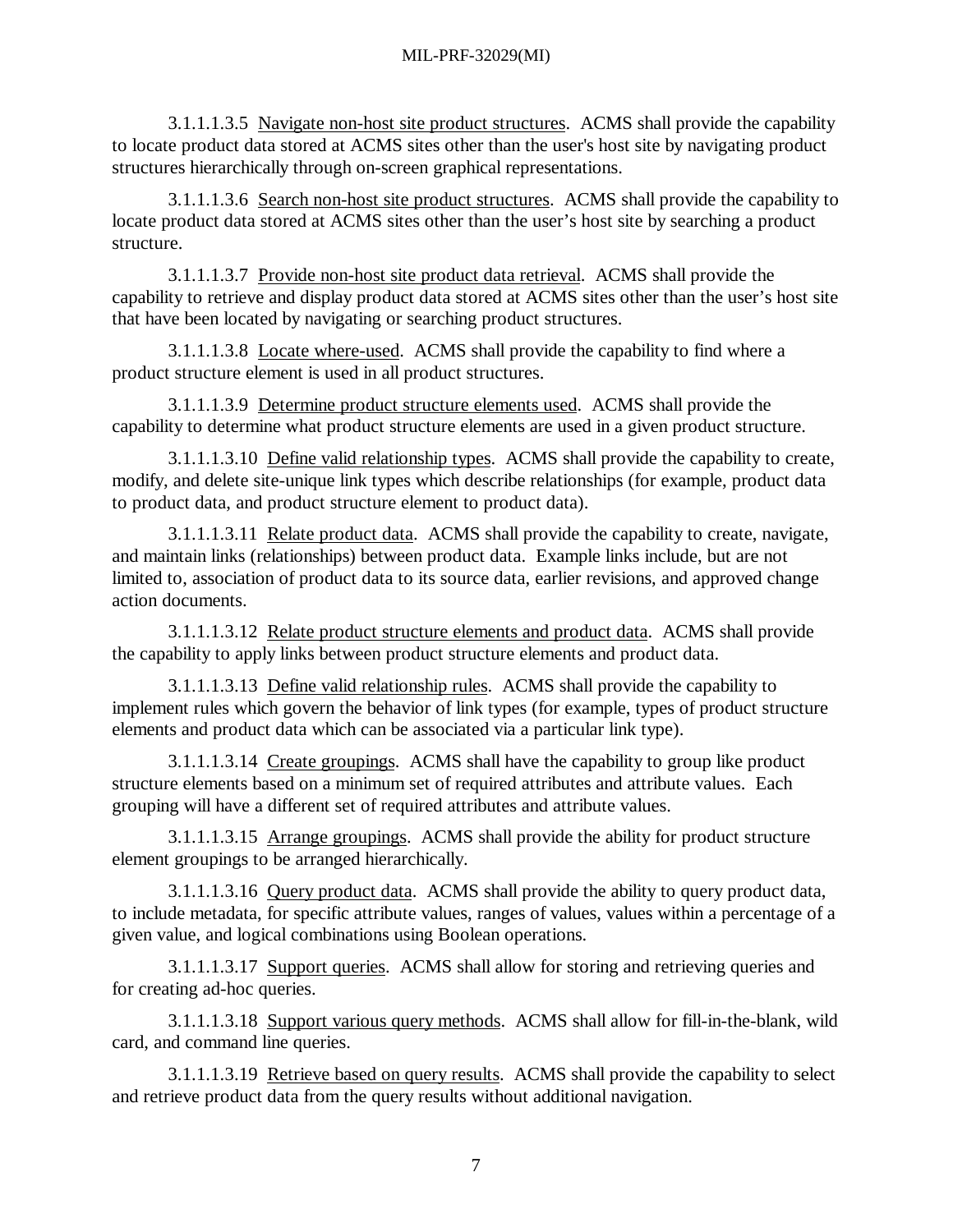3.1.1.1.3.20 Track revision compatibility. ACMS shall automatically track and maintain proper revision compatibility for documents and document representations (see Appendix D) as product data files change.

3.1.1.1.4 Release and metadata management requirements

3.1.1.1.4.1 Support electronic approvals. ACMS shall provide for electronic indication of approval for product data release, along with the name of the approver and a date and time stamp.

3.1.1.1.4.2 Track revision and release status. ACMS shall maintain document and document representation revisions, document representation release status, document approval status, and date and time stamps for product data files.

3.1.1.1.4.3 Provide for metadata maintenance. ACMS shall provide the capability to update metadata.

3.1.1.1.5 Audit history requirements

3.1.1.1.5.1 Record audit history. ACMS shall provide an audit history of all adds, changes, deletes, and document transport transactions. All history records will have a date/time stamp and indicate the user performing the function. History records also will include full add information, the from and to conditions for changes, and full delete information. "Full add and delete information" implies the system captures a complete record of the record that changes. "From/to change information" implies the system only captures the from and to information for the fields that change and the values of the fields that are the record keys.

3.1.1.1.5.2 View audit history. ACMS shall provide the capability to view all audit history records.

3.1.1.2 Workflow management requirements

3.1.1.2.1 Workflow definition requirements

3.1.1.2.1.1 Create and save workflow templates. ACMS shall provide the capability to create, save, retrieve, and reuse pre-defined workflow templates that automate regular and repeatable processes.

3.1.1.2.1.2 Create ad hoc workflows. ACMS shall provide the ability to create ad hoc workflows that automate ad hoc processes.

3.1.1.2.1.3 Support workflow steps, timing, and dependencies. ACMS shall be capable of incorporating sequential, parallel, and conditional steps for both predefined and ad hoc workflows.

3.1.1.2.1.4 Specify workflow rules. ACMS shall provide the capability to establish voting and time-out rules for both predefined and ad hoc workflows.

3.1.1.2.1.5 Create action triggers. ACMS shall support creating action triggers for both predefined and ad hoc workflows.

3.1.1.2.1.6 Associate product data. ACMS shall provide the capability to associate product data with a workflow, save the association, retrieve the workflow and associated product data, and reuse the workflow and associated product data as a new instance of the workflow.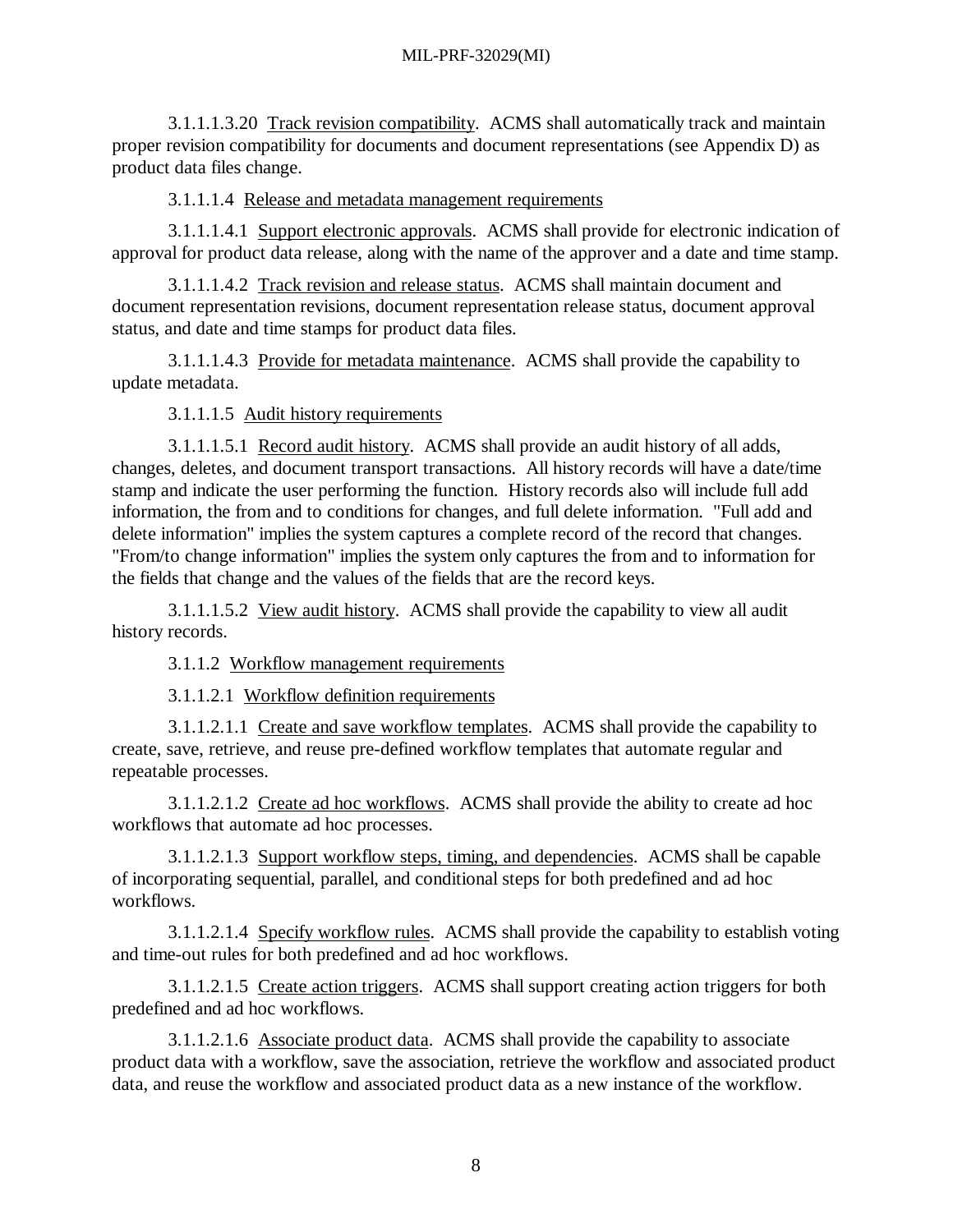3.1.1.2.2 Workflow execution requirements

3.1.1.2.2.1 Monitor workload. ACMS shall provide the ability to determine the progress of a workflow and to monitor the workload of resources associated with multiple workflows.

3.1.1.2.2.2 Record workflow history. ACMS shall provide for capturing information on the performance of a workflow (for example, how long someone has had a folder, and how long the workflow took to execute) and to review the events and results associated with the workflow.

3.1.1.2.2.3 Generate event notifications. ACMS shall be capable of generating and disseminating event notifications for both predefined and ad hoc workflows.

3.1.1.2.2.4 Edit workflow. ACMS shall provide users with the ability to edit pre-defined or ad hoc workflows including during execution.

3.1.1.2.2.5 Route product data via workflow. ACMS shall provide the capability to execute a defined workflow.

3.1.1.2.2.6 Provide event-based triggers. ACMS shall provide for the initiation of a workflow step based upon the occurrence of a pre-defined event.

3.1.1.2.2.7 Send electronic messages. ACMS shall provide the capability to send system (including automatically generated event triggered messages) and user electronic messages to multiple recipients who may or may not be ACMS users.

3.1.1.2.2.8 Provide electronic sign-off. ACMS shall provide for electronic indication of approval or authorization through a mechanism that guarantees the authenticity of the approver such as a second-level password that must be entered for the sign-off to become valid. For example, this may be used to signify task completion, product sign-off, or engineering change action approval.

3.1.1.2.2.9 Record comments and votes. ACMS shall record comments and votes from the appropriate users.

3.1.1.3 Product structure management requirements

3.1.1.3.1 Product structure creation and maintenance requirements

3.1.1.3.1.1 Create and associate product structure elements. ACMS shall provide the capability to create and associate product structure elements.

3.1.1.3.1.2 Maintain product structure. ACMS shall provide the capability to add, delete, or replace specific product structure elements in a product structure.

3.1.1.3.1.3 Represent product structure hierarchically. Product structure representations within ACMS shall be hierarchical.

3.1.1.3.1.4 Maintain product structure element revisions. ACMS shall provide the capability to create and modify revisions of product structure elements. These revisions can be either released or non-released revisions.

3.1.1.3.1.5 Accommodate multiple revisions. ACMS shall accommodate multiple released revisions and non-released revisions of product structure elements.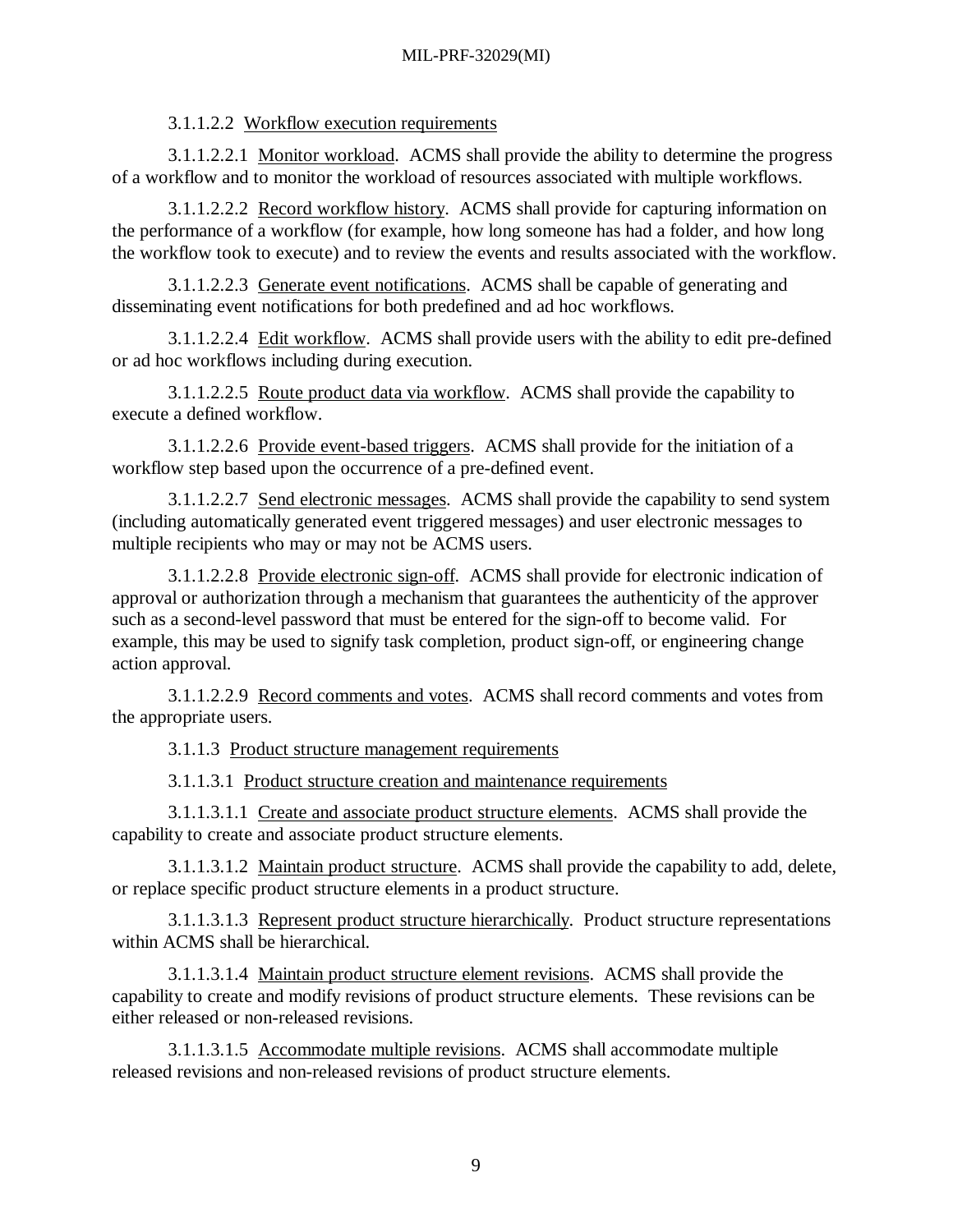3.1.1.3.1.6 Maintain product structure revisions. ACMS shall increment the product structure revision indicator based on defined rules such as when the product structure is changed by adding, modifying, or deleting particular product structure element revisions, effectivities, or options such as alternative or substitute parts.

3.1.1.3.1.7 Maintain effectivity. ACMS shall provide the capability to create and maintain information on when a product structure element revision is valid for use in assembling a particular configuration of a product.

3.1.1.3.1.8 Support multiple baseline effectivities. ACMS shall support multiple baselines within a particular product structure and be able to specify the effectivity of each baseline using various methods such as serial number, end item, lot, block, production date, product unit identification, and matched sets to support as-built and as-modified configurations.

3.1.1.3.1.9 Identify product structure element options. ACMS shall provide the capability to identify product structure element options such as alternate or substitute parts.

3.1.1.3.2 Viewing and reporting requirements

3.1.1.3.2.1 Provide multiple product structure views. ACMS shall provide the capability to create, display, and print various views of a product structure. Example views include a designer's view, a manufacturer's view, and a program manager's view or a view of Configuration Items (CIs – see Appendix D).

3.1.1.3.2.2 Provide various product structure reports. ACMS shall provide the capability to create, store, display, and print various product structure reports.

3.1.1.4 Program management requirements

3.1.1.4.1 Maintain WBS and relate product data to tasks. ACMS shall provide the capability to create and maintain a project work breakdown structure (WBS) as described in MIL-HDBK-881 and allow users to relate ACMS controlled product data and product structures to the WBS tasks.

3.1.1.5 Data translation requirements

3.1.1.5.1 Add translators. ACMS shall include the capability to incrementally add product data translators.

3.1.1.5.2 List available translators. ACMS shall provide a list of translators accessible via ACMS and the formats each translator accepts and creates.

3.1.1.5.3 Provide automatic translation services. ACMS shall provide the capability to automatically translate product data to pre-specified formats in response to event triggers or workflow prompts.

3.1.1.5.4 Provide default translation parameters. ACMS shall provide default translation parameters that may be modified by the user. Example parameters include product data destination, location, name, and format.

3.1.1.5.5 Translate product data. ACMS shall provide the capability to schedule and route product data to appropriate product data translators, apply default settings for translations, initiate the translation, and route the output to the user.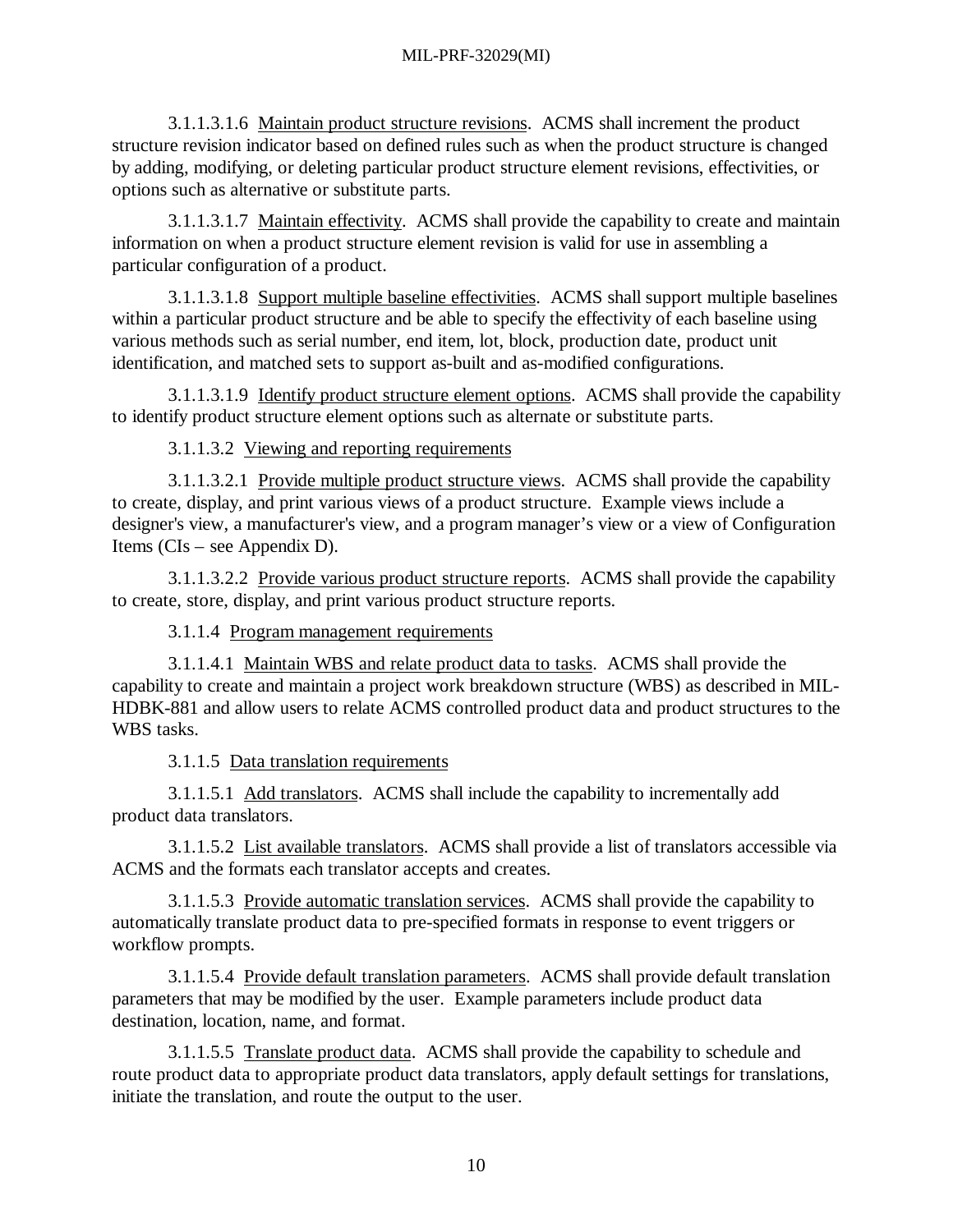3.1.1.6 Imaging services requirements

3.1.1.6.1 Create and display viewable images. ACMS shall provide the capability to create and display viewable images.

3.1.1.6.2 Add viewer applications. ACMS shall support the integration of additional viewer applications beyond those originally specified.

3.1.1.6.3 Support viewable image review. ACMS shall provide the capability for multiple reviewers to red-line, mark-up, and provide annotations to viewable images.

3.1.1.6.4 Maintain distinct red-lines. ACMS shall ensure that individual reviewer redlines and annotations are kept distinct.

3.1.1.6.5 Print viewable images and redlines. ACMS shall provide the capability to print viewable images and redlines.

3.1.1.7 System administration requirements

3.1.1.7.1 User authorization and management requirements

3.1.1.7.1.1 Create user information. ACMS shall provide the capability to create and modify user information and access permissions.

3.1.1.7.1.2 Limit user access. ACMS shall be a secure system accessible only by authorized users

3.1.1.7.1.3 Create and modify identities, roles, and groups. ACMS shall provide the capability to create and modify user identities, roles, and groups.

3.1.1.7.1.4 Assign permissions. ACMS shall provide the capability to assign access permissions to roles, groups, and users.

3.1.1.7.1.5 Assign roles to groups. ACMS shall provide the capability to assign roles to groups.

3.1.1.7.1.6 Assign users to roles within groups. ACMS shall provide the capability to assign users to roles within groups. This means a user's role assignment is only valid for the specified group or groups.

3.1.1.7.1.7 Tailor user's role and group permissions. ACMS shall provide the capability to tailor role and group permissions for a specific user.

3.1.1.7.1.8 Provide rule-based access control. ACMS shall provide the capability to establish rules based on user identity and defined needs, user group, user role, file type, or document release status.

3.1.1.7.1.9 Associate product structures and product data to groups. ACMS shall provide the capability to associate product structures and product data to groups. This can be used, for example, as the means for restricting access based on Army products, product structures, file type, or release status.

3.1.1.7.1.10 Limit access. ACMS shall limit a user's access to product structures and product data based on the most restrictive access permissions specified for the user, the role assigned to the user, or the group to which the user and role are assigned.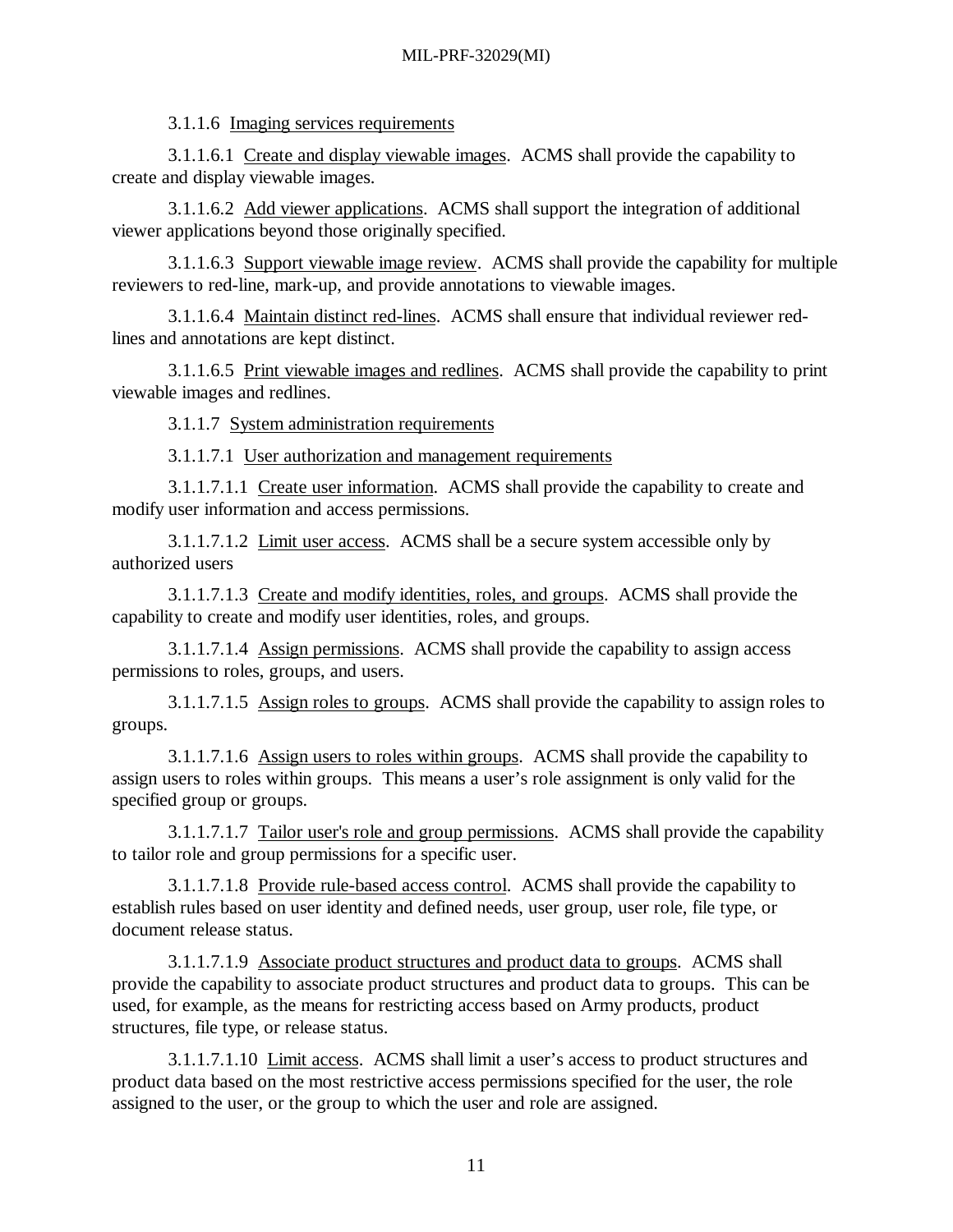3.1.1.7.2 Distributed data environment management requirements

3.1.1.7.2.1 Manage distributed data environment. ACMS shall provide the capability to maintain, coordinate, and synchronize a distributed data environment for metadata and documents that includes multiple sites, multiple servers, multiple networks, and multiple repositories.

3.1.1.7.2.2 Manage multiple repositories and PDM vaults. ACMS shall provide the capability to maintain, coordinate, and synchronize multiple Product Data Management (PDM) systems.

3.1.1.7.3 Archive, backup, and restore management requirements

3.1.1.7.3.1 Archive and backup ACMS. ACMS shall provide the capability to create and maintain continuous transaction logs, backups, and archives.

3.1.1.7.3.2 Restore ACMS. ACMS shall provide the capability to restore the system using transaction logs and backups in support of normal data protection operations and Continuity of Operations Plans (COOPs).

3.1.1.7.3.3 Retrieve from archives. ACMS shall provide the capability to retrieve data from off-line archival storage to support COOPs.

3.1.1.7.4 Tailoring requirements

3.1.1.7.4.1 Create and modify metadata defaults. ACMS shall provide the system administrator with the ability to create and modify default values for metadata.

3.1.1.7.4.2 Customize user interface. ACMS shall provide the system administrator with the capability to customize the user interface.

3.1.1.7.4.3 Customize system messages and terminology. ACMS shall provide the system administrator with the capability to customize the system messages, terminology, and online help.

3.1.1.7.4.4 Add new functionality. ACMS shall provide the system administrator with the capability to add new functionality such as defining new metadata elements, associating them with product structures and product data, and defining queries and reports.

3.1.1.7.4.5 Create electronic forms. ACMS shall allow the system administrator to create electronic forms for ACMS users. Examples include data check-in, data release, and engineering change action electronic forms.

3.1.1.7.5 System security and monitoring requirements

3.1.1.7.5.1 Required security level. ACMS shall provide Confidentiality, Integrity, Identification and Authentication, and Audit capabilities to be certified at a C2 security level. Proper procedures and configuration requirements will be identified to adequately protect Sensitive But Unclassified (SBU) data as defined by the Department of Defense (DoD) and the Department of the Army.

3.1.1.7.5.2 Establish security controls. ACMS shall provide capabilities that enable the system administrator to establish security controls and monitor the system for security violations.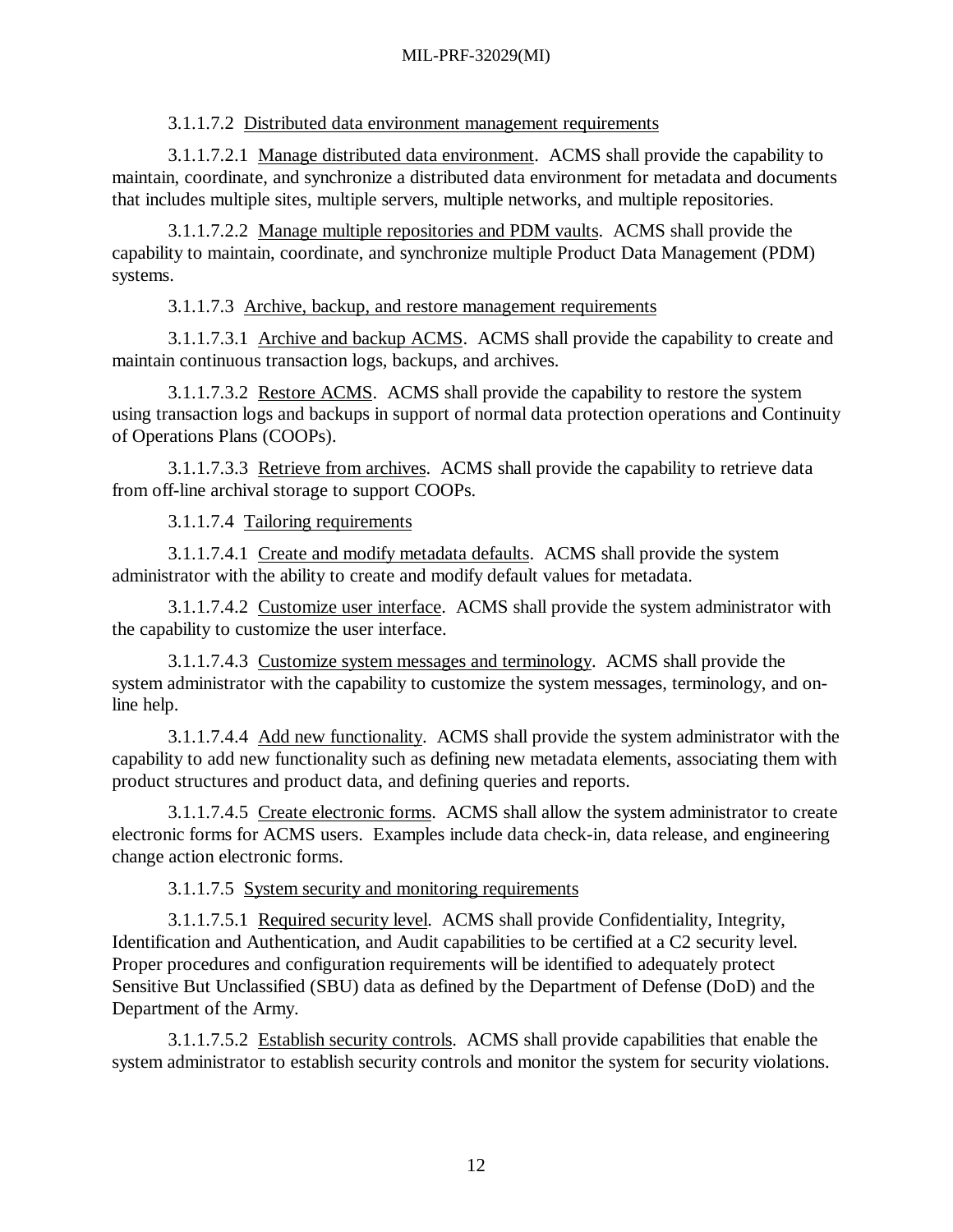3.1.1.7.5.3 Provide virus checking. ACMS shall provide controls to protect the system and data from contamination by unauthorized computer programs or data such as viruses.

3.1.1.7.5.4 Record unauthorized access attempts. ACMS shall record unauthorized attempts to access ACMS data and shall deny ACMS use to users whose unauthorized attempts have reached the specified maximum threshold.

3.1.1.7.6 Performance monitoring requirements

3.1.1.7.6.1 Monitor system performance and usage. ACMS shall provide the system administrator the capability to monitor system performance and usage.

3.1.1.7.6.2 Provide rule-based performance controls. ACMS shall provide a method for the system administrator to configure system usage rules in order to maximize system performance.

3.1.2 Configuration management requirements

3.1.2.1 Configuration management data exchange requirements

3.1.2.1.1 Process data information packets. ACMS shall provide the capability to accept, create, validate, store, retrieve, modify, and archive data information packets as defined in MIL-STD-2549.

3.1.2.2 Configuration planning requirements

3.1.2.2.1 Manage program management documents. ACMS shall provide the capability to identify, store, retrieve, and display Program Management documents in a vault. Program Management documents include Acquisition Strategy, Configuration Management Plans, Audit Plans, Interface Control Agreements and other documents associated with the management and control of Army products and programs, assemblies, and components for the purpose of CM activity support.

3.1.2.2.2 Determine contract data requirements. ACMS shall provide the capability to determine, record, and display the types of MIL-STD-2549 data information packets required as contract deliverables.

3.1.2.2.3 Record CM activity management data. For each CM activity (see Appendix D), ACMS shall provide workflow capabilities to record, retrieve, reuse, and display CM activity data which may include the following: participants, reviewers, responsible activity name, location, Point of Contact, decision authority, phone numbers, action items, milestones, and related dates (for example, decision date, audit date, and review suspense dates).

3.1.2.2.4 Generate CM performance statistics. ACMS shall generate performance statistics for on-line display and in reports on CM activities (see Appendix D), for the purpose of continuous improvement. Performance statistics will provide data that identifies any backlog, bottleneck and errors.

3.1.2.3 Configuration identification requirements

3.1.2.3.1 Establish configuration items and their identifiers. ACMS shall provide the capability to assign, record, and display CI identifiers at all levels within the product structure.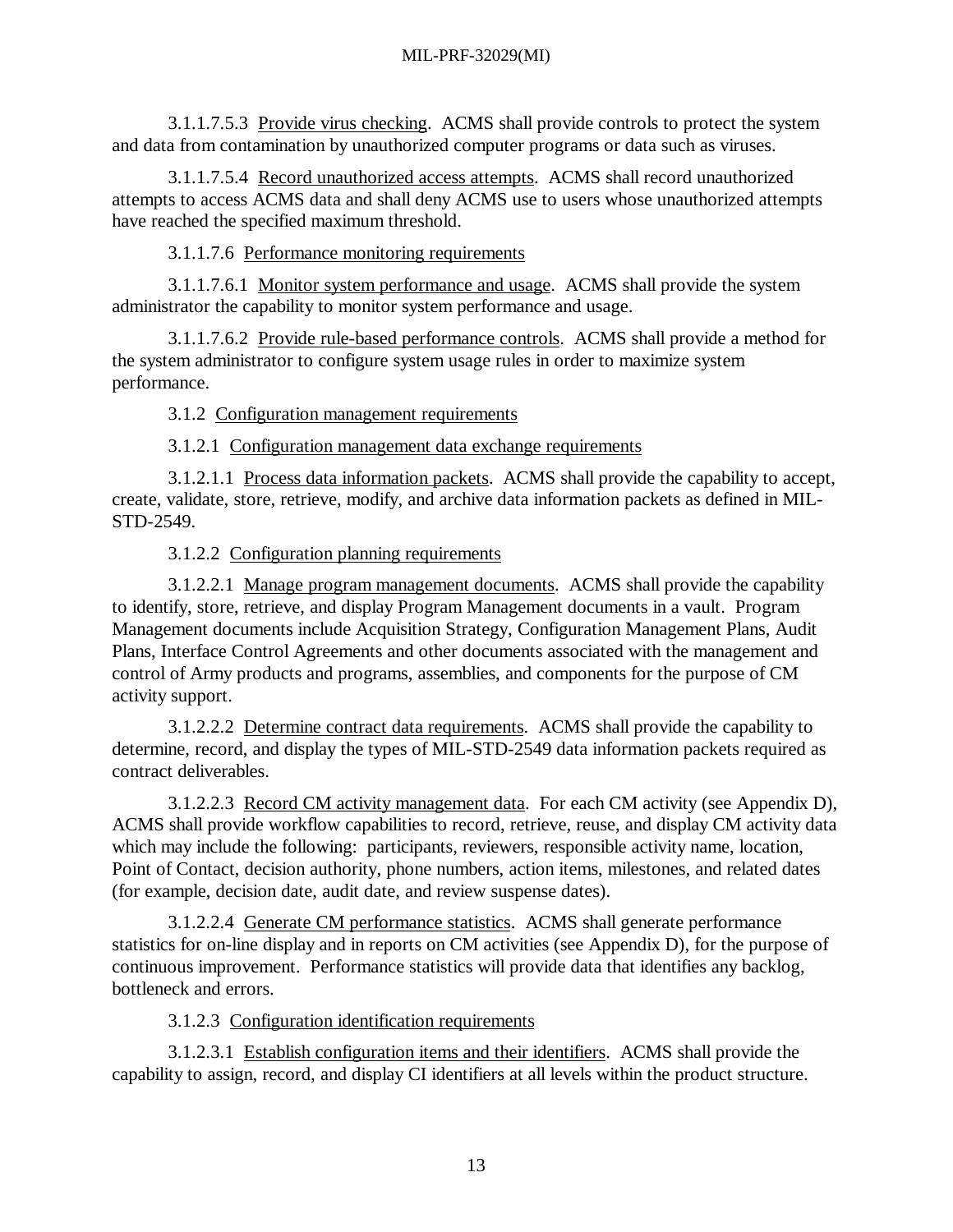3.1.2.3.2 Record metadata and assign unique identifiers. ACMS shall provide the capability to assign, record, and display metadata and unique identifiers for product structure elements and documents.

3.1.2.3.3 Create metadata elements. ACMS shall provide the capability to create, update, and delete metadata elements associated with product structure elements and documents.

3.1.2.3.4 Create relationships. ACMS shall provide the capability to create relationships between and record metadata about the relationship between items such as CIs, product structure elements and documents to include change and audit actions. Examples include CI to CI and CI to part.

3.1.2.3.5 Identify revisions. ACMS shall provide the capability to identify, record, and display the current and all previous document revision identifiers.

3.1.2.3.6 Support obsolescence review. ACMS shall provide the capability to assign, record and display metadata about obsolete parts and their replacements, and to establish a relationship between the obsolete parts, their replacements, and configuration management data.

3.1.2.4 Configuration audit requirements

3.1.2.4.1 Record configuration audit activities. ACMS shall support functional, physical, and incremental configuration audits by providing document support (see Appendix D); recording pre-audit schedule, agenda, rules, participation, comments, audit dates, facilities, and assignment of audit actions; tracking the status and results of audit actions; and recording the history of all audit activity.

3.1.2.5 Configuration control requirements

3.1.2.5.1 Store baselines. ACMS shall provide the capability to create, store, retrieve, and display configuration baselines (functional baseline, allocated baseline, product baseline, technical baselines, and incremental baselines).

3.1.2.5.2 Perform baseline compare. ACMS shall provide the capability to compare multiple views (for example, CIs, product structure elements, and documents) of baselined documents and identify differences both on-line and in reports.

3.1.2.5.3 Record and review engineering change actions. ACMS shall provide the capability to create, assign, record, retrieve, and display the metadata and unique identifiers of engineering change actions, and retrieve and display variances to the configuration documentation and hardware or software. Examples of engineering change action metadata include originators, disposition and date of disposition.

3.1.2.5.4 Review change history. ACMS shall provide the capability to retrieve and display the history of engineering change actions for a particular product structure element and document.

3.1.2.5.5 Provide CCB information. ACMS shall record, retrieve, and display Configuration Control Board (CCB) information such as membership; members of interfacing activities; CCB Directives; and descriptions of any action items.

3.1.2.6 Status accounting requirements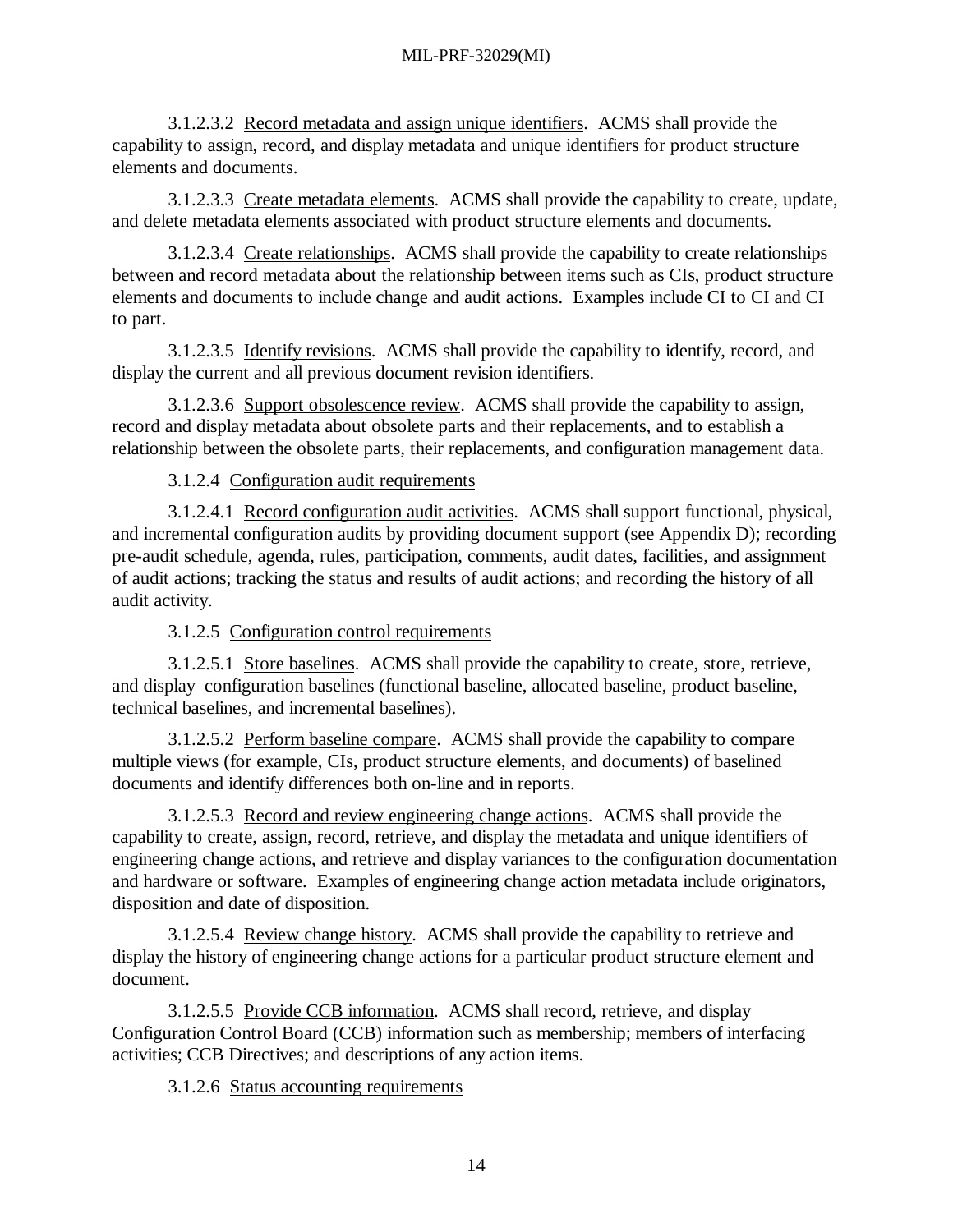3.1.2.6.1 Record field configuration. ACMS shall provide the capability to record, retrieve, and display "as built" and "as modified" configurations resulting from the installation and removal of assemblies, components, parts, and material whether serialized or tracked by lot or batch.

3.1.2.6.2 Provide reports . ACMS shall provide reports essential for performing engineering/logistics analysis, configuration baselines, performing comparison analysis, and status of the system configuration throughout the life cycle.

3.1.3 Tech Loop requirements

3.1.3.1 Tech Loop creation and maintenance

3.1.3.1.1 Record Tech Loop activity. ACMS shall provide the capability to record information about Tech Loop activities including technical reviewers and electronic authorizations, responsible activity, milestones, action items, and related dates, allowing for multiple parallel processing.

3.1.3.1.2 Establish Tech Loop identifiers. ACMS shall provide the capability to assign, record, and display metadata and unique identifiers for each action routed through the Tech Loop review (for example, Procurement Request Order Number (PRON), top part number, type of procurement, Army product or program, first article requirements, serialization requirements, comments, procurement source information, documentation availability/status as it relates to procurement actions, and the Acquisition Method Code/Acquisition Method Suffix Code (AMC/AMSC), as well as other required attributes from the Procurement Work Directive (PWD)).

3.1.3.1.3 Record procurement history data. ACMS shall provide the capability to record, retrieve, reuse, and display the workflows and associated product data corresponding to the current and all previous Tech Loop actions.

3.1.3.1.4 Establish relationships. ACMS shall provide the capability to establish relationships and identify metadata about those relationships between Tech Loop actions and the results of the Tech Loop evaluation.

3.1.3.1.5 Attach documents to actions. ACMS shall provide the ability to attach documents to Tech Loop actions.

3.1.3.1.6 Identify and link similar procurement actions. ACMS shall have the ability to identify and automatically link current procurement requests that have the same part number and Government Furnished Equipment/Government Furnished Material (GFE/GFM) suppressions.

3.1.3.1.7 Bundle procurement requests. ACMS shall have the ability to search, group and process as a single procurement action, procurement requests, based on user defined attributes.

3.1.3.2 Support Tech Loop reviews

3.1.3.2.1 Compare baselines. ACMS shall provide the capability to compare baselines established as part of a Tech Loop review and identify differences (see Configuration Control Requirements "Store Baselines", see 3.1.2.5.1, and "Perform Baseline Compare", see 3.1.2.5.2).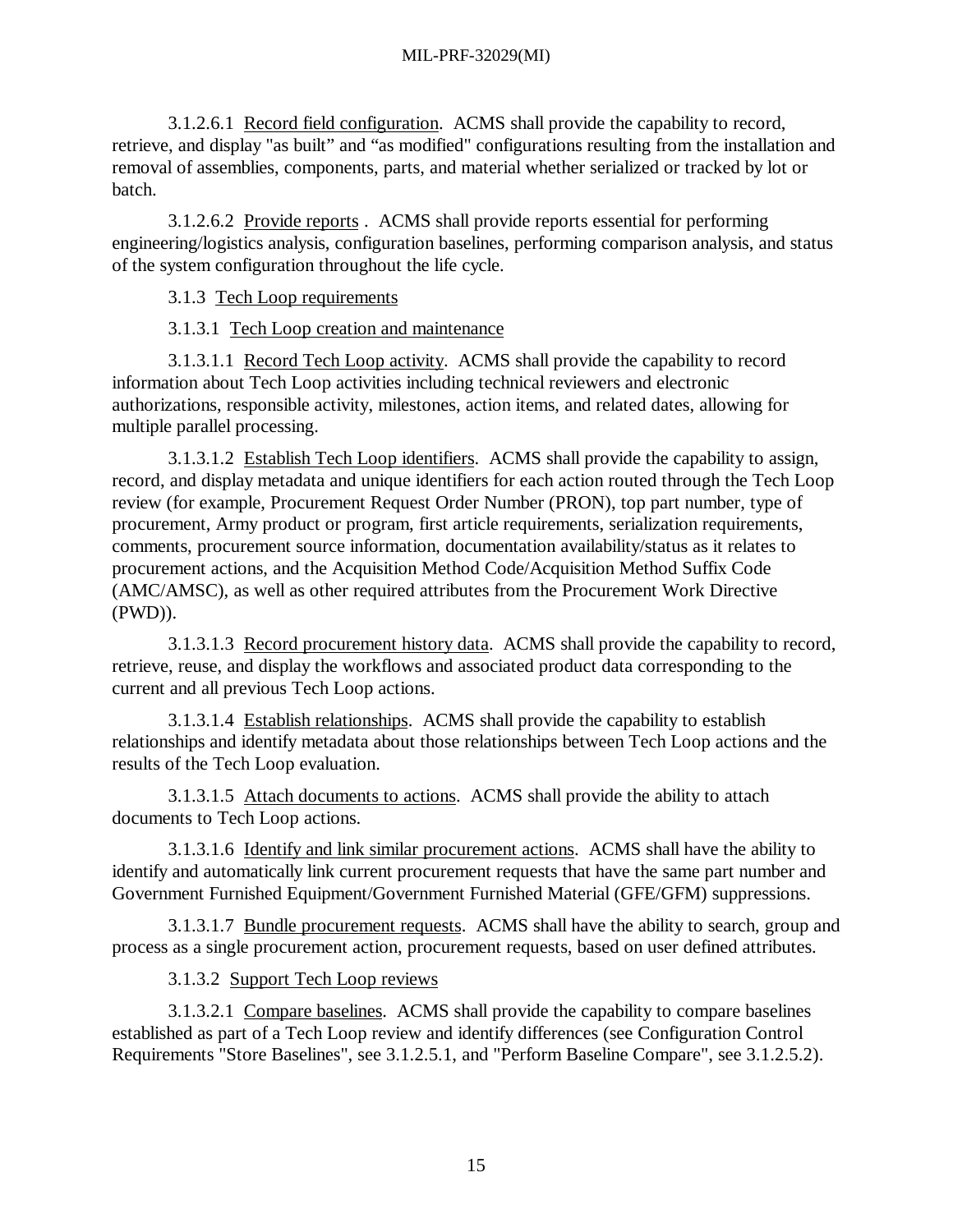3.1.3.2.2 Support DFARS Appendix E screening. ACMS shall provide an automated Defense Federal Acquisition Regulation Supplement (DFARS) Appendix E, "DoD Spare Parts Breakout Program", screening questionnaire to be used during the Tech Loop review.

3.1.3.2.3 Support Hazardous Materials (HAZMAT) screening. ACMS shall provide the capability to assign, record, and display metadata and unique identifiers in support of the hazardous material screening during Tech Loop review (for example, electronic bulletin board, status forms, internal messaging, alternate solutions).

3.1.3.2.4 Establish HAZMAT relationships. ACMS shall provide the capability to establish relationships between hazardous material data and product data.

3.1.3.3 Generate Tech Loop reports

3.1.3.3.1 Generate reports. ACMS shall provide the reports essential for performing Tech Loop reviews including the capability for procurement specific suppressions/omissions.

3.2 Interface requirements. This section presents the following types of interface requirements:

- a. External interface requirements specify external systems with which ACMS must interact.
- b. Internal interface requirements define the interconnection of functions of functional areas within the system.
- c. User interface requirements specify or constrain content, formats, timing, and other factors associated with the interaction between ACMS and the user.
- 3.2.1 External interface requirements

3.2.1.1 Process data information packets. For requirements pertaining to exchanging MIL-STD-2549 Data Information Packets, see 3.1.2.1.

3.2.1.2 Send e-mail. ACMS shall use Simple Mail Transfer Protocol (SMTP) for interfaces with e-mail systems.

3.2.1.3 Provide generic API. ACMS shall provide a published and supported Application Program Interface (API) that allows external applications to invoke all ACMS functions.

3.2.1.4 Launch applications. ACMS shall provide the capability to launch user applications based on events, user actions, times, and/or file types. Applications that must be launched from ACMS include the following: readers, viewers, word processors, spreadsheets, and CAD packages.

3.2.1.5 Interface with MEARS. ACMS shall be capable of dynamic interface (see Appendix D) with the Multi-user Engineering Change Proposal Automated Review System (MEARS) to exchange engineering change actions and associated metadata.

3.2.1.6 Interface with ECALS. ACMS shall be capable of dynamic interface with the Engineering Changes at Light Speed (ECALS) system to exchange engineering change actions and associated metadata.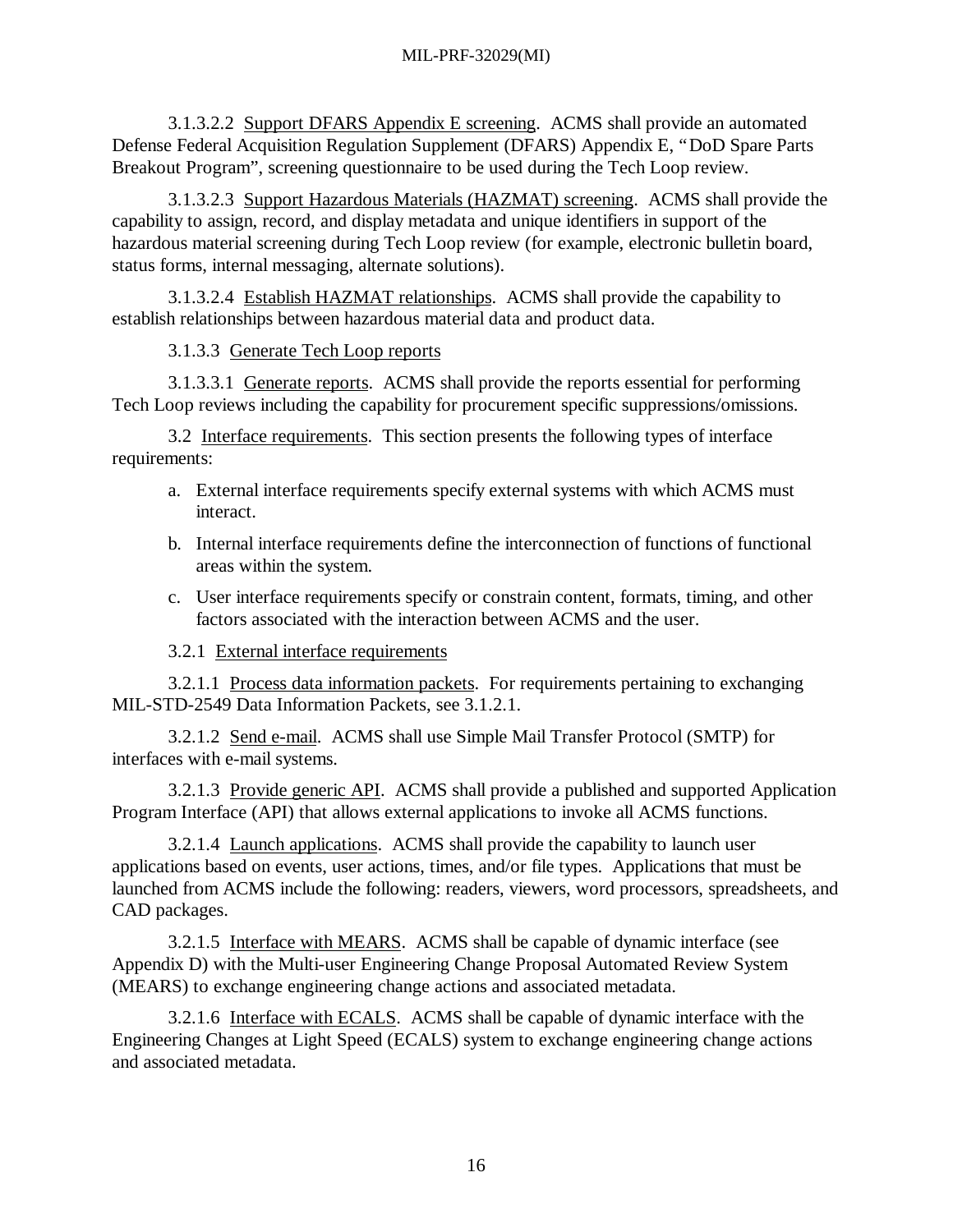3.2.1.7 Interface with CARS. ACMS shall be capable of dynamic interface with the Computer Aided Requirements System (CARS) to exchange engineering change actions and associated metadata.

3.2.1.8 Interface with CCSS 404. ACMS shall be capable of batch loading data from the Commodity Command Standard System (CCSS) 404 application.

3.2.1.9 Interface with CCSS for DFARS Appendix E. ACMS shall be capable of batch loading data from CCSS for DFARS Appendix E Screening Questionnaire.

3.2.1.10 Interface with CCSS for Sector 2800. ACMS shall be capable of batch loading data to/from CCSS for Sector 2800.

3.2.1.11 Interface with CCSS for Competition Management. ACMS shall be capable of batch loading data from CCSS for Competition Management.

3.2.1.12 Interface with Flight Safety. ACMS shall be capable of batch loading data from the Flight Safety Parts database.

3.2.1.13 Interface with IHS. ACMS shall be capable of batch loading metadata from Information Handling Services (IHS).

3.2.1.14 Interface with DoDISS Assist. ACMS shall be capable of batch loading metadata from DoDISS Assist.

3.2.1.15 Interface with JCALS Workflow Manager. ACMS shall be capable of a dynamic interface with JCALS Workflow Manager.

3.2.1.16 Interface with JEDMICS. ACMS shall be capable of dynamic interface with JEDMICS.

3.2.1.17 Interface with Field Maintenance Systems. ACMS shall be capable of interfacing/batch loading field maintenance data systems/data. An example is the Aviation Maintenance Data Management System.

3.2.1.18 Interface with Depot Maintenance Systems. ACMS shall be capable of interfacing/batch loading depot maintenance data systems/data. An example is the Standard Depot System.

3.2.1.19 Update PASS. ACMS shall provide the capability to update the Procurement Aging and Staging System (PASS) at pre-determined processing points via a dynamic interface.

3.2.2 Internal interface requirements. No internal interface requirements have been specified for the ACMS. All internal interfaces are left to the design or to requirement specifications for ACMS components.

3.2.3 User interface requirements

3.2.3.1 Provide on-line help. The ACMS user interface shall provide context-sensitive, indexed, and searchable on-line help to users.

3.2.3.2 Provide on-line documentation. The ACMS user interface shall provide users the ability to view ACMS documentation on-line, such as, user and administrator manuals.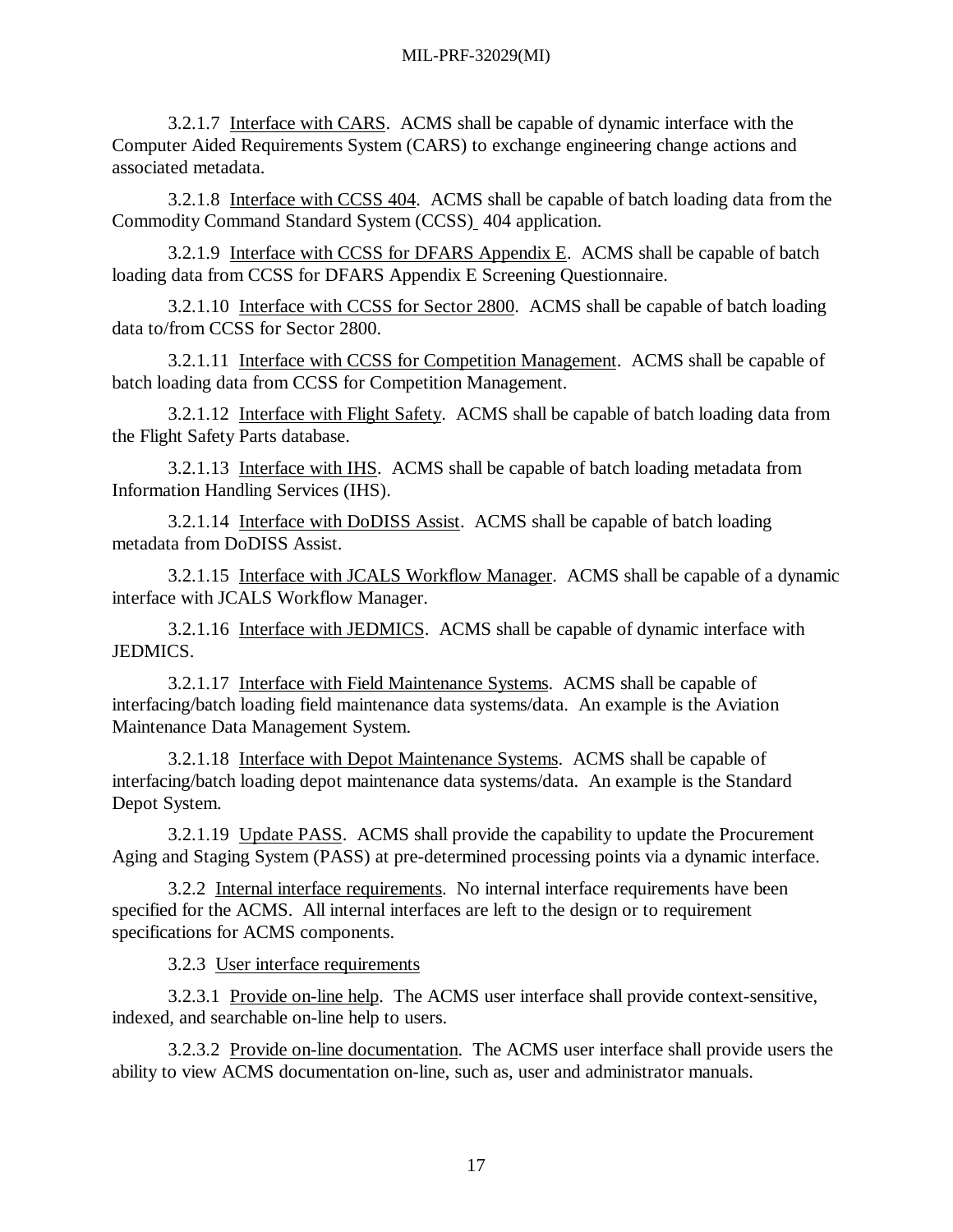3.2.3.3 Include help table of contents, examples, and demonstrations. ACMS shall provide on-line help that includes a Table of Contents, Examples, and Demonstrations.

3.2.3.4 Provide graphical user interface. The predominate ACMS user interface shall be a graphical user interface.

3.2.3.5 Provide web-browser interface. ACMS shall provide a web-browser user interface with full ACMS functionality.

3.3 Ownership and support requirements. This section specifies user skill requirements, system training requirements, system maintenance requirements, and system performance requirements.

3.3.1 Require minimal basic training. Training of a basic ACMS user shall require no more than three work days. After training, the basic user should be able to sign on to the system, navigate product structures, locate and retrieve data, and execute tasks received from a workflow.

3.3.2 Require minimal administrative training. Training in administration of ACMS shall require no more than 10 work days. This training shall encompass all functionality available to administrative users.

3.3.3 Require on-line backup. ACMS shall have an on-line backup capability.

3.3.4 Require minimal restoration time. ACMS COOP restorations from backups shall take no longer than 40 hours given a database of 11 million records.

3.3.5 Meet performance goals. ACMS shall demonstrate the following performance characteristics on stored data that is isolated from the organization's general purpose wide area network:

- a. Product Structure Navigation 1 second
- b. Internally retrieve/view simple documents 5 seconds
- c. Internally retrieve/view raster drawings 5 seconds
- d. Internally retrieve/view engineering models 5 seconds
- e. Change data object attributes 1 second
- f. System Navigation 1 second
- g. Simple Queries 1 second
- h. Complex Queries 5 seconds.

3.3.6 Runtime performance for reports. ACMS shall demonstrate runtime performance for standard reports, AMC wide reports, and MSC unique reports as follows:

|                                                                      | Number of documents/parts |                    |             |
|----------------------------------------------------------------------|---------------------------|--------------------|-------------|
| <b>Report Type</b>                                                   | $<$ 250                   | $251 - 1000$       | 1001 - 5000 |
| Generation Breakdown List (GBL)                                      |                           | 1 minute 3 minutes | 2.5 hours   |
| Procurement Technical Data Package 1 minute 3 minutes<br>List (TDPL) |                           |                    | 2.5 hours   |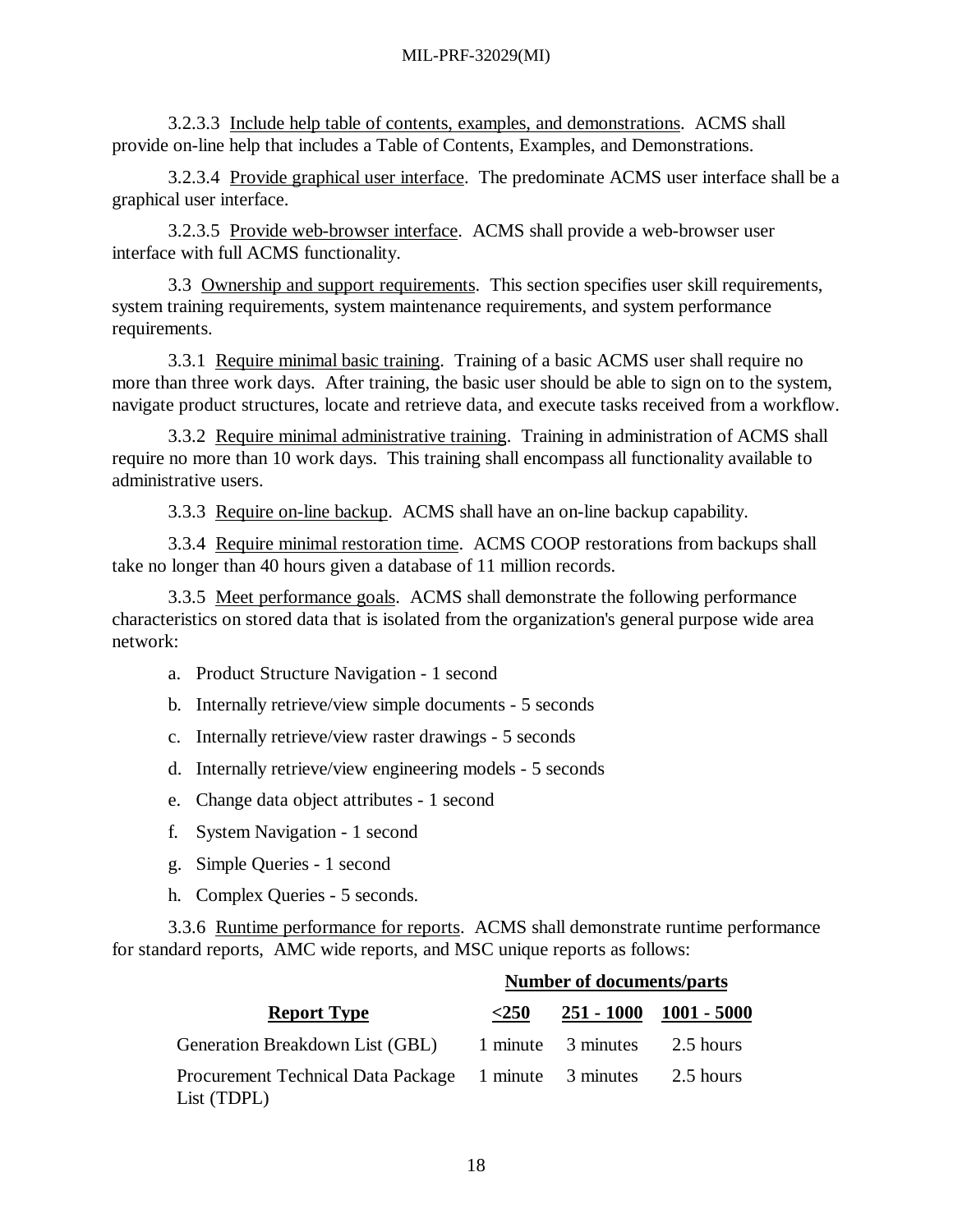| CM TDPL                     | 1 minute 3 minutes 2.5 hours |  |
|-----------------------------|------------------------------|--|
| Engineering Data List (EDL) | 1 minute 3 minutes 2.5 hours |  |
| Parts List                  | 1 minute 1 minute 1 minute   |  |

3.3.7 Be Year 2000 compliant. ACMS shall be Year 2000 compliant.

3.4 Operating environment requirements. This section specifies requirements constraining the environment under which the ACMS will be expected to operate. The environmental constraints are organized into the following subsections: Client workstation requirements, Network requirements, and Server requirements. All of the following requirements must be tailored by the implementing command at the time of acquisition.

3.4.1 Client workstation requirements

3.4.1.1 Support client workstation: platform type. ACMS shall be capable of providing client functionality and performance as described in this specification on the following platforms:

- a. IBM compatible PCs running MS Windows 3.x, 95, and NT operating systems
- b. Silicon Graphics workstations running UNIX/IRIX
- c. Sun workstations running Solaris
- d. HP/Apollo workstations running HP-UX
- e. Macintosh
- f. Intergraph workstations running CLIX
- g. X-Terminals running under IRIX/UNIX/Solaris operating systems.

3.4.1.2 Support client workstation: minimum memory. ACMS shall be capable of providing client functionality and performance as described in this specification on platforms with at least 100 megabytes of disk storage and at least 32 megabytes of random access memory (RAM).

3.4.1.3 Support client workstation: minimum processor speed. ACMS shall be capable of providing client functionality and performance as described in this specification on platforms with processor speeds of at least 90 megahertz.

3.4.2 Network requirements

3.4.2.1 Support network protocols. ACMS shall be capable of operating in a clientserver networked environment using TCP/IP, NFS, or IPX/SPX.

3.4.2.2 Support network operating systems. ACMS shall be capable of operating in a client-server Windows NT, Banyan Vines, or Novell networked environment.

3.4.2.3 Support maximum number of users. ACMS shall be capable of supporting up to 4,000 users total and up to 200 users simultaneously at any one implementation.

3.4.3 Server requirements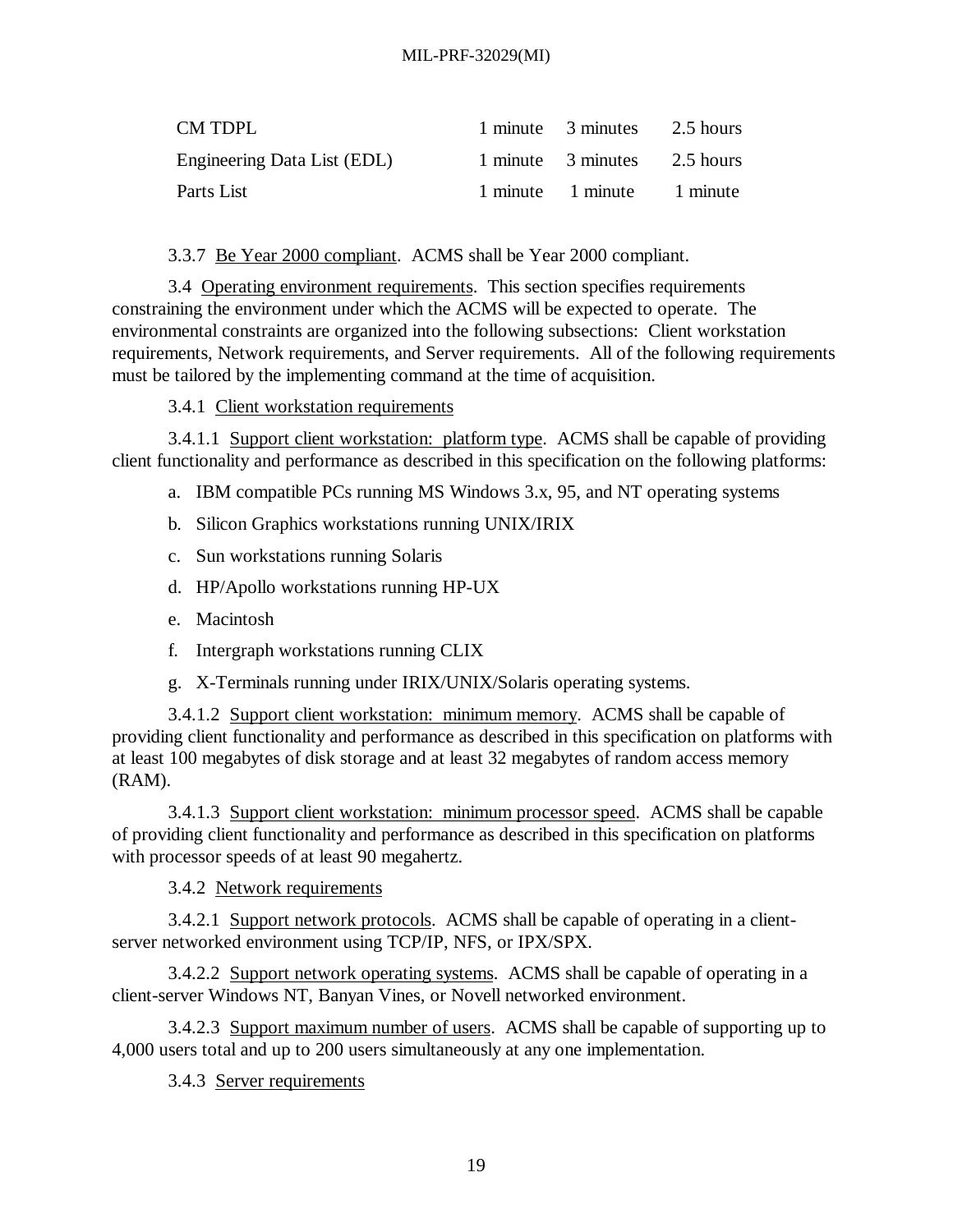3.4.3.1 Support server: platform types. ACMS server software shall be capable of operating on platforms, that include, but are not limited to the following: Sun workstations running UNIX, Silicon Graphics workstations running UNIX, IBM Compatible Pentium PCs running Windows NT Server; or Hewlett Packard HP9000/800 K Series running HP-UX.

3.4.3.2 Support server: disk space. ACMS server software shall be capable of operating on platforms with disk storage of 240 gigabytes for system software and data file storage requirements.

3.4.3.3 Support server: RAM. ACMS server software shall be capable of operating on platforms with RAM of 2.1 gigabytes.

3.4.3.4 Support server: processor speed. ACMS server software shall be capable of operating on platforms with aggregate processing speeds of 800 megahertz.

#### **4. VERIFICATION**

This section specifies the types of verifications to be performed to determine that ACMS conforms to the Section 3 requirements.

4.1 Verification methods. Each requirement shall be verified. Methods used to verify ACMS requirements shall include test, evaluation, and analysis as described below.

4.1.1 Test (T). Verification by test involves confirming that a requirement is met by operating the system, or part of the system, using a specific set of conditions, observing the system's operation and recording the success or failure. The specific conditions may include specific scenarios that simulate real operational conditions using real data. Detailed test procedures shall be prepared to verify the ACMS requirements that use the Verification method – Test, as specified in Table I. Requirements may be combined into logical groupings to test multiple requirements in a single procedure. The last steps of the procedure may include evaluation of the output (or results) generated as part of the test procedure. This evaluation shall be procedure specific and not a combination of procedures.

4.1.2 Evaluation (E). Verification by evaluation involves review of documentation and a value assessment of training. Evaluation via document review includes examination of descriptive documents to ensure what is described is what is required. Descriptive documents can include, but are not limited to, requirements documents, design documents, concept of operation and scenario documents, and graphical, management and analysis outputs from Computer Assisted Software Engineering (CASE) tools. Evaluation of training shall include user feedback and tests of users to determine their level of expertise on the system.

4.1.3 Analysis (A). Verification by analysis is accomplished by processing accumulated data obtained during controlled operation of the system during other verification methods. Analysis includes conclusions drawn from quantitative results, modeling based on system design and performance, and the extension of test-produced data to untested conditions. Analysis results shall be compiled into a single comparative report.

4.2 Verification requirements. Table I indicates the verification method to be used for each ACMS requirement. The contractor shall develop detailed test procedures for each implementation site to verify that the requirements listed in Table I have been satisfied. All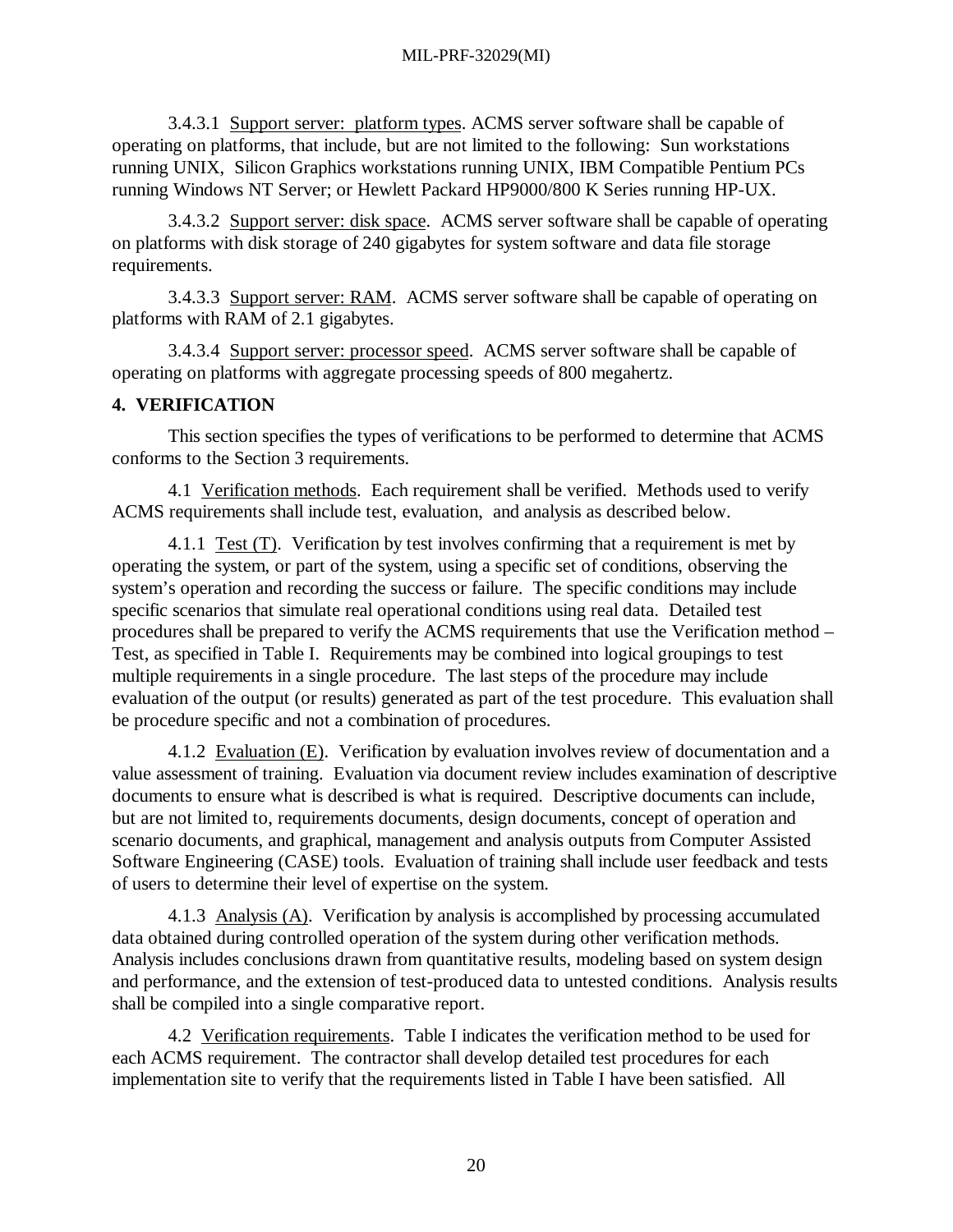contractor test procedures shall be subject to Government approval. The contractor shall allow and assist the Government in monitoring contractor testing.

| Paragraph<br>Number | <b>Requirement Title</b>                     | Verifi-<br>cation<br>Method |
|---------------------|----------------------------------------------|-----------------------------|
| 3.1.1.1.1.1         | Provide secure data storage                  | T                           |
| 3.1.1.1.1.2         | Store product data                           | T                           |
| 3.1.1.1.1.3         | Store CM-controlled product data             | T                           |
| 3.1.1.1.1.4         | Store non-CM controlled product data         | T                           |
| 3.1.1.1.2.1         | Check identity and authorizations            | T                           |
| 3.1.1.1.2.2         | Suppress unauthorized functions              | T                           |
| 3.1.1.1.2.3         | Provide user feedback                        | T                           |
| 3.1.1.1.2.4         | Provide check-in capability                  | T                           |
| 3.1.1.1.2.5         | Accept default destination                   | T                           |
| 3.1.1.1.2.6         | Permit path override                         | T                           |
| 3.1.1.1.2.7         | Lock checked-out product data                | T                           |
| 3.1.1.1.2.8         | Permit copying checked-out product data      | T                           |
| 3.1.1.1.2.9         | Identify check-out user                      | T                           |
| 3.1.1.1.2.10        | Provide location-independent check-out       | T                           |
| 3.1.1.1.2.11        | Cancel check-out                             | T                           |
| 3.1.1.1.3.1         | View product configuration                   | T                           |
| 3.1.1.1.3.2         | Navigate host site product structures        | T                           |
| 3.1.1.1.3.3         | Search host site product structures          | T                           |
| 3.1.1.1.3.4         | Provide host site product data retrieval     | T                           |
| 3.1.1.1.3.5         | Navigate non-host site product structures    | T                           |
| 3.1.1.1.3.6         | Search non-host site product structures      | T                           |
| 3.1.1.1.3.7         | Provide non-host site product data retrieval | T                           |
| 3.1.1.1.3.8         | Locate where-used                            | T                           |

TABLE I. ACMS verification requirements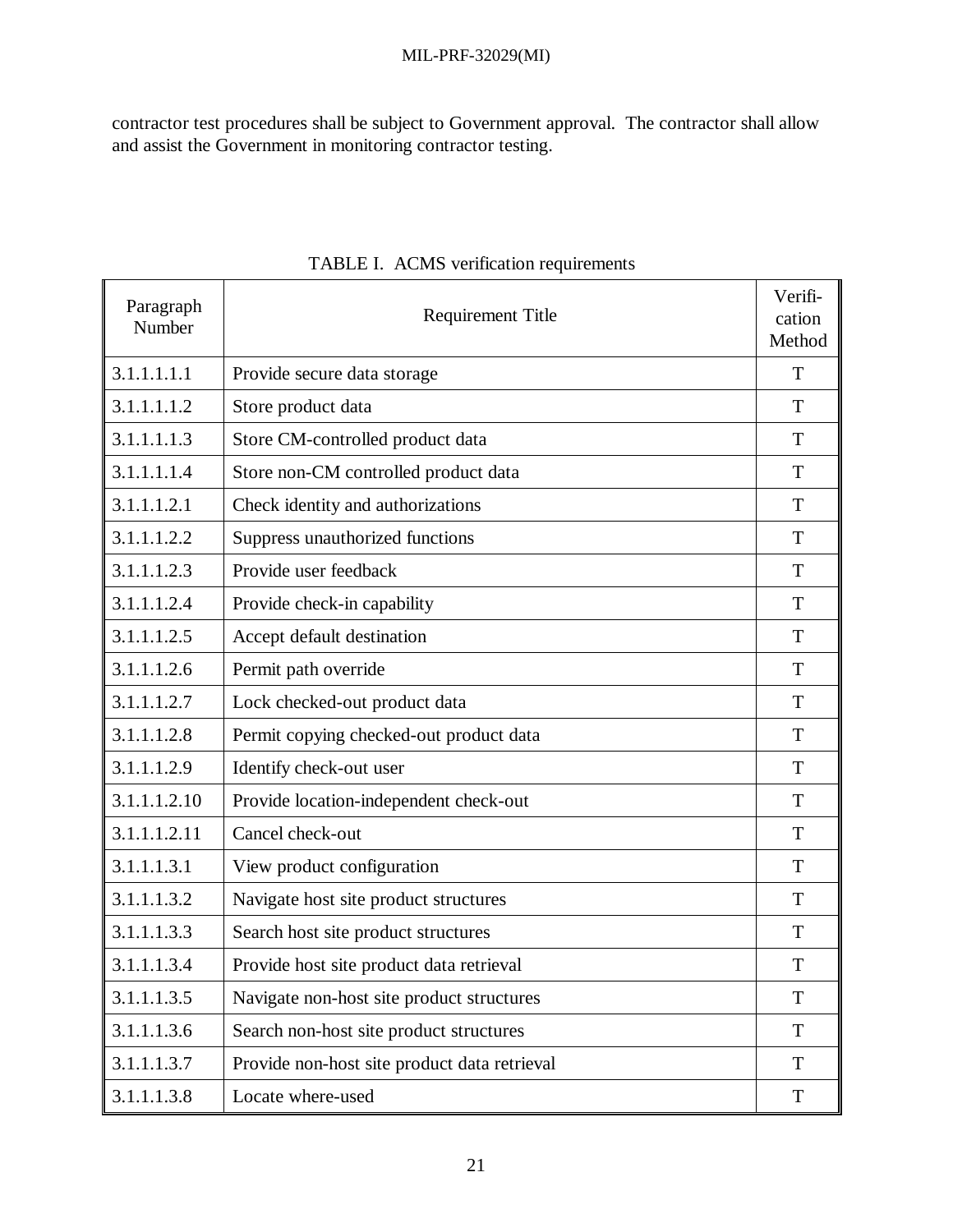| Paragraph<br>Number | <b>Requirement Title</b>                           |   |
|---------------------|----------------------------------------------------|---|
| 3.1.1.1.3.9         | Determine product structure elements used          | T |
| 3.1.1.1.3.10        | Define valid relationship types                    | T |
| 3.1.1.1.3.11        | Relate product data                                | T |
| 3.1.1.1.3.12        | Relate product structure elements and product data | T |
| 3.1.1.1.3.13        | Define valid relationship rules                    | T |
| 3.1.1.1.3.14        | Create groupings                                   | T |
| 3.1.1.1.3.15        | Arrange groupings                                  | T |
| 3.1.1.1.3.16        | Query product data                                 | T |
| 3.1.1.1.3.17        | Support queries                                    | T |
| 3.1.1.1.3.18        | Support various query methods                      | T |
| 3.1.1.1.3.19        | Retrieve based on query results                    | T |
| 3.1.1.1.3.20        | Track revision compatibility                       | T |
| 3.1.1.1.4.1         | Support electronic approvals                       | T |
| 3.1.1.1.4.2         | Track revision and release status                  | T |
| 3.1.1.1.4.3         | Provide for metadata maintenance                   | T |
| 3.1.1.1.5.1         | Record audit history                               | T |
| 3.1.1.1.5.2         | View audit history                                 | T |
| 3.1.1.2.1.1         | Create and save workflow templates                 | T |
| 3.1.1.2.1.2         | Create ad hoc workflows                            | T |
| 3.1.1.2.1.3         | Support workflow steps, timing, and dependencies   | T |
| 3.1.1.2.1.4         | Specify workflow rules                             | T |
| 3.1.1.2.1.5         | Create action triggers                             | T |
| 3.1.1.2.1.6         | Associate product data                             | T |
| 3.1.1.2.2.1         | Monitor workload                                   | T |
| 3.1.1.2.2.2         | Record workflow history                            | T |
| 3.1.1.2.2.3         | Generate event notifications                       | T |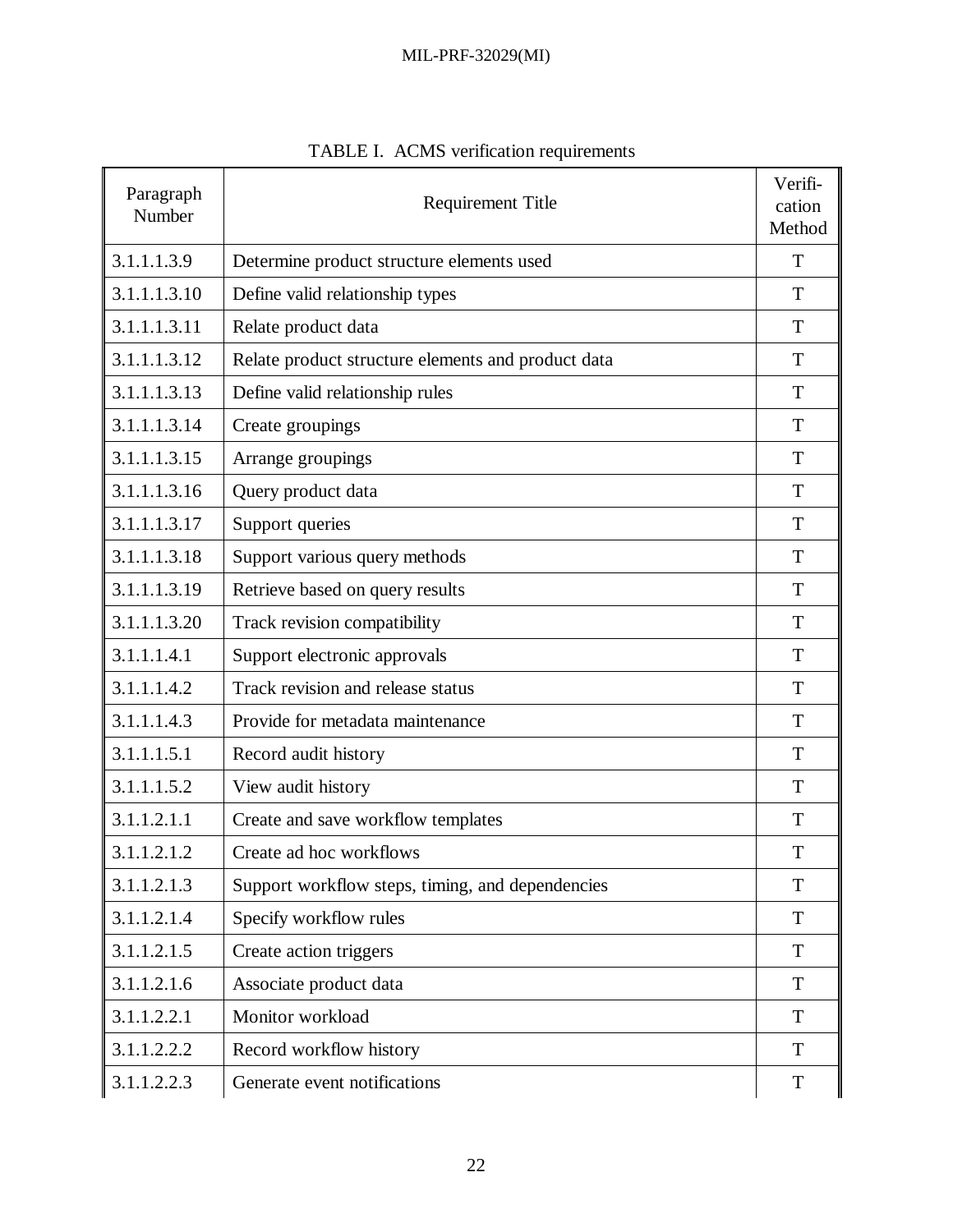| Paragraph<br>Number | <b>Requirement Title</b>                        |   |
|---------------------|-------------------------------------------------|---|
| 3.1.1.2.2.4         | Edit workflow                                   | T |
| 3.1.1.2.2.5         | Route product data via workflow                 | T |
| 3.1.1.2.2.6         | Provide event-based triggers                    | T |
| 3.1.1.2.2.7         | Send electronic messages                        | T |
| 3.1.1.2.2.8         | Provide electronic sign-off                     | T |
| 3.1.1.2.2.9         | Record comments and votes                       | T |
| 3.1.1.3.1.1         | Create and associate product structure elements | T |
| 3.1.1.3.1.2         | Maintain product structure                      | T |
| 3.1.1.3.1.3         | Represent product structure hierarchically      | T |
| 3.1.1.3.1.4         | Maintain product structure element revisions    | T |
| 3.1.1.3.1.5         | Accommodate multiple revisions                  | T |
| 3.1.1.3.1.6         | Maintain product structure revisions            | T |
| 3.1.1.3.1.7         | Maintain effectivity                            | T |
| 3.1.1.3.1.8         | Support multiple baseline effectivities         | T |
| 3.1.1.3.1.9         | Identify product structure element options      | T |
| 3.1.1.3.2.1         | Provide multiple product structure views        | T |
| 3.1.1.3.2.2         | Provide various product structure reports       | T |
| 3.1.1.4.1           | Maintain WBS and relate product data to tasks   | T |
| 3.1.1.5.1           | Add translators                                 | T |
| 3.1.1.5.2           | List available translators                      | T |
| 3.1.1.5.3           | Provide automatic translation services          | T |
| 3.1.1.5.4           | Provide default translation parameters          | T |
| 3.1.1.5.5           | Translate product data                          | T |
| 3.1.1.6.1           | Create and display viewable images              | T |
| 3.1.1.6.2           | Add viewer applications                         | T |
| 3.1.1.6.3           | Support viewable image review                   | T |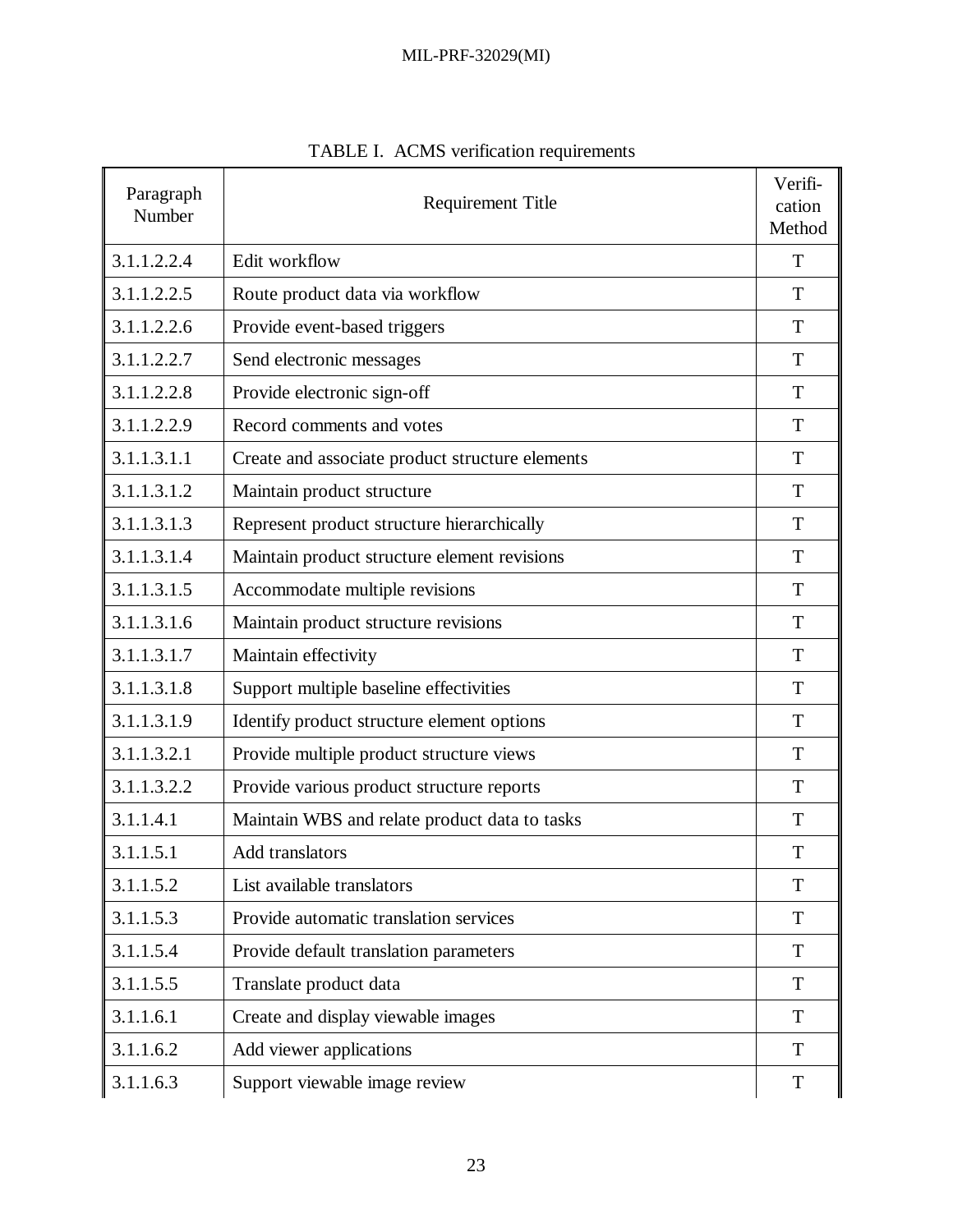| Paragraph<br>Number | <b>Requirement Title</b>                                |   |
|---------------------|---------------------------------------------------------|---|
| 3.1.1.6.4           | Maintain distinct red-lines                             | T |
| 3.1.1.6.5           | Print viewable images and redlines                      | T |
| 3.1.1.7.1.1         | Create user information                                 | T |
| 3.1.1.7.1.2         | <b>Limit User Access</b>                                | T |
| 3.1.1.7.1.3         | Create and modify identities, roles, and groups         | T |
| 3.1.1.7.1.4         | Assign permissions                                      | T |
| 3.1.1.7.1.5         | Assign roles to groups                                  | T |
| 3.1.1.7.1.6         | Assign users to roles within groups                     | T |
| 3.1.1.7.1.7         | Tailor user's role and group permissions                | T |
| 3.1.1.7.1.8         | Provide rule-based access control                       | T |
| 3.1.1.7.1.9         | Associate product structures and product data to groups | T |
| 3.1.1.7.1.10        | Limit access                                            | T |
| 3.1.1.7.2.1         | Manage distributed data environment                     | T |
| 3.1.1.7.2.2         | Manage multiple repositories and PDM vaults             | T |
| 3.1.1.7.3.1         | Archive and backup ACMS                                 | T |
| 3.1.1.7.3.2         | <b>Restore ACMS</b>                                     | T |
| 3.1.1.7.3.3         | Retrieve from archives                                  | T |
| 3.1.1.7.4.1         | Create and modify metadata defaults                     | T |
| 3.1.1.11.4.2        | Customize user interface                                | T |
| 3.1.1.11.4.3        | Customize system messages and terminology               | T |
| 3.1.1.7.4.4         | Add new functionality                                   | T |
| 3.1.1.7.4.5         | Create electronic forms                                 | T |
| 3.1.1.7.5.1         | Required security level                                 | T |
| 3.1.1.7.5.2         | Establish security controls                             | T |
| 3.1.1.7.5.3         | Provide virus checking                                  | T |
| 3.1.1.7.5.4         | Record unauthorized access attempts                     | T |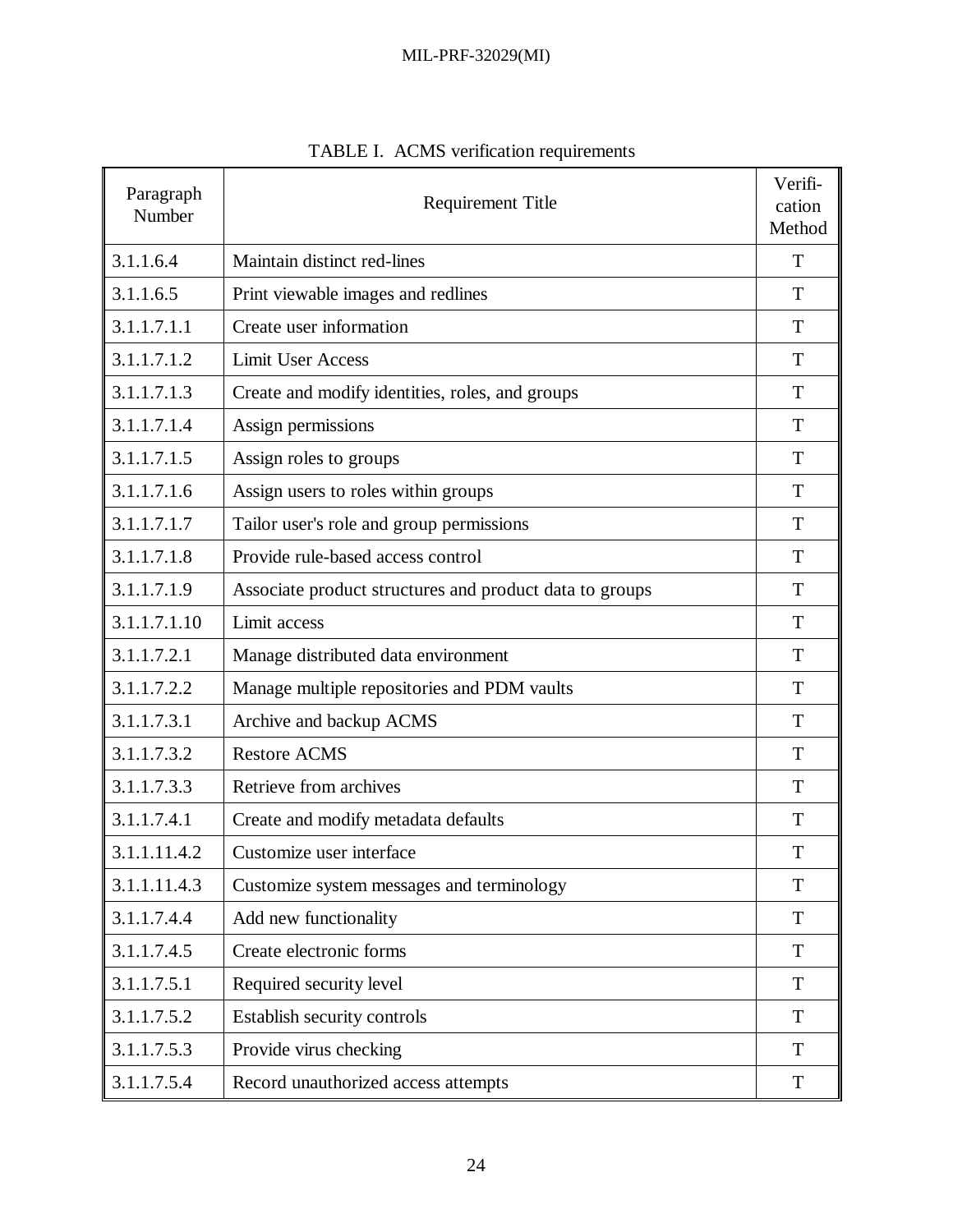| Paragraph<br>Number | <b>Requirement Title</b>                            |      |
|---------------------|-----------------------------------------------------|------|
| 3.1.1.7.6.1         | Monitor system performance and usage                | T    |
| 3.1.1.7.6.2         | Provide rule-based performance controls             | T    |
| 3.1.2.1.1           | Process data information packets                    | T    |
| 3.1.2.2.1           | Manage program management documents                 | T    |
| 3.1.2.2.2           | Determine contract data requirements                | T    |
| 3.1.2.2.3           | Record CM activity management data                  | T    |
| 3.1.2.2.4           | Generate CM performance statistics                  | T    |
| 3.1.2.3.1           | Establish configuration items and their identifiers | T    |
| 3.1.2.3.2           | Record metadata and assign unique identifiers       | T    |
| 3.1.2.3.3           | Create metadata elements                            | T    |
| 3.1.2.3.4           | Create relationships                                | T    |
| 3.1.2.3.5           | Identify revisions                                  | T    |
| 3.1.2.3.6           | Support obsolescence review                         | T    |
| 3.1.2.4.1           | Record configuration audit activities               | T    |
| 3.1.2.5.1           | <b>Store baselines</b>                              | T    |
| 3.1.2.5.2           | Perform baseline compare                            | T    |
| 3.1.2.5.3           | Record and review engineering change actions        | T    |
| 3.1.2.5.4           | Review change history                               | T    |
| 3.1.2.5.5           | Provide CCB information                             | T    |
| 3.1.2.6.1           | Record field configuration                          | T    |
| 3.1.2.6.2           | Provide reports                                     | T, A |
| 3.1.3.1.1           | Record Tech Loop activity                           | T    |
| 3.1.3.1.2           | <b>Establish Tech Loop identifiers</b>              | T    |
| 3.1.3.1.3           | Record procurement history data                     | T    |
| 3.1.3.1.4           | <b>Establish relationships</b>                      | T    |
| 3.1.3.1.5           | Attach documents to actions                         | T    |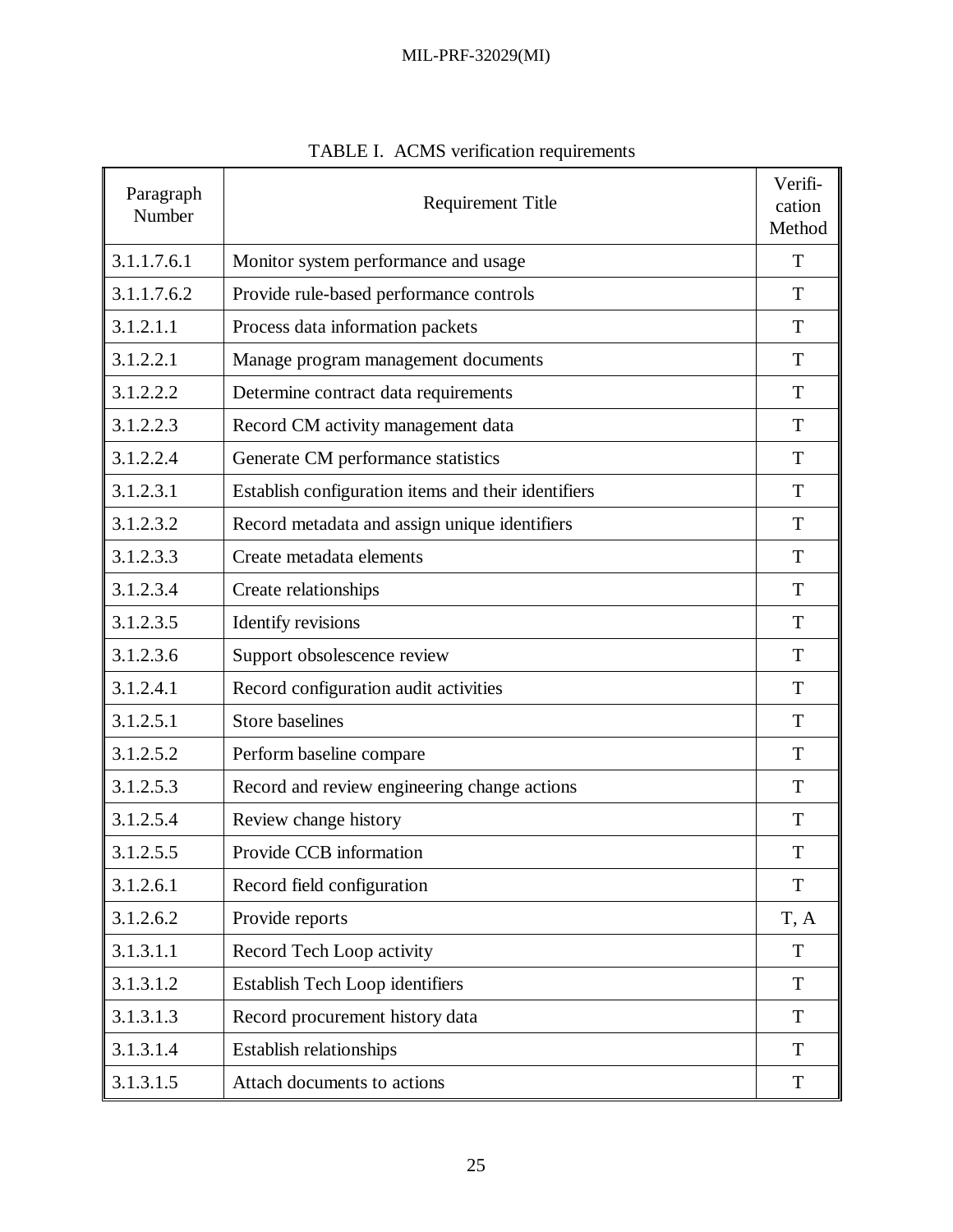| Paragraph<br>Number | <b>Requirement Title</b>                         |      |
|---------------------|--------------------------------------------------|------|
| 3.1.3.1.6           | Identify and link similar procurement actions    | T    |
| 3.1.3.1.7           | Bundle procurement requests                      | T    |
| 3.1.3.2.1           | Compare baselines                                | T    |
| 3.1.3.2.2           | Support DFARS Appendix E screening               | T    |
| 3.1.3.2.3           | Support HAZMAT screening                         | T    |
| 3.1.3.2.4           | Establish HAZMAT relationships                   | T    |
| 3.1.3.3.1           | Generate reports                                 | T, A |
| 3.2.1.1             | Process data information packets (see 3.1.2.1.1) | T    |
| 3.2.1.2             | Send e-mail                                      | T    |
| 3.2.1.3             | Provide generic API                              | E    |
| 3.2.1.4             | Launch applications                              | T    |
| 3.2.1.5             | <b>Interface with MEARS</b>                      | T    |
| 3.2.1.6             | Interface with ECALS                             | T    |
| 3.2.1.7             | Interface with CARS                              | T    |
| 3.2.1.8             | Interface with CCSS 404                          | T    |
| 3.2.1.9             | Interface with CCSS for DFARS Appendix E         | T    |
| 3.2.1.10            | Interface with CCSS for Sector 2800              | T    |
| 3.2.1.11            | Interface with CCSS for Competition Management   | T    |
| 3.2.1.12            | Interface with Flight Safety                     | T    |
| 3.2.1.13            | Interface with IHS                               | T    |
| 3.2.1.14            | Interface with DoDISS Assist                     | T    |
| 3.2.1.15            | Interface with JCALS Workflow Manager            | T    |
| 3.2.1.16            | Interface with JEDMICS                           | T    |
| 3.2.1.17            | Interface with Field Maintenance Systems         | T    |
| 3.2.1.18            | Interface with Depot Maintenance Systems         | T    |
| 3.2.1.19            | Update PASS.                                     | T    |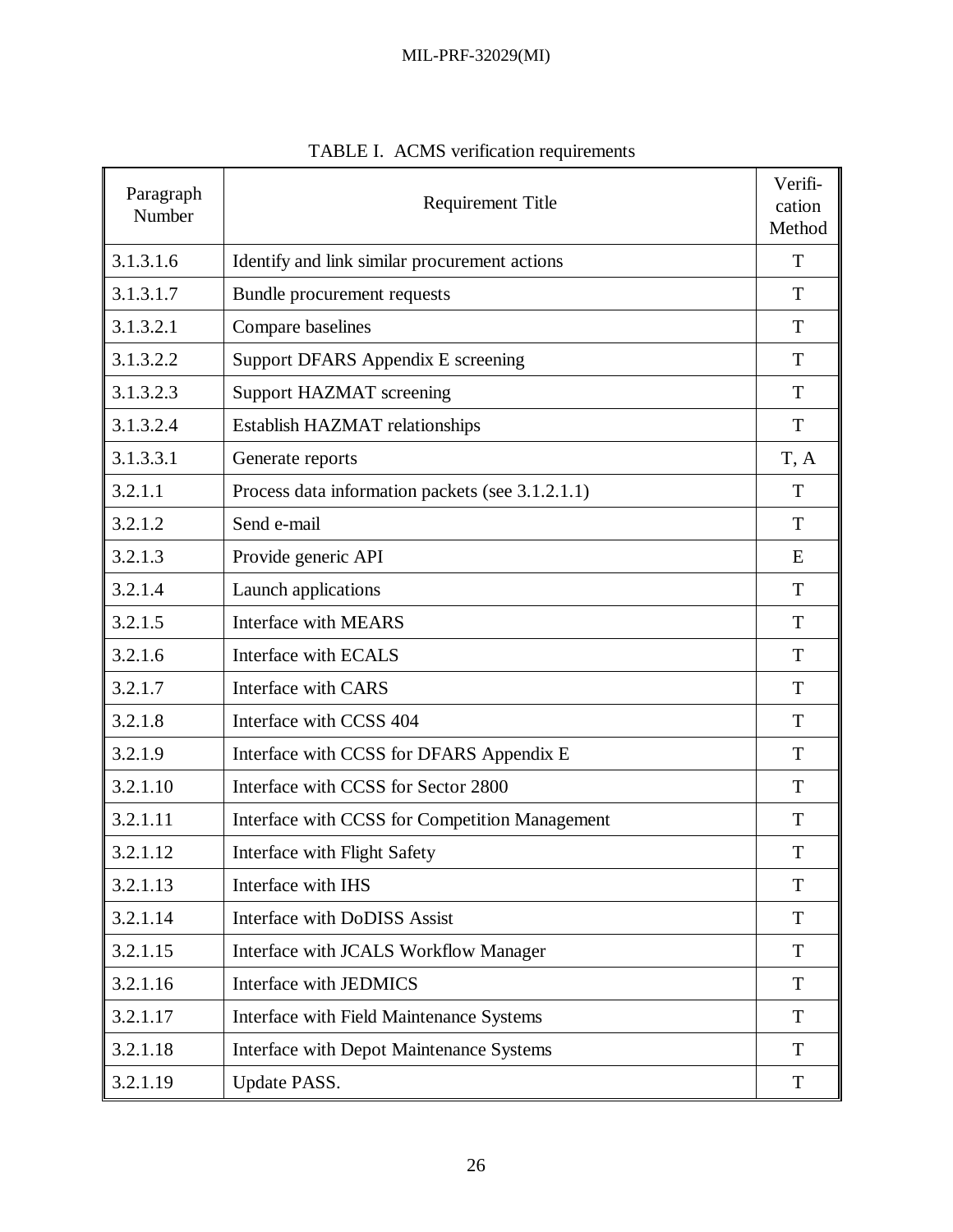| Paragraph<br>Number | <b>Requirement Title</b>                                     |             |
|---------------------|--------------------------------------------------------------|-------------|
| 3.2.3.1             | Provide on-line help                                         | E           |
| 3.2.3.2             | Provide on-line documentation                                | E           |
| 3.2.3.3             | Include help table of contents, examples, and demonstrations | E           |
| 3.2.3.4             | Provide graphical user interface                             | T           |
| 3.2.3.5             | Provide web-browser interface                                | T           |
| 3.3.1               | Require minimal basic training                               | E           |
| 3.3.2               | Require minimal administrative training                      | E           |
| 3.3.3               | Require on-line backup                                       | T           |
| 3.3.4               | Require minimal restoration time                             | T           |
| 3.3.5               | Meet performance goals                                       | A           |
| 3.3.6               | Runtime performance for reports                              | T           |
| 3.3.7               | Be Year 2000 compliant                                       | T           |
| 3.4.1.1             | Support client workstation: platform type                    | T           |
| 3.4.1.2             | Support client workstation: minimum memory                   | T           |
| 3.4.1.3             | Support client workstation: minimum processor speed          | T           |
| 3.4.2.1             | Support network protocols                                    | T           |
| 3.4.2.2             | Support network operating systems                            | T           |
| 3.4.2.3             | Support maximum number of users                              | T, A        |
| 3.4.3               | Server requirements                                          | T           |
| 3.4.3.1             | Support server: platform types                               | $\mathbf T$ |
| 3.4.3.2             | Support server: disk space                                   | T           |
| 3.4.3.3             | Support server: RAM                                          | $\mathbf T$ |
| 3.4.3.4             | Support server: processor speed                              | T           |

|  |  |  | TABLE I. ACMS verification requirements |  |
|--|--|--|-----------------------------------------|--|
|--|--|--|-----------------------------------------|--|

## **5. PACKAGING**

This section is not applicable to this specification.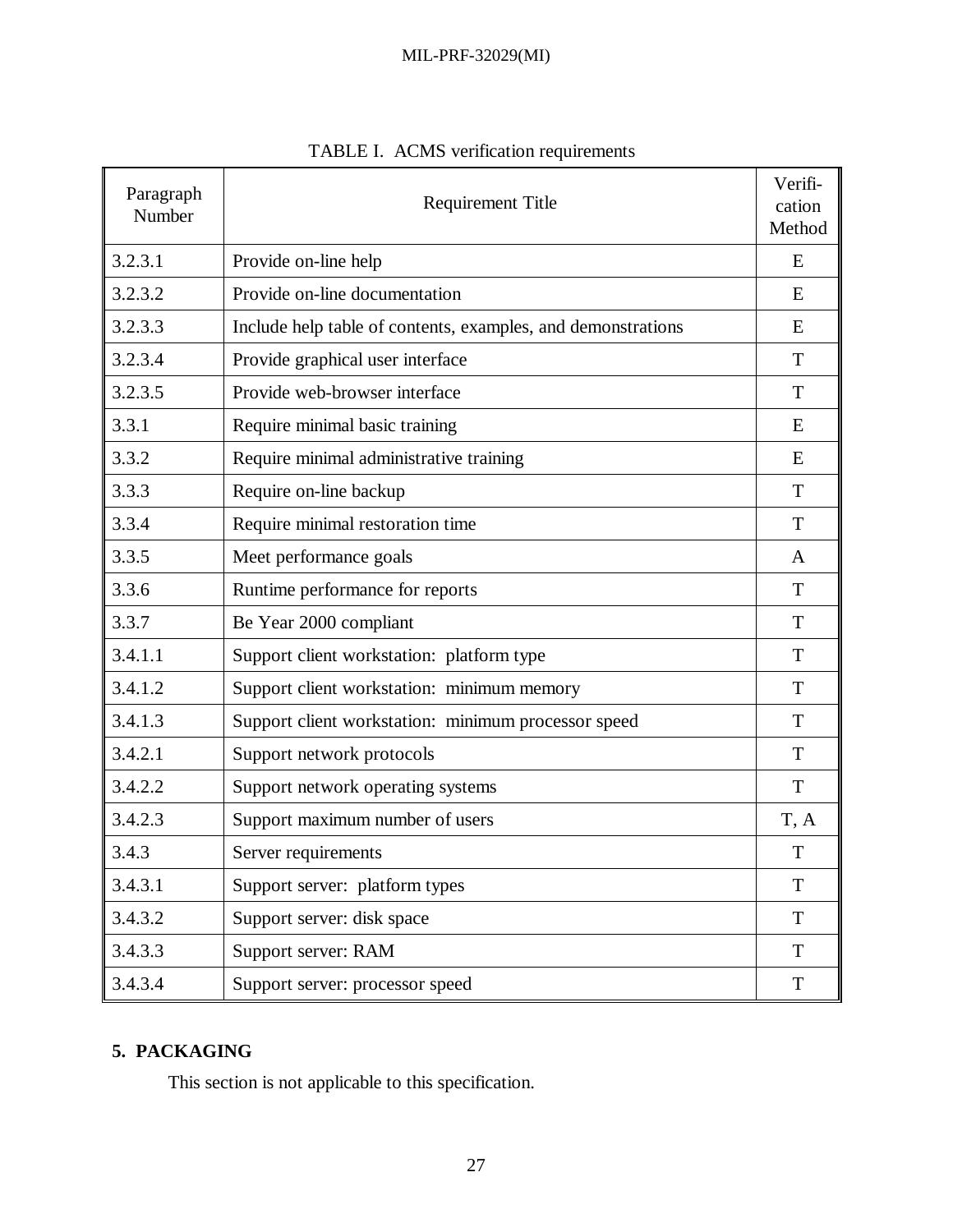### **6. NOTES**

This section contains information of a general or explanatory nature, which may be helpful, but is not mandatory.

6.1 Intended use. ACMS is a system of systems that provides configuration and product data management support for Army products and programs in a paper-free acquisition and logistics environment. Commercial-Off-The-Shelf (COTS) PDM products are intended to be the foundation of ACMS.

6.1.1 Uses of ACMS. Appendix A, ACMS Concept Overview, provides information relative to the nature and roles of the ACMS. Appendix B, ACMS Support of Army Products and Data Life Cycles, and Appendix C, ACMS Support to Selected Business Processes, provide information relative to the use of the ACMS.

6.1.2 Users of ACMS. ACMS system administrators will have competency in their target operating systems, database administration, and performance tuning. ACMS functional users will have basic PC skills, including familiarity with their target operating systems such as Windows or UNIX, will have attended ACMS training, and will have skills consistent with the role to which they are assigned. For example, a Configuration Management Specialist will be knowledgeable in Configuration Management theory.

6.2 Acquisition requirements

6.2.1 Acquisition document requirements. Acquisition documents must specify the following:

- a. Title, number, and date of the specification.
- b. Issue of DoDISS to be cited in the solicitation, and if required, the specific issue of individual documents referenced (see 2.2.1).
- c. Statements requiring that current technologies provide the basis for the initial ACMS implementation, that the vendor presents a strategy for integrating new and improved technologies, and that the vendor plans for technology refresh in future ACMS releases.
- d. Complete technical definitions of interfaces required under paragraph 3.2.1, External Interface Requirements, as tailored by the implementing organization. This includes technical definitions for interfaces with JEDMICS and JCALS Workflow Manager.
- e. Conditions under which the applications identified in requirement 3.2.1.4, as tailored by the implementing organization, can be launched.
- f. Site specific requirements for recovery from catastrophic failures.
- g. Complete technical definitions of reports required for the local implementation of ACMS.
- h. A Government Concept of Operations (GCO) at the time of solicitation which may need updating at the time of delivery and installation. The GCO must be used to tailor the Enterprise-unique and Command-unique Requirements listed in Table III.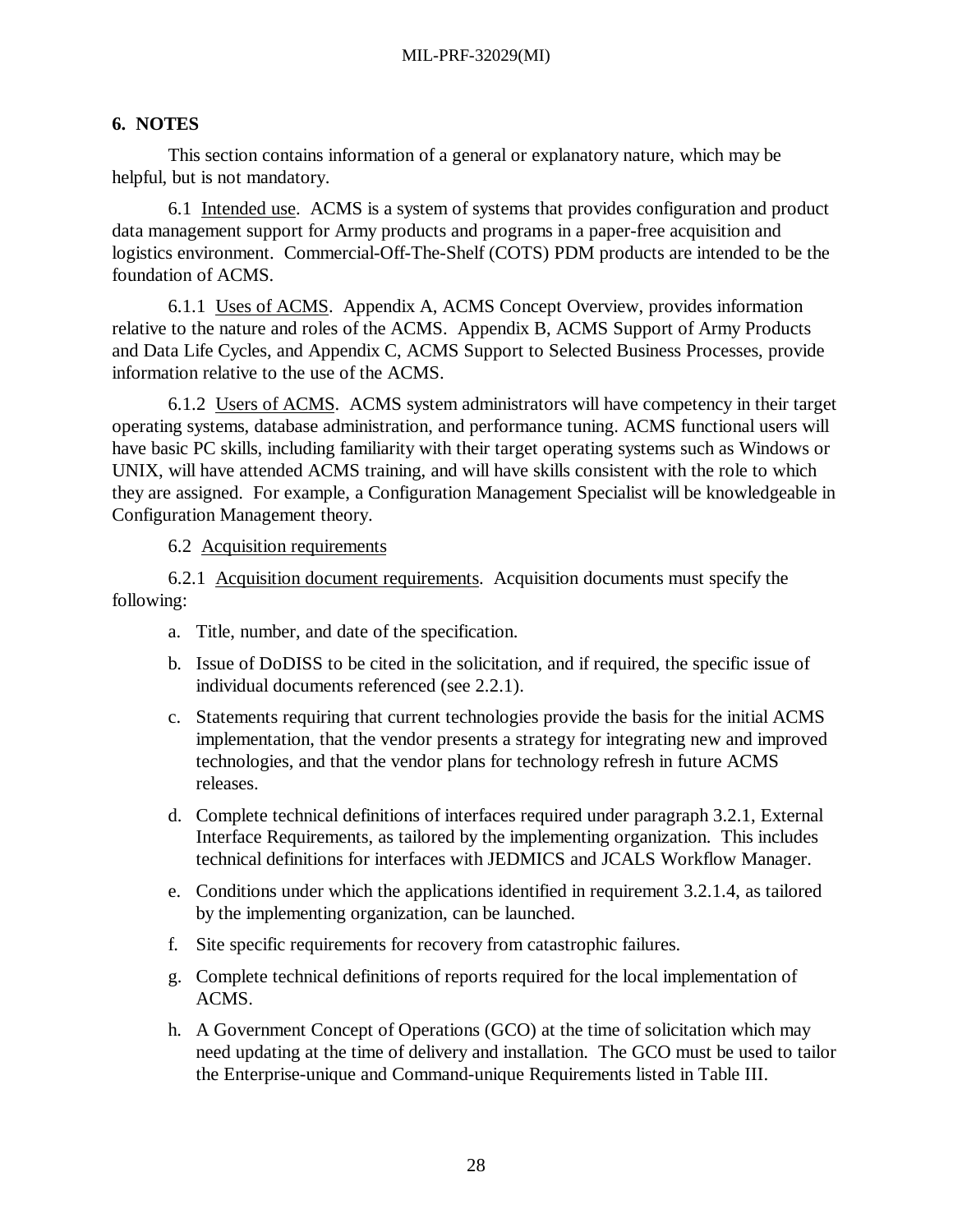i. Site specific requirements and technical definitions for converting and loading legacy data into ACMS vault(s).

6.2.2 Implementation strategy. Industry can meet most of the capabilities and requirements in this document today, in the near term. Some of the capabilities and requirements in this document, however, are long term in nature and are capabilities that are not now available. Industry experts have indicated that the commercial PDM industry is heading in a direction that will meet those requirements on or before the year 2002.

Table II lists the ACMS requirements that are considered to be long-term requirements. These requirements may be deferred in the initial ACMS implementations. However, it is expected that these requirements will be satisfied by the year 2002 in order to meet Army digitization goals. A long-term requirement may be addressed as a separately priced option or via a technology refresh strategy.

| Paragraph<br>Number | <b>Requirement Title</b>                     |
|---------------------|----------------------------------------------|
| 3.1.1.1.3.5         | Navigate non-host site product structures    |
| 3.1.1.1.3.6         | Search non-host site product structures      |
| 3.1.1.1.3.7         | Provide non-host site product data retrieval |
| 3.1.1.5.1           | Add translators                              |
| 3.1.1.5.3           | Provide automatic translation services       |
| 3.1.1.5.4           | Provide default translation parameters       |
| 3.1.1.5.5           | Translate product data                       |
| 3.1.1.7.2.2         | Manage multiple PDM vaults                   |
| 3.1.2.1.1           | Process data information packets             |
| 3.2.1.1             | Process data information packets             |
| 3.2.1.16            | Interface with JCALS Workflow Manager        |

TABLE II. Long-term ACMS requirements

6.2.3 Implementation recommendations. It is recommended that acquisition organizations perform the following actions prior to acquiring their implementations of ACMS:

a. Review the "state-of-the-art" and "state-of-the-industry" for electronic signatures prior to implementing requirement 3.1.1.1.4.1, Support electronic approvals, and 3.1.1.2.2.8, Provide electronic sign-off. This review should include any DoD approved or recognized Government, international, and industry electronic signature standards that are approved at the time of implementation.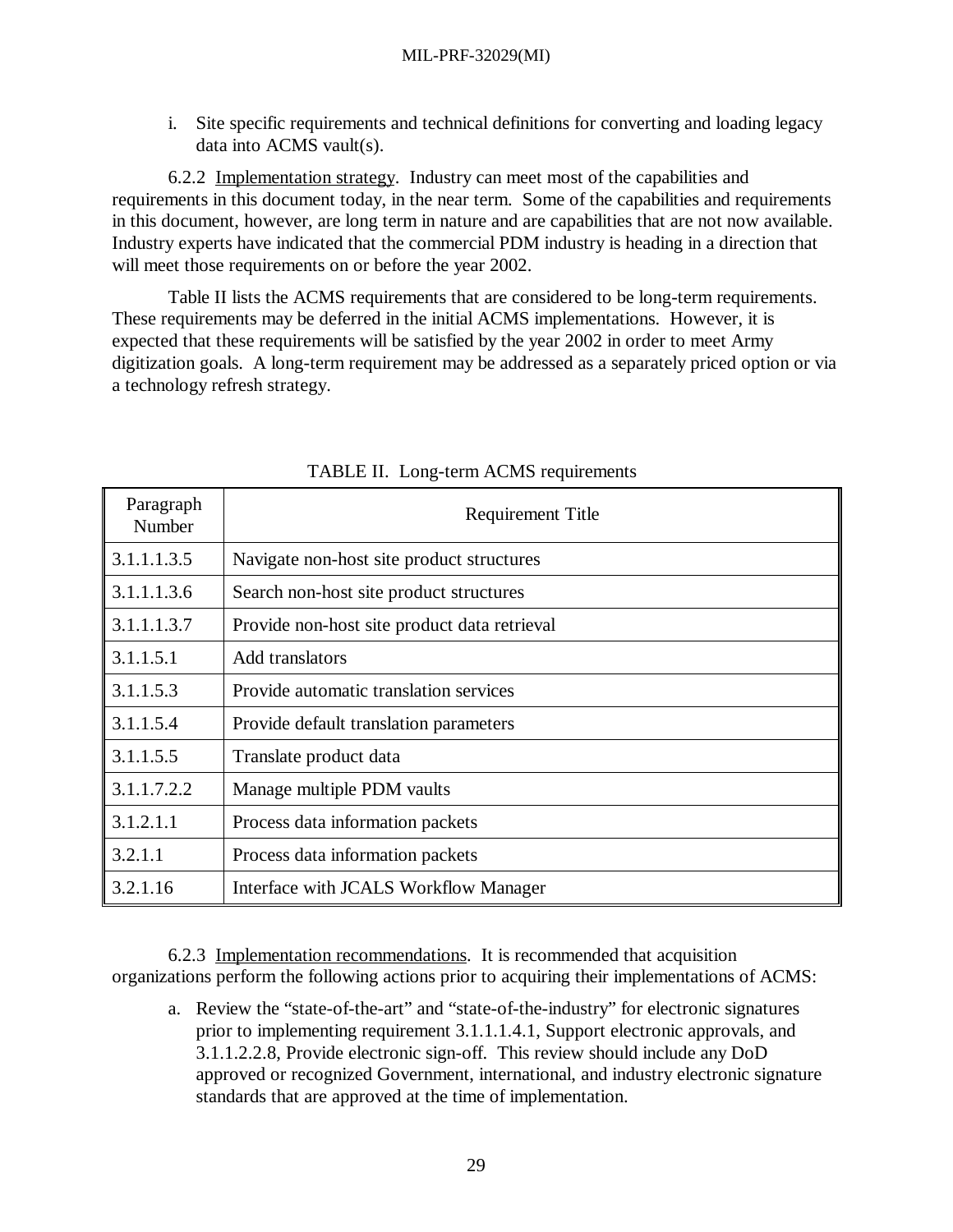- b. Determine whether launching third party COTS viewers and browsers, using embedded viewers and browsers, or both are acceptable means of satisfying requirements 3.1.1.6, Imaging services requirements.
- c. Coordinate with other commands to standardize interfaces, application launching conditions, reports specifications, and legacy data conversions and loading in the event that two or more commands select the same PDM product as the foundation for their local implementation of ACMS (see also paragraphs 6.2.1.d, e, g, and i).
- d. Investigate specific requirements in their implementations which may be needed to print images and redlines.

6.2.4 Tailoring strategy. In order for ACMS to meet specific needs dictated by siteunique business processes and interfaces, the ACMS Performance Specification may be tailored by individual implementing organizations. To meet the enterprise configuration and product data management needs of the Army as a whole, however, this tailoring must be restricted and controlled.

Table III indicates, for each of the ACMS requirements specified in Section 3 of this document, the degree to which tailoring is allowed. Any requirement designated as an enterprisewide requirement must be satisfied as stated by all implementations of ACMS. Enterprise-unique requirements represent common requirements that must be tailored by individual implementing organizations by identifying specific capabilities, interfaces, or constraints that are applicable to the command. This tailoring allows the commands to pick and choose specific applications, interfaces, or features that conform to the enterprise-wide vision for ACMS while accommodating command unique business processes and interfaces. Command-unique requirements are requirements, generally interfaces, that apply only to specific commands. Tailoring of commandunique requirements involves adding or deleting those requirements from this ACMS Performance Specification, because a command does not use or interface with the system identified in the requirement or must interface with a system not specified in this ACMS Performance Specification.

| Section 3<br><b>ACMS</b><br>Requirements | Requirement Title                       | Enterprise-<br>wide<br>Requirements | Enterprise-<br>unique<br>Requirements | Command-<br>unique<br>Requirements |
|------------------------------------------|-----------------------------------------|-------------------------------------|---------------------------------------|------------------------------------|
| $\vert 3.1.1.1.1.1$                      | Provide secure data storage             | $\mathbf X$                         |                                       |                                    |
| 3.1.1.1.1.2                              | Store product data                      | $\mathbf X$                         |                                       |                                    |
| 3.1.1.1.1.3                              | Store CM-controlled product<br>data     | X                                   |                                       |                                    |
| 3.1.1.1.1.4                              | Store non-CM controlled<br>product data | X                                   |                                       |                                    |

Table III. ACMS requirements tailoring restrictions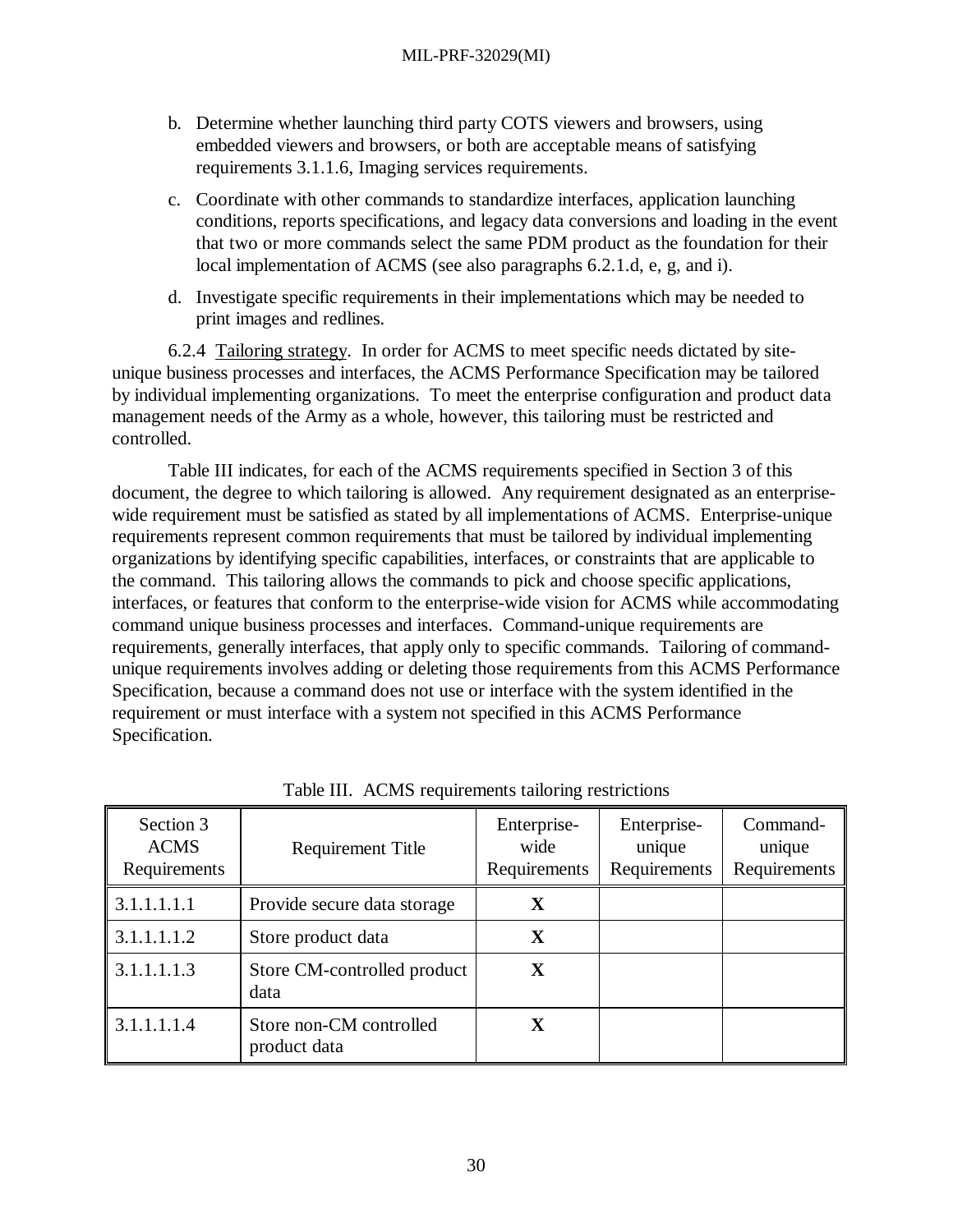| Section 3<br><b>ACMS</b><br>Requirements | <b>Requirement Title</b>                        | Enterprise-<br>wide<br>Requirements | Enterprise-<br>unique<br>Requirements | Command-<br>unique<br>Requirements |
|------------------------------------------|-------------------------------------------------|-------------------------------------|---------------------------------------|------------------------------------|
| 3.1.1.1.2.1                              | Check identity and<br>authorizations            | X                                   |                                       |                                    |
| 3.1.1.1.2.2                              | Suppress unauthorized<br>functions              | $\mathbf X$                         |                                       |                                    |
| 3.1.1.1.2.3                              | Provide user feedback                           | $\mathbf X$                         |                                       |                                    |
| 3.1.1.1.2.4                              | Provide check-in capability                     | $\mathbf X$                         |                                       |                                    |
| 3.1.1.1.2.5                              | Accept default destination                      | $\mathbf X$                         |                                       |                                    |
| 3.1.1.1.2.6                              | Permit path override                            | $\mathbf X$                         |                                       |                                    |
| 3.1.1.1.2.7                              | Lock checked-out product<br>data                | $\mathbf X$                         |                                       |                                    |
| 3.1.1.1.2.8                              | Permit copying checked-out<br>product data      | $\mathbf X$                         |                                       |                                    |
| 3.1.1.1.2.9                              | Identify check-out user                         | $\mathbf X$                         |                                       |                                    |
| 3.1.1.1.2.10                             | Provide location-independent<br>check-out       | $\mathbf X$                         |                                       |                                    |
| 3.1.1.1.2.11                             | Cancel check-out                                | $\mathbf X$                         |                                       |                                    |
| 3.1.1.1.3.1                              | View product configuration                      | X                                   |                                       |                                    |
| 3.1.1.1.3.2                              | Navigate host site product<br>structures        | $\mathbf X$                         |                                       |                                    |
| 3.1.1.1.3.3                              | Search host site product<br>structures          | $\mathbf X$                         |                                       |                                    |
| 3.1.1.1.3.4                              | Provide host site product<br>data retrieval     | $\mathbf X$                         |                                       |                                    |
| 3.1.1.1.3.5                              | Navigate non-host site<br>product structures    | $\mathbf X$                         |                                       |                                    |
| 3.1.1.1.3.6                              | Search non-host site product<br>structures      | $\mathbf X$                         |                                       |                                    |
| 3.1.1.1.3.7                              | Provide non-host site<br>product data retrieval | $\mathbf X$                         |                                       |                                    |
| 3.1.1.1.3.8                              | Locate where-used                               | $\mathbf X$                         |                                       |                                    |

Table III. ACMS requirements tailoring restrictions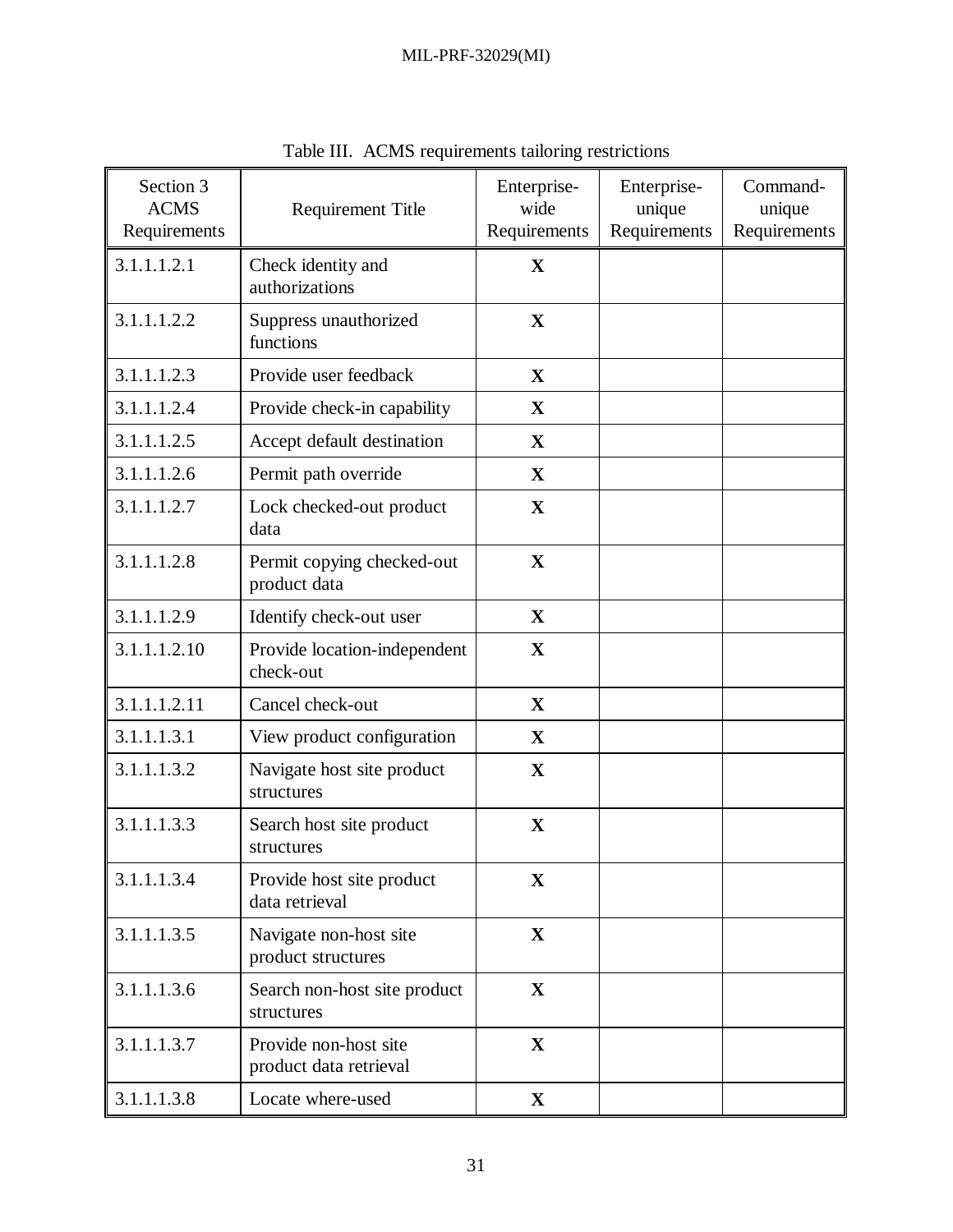| Section 3<br><b>ACMS</b><br>Requirements | <b>Requirement Title</b>                              | Enterprise-<br>wide<br>Requirements | Enterprise-<br>unique<br>Requirements | Command-<br>unique<br>Requirements |
|------------------------------------------|-------------------------------------------------------|-------------------------------------|---------------------------------------|------------------------------------|
| 3.1.1.1.3.9                              | Determine product structure<br>elements used          | $\mathbf{X}$                        |                                       |                                    |
| 3.1.1.1.3.10                             | Define valid relationship<br>types                    | $\mathbf X$                         |                                       |                                    |
| 3.1.1.1.3.11                             | Relate product data                                   | $\mathbf X$                         |                                       |                                    |
| 3.1.1.1.3.12                             | Relate product structure<br>elements and product data | $\mathbf X$                         |                                       |                                    |
| 3.1.1.1.3.13                             | Define valid relationship<br>rules                    | $\mathbf X$                         |                                       |                                    |
| 3.1.1.1.3.14                             | Create groupings                                      | $\mathbf X$                         |                                       |                                    |
| 3.1.1.1.3.15                             | Arrange groupings                                     | X                                   |                                       |                                    |
| 3.1.1.1.3.16                             | Query product data                                    | $\mathbf{X}$                        |                                       |                                    |
| 3.1.1.1.3.17                             | Support queries                                       | $\mathbf X$                         |                                       |                                    |
| 3.1.1.1.3.18                             | Support various query<br>methods                      | $\mathbf{X}$                        |                                       |                                    |
| 3.1.1.1.3.19                             | Retrieve based on query<br>results                    | $\mathbf X$                         |                                       |                                    |
| 3.1.1.1.3.20                             | Track revision compatibility                          | $\mathbf X$                         |                                       |                                    |
| 3.1.1.1.4.1                              | Support electronic approvals                          | X                                   |                                       |                                    |
| 3.1.1.1.4.2                              | Track revision and release<br>status                  | $\mathbf X$                         |                                       |                                    |
| 3.1.1.1.4.3                              | Provide for metadata<br>maintenance                   | $\mathbf X$                         |                                       |                                    |
| 3.1.1.1.5.1                              | Record audit history                                  | $\mathbf{X}$                        |                                       |                                    |
| 3.1.1.1.5.2                              | View audit history                                    | $\mathbf X$                         |                                       |                                    |
| 3.1.1.2.1.1                              | Create and save workflow<br>templates                 | $\mathbf X$                         |                                       |                                    |
| 3.1.1.2.1.2                              | Create ad hoc workflows                               | $\mathbf X$                         |                                       |                                    |

Table III. ACMS requirements tailoring restrictions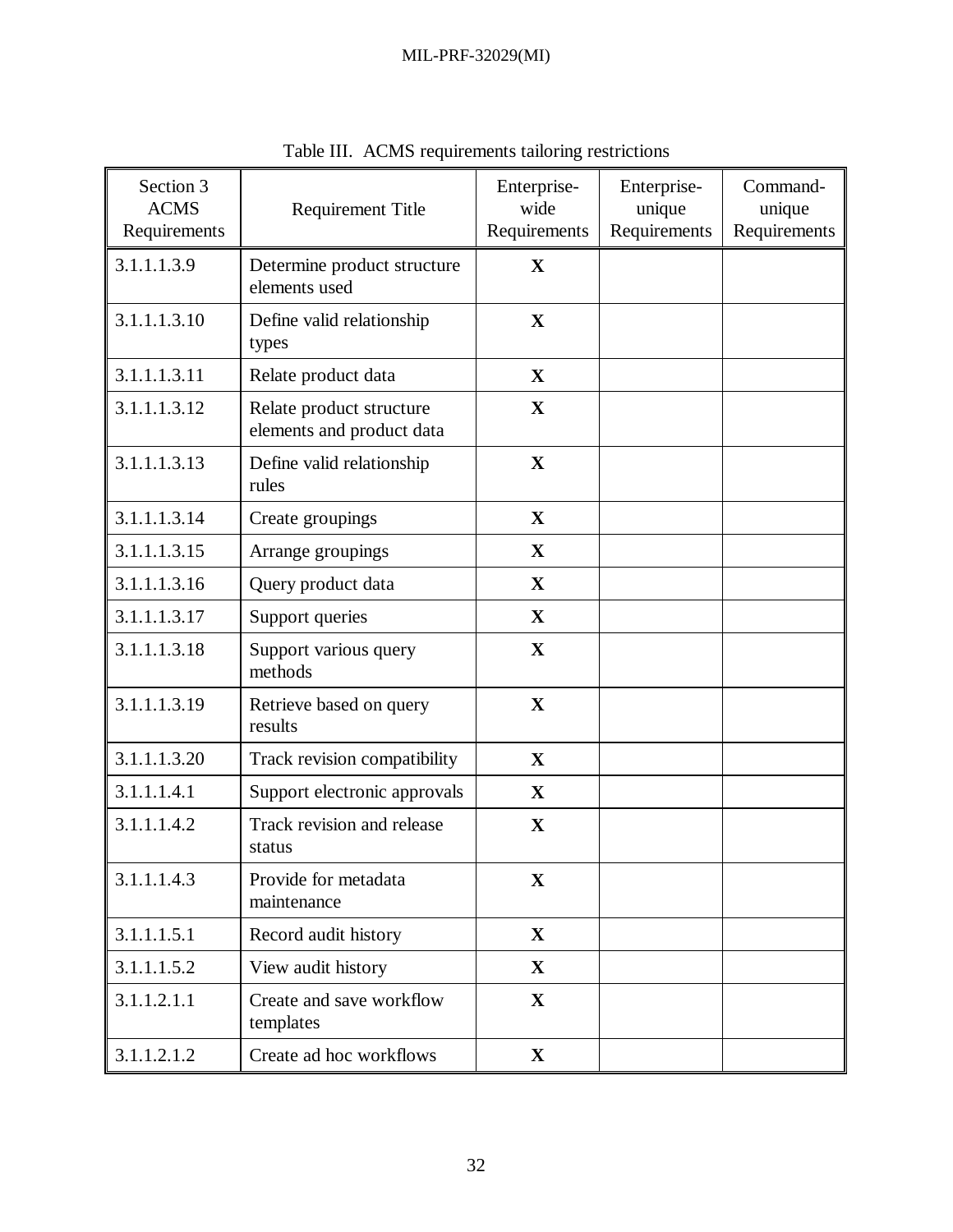| Section 3<br><b>ACMS</b><br>Requirements | <b>Requirement Title</b>                            | Enterprise-<br>wide<br>Requirements | Enterprise-<br>unique<br>Requirements | Command-<br>unique<br>Requirements |
|------------------------------------------|-----------------------------------------------------|-------------------------------------|---------------------------------------|------------------------------------|
| 3.1.1.2.1.3                              | Support workflow steps,<br>timing, and dependencies | $\mathbf{X}$                        |                                       |                                    |
| 3.1.1.2.1.4                              | Specify workflow rules                              | $\mathbf X$                         |                                       |                                    |
| 3.1.1.2.1.5                              | Create action triggers                              | $\mathbf X$                         |                                       |                                    |
| 3.1.1.2.1.6                              | Associate product data                              | $\mathbf X$                         |                                       |                                    |
| 3.1.1.2.2.1                              | Monitor workload                                    | $\mathbf X$                         |                                       |                                    |
| 3.1.1.2.2.2                              | Record workflow history                             | $\mathbf{X}$                        |                                       |                                    |
| 3.1.1.2.2.3                              | Generate event notifications                        | $\mathbf X$                         |                                       |                                    |
| 3.1.1.2.2.4                              | Edit workflow                                       | $\mathbf X$                         |                                       |                                    |
| 3.1.1.2.2.5                              | Route product data via<br>workflow                  | $\mathbf X$                         |                                       |                                    |
| 3.1.1.2.2.6                              | Provide event-based triggers                        | $\mathbf X$                         |                                       |                                    |
| 3.1.1.2.2.7                              | Send electronic messages                            | $\mathbf X$                         |                                       |                                    |
| 3.1.1.2.2.8                              | Provide electronic sign-off                         | $\mathbf X$                         |                                       |                                    |
| 3.1.1.2.2.9                              | Record comments and votes                           | $\mathbf{X}$                        |                                       |                                    |
| 3.1.1.3.1.1                              | Create and associate product<br>structure elements  | $\mathbf X$                         |                                       |                                    |
| 3.1.1.3.1.2                              | Maintain product structure                          | $\mathbf{X}$                        |                                       |                                    |
| 3.1.1.3.1.3                              | Represent product structure<br>hierarchically       | $\mathbf X$                         |                                       |                                    |
| 3.1.1.3.1.4                              | Maintain product structure<br>element revisions     | $\mathbf X$                         |                                       |                                    |
| 3.1.1.3.1.5                              | Accommodate multiple<br>revisions                   | $\mathbf{X}$                        |                                       |                                    |
| 3.1.1.3.1.6                              | Maintain product structure<br>revisions             | $\mathbf X$                         |                                       |                                    |
| 3.1.1.3.1.7                              | Maintain effectivity                                | $\mathbf{X}$                        |                                       |                                    |
| 3.1.1.3.1.8                              | Support multiple baseline<br>effectivities          | $\mathbf{X}$                        |                                       |                                    |

Table III. ACMS requirements tailoring restrictions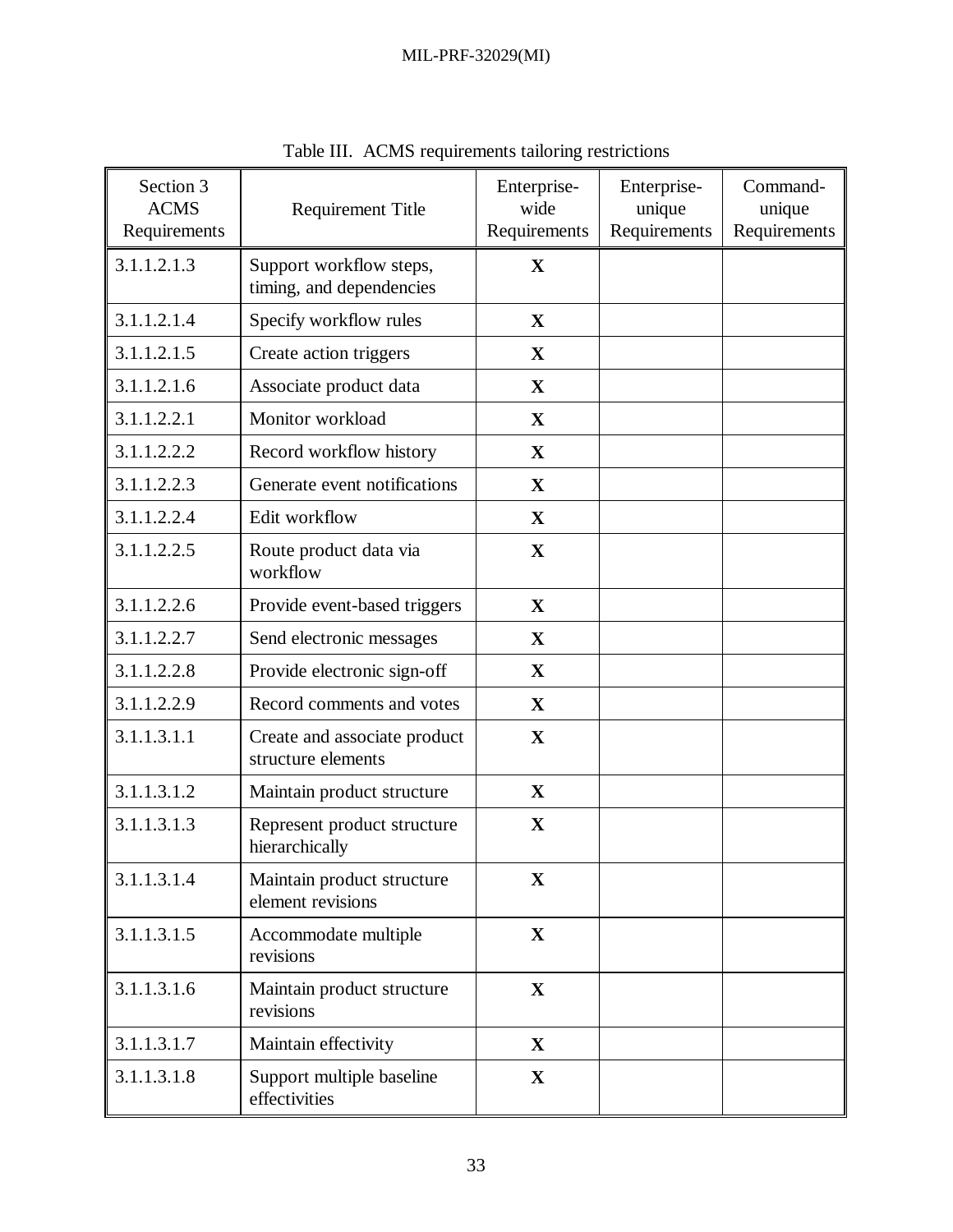| Section 3<br><b>ACMS</b><br>Requirements | <b>Requirement Title</b>                           | Enterprise-<br>wide<br>Requirements | Enterprise-<br>unique<br>Requirements | Command-<br>unique<br>Requirements |
|------------------------------------------|----------------------------------------------------|-------------------------------------|---------------------------------------|------------------------------------|
| 3.1.1.3.1.9                              | Identify product structure<br>element options      | $\mathbf X$                         |                                       |                                    |
| 3.1.1.3.2.1                              | Provide multiple product<br>structure views        | $\mathbf X$                         |                                       |                                    |
| 3.1.1.3.2.2                              | Provide various product<br>structure reports       | $\mathbf X$                         |                                       |                                    |
| 3.1.1.4.1                                | Maintain WBS and relate<br>product data to tasks   | $\mathbf X$                         |                                       |                                    |
| 3.1.1.5.1                                | Add translators                                    | $\mathbf X$                         |                                       |                                    |
| 3.1.1.5.2                                | List available translators                         | $\mathbf X$                         |                                       |                                    |
| 3.1.1.5.3                                | Provide automatic translation<br>services          | $\mathbf X$                         |                                       |                                    |
| 3.1.1.5.4                                | Provide default translation<br>parameters          | $\mathbf X$                         |                                       |                                    |
| 3.1.1.5.5                                | Translate product data                             | $\mathbf X$                         |                                       |                                    |
| 3.1.1.6.1                                | Create and display viewable<br>images              | $\mathbf X$                         |                                       |                                    |
| 3.1.1.6.2                                | Add viewer applications                            | $\mathbf X$                         |                                       |                                    |
| 3.1.1.6.3                                | Support viewable image<br>review                   | $\mathbf X$                         |                                       |                                    |
| 3.1.1.6.4                                | Maintain distinct red-lines                        | $\mathbf X$                         |                                       |                                    |
| 3.1.1.6.5                                | Print viewable images and<br>redlines              | $\mathbf X$                         |                                       |                                    |
| 3.1.1.7.1.1                              | Create user information                            | $\mathbf X$                         |                                       |                                    |
| 3.1.1.7.1.2                              | <b>Limit User Access</b>                           | $\mathbf X$                         |                                       |                                    |
| 3.1.1.7.1.3                              | Create and modify identities,<br>roles, and groups | $\mathbf X$                         |                                       |                                    |
| 3.1.1.7.1.4                              | Assign permissions                                 | $\mathbf X$                         |                                       |                                    |
| 3.1.1.7.1.5                              | Assign roles to groups                             | $\mathbf{X}$                        |                                       |                                    |

Table III. ACMS requirements tailoring restrictions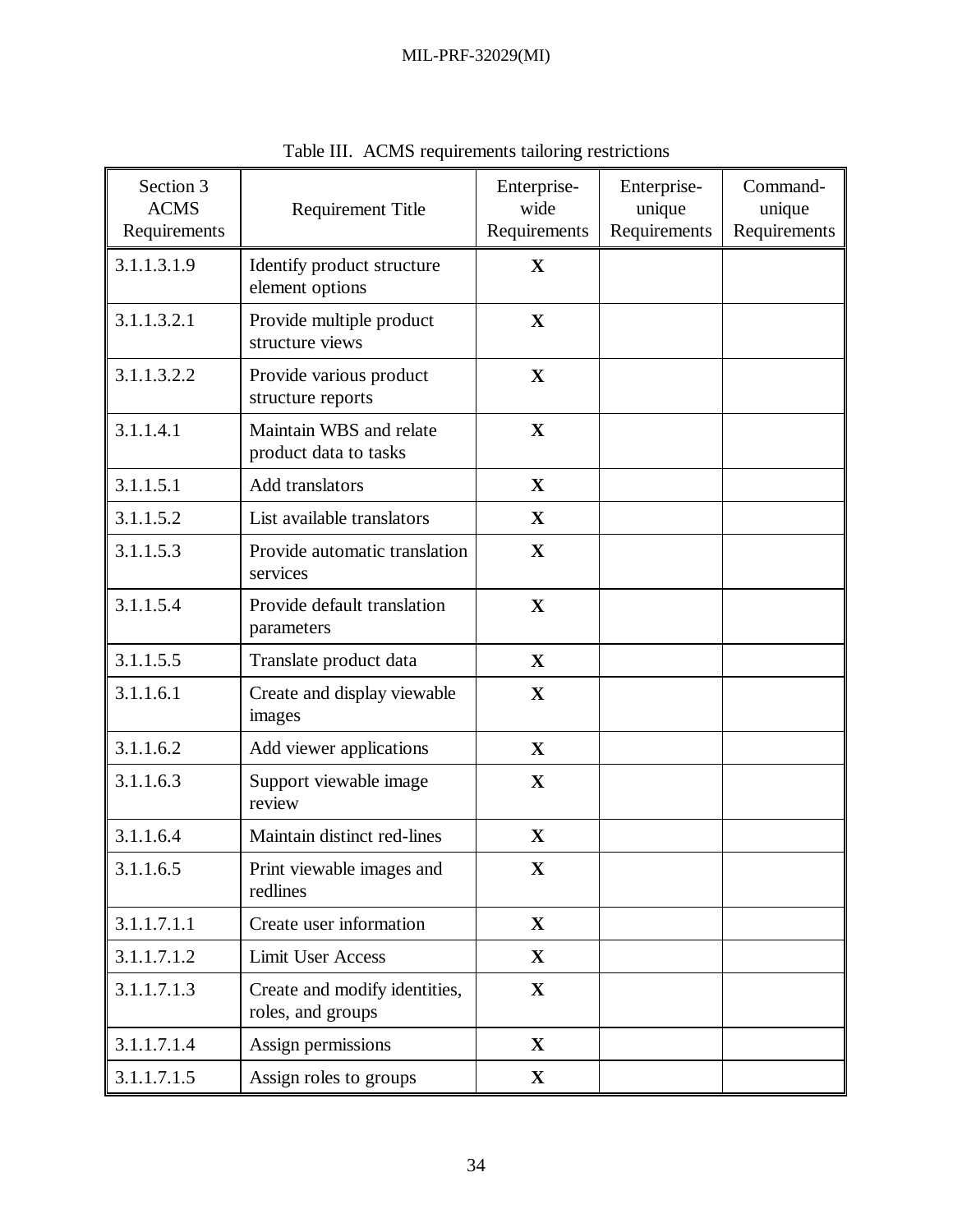| Section 3<br><b>ACMS</b><br>Requirements | <b>Requirement Title</b>                                   | Enterprise-<br>wide<br>Requirements | Enterprise-<br>unique<br>Requirements | Command-<br>unique<br>Requirements |
|------------------------------------------|------------------------------------------------------------|-------------------------------------|---------------------------------------|------------------------------------|
| 3.1.1.7.1.6                              | Assign users to roles within<br>groups                     | $\mathbf{X}$                        |                                       |                                    |
| 3.1.1.7.1.7                              | Tailor user's role and group<br>permissions                | $\mathbf X$                         |                                       |                                    |
| 3.1.1.7.1.8                              | Provide rule-based access<br>control                       | $\mathbf X$                         |                                       |                                    |
| 3.1.1.7.1.9                              | Associate product structures<br>and product data to groups | $\mathbf X$                         |                                       |                                    |
| 3.1.1.7.1.10                             | Limit access                                               | $\mathbf X$                         |                                       |                                    |
| 3.1.1.7.2.1                              | Manage distributed data<br>environment                     | $\mathbf X$                         |                                       |                                    |
| 3.1.1.7.2.2                              | Manage multiple repositories<br>and PDM vaults             | $\mathbf X$                         |                                       |                                    |
| 3.1.1.7.3.1                              | Archive and backup ACMS                                    | $\mathbf X$                         |                                       |                                    |
| 3.1.1.7.3.2                              | <b>Restore ACMS</b>                                        | $\mathbf X$                         |                                       |                                    |
| 3.1.1.7.3.3                              | Retrieve from archives                                     | $\mathbf X$                         |                                       |                                    |
| 3.1.1.7.4.1                              | Create and modify metadata<br>defaults                     | $\mathbf X$                         |                                       |                                    |
| 3.1.1.11.4.2                             | Customize user interface                                   | $\mathbf X$                         |                                       |                                    |
| 3.1.1.11.4.3                             | Customize system messages<br>and terminology               | $\mathbf X$                         |                                       |                                    |
| 3.1.1.7.4.4                              | Add new functionality                                      | $\mathbf X$                         |                                       |                                    |
| 3.1.1.7.4.5                              | Create electronic forms                                    | $\mathbf X$                         |                                       |                                    |
| 3.1.1.7.5.1                              | Required security level                                    | $\mathbf{X}$                        |                                       |                                    |
| 3.1.1.7.5.2                              | Establish security controls                                | $\mathbf{X}$                        |                                       |                                    |
| 3.1.1.7.5.3                              | Provide virus checking                                     | $\mathbf{X}$                        |                                       |                                    |
| 3.1.1.7.5.4                              | Record unauthorized access<br>attempts                     | $\mathbf{X}$                        |                                       |                                    |

Table III. ACMS requirements tailoring restrictions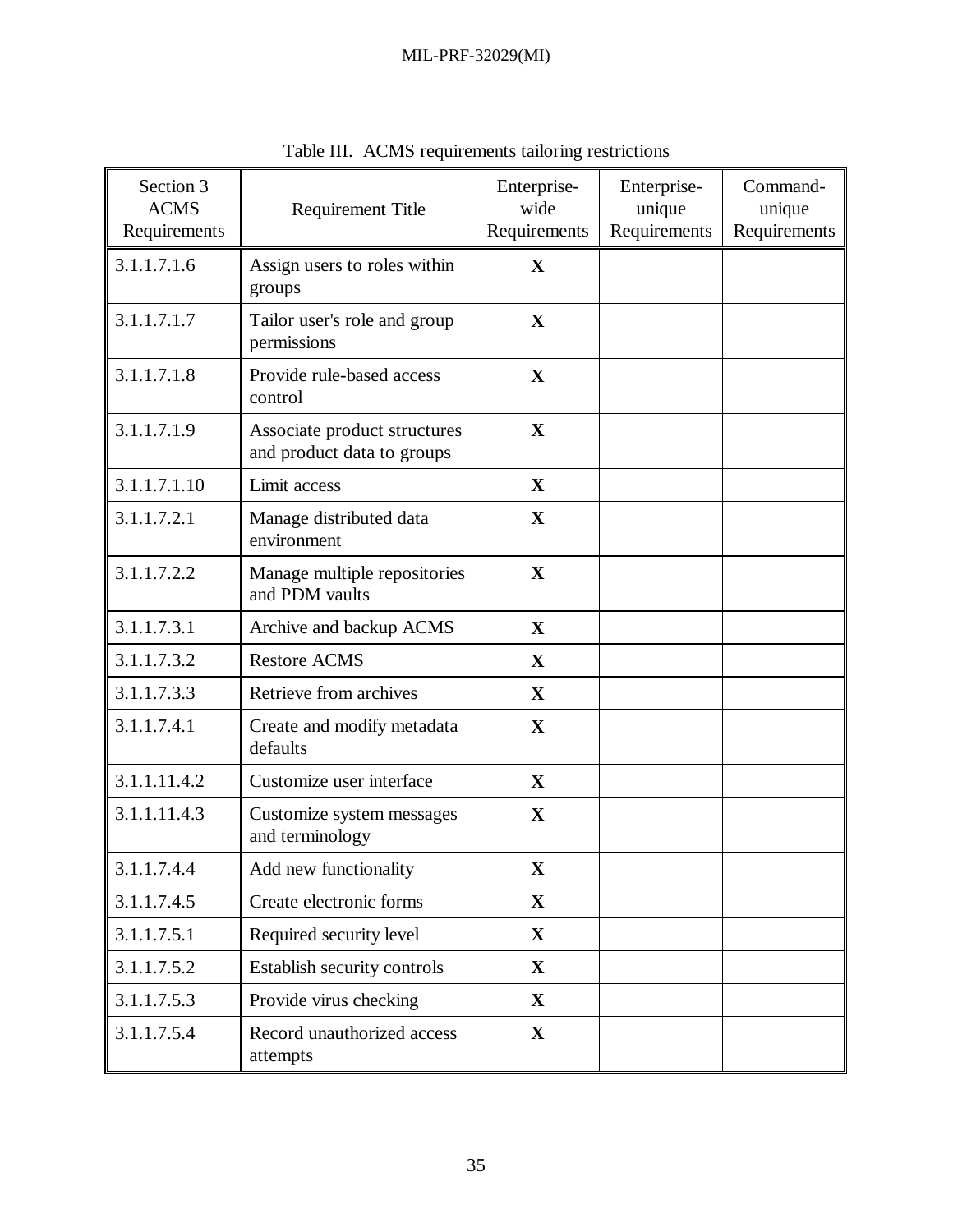| Section 3<br><b>ACMS</b><br>Requirements | <b>Requirement Title</b>                               | Enterprise-<br>wide<br>Requirements | Enterprise-<br>unique<br>Requirements | Command-<br>unique<br>Requirements |
|------------------------------------------|--------------------------------------------------------|-------------------------------------|---------------------------------------|------------------------------------|
| 3.1.1.7.6.1                              | Monitor system performance<br>and usage                | $\mathbf{X}$                        |                                       |                                    |
| 3.1.1.7.6.2                              | Provide rule-based<br>performance controls             | $\mathbf X$                         |                                       |                                    |
| 3.1.2.1.1                                | Process data information<br>packets                    | $\mathbf X$                         |                                       |                                    |
| 3.1.2.2.1                                | Manage program<br>management documents.                | $\mathbf X$                         |                                       |                                    |
| 3.1.2.2.2                                | Determine contract data<br>requirements                | $\mathbf X$                         |                                       |                                    |
| 3.1.2.2.3                                | Record CM activity<br>management data                  | $\mathbf X$                         |                                       |                                    |
| 3.1.2.2.4                                | Generate CM performance<br>statistics                  | $\mathbf X$                         |                                       |                                    |
| 3.1.2.3.1                                | Establish configuration items<br>and their identifiers | $\mathbf X$                         |                                       |                                    |
| 3.1.2.3.2                                | Record metadata and assign<br>unique identifiers       | $\mathbf{X}$                        |                                       |                                    |
| 3.1.2.3.3                                | Create metadata elements                               | $\mathbf{X}$                        |                                       |                                    |
| 3.1.2.3.4                                | Create relationships                                   | $\mathbf X$                         |                                       |                                    |
| 3.1.2.3.5                                | Identify revisions                                     | $\mathbf X$                         |                                       |                                    |
| 3.1.2.3.6                                | Support obsolescence review                            | $\mathbf X$                         |                                       |                                    |
| 3.1.2.4.1                                | Record configuration audit<br>activities               | $\mathbf X$                         |                                       |                                    |
| 3.1.2.5.1                                | <b>Store baselines</b>                                 | $\mathbf X$                         |                                       |                                    |
| 3.1.2.5.2                                | Perform baseline compare                               | $\mathbf{X}$                        |                                       |                                    |
| 3.1.2.5.3                                | Record and review<br>engineering change actions.       | $\mathbf{X}$                        |                                       |                                    |
| 3.1.2.5.4                                | Review change history                                  | $\mathbf{X}$                        |                                       |                                    |
| 3.1.2.5.5                                | Provide CCB information                                | $\mathbf X$                         |                                       |                                    |

Table III. ACMS requirements tailoring restrictions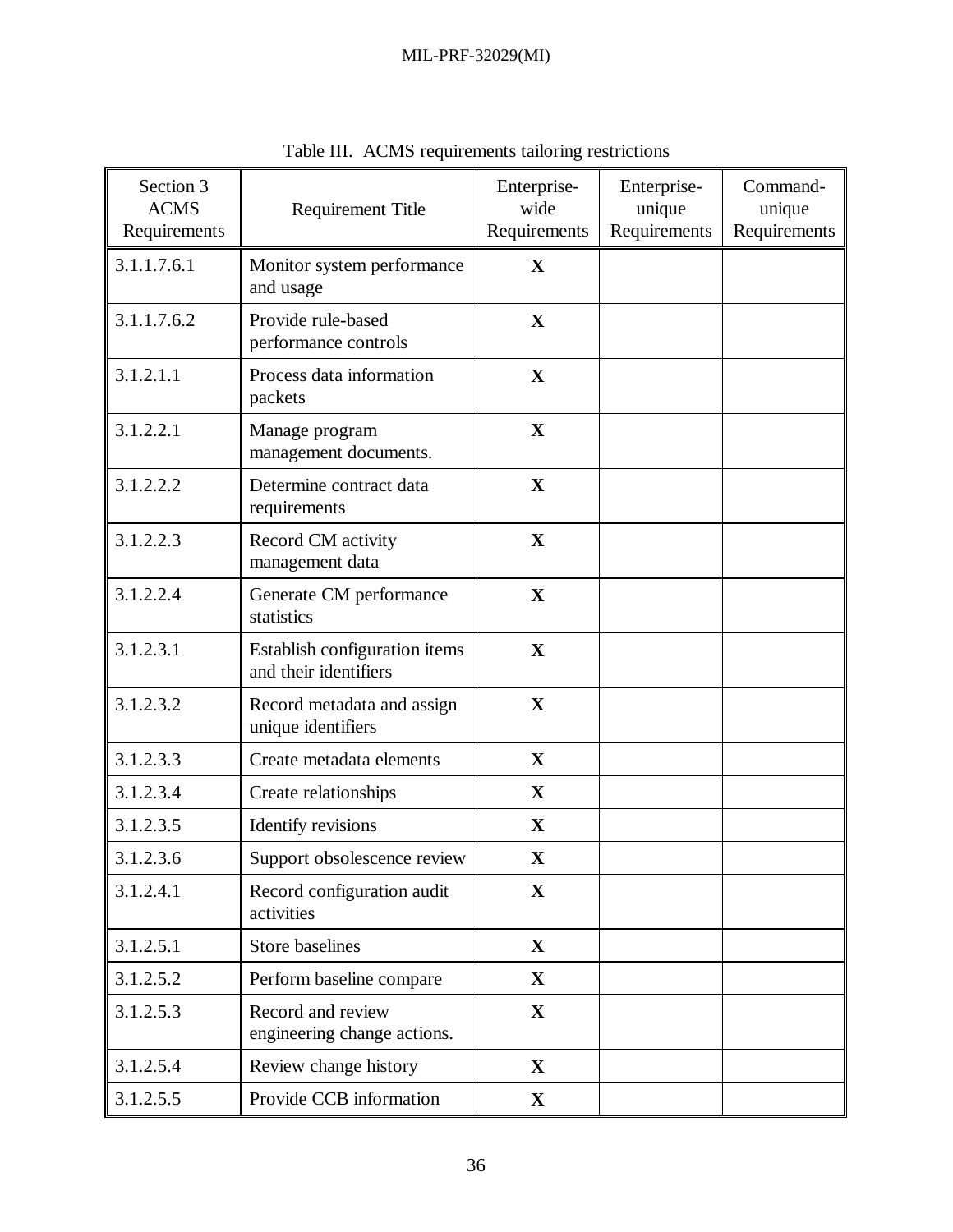| Section 3<br><b>ACMS</b><br>Requirements | <b>Requirement Title</b>                            | Enterprise-<br>wide<br>Requirements | Enterprise-<br>unique<br>Requirements | Command-<br>unique<br>Requirements |
|------------------------------------------|-----------------------------------------------------|-------------------------------------|---------------------------------------|------------------------------------|
| 3.1.2.6.1                                | Record field configuration                          | $\mathbf{X}$                        |                                       |                                    |
| 3.1.2.6.2                                | Provide reports                                     |                                     | $\mathbf X$                           |                                    |
| 3.1.3.1.1                                | Record Tech Loop activity                           | $\mathbf{X}$                        |                                       |                                    |
| 3.1.3.1.2                                | <b>Establish Tech Loop</b><br>identifiers           | $\mathbf{X}$                        |                                       |                                    |
| 3.1.3.1.3                                | Record procurement history<br>data                  | $\mathbf X$                         |                                       |                                    |
| 3.1.3.1.4                                | <b>Establish relationships</b>                      | $\mathbf{X}$                        |                                       |                                    |
| 3.1.3.1.5                                | Attach documents to actions                         | $\mathbf{X}$                        |                                       |                                    |
| 3.1.3.1.6                                | Identify and link similar<br>procurement actions    | $\mathbf{X}$                        |                                       |                                    |
| 3.1.3.1.7                                | Bundle procurement requests                         | $\mathbf{X}$                        |                                       |                                    |
| 3.1.3.2.1                                | Compare baselines                                   | $\mathbf X$                         |                                       |                                    |
| 3.1.3.2.2                                | Support DFARS Appendix E<br>screening               | $\mathbf X$                         |                                       |                                    |
| 3.1.3.2.3                                | Support HAZMAT screening                            | $\mathbf{X}$                        |                                       |                                    |
| 3.1.3.2.4                                | Establish HAZMAT<br>relationships                   | $\mathbf X$                         |                                       |                                    |
| 3.1.3.3.1                                | Generate reports                                    |                                     | $\mathbf X$                           |                                    |
| 3.2.1.1                                  | Process data information<br>packets (see 3.1.2.1.1) | $\mathbf X$                         |                                       |                                    |
| 3.2.1.2                                  | Send e-mail                                         | $\mathbf{X}$                        |                                       |                                    |
| 3.2.1.3                                  | Provide generic API                                 | $\mathbf{X}$                        |                                       |                                    |
| 3.2.1.4                                  | Launch applications                                 |                                     | $\mathbf X$                           |                                    |
| 3.2.1.5                                  | Interface with MEARS                                |                                     |                                       | X                                  |
| 3.2.1.6                                  | Interface with ECALS                                |                                     |                                       | $\mathbf{X}$                       |
| 3.2.1.7                                  | <b>Interface with CARS</b>                          |                                     |                                       | $\mathbf X$                        |
| 3.2.1.8                                  | Interface with CCSS 404                             |                                     |                                       | $\mathbf{X}$                       |

Table III. ACMS requirements tailoring restrictions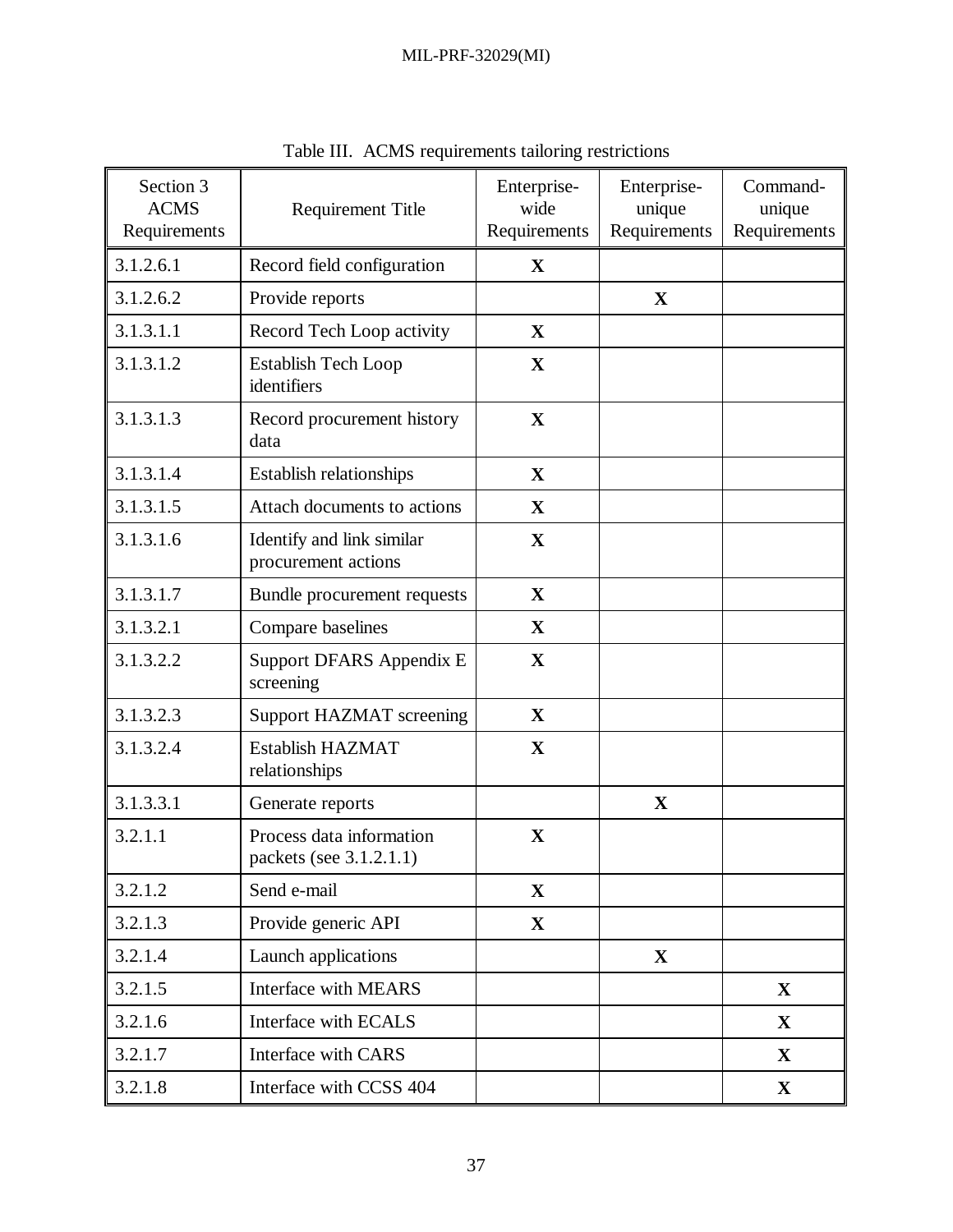| Section 3<br><b>ACMS</b><br>Requirements | <b>Requirement Title</b>                                           | Enterprise-<br>wide<br>Requirements | Enterprise-<br>unique<br>Requirements | Command-<br>unique<br>Requirements |
|------------------------------------------|--------------------------------------------------------------------|-------------------------------------|---------------------------------------|------------------------------------|
| 3.2.1.9                                  | Interface with CCSS for<br><b>DFARS</b> Appendix E                 |                                     |                                       | $\mathbf X$                        |
| 3.2.1.10                                 | Interface with CCSS for<br>Sector 2800                             |                                     |                                       | $\mathbf X$                        |
| 3.2.1.11                                 | Interface with CCSS for<br><b>Competition Management</b>           |                                     |                                       | $\mathbf X$                        |
| 3.2.1.12                                 | Interface with Flight Safety                                       |                                     |                                       | $\mathbf X$                        |
| 3.2.1.13                                 | Interface with IHS                                                 |                                     |                                       | $\mathbf X$                        |
| 3.2.1.14                                 | Interface with DoDISS<br>Assist                                    |                                     |                                       | X                                  |
| 3.2.1.15                                 | Interface with JCALS<br><b>Workflow Manager</b>                    | $\mathbf X$                         |                                       |                                    |
| 3.2.1.16                                 | Interface with JEDMICS                                             | $\mathbf X$                         |                                       |                                    |
| 3.2.1.17                                 | Interface with Field<br>Maintenance Systems                        |                                     |                                       | $\mathbf X$                        |
| 3.2.1.18                                 | Interface withDepot<br>Maintenance Systems                         |                                     | $\mathbf X$                           |                                    |
| 3.2.1.19                                 | <b>Update PASS</b>                                                 |                                     |                                       | $\mathbf X$                        |
| 3.2.3.1                                  | Provide on-line help                                               | $\mathbf{X}$                        |                                       |                                    |
| 3.2.3.2                                  | Provide on-line<br>documentation                                   | $\mathbf X$                         |                                       |                                    |
| 3.2.3.3                                  | Include help table of<br>contents, examples, and<br>demonstrations | $\mathbf X$                         |                                       |                                    |
| 3.2.3.4                                  | Provide graphical user<br>interface                                | $\mathbf X$                         |                                       |                                    |
| 3.2.3.5                                  | Provide web-browser<br>interface                                   | $\mathbf X$                         |                                       |                                    |
| 3.3.1                                    | Require minimal basic<br>training                                  | $\mathbf X$                         |                                       |                                    |

Table III. ACMS requirements tailoring restrictions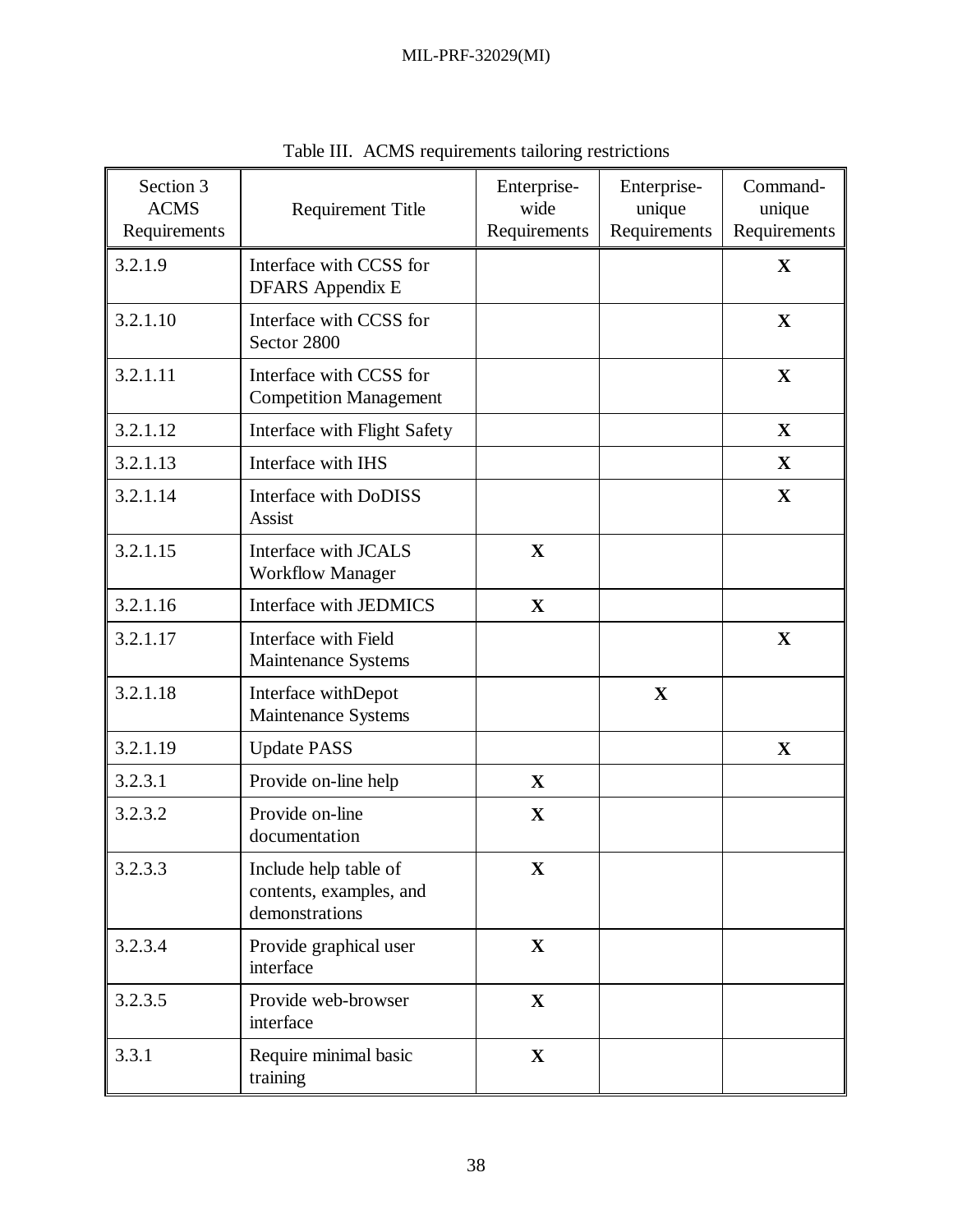| Section 3<br><b>ACMS</b><br>Requirements | <b>Requirement Title</b>                               | Enterprise-<br>wide<br>Requirements | Enterprise-<br>unique<br>Requirements | Command-<br>unique<br>Requirements |
|------------------------------------------|--------------------------------------------------------|-------------------------------------|---------------------------------------|------------------------------------|
| 3.3.2                                    | Require minimal<br>administrative training             | $\mathbf{X}$                        |                                       |                                    |
| 3.3.3                                    | Require on-line backup                                 | $\mathbf X$                         |                                       |                                    |
| 3.3.4                                    | Require minimal restoration<br>time                    |                                     | $\mathbf X$                           |                                    |
| 3.3.5                                    | Meet performance goals                                 |                                     | $\mathbf X$                           |                                    |
| 3.3.6                                    | Runtime performance for<br>reports                     |                                     | $\mathbf X$                           |                                    |
| 3.3.7                                    | Be Year 2000 compliant                                 | $\mathbf X$                         |                                       |                                    |
| 3.4.1.1                                  | Support client workstation:<br>platform type           |                                     |                                       | $\mathbf X$                        |
| 3.4.1.2                                  | Support client workstation:<br>minimum memory          |                                     |                                       | $\mathbf X$                        |
| 3.4.1.3                                  | Support client workstation:<br>minimum processor speed |                                     |                                       | $\mathbf X$                        |
| 3.4.2.1                                  | Support network protocols                              |                                     | $\mathbf X$                           |                                    |
| 3.4.2.2                                  | Support network operating<br>systems                   |                                     | $\mathbf X$                           |                                    |
| 3.4.2.3                                  | Support maximum number of<br>users                     |                                     | $\mathbf X$                           |                                    |
| 3.4.3.1                                  | Support server: platform<br>types                      |                                     | $\mathbf X$                           |                                    |
| 3.4.3.2                                  | Support server: disk space                             |                                     | $\mathbf X$                           |                                    |
| 3.4.3.3                                  | Support server: RAM                                    |                                     | $\mathbf X$                           |                                    |
| 3.4.3.4                                  | Support server: processor<br>speed                     |                                     | $\mathbf X$                           |                                    |

Table III. ACMS requirements tailoring restrictions

6.3 Definitions. Appendix D, Glossary, contains an alphabetical listing of the terms used in this specification. Appendix E, Acronyms, lists the acronyms.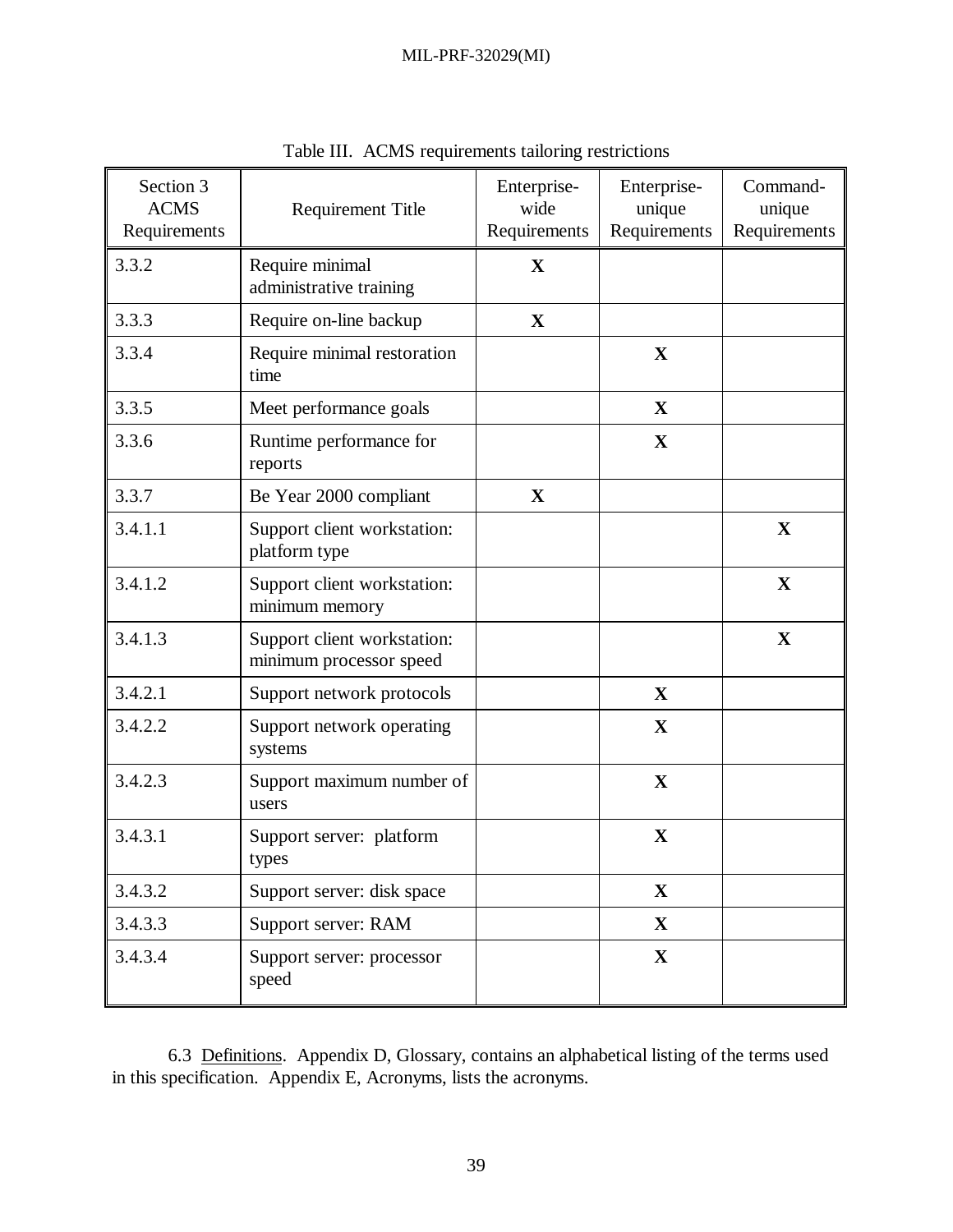6.4 Subject term (key word) listing. Subject terms (key words) which identify the principal subjects covered in this performance specification and which would allow identification of this performance specification during retrieval searches include the following:

- a. Configuration Management
- b. Engineering Data Management
- c. Product Data Management
- d. Tech Loop
- e. Workflow Management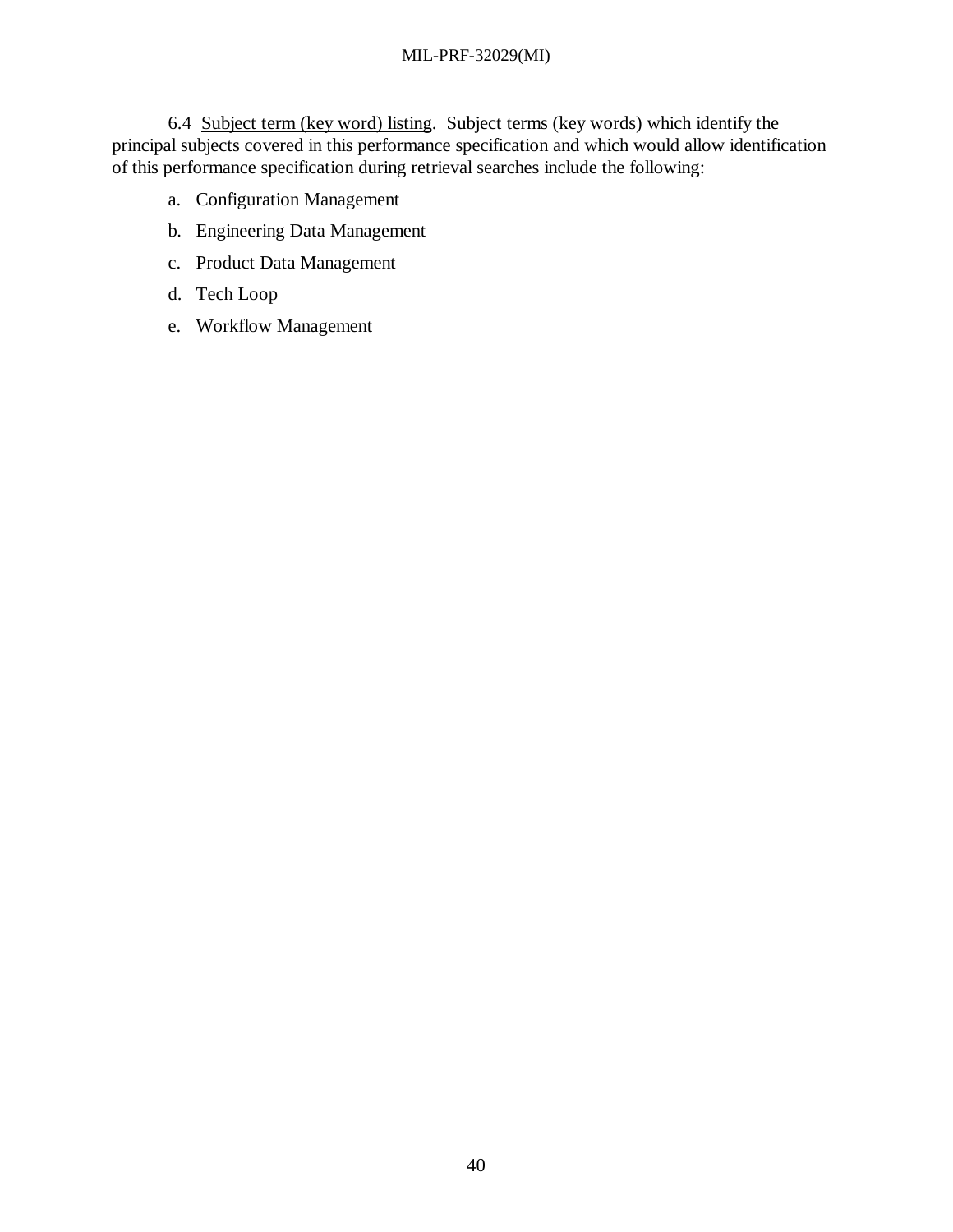#### APPENDIX A

## ACMS CONCEPT OVERVIEW

## **A.1 SCOPE**

A.1.1 Scope. This section describes the Army's long-term vision for ACMS. This appendix is not a mandatory part of the specification. The information contained herein is intended for guidance only.

A.1.2 Federated system of systems. ACMS will be the principal Army system for finding, retrieving, managing, and controlling access to Army product data. ACMS will be a federated system of systems. It will be federated in the sense that local sites will manage their own data and support their own site-unique business processes. It is a system of systems in the sense that all sites will share metadata (see Appendix D) that describe the managed product data and will possess capabilities that are common to the whole of ACMS. Within the ACMS federation, any authorized user will have visibility into controlled product structures, associated product data, and metadata.

A.1.3 Enterprise-level visibility. ACMS will be fielded into an environment where many data management, repository, and workflow systems already exist. Additionally, there will be individual sites within the ACMS federation with site-unique capabilities and data. As such, the ACMS concept must embrace all of these related systems by interfacing with them, subsuming them, or replacing them. In some cases, ACMS will be the only system providing configuration management, product data management, product structure management, process management, or data storage for a set of product data. In other cases, actual storage and direct control of the data and product structure will be performed by a data management system which is external to the ACMS federation. ACMS must interface with these external data management systems to share metadata. In all cases, ACMS must have visibility into Army product data in terms of its identity, status, and form. For product data managed within the ACMS federation, it must be possible for authorized ACMS users to not only locate, but also retrieve the controlled product data.

A.1.4 Standard set of data information packets. MIL-STD-2549, *Department of Defense Interface Standard, Configuration Management Data Interface,* defines the standard set of data information packets, that allow the sharing of product data within and outside the ACMS federation. The information packets describe the configuration management data needed to support the principles of configuration management in accordance with EIA/IS-649, *National Consensus Standard for Configuration Management*. These information packets and the relationships depicted in MIL-STD-2549 also provide the basis for exchanging rudimentary product structure information in the form of parts and Bill of Materials data.

# **A.2 APPLICABLE DOCUMENTS**

(This section is not applicable to this appendix.)

# **A.3 SPECIFIC ROLES**

A.3.1 Specific ACMS roles. ACMS will serve as the Army's enterprise configuration and product data management system, as the Army-wide product data provider, as an interface provider, as an Army-wide product structure manager, and as a process enabler.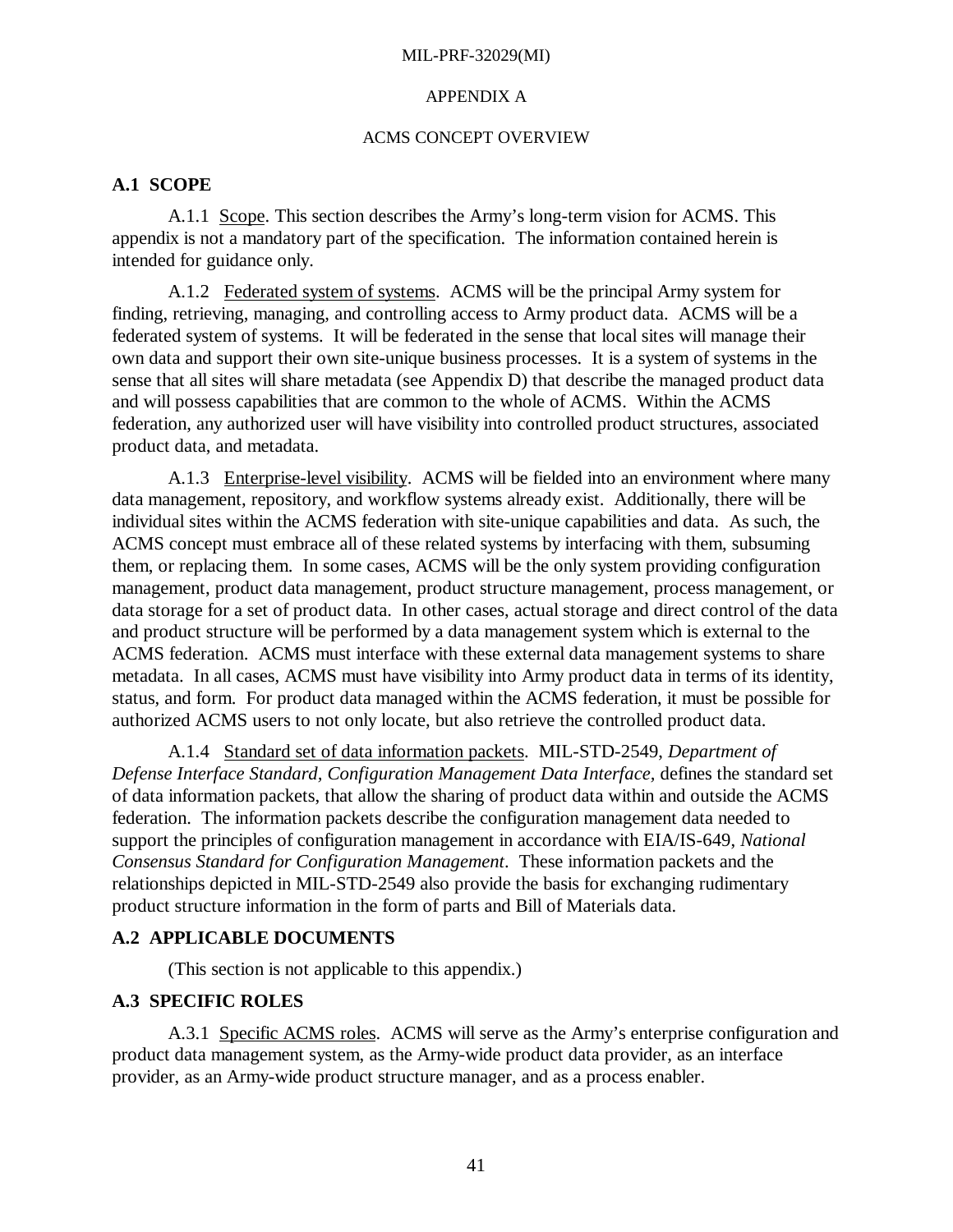#### APPENDIX A

A.3.1.1 Army configuration and product data management system. ACMS users will be able to find, view, copy, and print Army product data, regardless of whether the Army has change control authority or not. To accomplish this, each member of the ACMS federation will need visibility into all product data that is controlled and digitally stored. As a result, systems within and external to the ACMS federation will need to exchange metadata about this product data and provide access to their product data. This is necessary so that the data, an enterprise resource, can be widely shared. ACMS will enable authorized users to create, find, manage, retrieve, view, redline, update as a new revision, save as new data, or make some other use of product data for which the Army is the change control authority. Individual ACMS sites will be able to configuration manage their own vaulted product data, as well as product data they own, but physically store that data in external repositories such as JEDMICS.

A.3.1.2 Single, comprehensive product data manager. In some instances, ACMS will function as the sole data management system and repository for a collection of product data. This includes directly providing for the physical storage and configuration management of the data, as well as the security for and controlled access to the data. Security and access control will include managing user authorizations, monitoring access, and providing for the check-in and check-out of data. In these cases, ACMS will be the only data manager for the data.

A.3.1.3 Shared product data manager. In other instances, ACMS will share data management responsibilities with other systems. Examples of other systems include unique PDM, CM, and CITIS systems owned and operated by individual programs, commands, or contractors. Data management features inherent in data authoring systems are another example of cases where ACMS will need to share data management responsibilities. Under these circumstances, ACMS will exchange and manage product metadata based on MIL-STD-2549 data information packets, while site specific PDM, CM, and/or CITIS systems will control the site's own engineering data (to include site unique metadata). Physical storage, configuration management, security, and access control of the data will be accomplished by the site's data management system(s). ACMS and the other data management system, however, will interface to exchange data and metadata (see paragraph A.1.4, Standard set of data information packets), so that ACMS can maintain enterprise-level visibility of Army product data.

A.3.1.4 Engineering repository manager. For Army product data contained in or destined for JEDMICS, ACMS will be the Army entry point for retrieving product data for modification and for loading the product data itself and related file index data (a subset of ACMS metadata). This ensures that ACMS and JEDMICS data remain synchronized. ACMS will also provide for the configuration management of this data.

A.3.2 Army-wide product data provider. With ACMS, it will be possible for any authorized user to identify and request any piece of digitally stored and controlled Army product data. ACMS will assist the user in identifying the desired product data, locate and request the product data for the user, and then present the product data to the user in a usable form. Key implications that result from this role include the following:

a. Visibility. As the enterprise product data management system for the Army, ACMS will have visibility into the identity and location of all controlled product data, regardless of whether it is owned by the Army or another organization.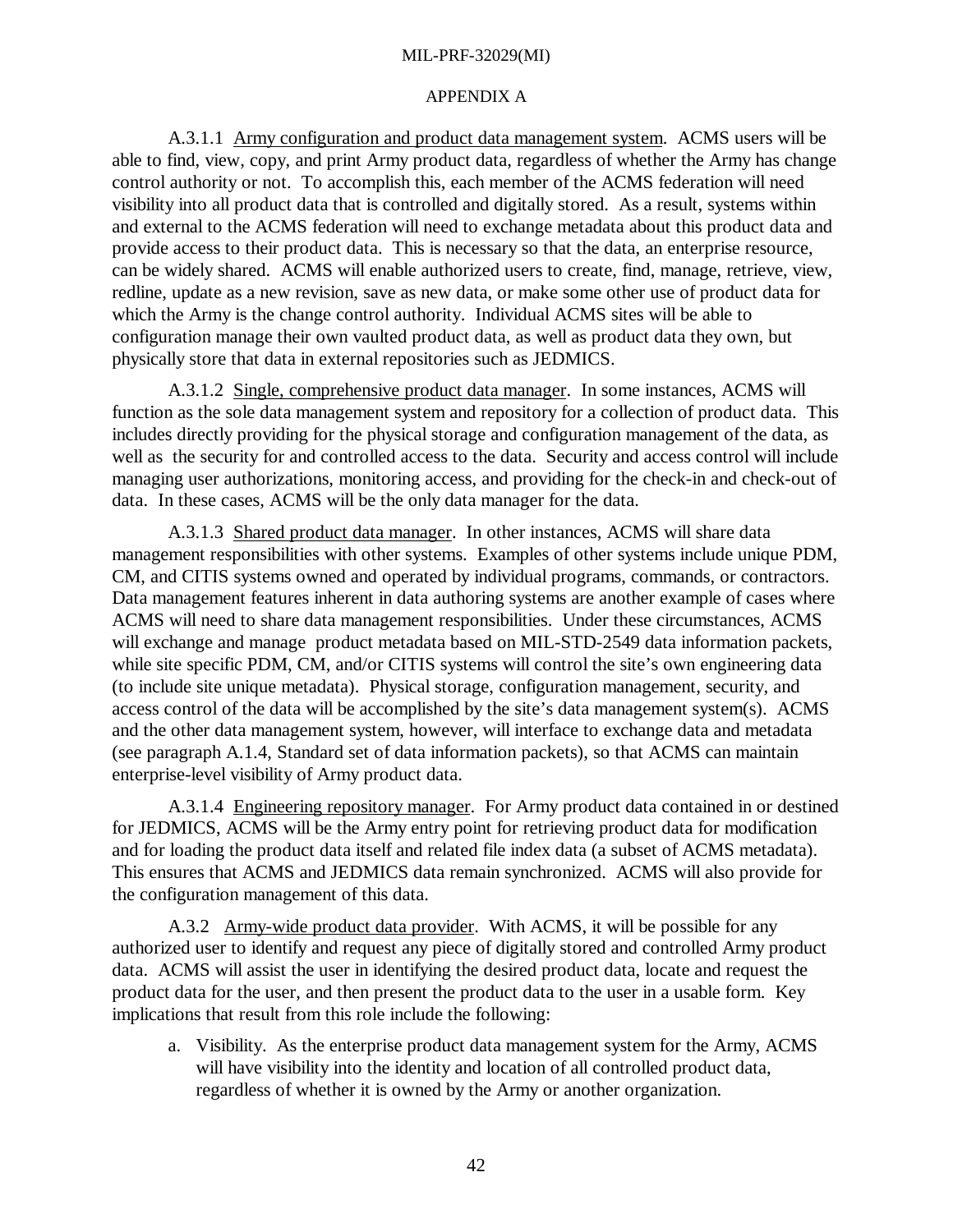## APPENDIX A

- 1) ACMS federation's principal entry point. ACMS will be the Army's principal entry point into the Army's federation of configuration and product data management systems. This means that Army product data users will access and check-out Army-owned and controlled product data via ACMS. It also means that Army product data creators will use ACMS as the principal mechanism for placing Army product data under formal data management control.
- 2) ACMS user's entry to external data management systems. When ACMS does not have direct physical control of desired data (vaulted elsewhere), ACMS will formulate a request for the product data, submit the request to the controlling system, receive the requested product data or response notice, and make the result (requested data or response notice) available to the user. As a result, Army product data users will be able to find, copy, view, and print Army product data via ACMS even when ACMS does not directly manage the product data.
- b. Product-centric data management. ACMS represents a shift in the Army from document-centric data management to product-centric data management. This change will enable users to identify desired product data by navigating product structures, searching for and through part families, as well as traditional approaches to finding product data via search queries on product data grouping or classification attributes. Product-centric data management also means that the product structure is a controlled item in addition to (or in place of) documents describing the product structure (for example, Bill of Materials).
- c. Web-based access. ACMS will include the ability to access controlled product data via commercially available web browsers. Users of the ACMS will be able to access ACMS via the browser, find desired product data via search queries or product structure navigation, request and receive product data for viewing, printing, or copying (as new product data), and mark-up or redline viewable images.

A.3.3 Interface provider. ACMS will be fielded into a diverse environment of legacy systems that need to interact with ACMS. Examples of these systems include JCALS Workflow Management System, CITIS configuration management systems, JEDMICS, PDM-based CITIS systems, and other CITIS and PDM systems. Furthermore, as a federated system of systems, ACMS itself will need to exchange product data within the federation.. As a result, the ACMS architecture will need to be open and embrace interface standards for interfacing with other systems. Specifically, the ACMS will need to have a published API. It also will need to migrate towards the configuration management data interface standard (MIL-STD-2549) as the means for defining what metadata must be exchanged among ACMS and other PDM, CM, and CITIS systems.

A.3.4 Army-wide product structure manager. Product structure management is a new concept for managing Army-wide product data. It signifies a move away from document-centric data management philosophy to product- or part-centric product data management. ACMS will have visibility into the product structure and product data of any Army item, and configuration control of product data managed within the ACMS federation. Associated with the product structure, ACMS will provide visibility into the identity and location of all controlled, digital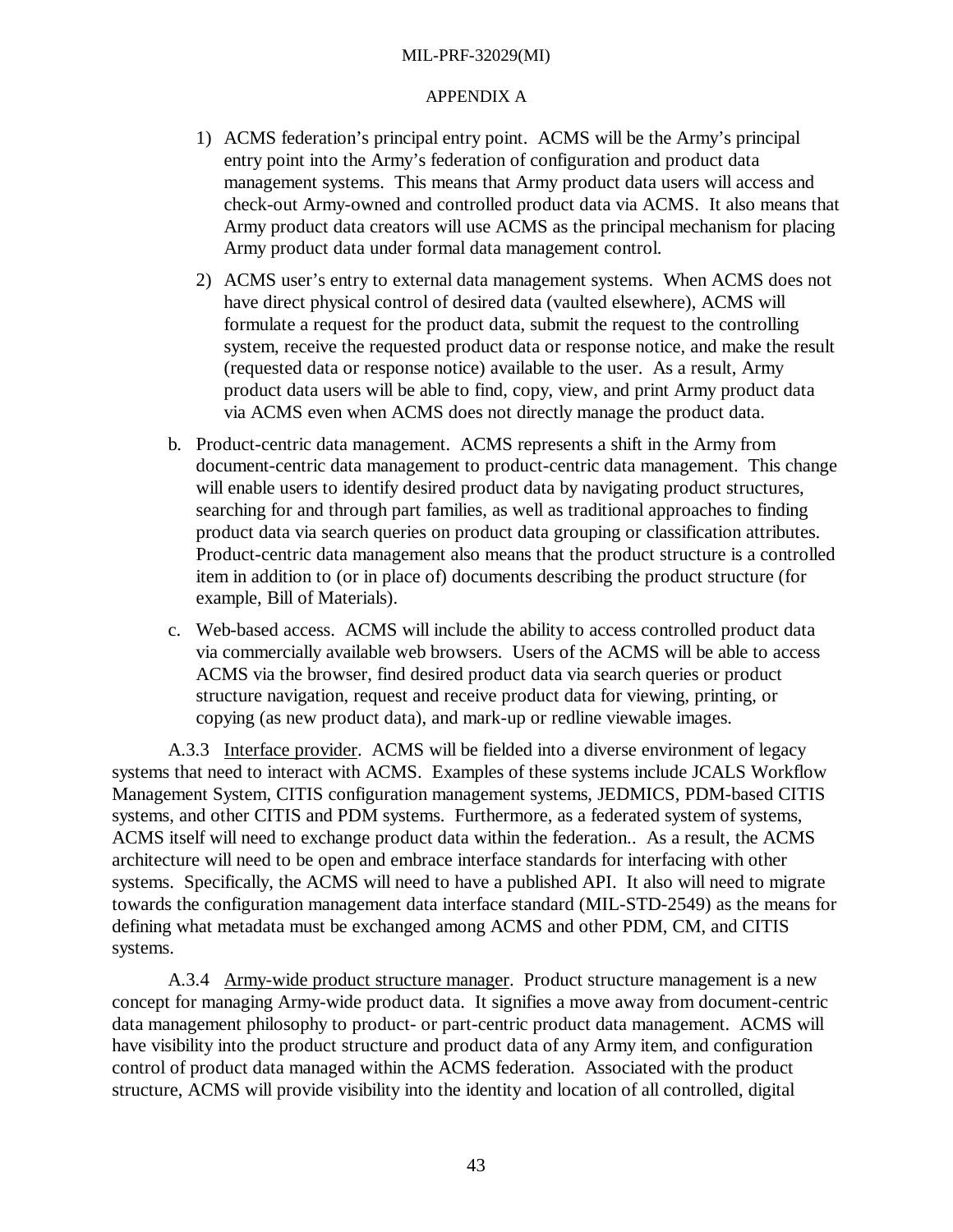#### APPENDIX A

product data which describes elements of the product structure. Thus, users of Army-controlled product data may find the data by navigating the relevant product structure. Additionally, ACMS will support displaying multiple views of the product structure. For example, ACMS can present design views of the data which would show the design data associated with the product structure. A view by CI would aid program managers and their support staff. Another view would be a manufacturing view. In this view, some design information would be presented, but manufacturing process descriptions and simulations also might be included. Other views are possible as well.

A.3.5 Process enabler. ACMS will enable various Army business processes by making product data widely accessible and by providing workflow tools that facilitate the distribution of tasks and data, as well as the monitoring and management of the processes modeled by the workflows. Specifically, ACMS will improve the efficiency of Army IPTs, engineering change action processing, and reprocurement Tech Loop activities by making it much easier to find and retrieve needed product data; by providing tools that enable users to view, mark-up, or comment on product data; by allowing concurrent access to product data; by distributing tasks, electronic forms, and notices of assigned tasks and product data availability via pre-defined and ad hoc workflows; and by supporting electronic sign-off on product data or tasks.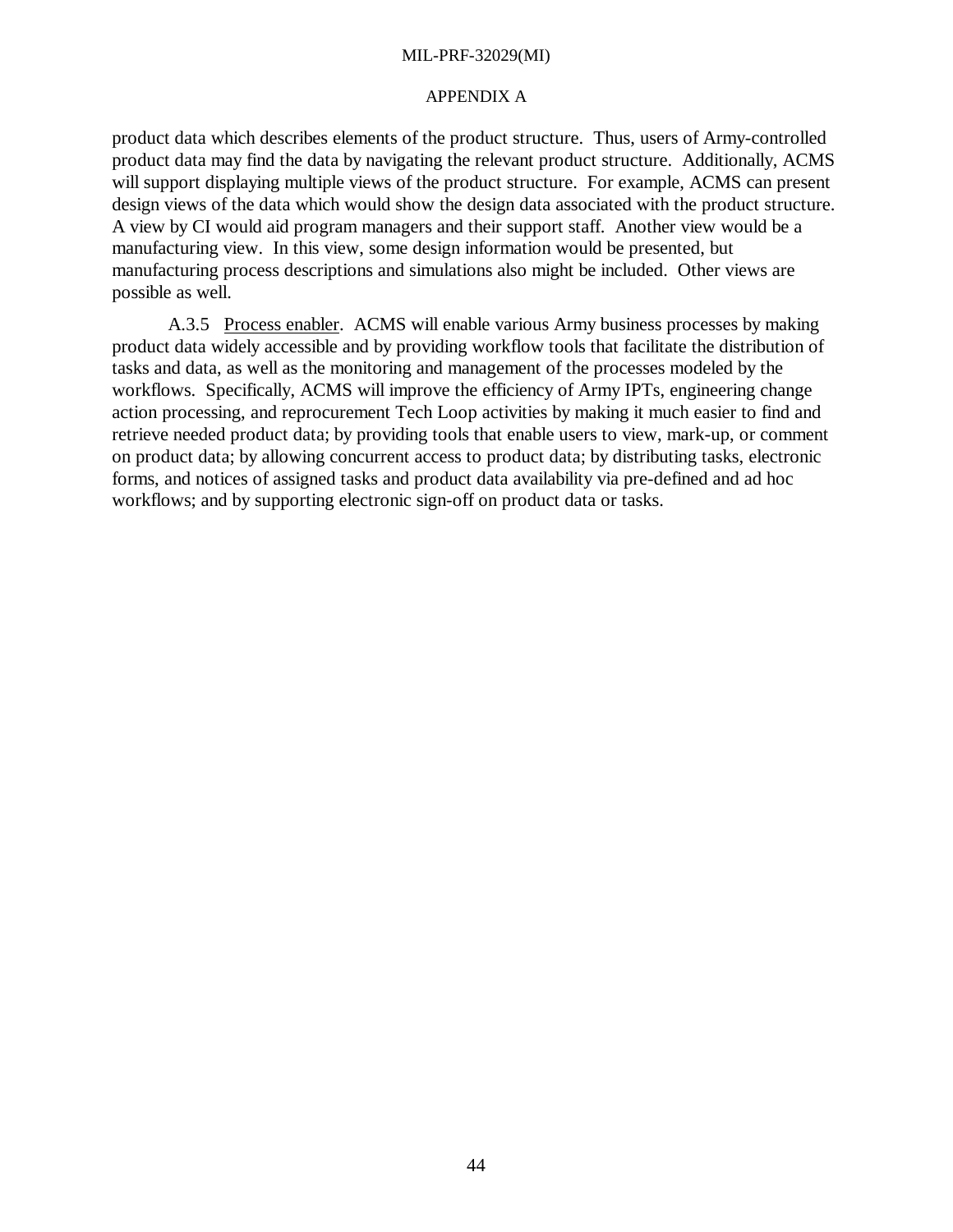## APPENDIX B

## ACMS SUPPORT OF ARMY PRODUCTS AND DATA LIFE CYCLES

# **B.1 SCOPE**

B.1.1 Scope. ACMS will provide support for the life cycle management of both Army products and their data. This appendix is not a mandatory part of the specification. The information contained herein is intended for guidance only.

# **B.2 APPLICABLE DOCUMENTS**

(This section is not applicable to this appendix.)

# **B.3 PROCEDURES**

B.3.1 ACMS support of the Army products life cycle**.** The envisioned scope of ACMS is to be the Army's enterprise configuration and product data management system throughout the life cycle of an Army product or program -- from development through production, operation, sustainment, modification, and ultimately disposal.

# B.3.1.1 Development

B.3.1.1.1 Continuous, concurrent, and wide-spread access. ACMS will be the Army's primary mechanism for maintaining continuous and concurrent visibility into the content and status of developing product data for Army products and programs. ACMS will be a key tool used by the Army to support the execution of the Integrated Product and Process Management (IPPM) concepts for developing Army products. Under the IPPM concept, IPTs will be formed from all user communities who have responsibility for, use, or support the Army product at some point in its life cycle. By having ready access to developing product data, IPT members may influence the design early and avoid excessive life-cycle costs or expensive changes late in the product's development or manufacture. Examples of user communities include the following:

- a. Designers and engineers who develop the product,
- b. Testers who will test the Army product,
- c. Manufacturers who must build the product,
- d. Program managers who must manage the product's development,
- e. Trainers who will develop training courses,
- f. Operational users who must use the product in the field,
- g. Logisticians and maintenance personnel who must sustain and maintain the product,
- h. Item managers who will buy replacements and spares for the Army product,
- i. Operations planners, analysts, and modelers who will plan and study the best ways to employ the product, and
- j. Authors and subject matter experts who will write technical and operations manuals for the Army product.

B.3.1.1.2 ACMS-stored product data. When ACMS or JEDMICS is used as the repository, authorized IPT members who create product data will be able to save data in secure,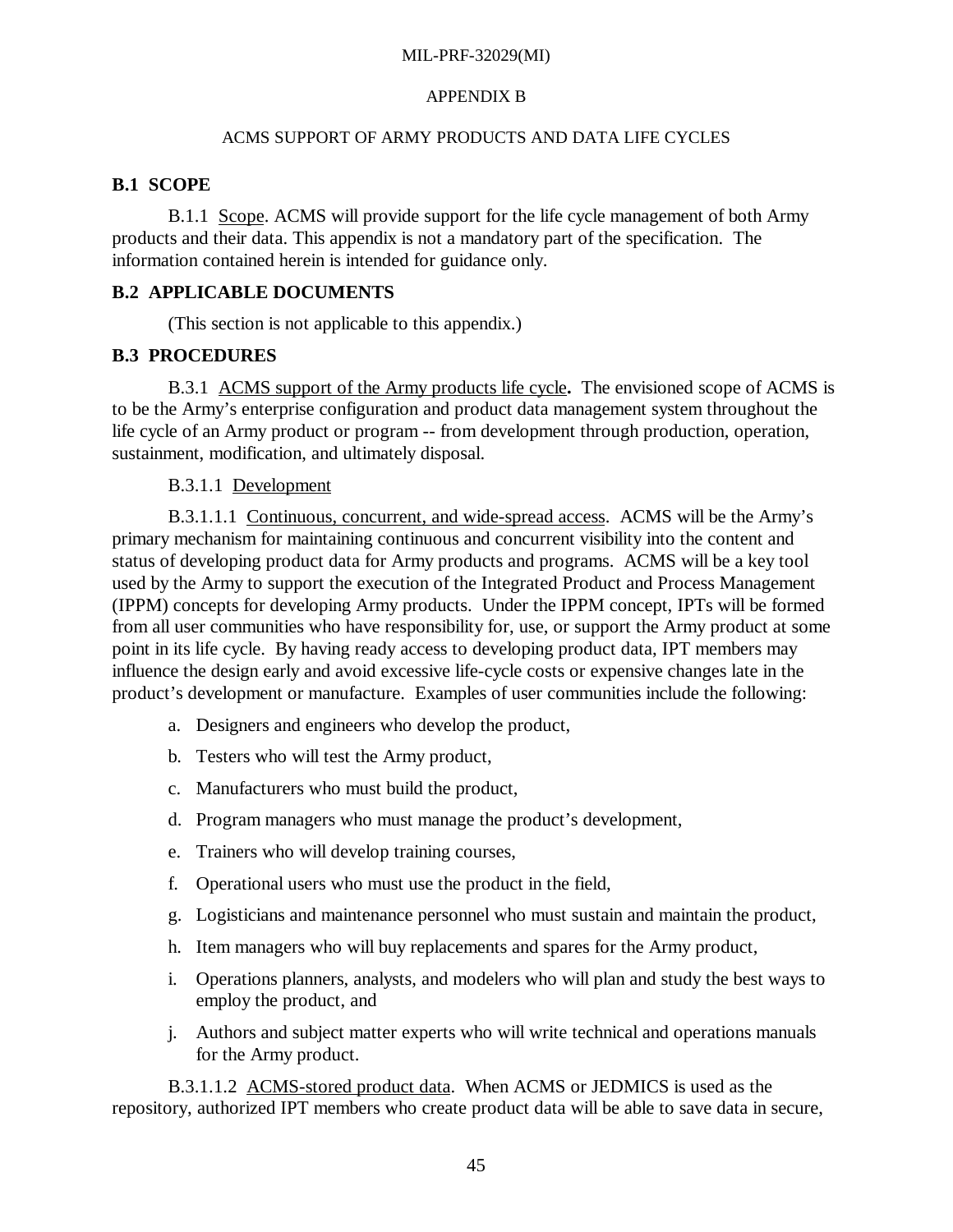#### APPENDIX B

access-controlled storage areas, promote product data through various release levels, baseline product structures and product data, and configuration control the product data. IPT members will have concurrent access to the product data, although ACMS will preclude multiple users from being able to simultaneously change the data. Note that in the context of ACMS, controlled product data will never be changed, but it may be revised and differentiated with a new revision identifier. ACMS will enable authorized IPT members who use, but do not create the product data, to find and retrieve product data they require; receive task notifications and accompanying product data via workflows and messaging capabilities contained within ACMS; view, comment on, and mark-up or redline product data using viewing tools provided by ACMS; and participate in design and engineering change evaluations even though individual IPT members are geographically and organizationally dispersed. ACMS also will enable users to perform whereused (or co-used) analyses to ensure proper coordination of engineering change actions.

B.3.1.1.3 Contractor-stored product data. When contractor data management systems store and manage the product data, ACMS will enable authorized IPT members who use, but do not create the product data, to find and retrieve product data they require; receive task notifications and accompanying product data via workflows and messaging capabilities contained within ACMS; view, comment on, and mark-up or redline product data using viewing tools provided by ACMS; and participate in design and engineering change evaluations even though individual IPT members are geographically and organizationally dispersed.

B.3.1.2 Production. By making design data accessible as it evolves, ACMS will enable the manufacturing community to be aware of and more readily influence the design of Army products. Additionally, during Army product manufacture, ACMS will enable authorized members of the manufacturing community to rapidly find and retrieve design, manufacture, test, and analysis data that affect the development of manufacturing processes, the acquisition or configuration of manufacturing equipment, and the procurement of manufacturing materials. This will facilitate early planning and evaluation of manufacturing alternatives. For example, manufacturing simulations can be prepared early on based on evolving product data. These simulations may reveal design problems from a manufacturer's perspective, and also will enable the manufacturer to begin planning the production process sooner. Additionally, manufacturers will be able to initiate engineering change actions or participate in change evaluations using ACMS' engineering change action electronic forms, workflows, and viewing and mark-up capabilities. ACMS will provide them with access to supporting product data, thus enhancing the quality of engineering change actions. ACMS also will enable a preparer of an engineering change action to determine if similar or related engineering change actions are in process, have been rejected, or have been approved. Additionally, ACMS will enable users to perform whereused (or co-used) analyses to ensure proper coordination of engineering change actions.

B.3.1.3 Operation. ACMS will provide authorized operational users of an Army product with rapid access to the product data they need to more efficiently plan the product's use, operate the product, and employ the product, as in the following examples:

a. Operations analysts might use physical attributes of the product as input into an operational simulation. The simulation would indicate how well the product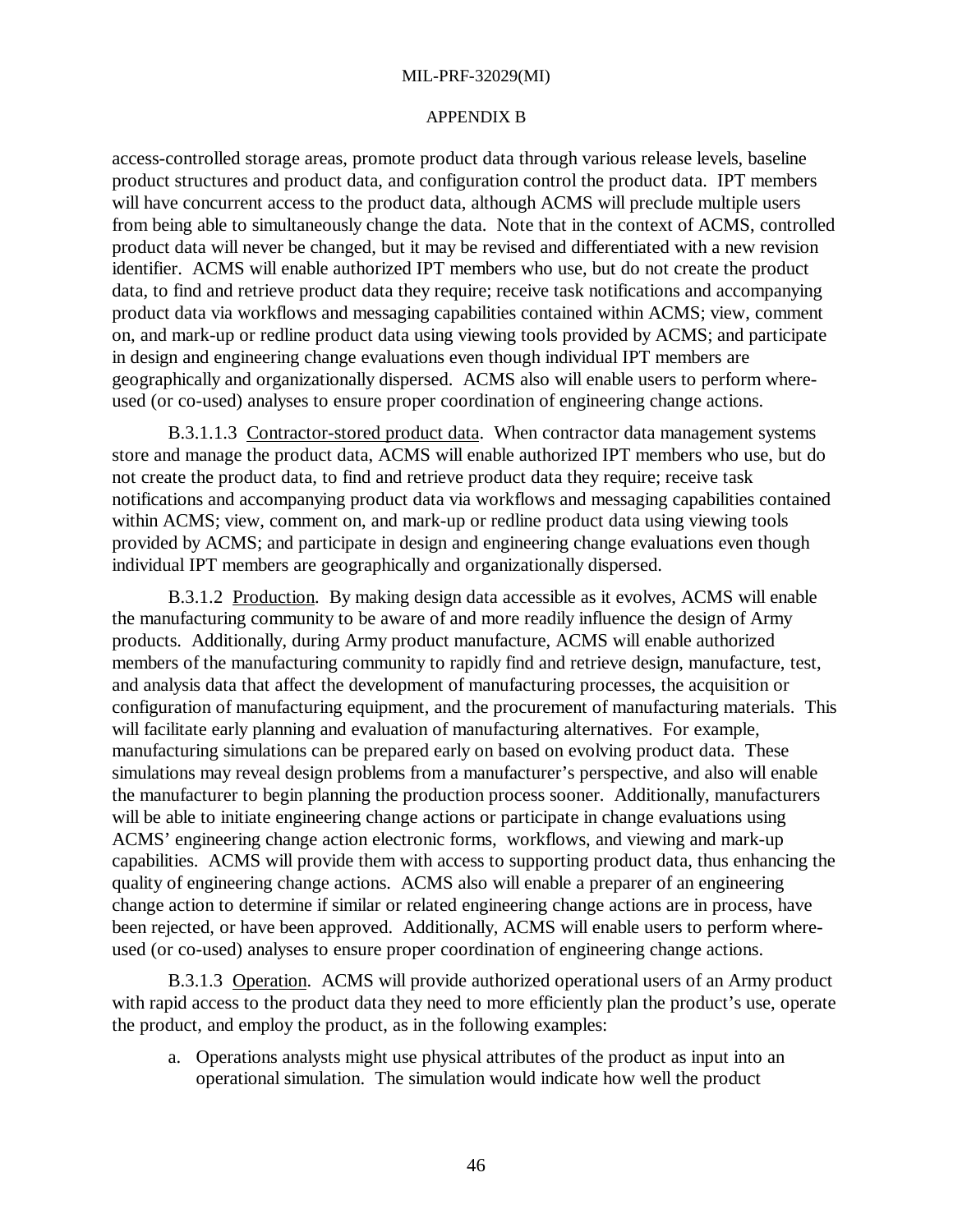#### APPENDIX B

performed in a specified scenario. In another example, force planners might use design and other forms of product data to determine interoperability between products.

- b. Deployment planners might use product data to determine or simulate transportation requirements for the Army product.
- c. Survivability analysts could access design data that provides inputs to survivability models for predicting Army product survivability against certain threats in certain scenarios.

Like members of the manufacturing and other communities, authorized operational users will be able to initiate engineering change actions or participate in their evaluation using ACMS' engineering change action electronic forms, workflows, and viewing and mark-up capabilities. ACMS will provide them with access to supporting product data, thus enhancing the quality of engineering change actions. ACMS also will enable a preparer of an engineering change action to determine if similar or related engineering change actions are in process, have been rejected, or have been approved. Additionally, ACMS will enable users to perform where-used (or co-used) analyses to ensure proper coordination of engineering change actions.

B.3.1.4 Sustainment. Logisticians, maintenance personnel, and engineers will benefit from ACMS' ability to provide them with access to needed engineering and analytical data during the sustainment phase in the following ways:

- a. Logisticians could use design or analytical data to help them predict replacement and spares rates.
- b. Maintenance workers could access ACMS when servicing equipment in the field when a particularly unusual or difficult maintenance event occurs. Using ACMS, the maintenance community will be able to record field maintenance actions.
- c. Obsolescence is a significant issue for many commodities within the Army. Engineers often must reengineer obsolete parts. With ACMS, engineers would be able to locate supporting product data, store their reengineered data, and then find it again in the future, so it does not have to be reengineered a second time.

Selected logisticians, maintenance personnel, and engineers will be able to initiate engineering change actions or participate in their evaluation using ACMS' engineering change action electronic forms, workflows, and viewing and mark-up capabilities. ACMS will provide them with access to supporting product data, thus enhancing the quality of engineering change actions. ACMS also will enable an author of an engineering change action to determine if similar or related engineering change actions are in process, have been rejected, or have been approved. Additionally, ACMS will enable users to perform where-used (or co-used) analyses to ensure proper coordination of engineering change actions.

B.3.1.5 Disposal. Disposing, recycling, or salvaging retired Army products can benefit from ready access to product data via ACMS. With ACMS the individuals responsible for the disposal of an Army product will be able to better plan through access to product data on the various configurations that have been fielded. They also will be able to identify hazardous or precious materials that may be included in the system. If desired, the product data could include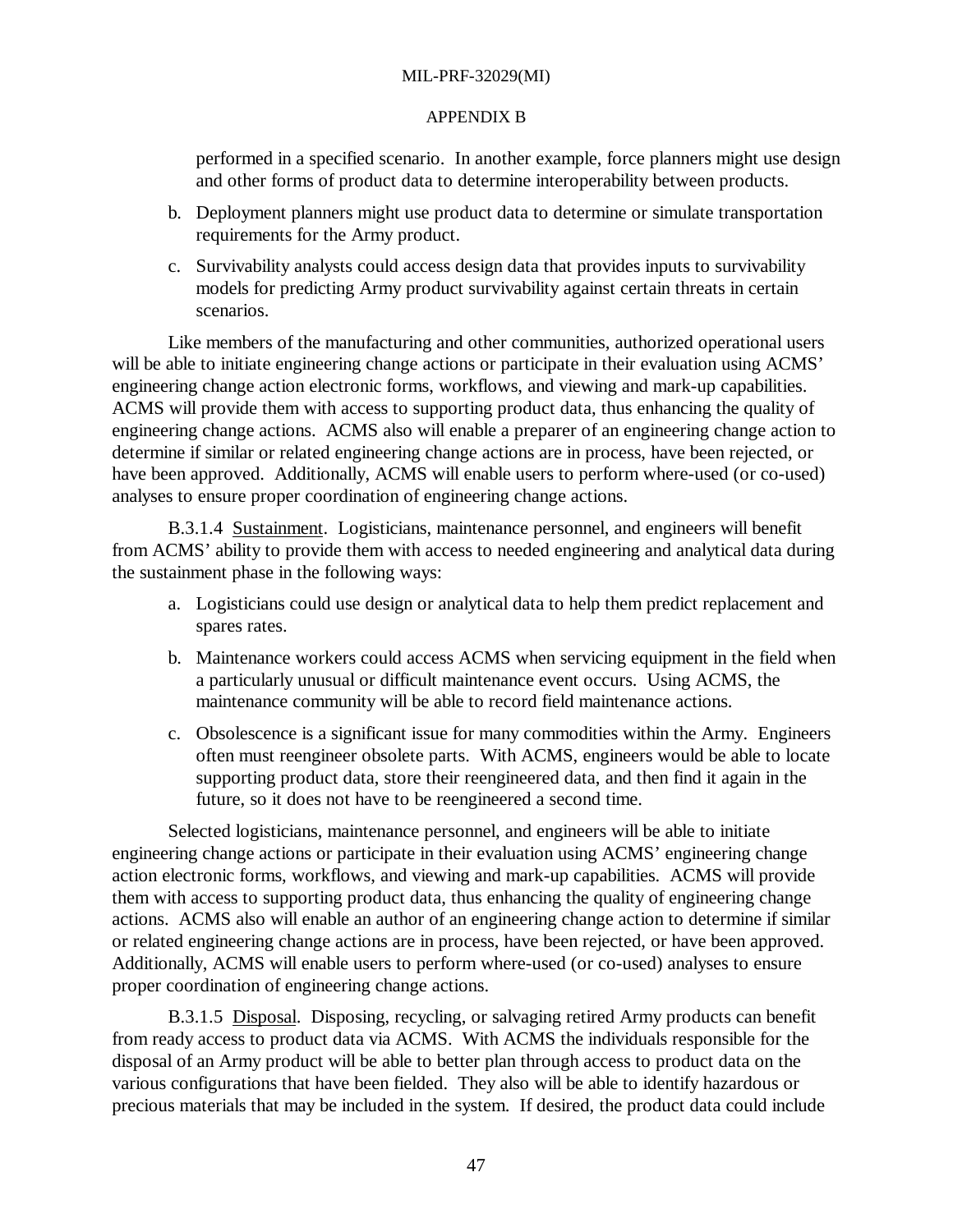#### APPENDIX B

handling instructions for these materials. Like the other communities involved in the life cycle of an Army product, the disposal community will be able to develop, receive, and evaluate engineering change actions via ACMS. Additionally, ACMS will enable users to perform whereused (or co-used) analyses to ensure proper coordination of engineering change actions.

B.3.2 ACMS operation within product data life cycle**.** This section describes the support ACMS provides from the perspective of the product data's life cycle -- from its acquisition or creation, through its management and use.

#### B.3.2.1 Data acquisition

B.3.2.1.1 Overview. Product data acquisition involves the creation, revision, purchase, conversion, or any other method of obtaining new Army product data. The acquired product data may be authored by the Army, developed for the Army under contract, or purchased by the Army. Acquired product data also includes new revisions of existing data. The acquired product data may be physically retained by the Army or by a third party such as a contractor. The new product data includes actual engineering data representations of products (for example, drawings, models, software, and documents such as requirements and specifications), product structure representations, configuration control data, engineering change actions, mark-ups and redlines, relationships between product data, relationships between product data and product structure elements, and other data about the product data (metadata). All are types of product data captured and controlled by ACMS.

B.3.2.1.2 Operational concept. ACMS will support data acquisition primarily by providing the means to introduce acquired product data into the ACMS environment of managed data. With a few exceptions, as described later in this paragraph, the actual authoring of product data is outside the domain of ACMS. ACMS will support the introduction of acquired product data into the Army's environment of managed data, however, by providing the capability to capture and securely store authored product data via its data vaulting capabilities. ACMS also will provide mechanisms for obtaining product data, to include metadata, from contractors. These mechanisms will be based on standards such as STandard for the Exchange of Product (STEP) model data - ISO 10303, Continuous Acquisition and Life-Cycle Support (CALS), and MIL-STD-2549, along with an open and published API. In these cases the actual product data authoring is done external to ACMS. On the other hand, ACMS will support the direct creation of some product data by providing data authors with the capability to build product structures, assign relationships between instances of product data, and establish relationships between specific product data items and product structure elements. Using system administratorconfigurable electronic forms and automated rules, ACMS also will enable product data authors to initialize configuration control data. This includes assigning configuration item identifiers, generating engineering change actions, and recording evaluations of engineering change actions by using ACMS electronic forms and viewing/mark-up tools. The following subparagraphs provide descriptions of specific ACMS operational capabilities that will support the acquisition of Army product data.

B.3.2.1.2.1 Secure product data storage. ACMS will provide for secure storage of acquired product data in accordance with defined access control permissions and rules. Secure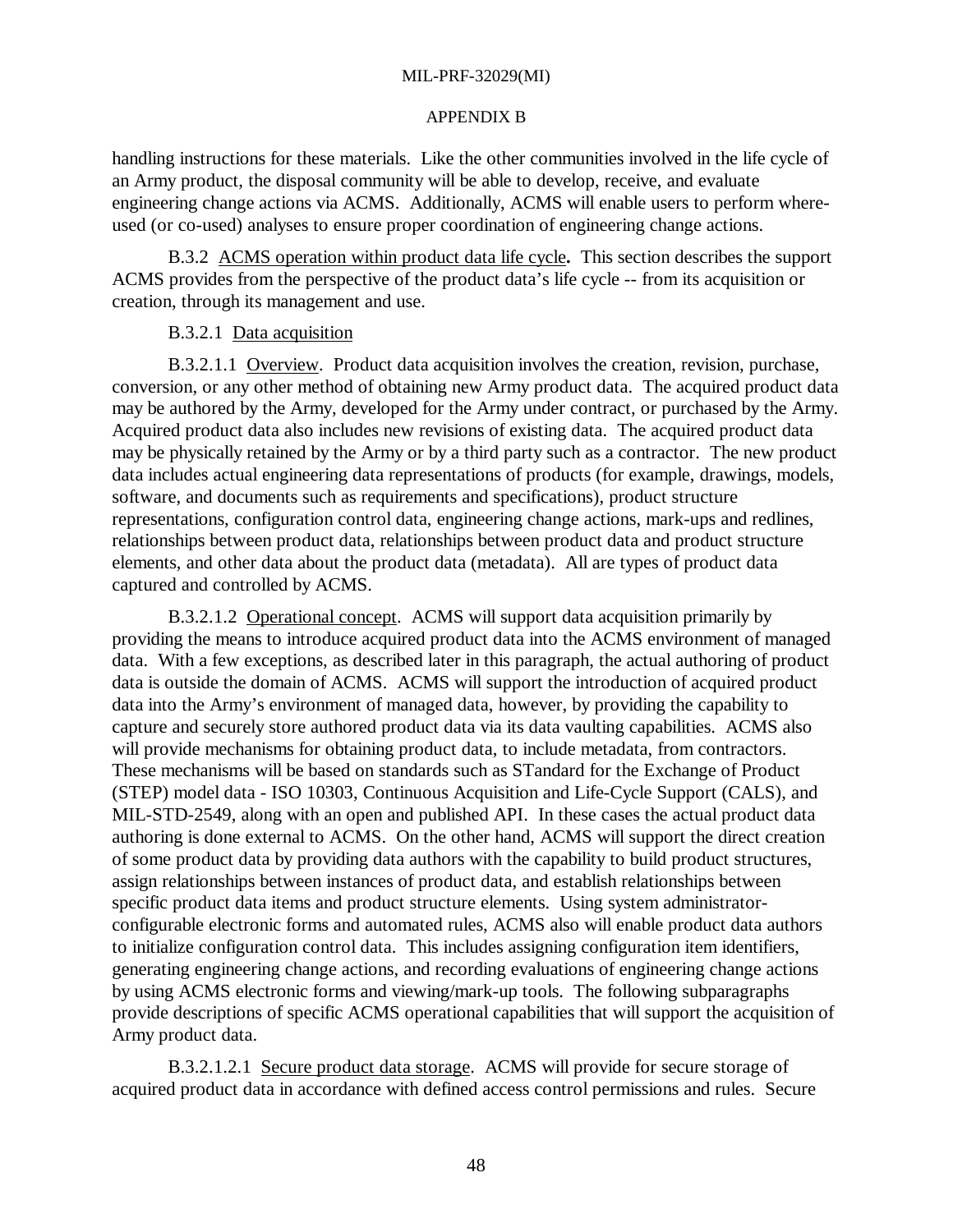#### APPENDIX B

storage is defined as the ability to preclude stored information from being viewed, reused, updated, or deleted in violation of ACMS access permissions and rules. Examples of the kinds of data ACMS will store and protect include product data files in native or standard formats, metadata associated with managed product data, administrative data, references to product data external to ACMS, and electronic forms such as engineering change actions.

B.3.2.1.2.2 Check-in product data. Checking product data into the ACMS is one means by which product data is entered into the ACMS environment of managed data. Upon initiation of the check-in function, ACMS will present an authorized product data author with an electronic form containing required ACMS metadata. The metadata fields on the electronic form will be empty or will contain existing or default values (existing values are for product data that is being revised; default values are for new product data that is being loaded for the first time). The user will enter, modify, or accept the metadata and proceed with the check-in operation. ACMS will then copy the product data, to include metadata, from the user's workspace into the ACMS vault assigned to the user. ACMS will notify the user as to the success of the transaction and will make the metadata available to all systems within the ACMS federation. The user may not need to know the actual physical location of the product data. If the product data had been checked out for revision, ACMS will release the check-out lock at this time. ACMS also will support batch loading of product data, to include metadata.

B.3.2.1.2.3 Populate JEDMICS and other external repositories. ACMS will be able to populate external repositories that store product data for which the Army has change control authority. JEDMICS is one example of such a repository. One way in which Army product data owners or authors will populate JEDMICS is by using ACMS check-in features. ACMS will present default values for required ACMS metadata to the user who will modify or accept the metadata. From this metadata, ACMS will prepare the associated JEDMICS file index data. The user will then initiate the JEDMICS load procedure. ACMS will copy the product data from the user's workspace and transmit both the file index data and product data to JEDMICS. JEDMICS will store the product data received from ACMS and populate the JEDMICS file index with the necessary metadata provided by ACMS. JEDMICS will then send back to ACMS any file index data that JEDMICS produces or revises (for example, file location). ACMS will then update its own metadata to keep the systems synchronized. If necessary, JEDMICS will send ACMS notices that indicate whether or not the transaction was successful. ACMS will present the notices to the user for his or her action if necessary. Using ACMS to load JEDMICS with new Army product data will preserve the integrity of ACMS metadata and ensure ACMS and JEDMICS are synchronized. ACMS also will support batch loading of external repositories such as JEDMICS.

B.3.2.1.2.4 Translate files. In the future, ACMS will include a set of file translators that produce STEP and CALS-compliant formats. In support of user requests for data, ACMS will schedule and route files to appropriate file translators, apply default settings for translations, initiate the translation, and route the output file to the user.

B.3.2.1.2.5 Build product structures. The creation of product structures is a form of product data authoring. ACMS will provide for the creation of new product structure elements such as assemblies, components, and parts. These parts may then be associated (i.e., related or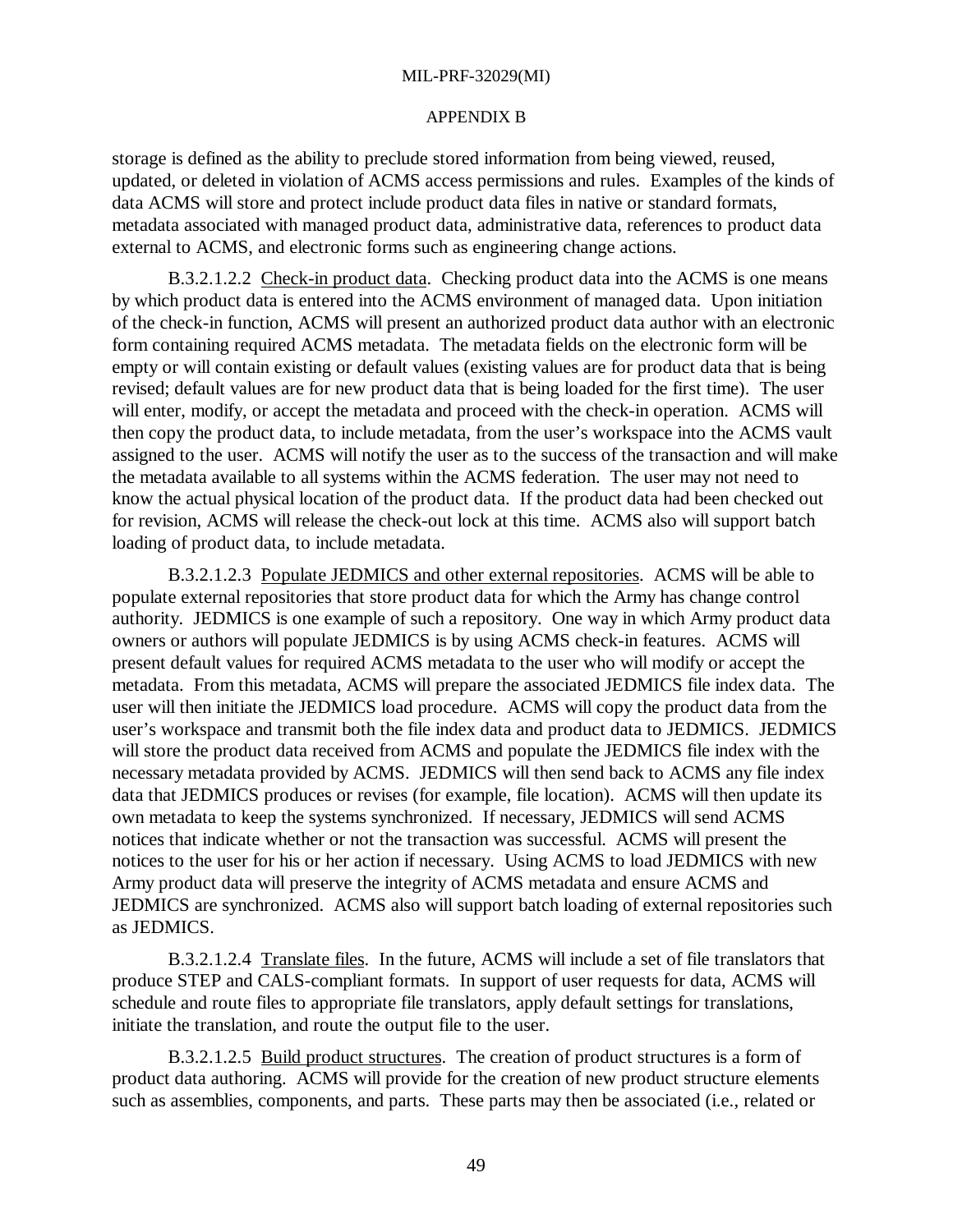#### APPENDIX B

linked) in a hierarchical manner to represent a newly defined product. ACMS will present the hierarchical product structures to users via a graphical display. Product structures may be revised and retained as new revisions. ACMS will provide for creating, recording, and maintaining multiple revisions for a given product structure element. ACMS also will provide the ability to specify and maintain product structure effectivity information on when a part revision is valid for use in assembling a particular revision of a product. ACMS also will be able to import product structure relationships authored elsewhere.

B.3.2.1.2.6 Author relationships. In addition to the product structure relationships described above, ACMS will allow for authoring the following kinds of relationship data: links between product data and product structure elements, links between two different pieces of product data, and the type of links themselves. The links between product data and product structure elements are the means by which product data is associated with particular product structure elements. These links will enable ACMS users to find product data by navigating product structures. The links between different product data are the means by which two pieces of product data are related to one another. The type of link defines the nature of the relationship. The link type itself can be created and defined, thus allowing product data authors to create new ways of describing the relationships. ACMS also will be able to import relationship data authored elsewhere. This includes the following kinds of relationship data: links between product data and product structure elements, links between two pieces of product data, and the type of links themselves.

B.3.2.1.2.7 Create, associate, and track engineering change actions. ACMS will enable users to create, associate, and track engineering change actions against product data. Once into ACMS, the change initiator will request a standard engineering change action electronic form. ACMS will present the electronic form, which may have been tailored by the local system administrator, to the change initiator who inspects the default data provided by ACMS and makes changes and additions as necessary. ACMS will automatically assign the next available unique engineering change action number. The change initiator will use the ACMS query/search and/or product structure navigation capabilities to find any product data that needs to be attached to the engineering change action electronic form and submit the engineering change action for consideration via a predefined engineering change action workflow.

B.3.2.1.2.8 Redline images. Redlined or marked-up viewable images are another kind of product data that is acquired using ACMS. ACMS will provide the ability for multiple reviewers to create redlines, mark-ups, or annotations to viewable images. This reviewer-created product data will be controlled and maintained in conjunction with the viewable image. ACMS will ensure, however, that individual reviewer redlines and annotations are kept distinct.

B.3.2.1.2.9 Web-based access. Product data authors with access to a web browser will be able to create and check product data into ACMS using the browser and the Internet. ACMS will provide a full-function, web-client interface for users who access ACMS using a web browser.

B.3.2.1.2.10 Acquire metadata. Metadata may be acquired via ACMS from both product data authors and external data management systems. When checking in product data, ACMS will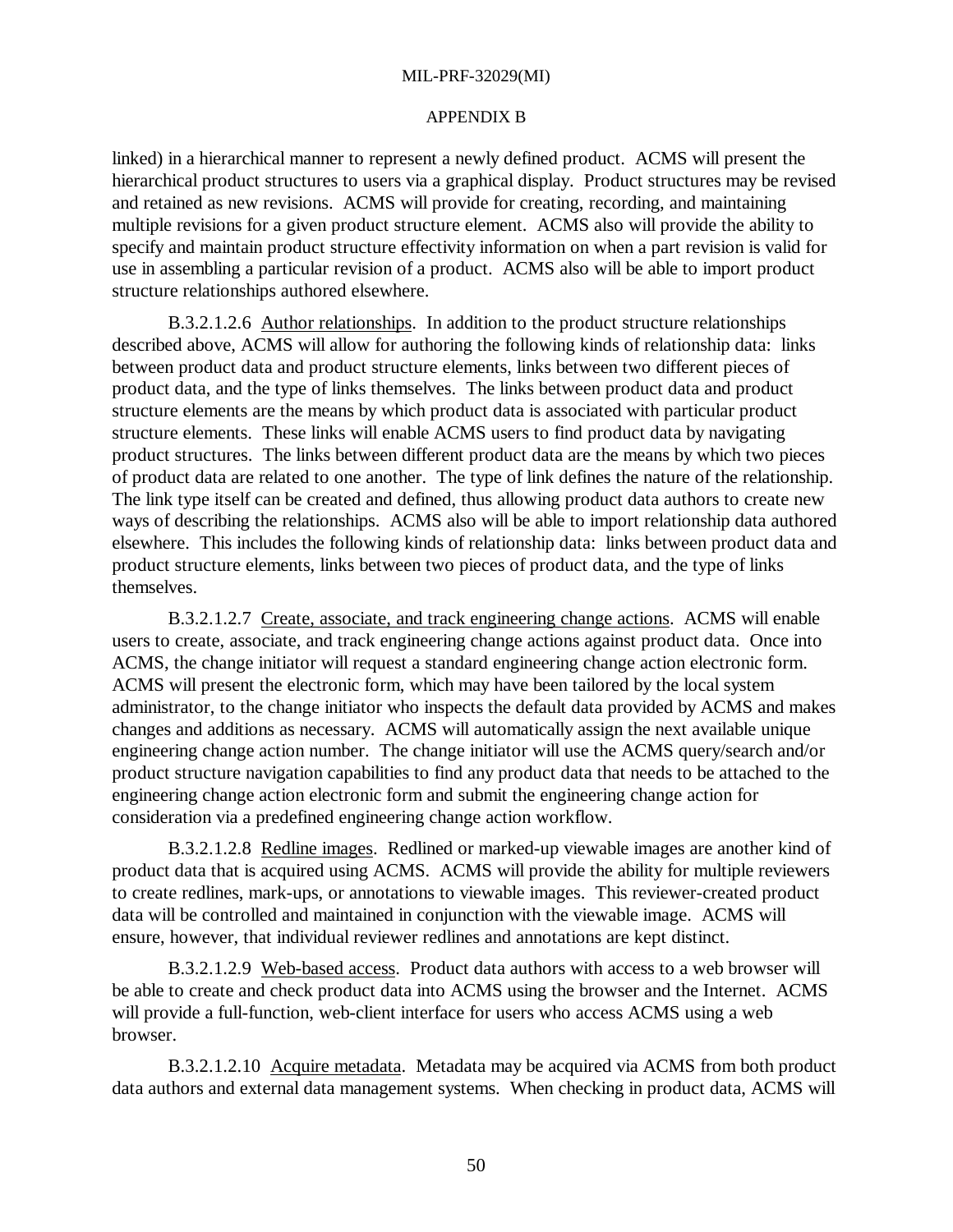#### APPENDIX B

present the author or owner with a predefined electronic form to be completed. Where default values exist, ACMS will populate the electronic form with those defaults for the author to modify or accept. ACMS will store and control access to the metadata for future use. Metadata also will be obtained by ACMS from external data management systems. At a minimum, ACMS will be capable of importing MIL-STD-2549 data information packets from external systems.

## B.3.2.2 Data management

B.3.2.2.1 Overview. In the data management phase of product data's life cycle, the main objective is to control the product data in such a way that the data is protected without unnecessarily burdening the product data authors while facilitating authorized users in finding, retrieving, and working with the product data. The main activities under data management include storing product data, protecting product data by controlling access while making it easily accessible to authorized users, configuration managing product data, distributing product data in response to authorized requests, archiving and backing up product data, and recording the status of product data and changes in that status.

B.3.2.2.2 Operational concept. ACMS will provide visibility into all official Army digital product data. ACMS will provide configuration control of Army product data for which the Army is the CDCA. All ACMS sites will share metadata and access to Army product data. The individual sites of the ACMS federation, however, will exercise change and check-in/out control for product data that they store and manage locally. This means that while the individual ACMS sites will exercise physical control over the product data, any ACMS user will be able to find and retrieve any data maintained within the ACMS federation. The notion of shared product data access is further extended when ACMS exchanges metadata with external PDM, CM, or CITIS systems. This exchange will provide ACMS with visibility into what product data is available and where it is located. As the Army's primary mechanism for accessing product data, ACMS will interact with the external systems to request the product data when needed. The following subparagraphs describe specific ACMS operational capabilities that will support the management of Army product data.

B.3.2.2.2.1 Store and protect ACMS vaulted product data. ACMS will provide a product data vaulting capability. This capability is for storage of product data over and above that which is kept in repository systems such as JEDMICS. The ACMS vault will not only securely store traditional product data such as drawings, models, and documents, but it also will store and protect viewable images, redlines and mark-ups of viewable images, metadata associated with managed product data, administrative data, references to data external to ACMS, and electronic forms such as engineering change actions. ACMS will protect the product data by restricting access to the data in accordance with defined access control permissions and rules. ACMS will have the ability to vault product data under its control in distributed vaults. ACMS also will protect Army product data stored in JEDMICS, as well as product data for which the Army has change control authority and is stored in other external repositories, by serving as the Army's single entry point into these repositories for the purpose of both loading and retrieving product data.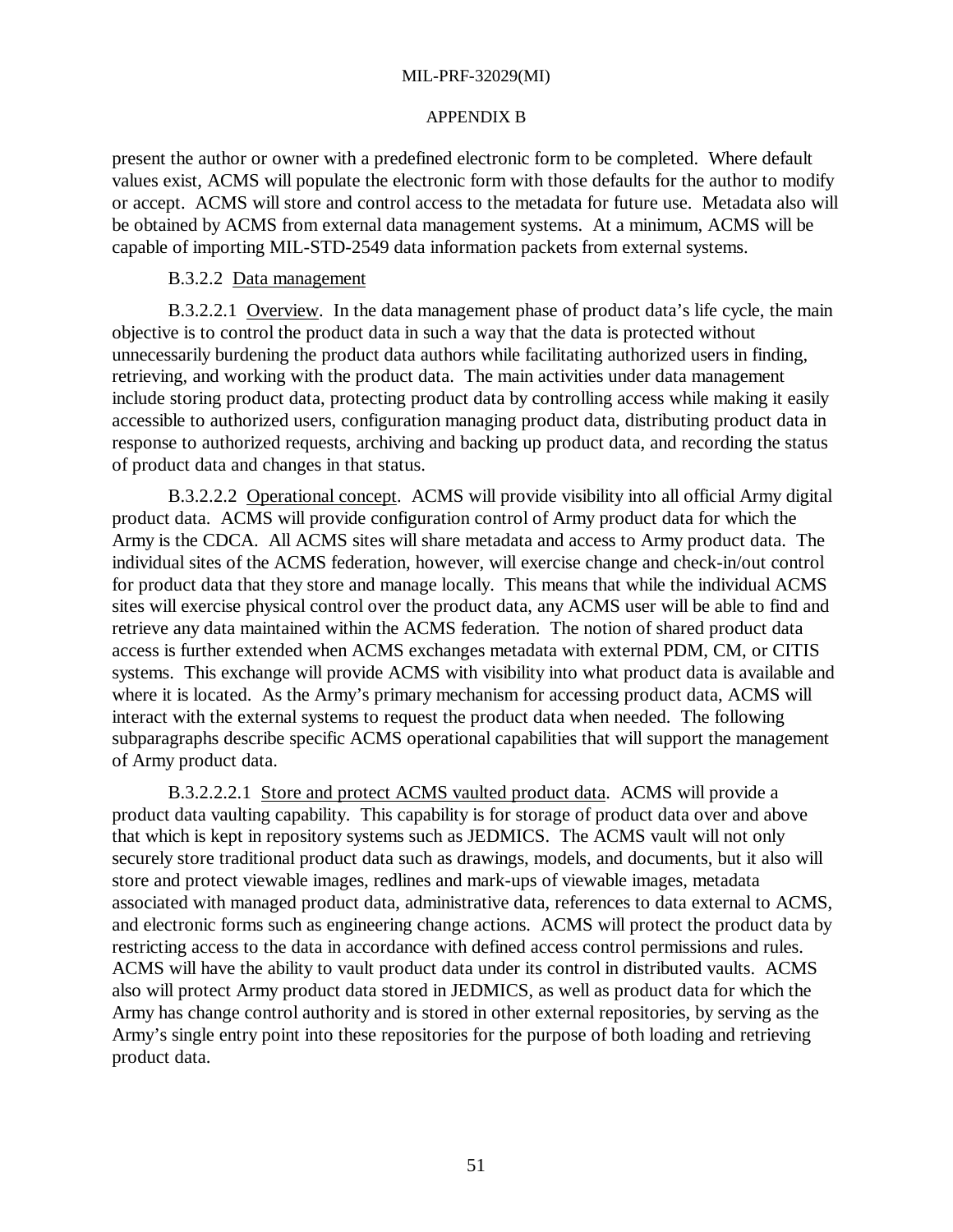#### APPENDIX B

B.3.2.2.2.2 Locate product data within the ACMS federation. Users of ACMS will be able to locate and retrieve any product data managed under the ACMS federation of systems. An ACMS user will find product data by querying metadata or by navigating product structures. It may not be necessary for the user to know the specific location of the product data in the ACMS federation. The user will be prevented from querying metadata which he or she is not authorized to see. Similarly, the user will be precluded from navigating product structures for which he or she is not authorized to view.

B.3.2.2.2.3 Control access to product data when the Army has change control authority. Access control is the mechanism by which ACMS protects the integrity of product data and guards it from unauthorized identification and retrieval. ACMS will manage and monitor authorizations and restrictions to product data for which the Army has change control authority. This includes product data vaulted by ACMS and product data stored in JEDMICS or other external repositories storing product data for which the Army is the change control authority. ACMS also will protect the integrity of the product data through check-in and check-out functions.

B.3.2.2.2.3.1 Authorizations and restrictions. ACMS will provide for checking users' identities and authorizations and restricting their ability to see metadata, navigate product structures, and retrieve product data as defined by access control permissions and rules. These permissions and rules will enable system administrators to restrict access to ACMS by type of information, the status of the data (release level or specific baseline), data sensitivities and distribution limitations, and the roles assigned to a user or group. ACMS access rules will define the types of access allowed to users, groups, or roles (create, read, use, or delete). Attempts to access controlled product data will be monitored and users whose unsuccessful attempts exceed a system administrator-specified maximum threshold will be exited from the system and the unauthorized attempts to access product data will be recorded.

B.3.2.2.2.3.2 Check-in ACMS vaulted product data and populate JEDMICS. Product data check-in supports both the data acquisition and data management life-cycle phases. It is the means by which new or revised product data is brought under ACMS' control, hence the association with data acquisition. It also is a means of managing the integrity of controlled product data, hence the association with data management. The data acquisition section above discusses product data check-in -- see paragraph B.3.2.1.2.2, Check-in product data.

Populating JEDMICS is a special case of product data check-in. The data acquisition section above discusses populating JEDMICS -- see paragraph B.3.2.1.2.3, Populate JEDMICS and other external repositories.

B.3.2.2.2.3.3 Check-out ACMS vaulted product data. Once the desired product data is found, either as the result of a successful query or through product structure navigation, the user will initiate the ACMS check-out function. If the user is authorized to access the product data and the data is vaulted by ACMS, then ACMS will respond by copying the requested files or information (for example, drawing, model, or document) from the ACMS vault to the user's workspace. Upon check-out, ACMS will lock the requested files to prevent multiple users from attempting to modify the product data simultaneously. Other users will be allowed to view and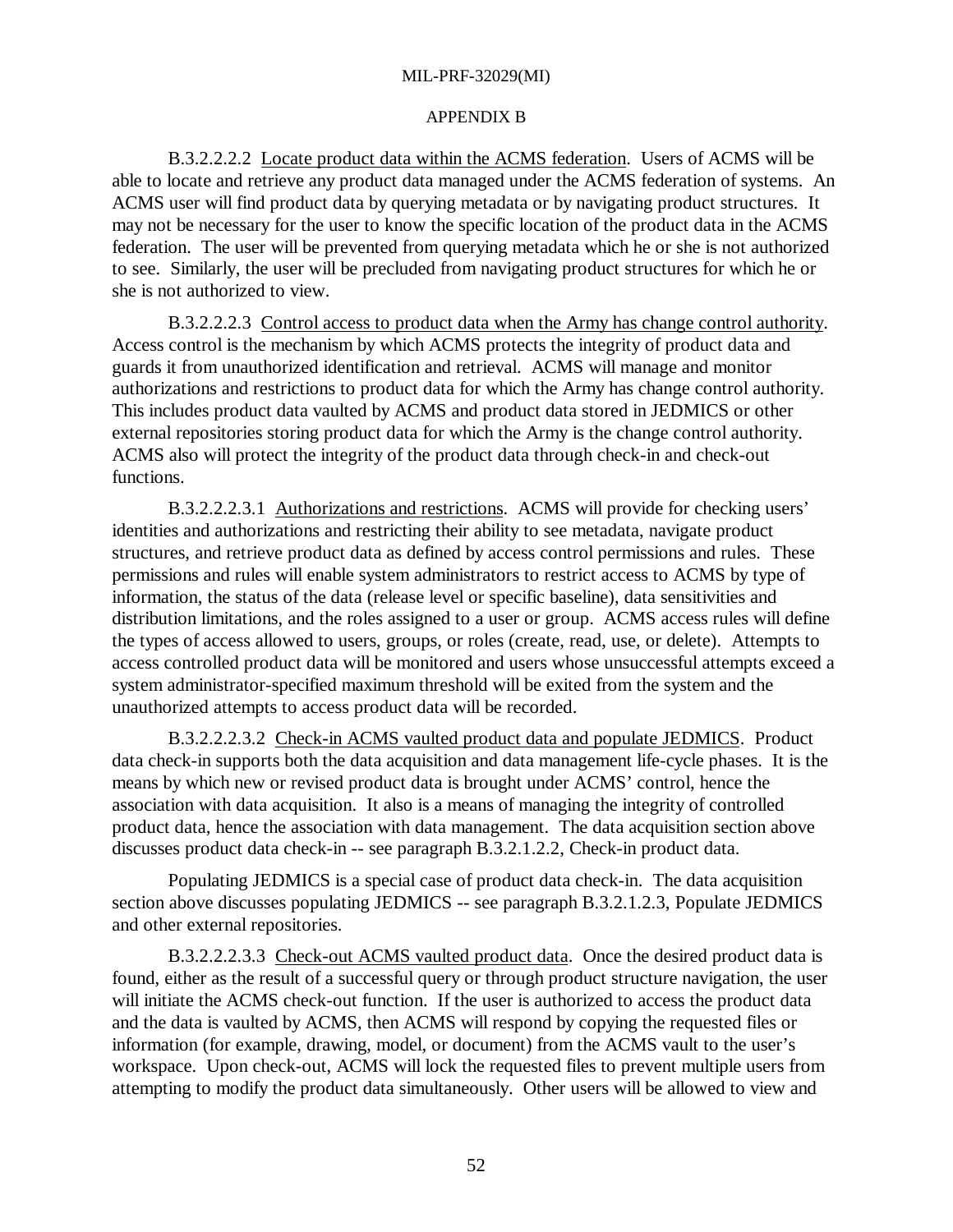#### APPENDIX B

copy the checked out product data (the copy would be treated as new data), but they would not be able to modify it or create new revisions until the check-out is released. ACMS will provide the ability to view which user has checked the product data out from the vault. If the user who has checked the product data out decides he or she no longer intends to modify the product data and only wants to view the data or work with a copy, then he or she may release the lock if so desired, thus freeing the check-out for other users.

B.3.2.2.2.3.4 Retrieve product data stored in external repositories. Army product data users will use ACMS to check product data out of external repositories which contain product data for which the Army has change control authority, to include JEDMICS. An ACMS user will find product data in these external repositories using queries or product structure navigation. The user will initiate the ACMS check-out function and ACMS will prepare and transmit request for the product data to the external repository. ACMS will receive the product data from the external repository and present it to the user. If necessary, the external repository will send ACMS notices that indicate whether or not the transaction was successful. By using ACMS to retrieve product data stored in external repositories such as JEDMICS, it will be possible to manage use of Army product data, make sure that users are receiving the correct product data, and facilitate concurrent engineering efforts. The same file locking and metadata update procedures described in the previous paragraph will apply for checking out product data stored in these external repositories.

B.3.2.2.2.4 Distribute product data. ACMS will provide for the routing and transport of product data in support of numerous operations and events. Specifically, ACMS will copy product data between a user's workspace and the ACMS data vault in response to check-in and check-out operations, pre-defined event triggers, or workflow prompts. ACMS also will support product data exchanges among the systems within the ACMS federation and with external repository, PDM, configuration management, and CITIS systems. ACMS will record information about the product data transport transaction. For example, ACMS should record the time, initiator, and recipient of the transaction.

B.3.2.2.2.5 Exchange product data when the Army does not have change control authority

B.3.2.2.2.5.1 Receiving product data from external data management systems. ACMS will be responsible for providing visibility into and access to all Army product data. When the Army does not have change control authority over the product data and it is controlled by and vaulted in data management systems external to the ACMS federation, ACMS will need to be capable of receiving both product data and data about this product data (metadata) from the external data management system. Examples of these external data management systems include PDM, CM, CITIS, or authoring systems. To accomplish this, ACMS will need to have a published API and will need to migrate towards the configuration management data interface standard (MIL-STD-2549) as the means for defining what metadata must be exchanged among ACMS and other PDM, CM, and CITIS systems. MIL-STD-2549*,* defines the standard set of data information packets, that allow the sharing of product data within and outside the ACMS federation. The data information packets describe the configuration management data needed to support the principles of configuration management specified in EIA/IS-649. These data information packets and the relationships depicted in MIL-STD-2549 also provide the basis for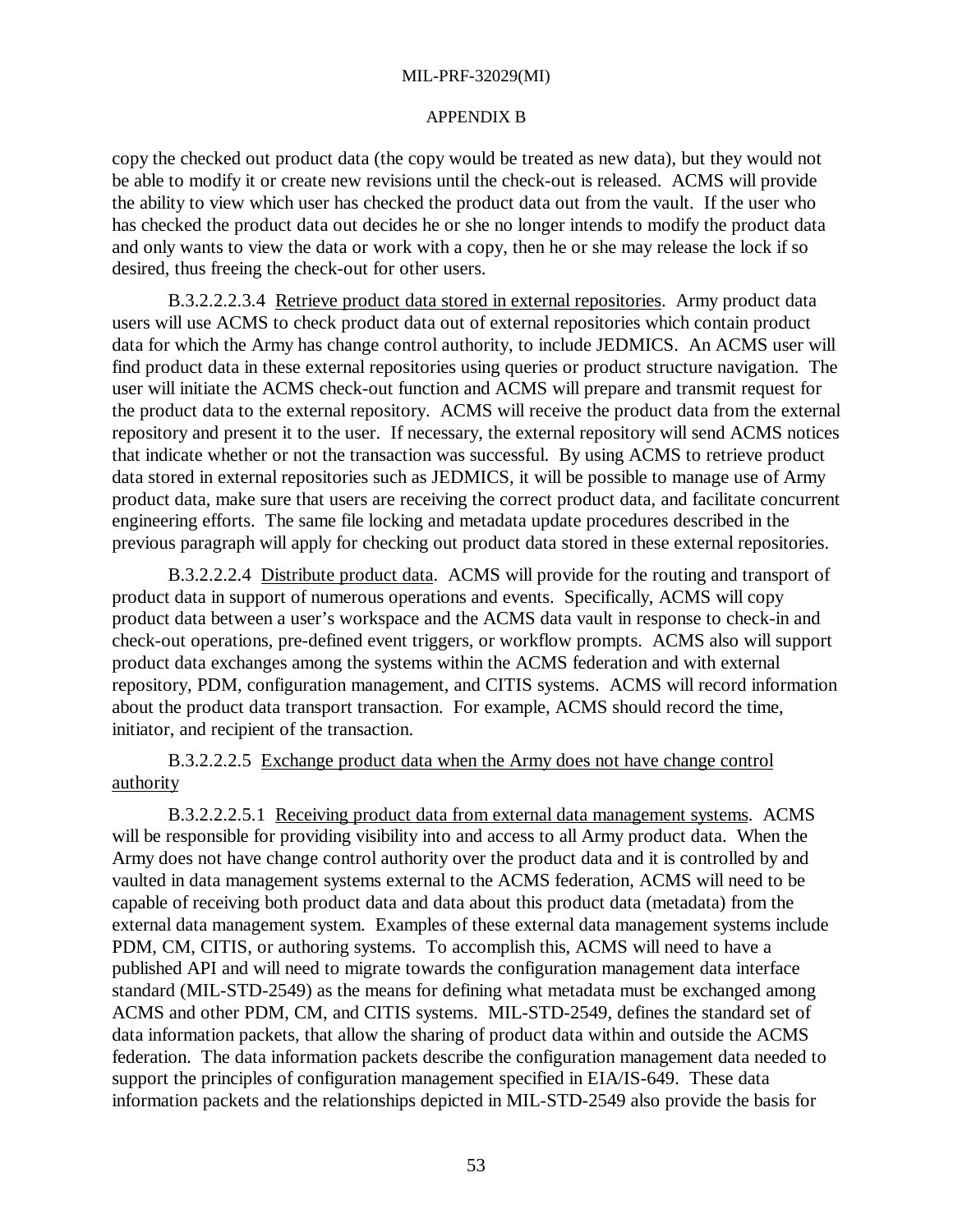## APPENDIX B

exchanging rudimentary product structure information in the form of parts and Bill of Materials data. Once ACMS determines that the desired product data is located in an external system and if the user requests the product data, then ACMS will formulate a request for the product data, initiate a session with the system that controls and stores the product data, submit the request, receive the requested product data or appropriate response notice, and present the results (product data or response notice) to the ACMS user. As a result, Army product data users will be able to find, view, copy, and print Army product data via ACMS even when ACMS does not directly manage the product data.

B.3.2.2.2.5.2 Providing product data to external data management systems. ACMS also needs to be capable of providing product data, to include metadata, to external systems when the Army provides product data to contractors or other government entities. As a result, ACMS will be capable of exporting MIL-STD-2549 data information packets for external systems.

B.3.2.2.2.5.3 Synchronizing with external data management systems. In some instances, ACMS will need to be kept synchronized with an external data management system. Depending on the level of integration between ACMS and the external data management system, this synchronization will either be done automatically or procedurally. The approach will be determined during implementation. An example of a procedural approach to synchronization between ACMS and an external data management system is when the owner or author of the product data assumes responsibility for logging into ACMS and updating ACMS as to the state of the controlled product data.

Automatic synchronization can occur several ways. One approach involves integrating ACMS into the external data management system, so that access to and control of the product data is through ACMS. Other methods of automatic synchronization include pushing metadata about changes to the product data from the external data management system to ACMS on a regular basis. Another approach involves ACMS pulling the state-change metadata from the external data management system by polling the external system at regular intervals. A third approach to automatic synchronization involves retrieving the metadata from the external system on a "when needed" basis and comparing the retrieved metadata with ACMS' metadata to determine if changes have occurred.

B.3.2.2.2.6 Workflow capabilities. ACMS will include the ability to distribute tasks and product data via workflow capabilities. Specifically, ACMS will provide users the ability to build, participate, and monitor pre-defined and ad hoc workflows. ACMS will permit users to build, participate, and monitor ACMS workflows using a web browser across the Internet or via a regular ACMS client application. ACMS also will interface with the JCALS Workflow Manager.

B.3.2.2.2.6.1 Workflow builders. Authorized ACMS users will be able to build workflows. These workflows may be saved as templates or executed as ad hoc workflows. The creator of a workflow will be able to build sequential and concurrent tasks, and establish timed and event triggers.

B.3.2.2.2.6.2 Workflow participants. A participant in a workflow will receive notifications of workflow tasks. ACMS will enable participants to check their work queues, select a specific task on which to work, read any task messages or notifications that accompany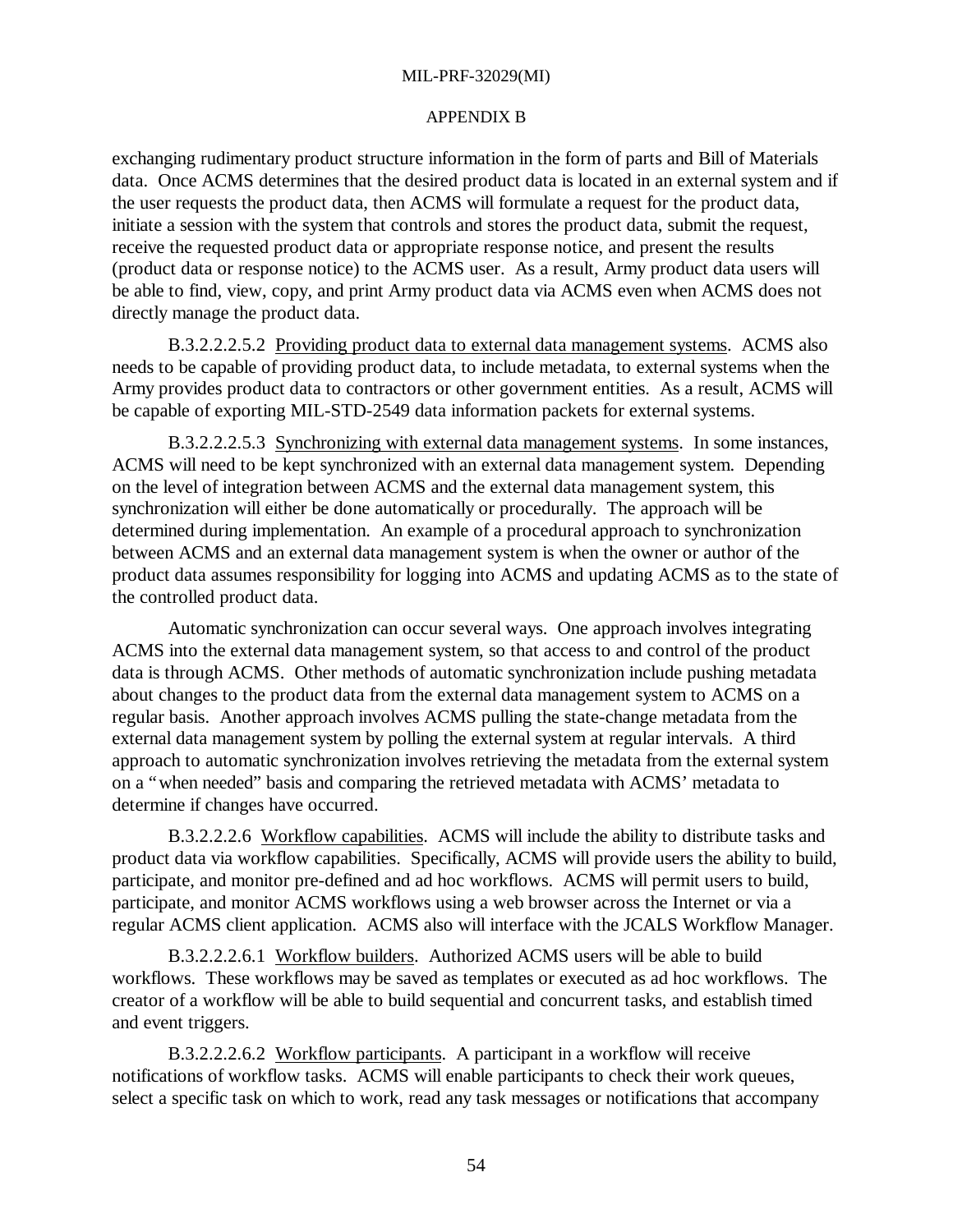#### APPENDIX B

the task, retrieve product data that has been associated with the task, and electronically sign-off on task completion or product data.

B.3.2.2.2.6.3 Workflow monitors. Selected ACMS users will be able to monitor the progress of tasks within the workflow. This includes being able to determine which tasks have been completed, which tasks are late, and the workloads of individuals participating in the workflow. Again this function may be performed either via a web browser or the ACMS client application.

B.3.2.2.2.7 Configuration manage product structures and product data. ACMS will configuration manage product structures and product data in accordance with the guidance provided in MIL-HDBK-61, *Configuration Management Guidance*, and MIL-STD-2549, *Configuration Management Data Interface*. Specifically, ACMS will enable users to record the following:

- a. Unique identifiers for CIs and their subordinate parts and assemblies ,
- b. The identifier of each CI's configuration control authority,
- c. The unique identifier of configuration baseline product data,
- d. The release and baseline status of any ACMS controlled product structure or data item,
- e. The correlation between product data and the product structure element it represents,
- f. Unique file identifiers (to include time/date stamp),
- g. Part numbers corresponding to CIs and subordinate parts and assemblies,
- h. Effectivity and release times and dates for product structures and product data,
- i. Identifiers and status of engineering change actions,
- j. Results of configuration audits, and
- k. Engineering change action and audit actions assigned to individuals.

B.3.2.2.2.8 Record and report on product data status. ACMS will record and present to authorized users the release, baseline, change, and audit status of product structures and product data. In particular, ACMS will provide authorized users with the capability to record the release levels of specific product structures and product data, when the product structure or product data was promoted to the indicated release level, and when the release became effective. Authorized users will be provided the ability to generate displays and reports containing the above release status data. ACMS also will enable authorized users to record the identity of a baselined product structure and related configuration data, along with when the baseline was approved and the effective date of the baseline. ACMS will also record and report on the status of engineering change actions, actions associated with the changes, and the implementation status of changes. As audits are performed, ACMS will record and report on the schedules, status, and results of configuration audits.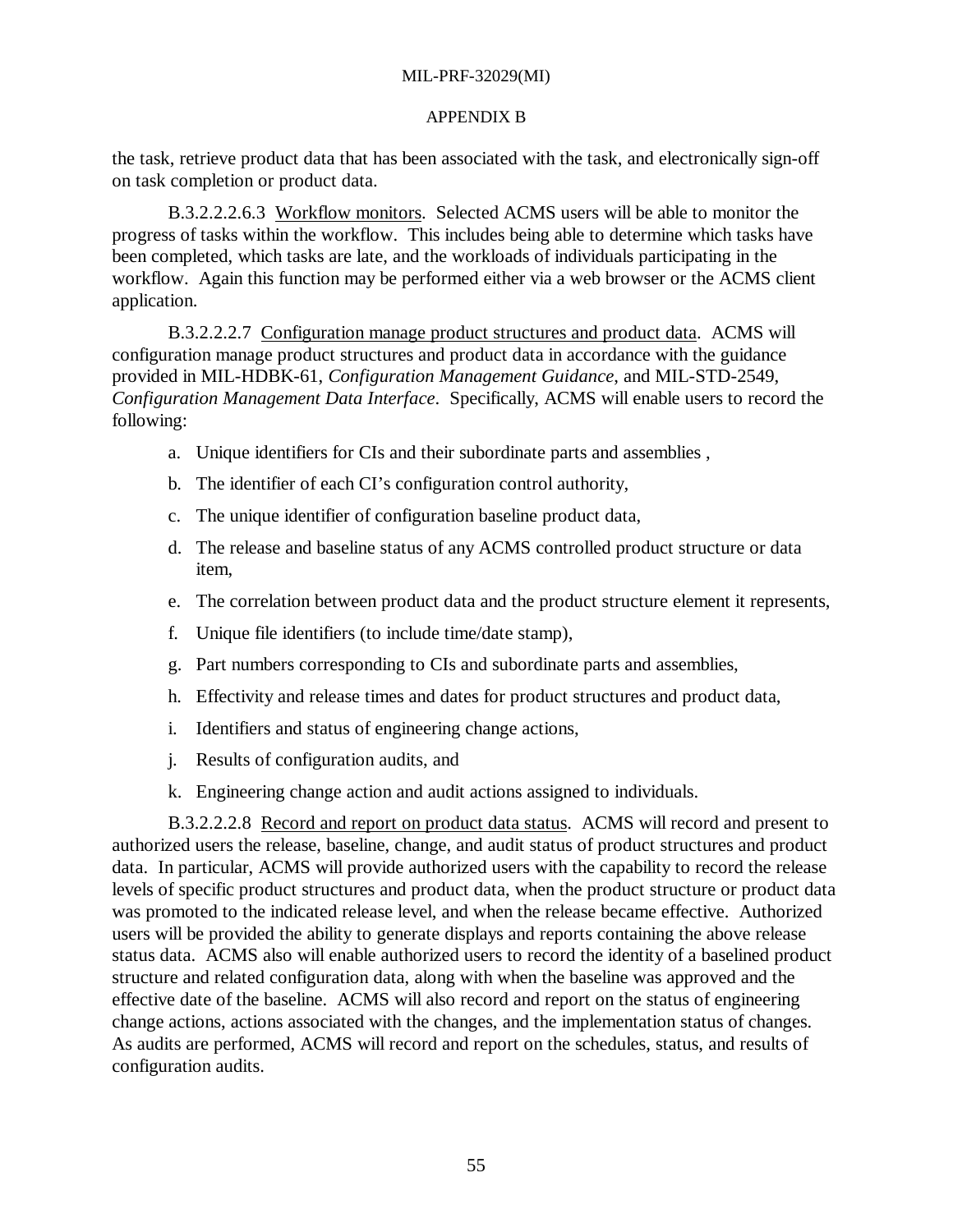#### APPENDIX B

B.3.2.2.2.9 Archive and backup product data. ACMS will provide system administrators with the tools necessary to establish and maintain archives and backups of product data kept in ACMS vaults. In the event of corruption or other damage to the ACMS data vault, ACMS will enable system administrators to restore the system from backups. Similarly, ACMS will provide system administrators with the tools needed to request and retrieve historical archives information from off-line archival storage. ACMS will provide for backup operations at remote sites for each site as part of the COOP for product data.

#### B.3.2.3 Data use

B.3.2.3.1 Overview. Use of product data within the data's life cycle involves all activities which require a direct interface with a consumer of the data, as opposed to an author or manager of data. Example activities performed by consumers include finding, requesting, receiving, viewing, analyzing, processing or manipulating, and printing product data. Sometimes copying and redlining product data are considered activities within the data use life-cycle phase, but for the purposes of this discussion, they are part of the data acquisition phase discussed earlier.

B.3.2.3.2 Operational concept. ACMS is a configuration and product data management system. Its support of the data use life-cycle phase is limited to assisting consumers of product data in finding, requesting, receiving, viewing, and printing product data. There are two categories of ACMS product data consumers: individuals and applications. Individuals typically will interact with ACMS via ACMS client software or across the Internet using a web-based browser. Individual consumers will find product data by navigating product structures or by querying metadata. Once product data is located, the individual consumer will initiate a request for the data which ACMS will retrieve and present to the consumer. After receiving the product data, the consumer will use ACMS or local viewing tools to view the product data and, if desired, print the image.

Applications which are consumers of Army product data will interact with ACMS by an open and published interface. The interface may involve exchanging product data, to include metadata, or it may involve the application invoking an ACMS feature.

The following subparagraphs provide descriptions of specific ACMS operational capabilities that will support the management of Army product data.

B.3.2.3.2.1 Navigate product structures. Users of ACMS will be able to locate and request product data managed under the ACMS federation of systems by navigating product structures. The user will only be able to navigate product structures for which he or she is authorized to view. Product structures may be navigated via ACMS' web-based browser capability or via ACMS client software. It will not be necessary for the user to know the specific location of the product data in the ACMS federation.

B.3.2.3.2.2 Search product data attributes. ACMS users also will be able to search for product data by constructing queries against product data attributes. ACMS will provide the ability to group product data which share a common set of required attributes. Once a user determines which group of product data they need, it will be possible for the user to build queries to locate particular instances of the group. The queries, which may be saved for later reuse, will provide the ability to search attributes associated with the particular grouping for specific values,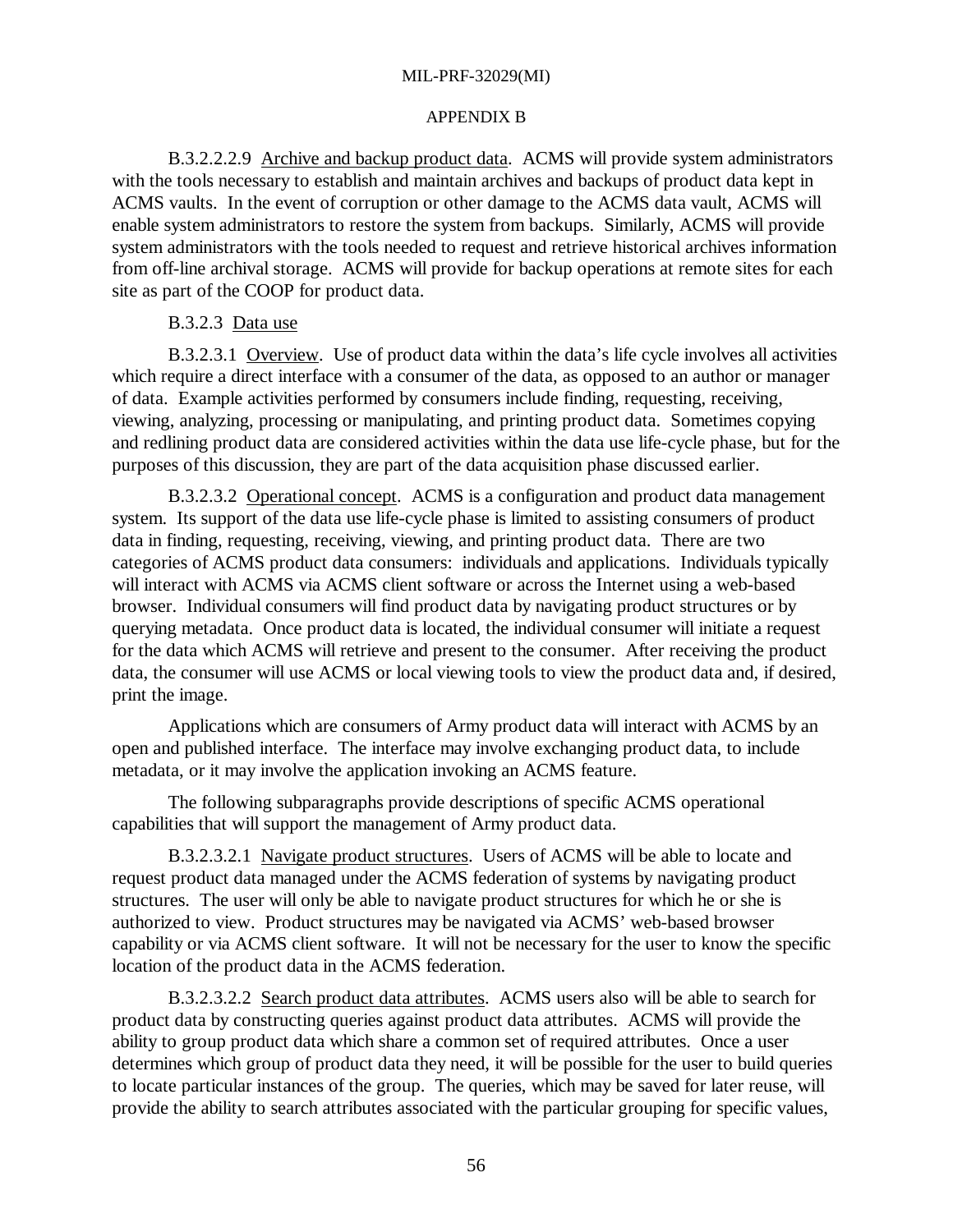#### APPENDIX B

ranges of values, and logical combinations using Boolean operations. Because the system administrator will have the ability to restrict a user's access to specific product data attributes, ACMS will also be able to restrict the types of queries users can create. Product data searches via queries may be created and initiated from ACMS' web-based browser capability or from the ACMS client software. As before, it may not be necessary for the user to know the specific location of the product data in the ACMS federation.

B.3.2.3.2.3 Request and retrieve product data. Once product data has been found within ACMS, either as the result of a successful search, through product structure navigation, or association with a workflow task, the user will initiate the ACMS check-out function. If the user is authorized to access the product data, ACMS will respond by checking out the requested product data from the ACMS vault and copying it to the user's workspace. ACMS will perform this operation regardless of whether the user has accessed ACMS via a web browser or via an ACMS client application. In some cases, the request for product data includes launching a viewing or authoring application. If the requested file requires translation prior to presentation to the user and an appropriate translator has been included as part of ACMS, then the request and receipt of the product data will trigger an automatic translation of the product data for the user.

B.3.2.3.2.4 View images. ACMS will provide a number of imaging services that enable a user to view and redline images. ACMS will provide for the launching of viewing and redlining software applications via file associations. When a file is checked out using ACMS and the file type is of a particular type, ACMS will launch the appropriate software to either view, redline, or, in some cases, first translate the file to a form that can be viewed or marked up. ACMS will control and protect the viewable and redlined images. ACMS also will ensure that individual reviewer redlines and annotations are kept distinct.

B.3.2.3.2.5 Print product data. As part of its support to the data use life-cycle phase, ACMS will provide users with the ability to print viewable images and redlines. Specifically, ACMS will provide established reports such as TDPLs, GBLs, and where-used reports. ACMS must also provide performance-based reporting and the ability to produce process information.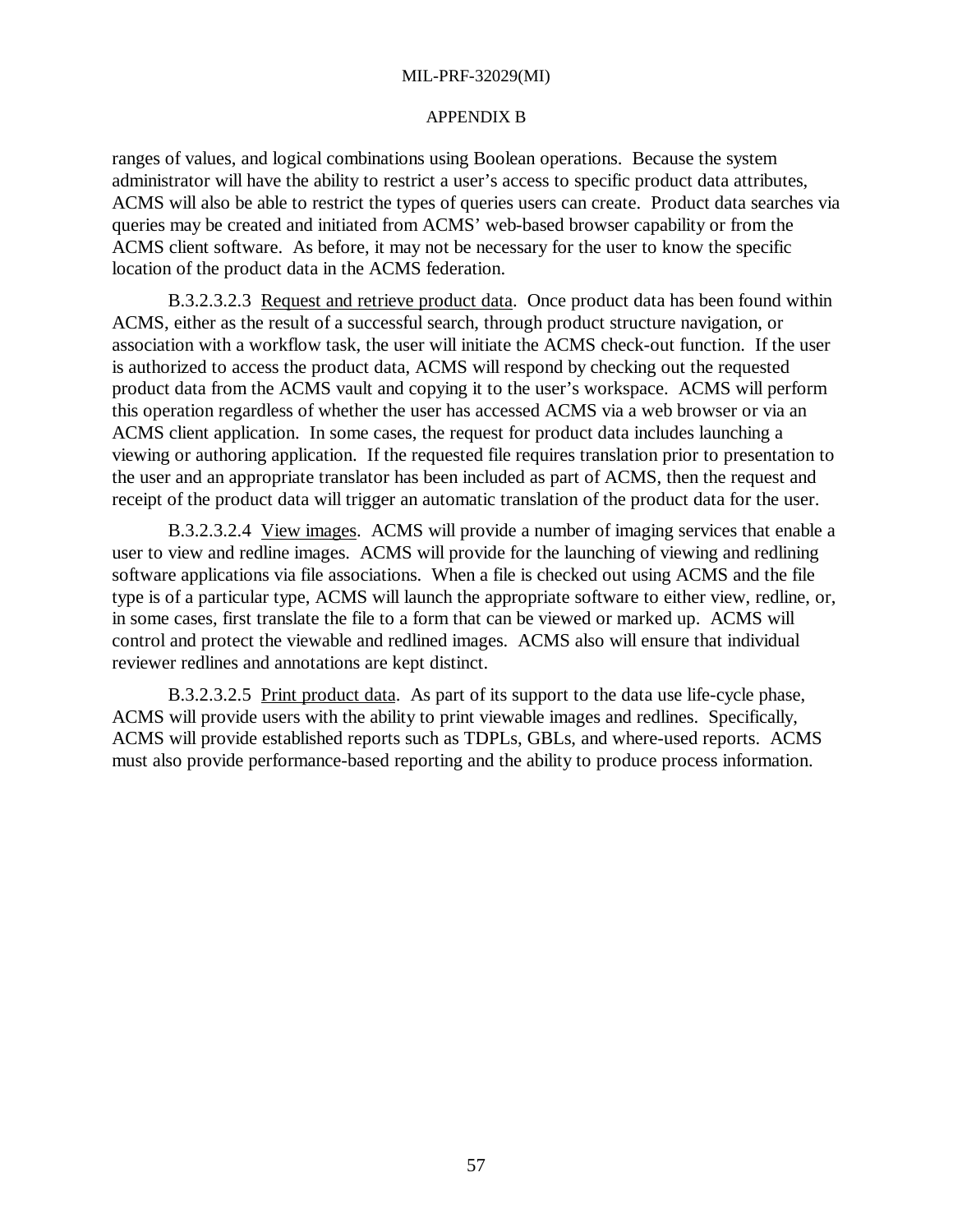#### APPENDIX C

# ACMS SUPPORT TO SELECTED BUSINESS PROCESSES

#### **C.1 SCOPE**

C.1.1 Scope. This appendix presents examples of ACMS operational capabilities. This appendix is not a mandatory part of the specification. The information contained herein is intended for guidance only.

## **C.2 APPLICABLE DOCUMENTS**

(This section is not applicable to this appendix.)

## **C.3 PROCEDURES**

C.3.1 Introduction. The following paragraphs present examples of ACMS operational capabilities being applied in support of three business processes. This is done to tie the various operational capabilities described in Appendix B and illustrate their use in Army processes that require product data. The three processes presented are IPT information sharing, engineering change action processing, and TDP validation.

C.3.2 IPT information sharing. During system development, ACMS will provide authorized IPT members simultaneous access to current, relevant product data. IPT members are apt to be geographically dispersed and represent a variety of communities, each having different life-cycle responsibilities for the system. As such, they will work with the product data in different ways. All will require the ability to rapidly identify product data they need and to retrieve that product data in a form in which they can use.

C.3.2.1Product data creation. Creators of product data on an IPT may use ACMS to create working and released product data. Both types of product data will be vaulted in a secure environment where access to the product data is strictly controlled via user, group, and file type permissions.

C.3.2.1.1 Working product data. Working product data represents work in-progress. Only product data creators may make changes to the data, but select members of the IPT may be given view or copy access to the product data. In the early stages of its life the product data is highly dynamic. It may be stored in a secure vault where other members of the design team and possibly other members of the IPT can access the product data, but the revision identifiers need not be updated. Product data creators are trusted to coordinate changes they make, but are not required to establish new revisions until the product data reaches an appropriate level of maturity. When a change is being made, the non-revisioned product data is checked out from ACMS. This locks the product data from changes by others, but does not preclude other users from copying or viewing the product data. When the product data is checked back in, the product data is released for check-out by others, but is not revisioned. As the product data matures, the design team may elect to move their working product data into a vault where the product data is revisioned. Once this happens, each time the product data is checked-out, revised, and then checked back in to the vault, a new revision is created. Eventually, as the data matures further, it will become time to formally release the data for access to a wider audience. ACMS will enable the current data change authority to have a workflow created for release review (or retrieve a saved workflow). The product data that is a candidate for release will be routed through the workflow along with a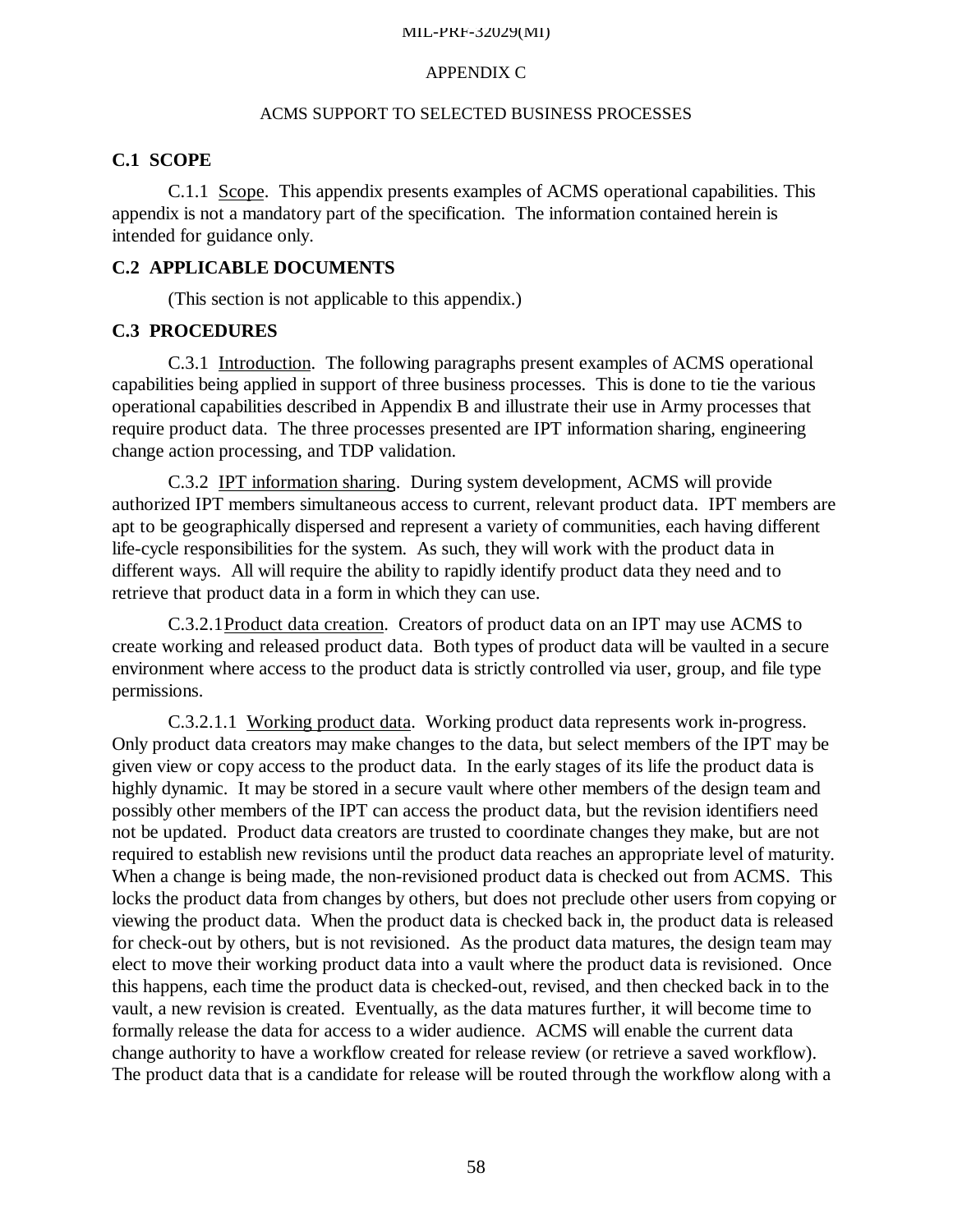# APPENDIX C

# ACMS SUPPORT TO SELECTED BUSINESS PROCESSES

release review electronic form where comments and electronic sign-offs can be captured. Reviewers will retrieve the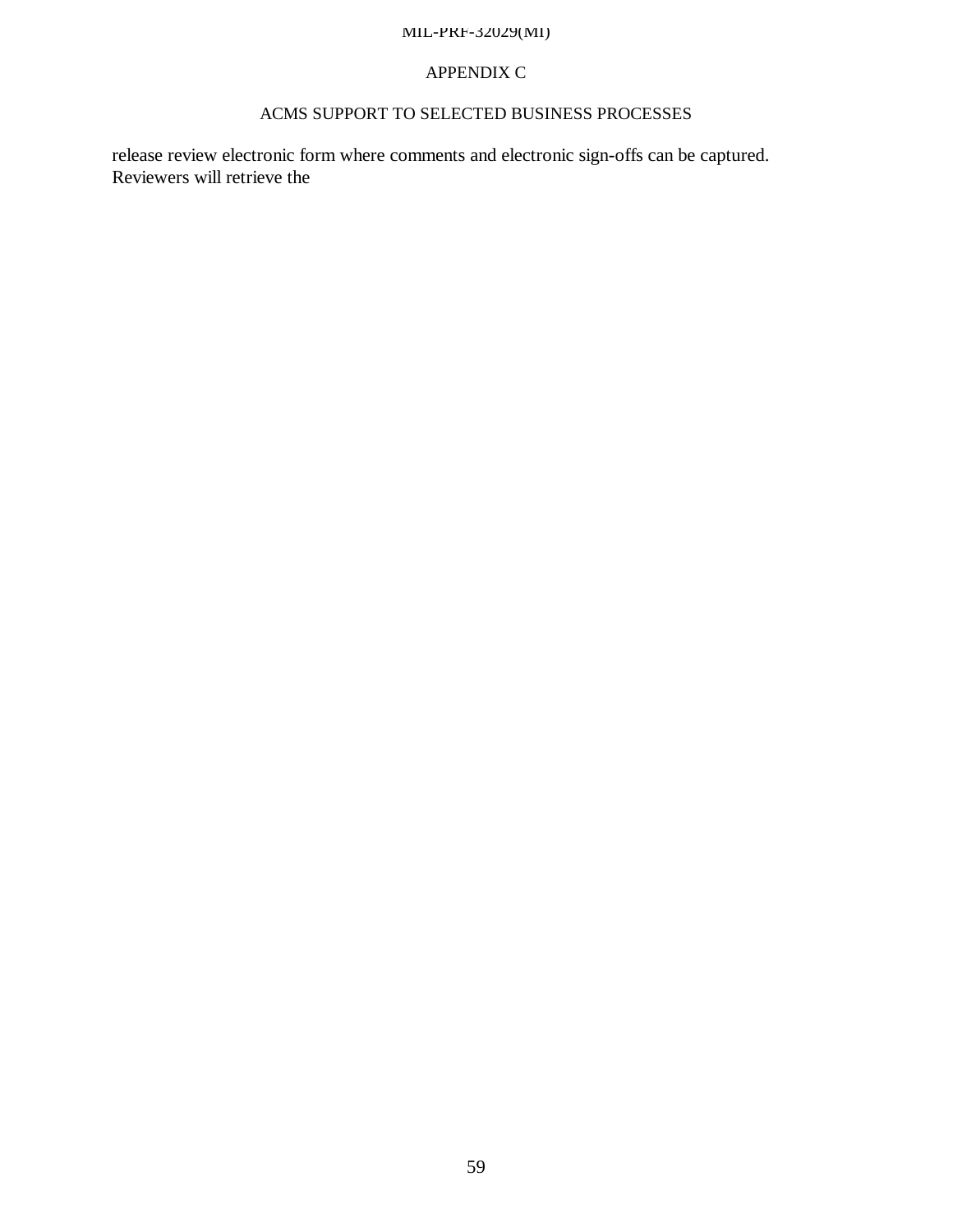#### APPENDIX C

data using ACMS, mark-up or redline a viewable image, add comments to the electronic form, and either recommend the product data be reworked or add their electronic signatures to the signoff. When the product data successfully progresses through the review, the product data will transition from working product data to released product data and will be subject to formal configuration control rules and processes

C.3.2.1.2 Released product data. Released product data represents data that is under formal configuration control. It may not be changed, but new revisions can be created via a formal engineering change process (see paragraph C.3.3). Released developmental data, delivered data, and baselined data can fall into this category of product data. Like working product data, released product data is vaulted and subject to access control rules. New revisions of released product data may be created, but it does not constitute a new release until after an engineering change action successfully passes through the formal engineering change process. A trusted data creator then checks out the current revision of the released product data, makes changes using an authoring application, and then saves (checks in) the revised product data as a new revision and a new release. Changes to baselined releases of product data are supported in a similar manner. The difference is that the change control process must go through a CCB prior to accepting the change and, both the release status attribute and the baseline status attributes of the product data will change

C.3.2.2Concurrent access to product data. A key assumption in the use of IPTs is that members will have simultaneous access to current, relevant product data. Sometimes this required data will be working product data. In other cases, the data will be released and possibly baselined product data. In either case, ACMS will make the product data available to authorized IPT members. It also is desired that users access to the product data be based on their responsibilities and roles, not where they reside geographically or organizationally.

C.3.2.3IPT member access to product data. ACMS will allow members of an IPT to access ACMS via ACMS client software or a commercial web browser. Based on the member's rights, ACMS will control the member's access to product data. The IPT member will be able to search or navigate ACMS for product data on a particular part, component, or product. Searches will be possible via query or search displays. These queries or searches will be performed against attributes of the product data contained in the set of metadata. The actual displays will be customizable by the ACMS system administrator. ACMS also will enable the IPT member to find product data by navigating product structures. Once desired product data is found, the IPT member will be able to request either a display of metadata, a viewable image of the product data, or the source product data (for example, CAD model). If the product data is checked out by someone else, ACMS will retrieve a copy of the requested product data. If the product data is available for check-out and the IPT member has check-out permissions, ACMS will check the product data out and present it to the IPT member. In some instances, ACMS will actually provide the tool necessary to view or translate the product data. In other instances, ACMS will launch a viewing or authoring application for the member. Displays of metadata will be customizable by an ACMS system administrator.

C.3.2.4Data use as part of a workflow. Many IPT members will be users who do not create product data, but review, evaluate, or reference product data on a regular basis. This can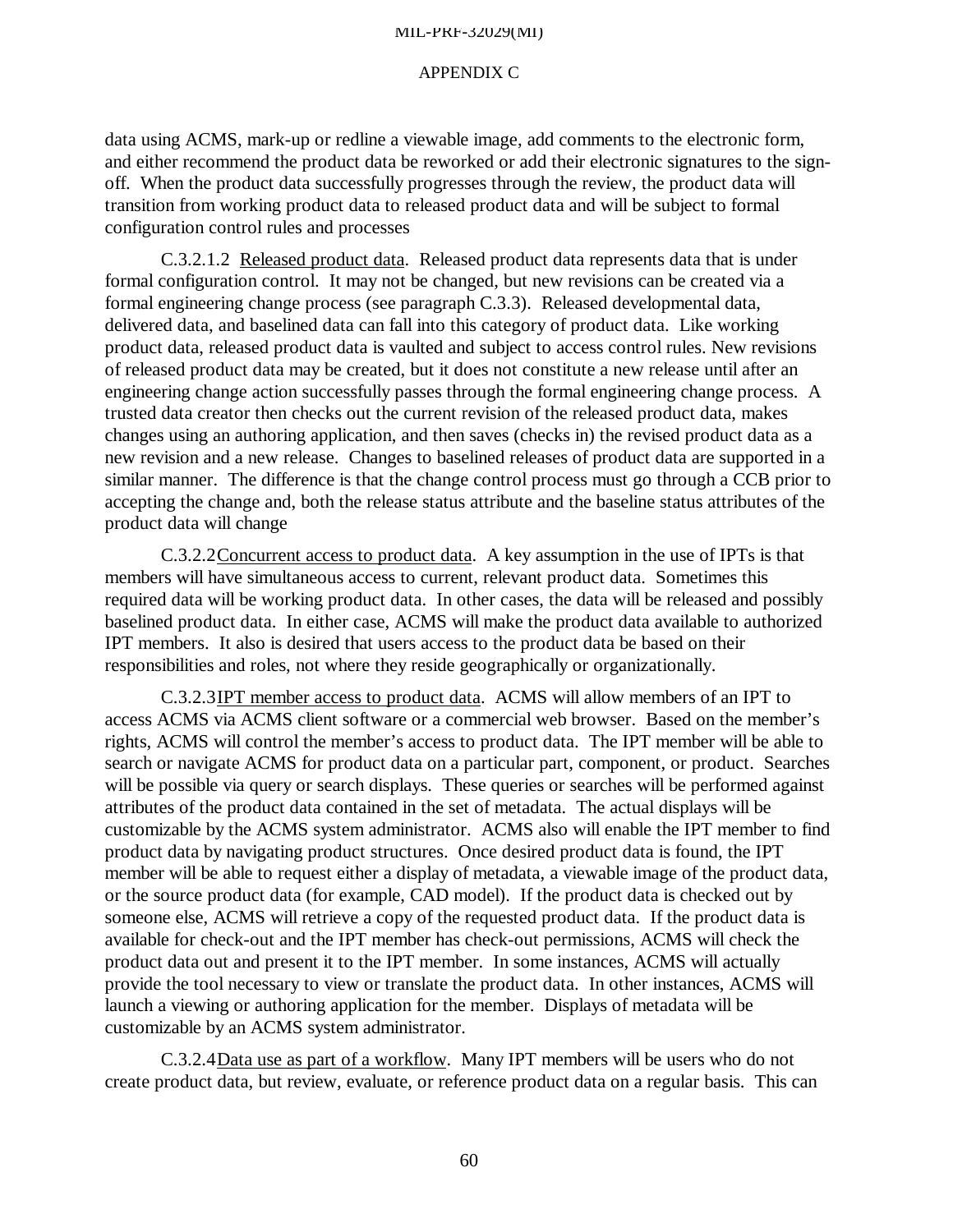#### APPENDIX C

be done as part of a specific task for which they are responsible, in preparation for a major milestone, or as part of a process such as obtaining approvals to release product data. In some of these cases, the IPT members will need to find, retrieve, and view product data just to understand the current state of the requirements, design, or manufacture. In other cases, they will be an active participant in a pre-defined or ad hoc workflow where they need to review product data purposes as part of an assigned task. The following paragraphs describe IPT use of ACMS in a workflow situation.

C.3.2.4.1 Workflow builder. Authorized members of an IPT will be able to build ACMS workflows. These workflows can be saved as templates or executed as ad hoc workflows. IPT members who build workflows will be able to build sequential and concurrent tasks, and establish timed and event triggers.

C.3.2.4.2 Workflow participant. As a participant in a workflow, an IPT member receives notifications of workflow tasks. ACMS will enable IPT members to check their work queues, select a specific task on which to work, read any tasking messages or notifications that accompany the tasking, retrieve product data that has been attached to the tasking, and electronically sign-off on tasks or product data.

C.3.2.4.3 Workflow monitor. Authorized IPT members will be able to use the web browser to monitor the progress of tasks within the workflow. This includes being able to determine which tasks have been completed, which tasks are late, and the workloads of individuals participating in the workflow.

C.3.3 Engineering change action processing. ACMS will support engineering change action processing using workflow management capabilities, predefined electronic forms, linking of change data to engineering change action documents, and voting and electronic sign-off capabilities. ACMS "where-used" product structure management capabilities and product structure element to product data associations also will enable ACMS to facilitate change impact analyses. Engineering change action processing involves creating an engineering change action document, routing the engineering change action document and attached product data to participants in the engineering change action evaluation process, performing change evaluations, capturing comments and mark-ups, approving proposed changes (voting and electronic sign-off), and initiating change implementation actions (work orders and instructions).

C.3.3.1Creating an engineering change action. A change initiator requests a standard engineering change action electronic form from ACMS. ACMS presents the electronic form to the change initiator who inspects the default data provided by ACMS and makes changes and adds data as necessary. ACMS will automatically assign the next available unique engineering change action number or allow the initiator to assign a unique engineering change action number. The change initiator uses ACMS' query/search and product structure navigation capabilities to find any product data that needs to be attached to the engineering change action electronic form. The engineering change action electronic form may be customized by the local system administrator.

C.3.3.2Creating an engineering change action workflow. Depending on the engineering change action, local operational procedures, and local preferences, engineering change actions can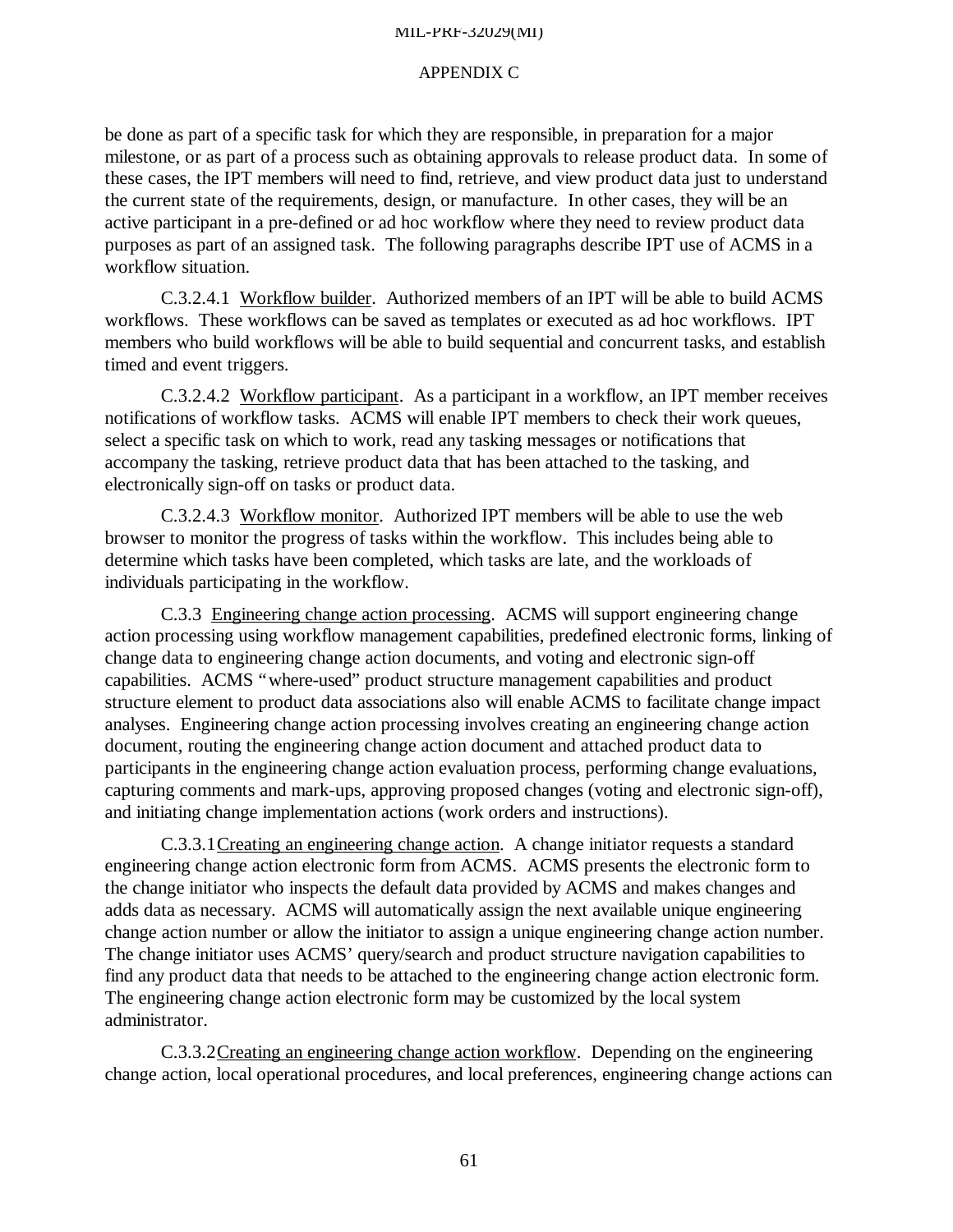#### APPENDIX C

be distributed via ACMS' predefined or ad hoc workflows. Engineering change action workflows can be built from sequential and concurrent tasks, and can have timed and event triggers.

C.3.3.3Distributing an engineering change action and attached product data. A change initiator submits an engineering change action electronic form and attachments for distribution to change evaluators. Depending on command preferences, there are several options for initiating the distribution of an engineering change action. One option is to send the engineering change action and attachments to a change administrator who is then responsible for further distribution of the engineering change action (for example, invoking an appropriate workflow). A related option is to establish a "drop box" location in ACMS for candidate engineering change actions. The change administrator would periodically check the "drop box" and distribute new engineering change actions. A third option is to configure or customize ACMS to automatically route a new engineering change action in accordance with a predefined workflow, once the engineering change action is submitted by a change initiator. In this case, a new engineering change action triggers an automatic process within ACMS. Regardless of the option for initiating a distribution, participants in the workflow will be assigned, their roles established, and engineering change actions will be routed based on predefined or ad hoc workflows.

C.3.3.4Performing change evaluations. Participants in an engineering change action workflow will be notified by e-mail of tasks. ACMS will provide workflow participants with a means to identify outstanding workflow tasks. Participants will select tasks on which to work and use ACMS to retrieve product data necessary to conduct the engineering change action evaluation. Product data attached to the engineering change action will be retrieved directly from ACMS' representation of the task. Any other product data that the evaluator deems necessary will be located and retrieved using ACMS' query/search, product structure navigation, and checkout capabilities. Additionally, evaluators will use ACMS' where-used capabilities and multiple views of product structures to facilitate the conduct of impact analyses. For example, a manufacturing view of the product structure will help identify manufacturing process data that may be impacted by a proposed change. Likewise, a testing view of the product structure might reveal the need to change test plans. The ACMS engineering change action electronic form will include the capability to attach evaluator comments and recommendations. In some cases, evaluators will use the mark-up or redline features of ACMS on viewable images to indicate concerns or recommendations. In other cases, an evaluator may retrieve a copy of product data from ACMS and use an authoring application to create an alternative to the proposed change. This would be saved as new product data, separately controlled, but attachable to the workflow. Upon completion of the evaluation, an evaluator will electronically indicate task completion using ACMS. This will trigger ACMS to move the engineering change action on through the workflow.

C.3.3.5Approving proposed changes (voting and electronic sign-off). At some point in the engineering change action workflow, members of the CCB will be tasked to vote on the acceptability of the engineering change action. ACMS will provide the ability to record these votes and protect against unauthorized voting. ACMS also will tabulate the votes and present them to the individual responsible for formally approving the engineering change action. ACMS will record the electronic sign-off or rejection of the engineering change action.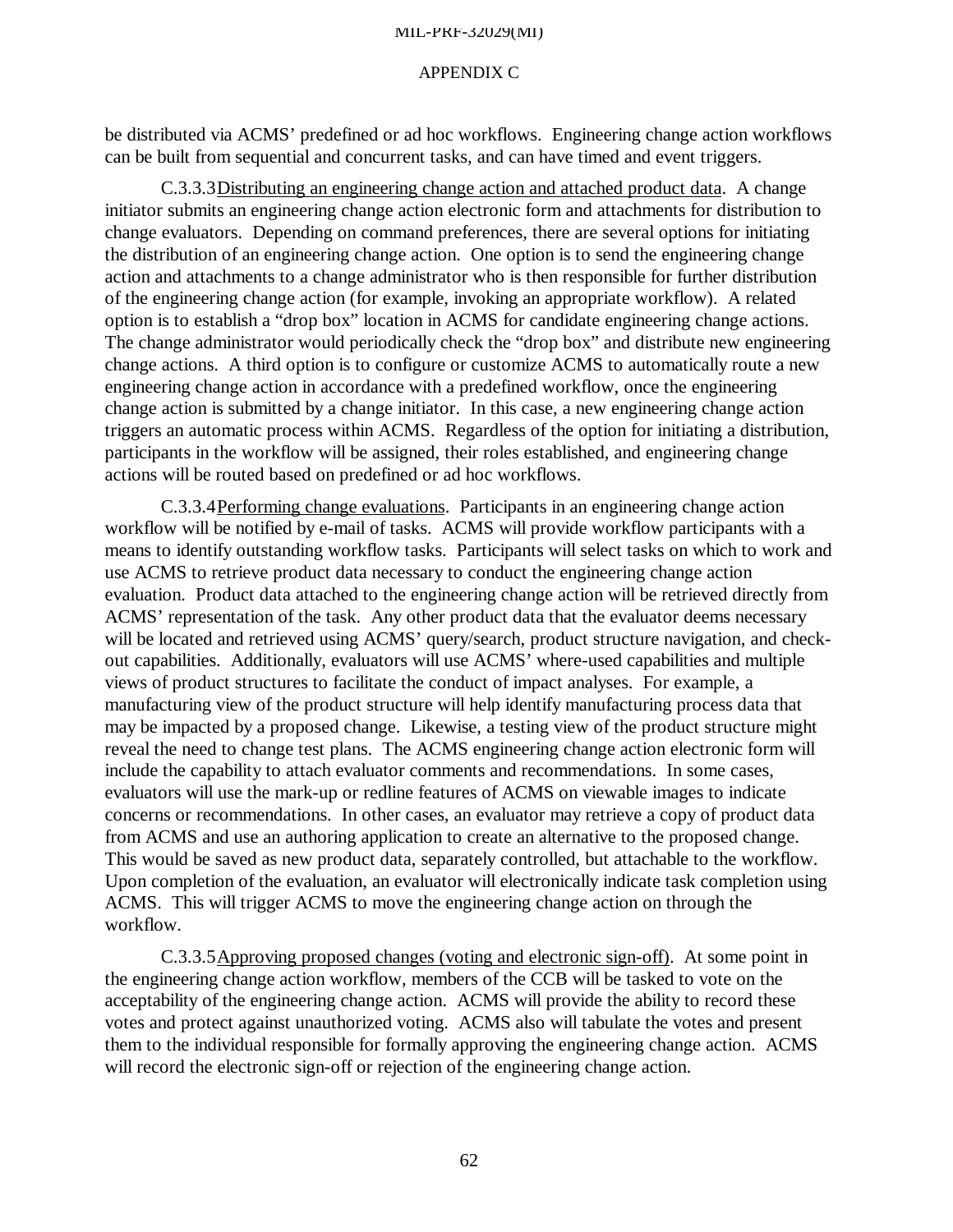#### APPENDIX C

C.3.3.6Initiating change implementation actions. As a result of a decision to make a change, it is necessary to initiate a series of change implementation actions. Depending on individual command preferences and policies, the change implementation actions can be initiated and managed via ACMS workflow capabilities. A change implementation workflow would start with a CCB directive which orders that the change be made. This directive would be submitted to an ACMS workflow with relevant contract, program management, and financial data as attachments. Contracts personnel will be tasked to negotiate contract modifications. Program managers or task leaders will then be tasked via the workflow to develop change instructions which in turn will be routed to engineers via the ACMS workflow capabilities. Engineers will design the directed changes using product data checked out from ACMS. The engineers will create new revisions of the product data, but that product data will not be released as the new, baselined revision of the product until after it has gone through a release review. The release review also will be supported by an ACMS workflow. Upon approval of the product data's release (captured electronically in ACMS), a "trusted user" will promote the appropriate revision of the product data to be the new baseline for the product. The "trusted user" also will enter effectivity information relevant to the new, baselined revision of the product data. ACMS will maintain an audit trail of changes. ACMS also will disseminate change notifications to individuals previously identified as needing to know about changes to a product's data.

C.3.4 Tech loop review.ACMS will support validation of TDPs by automatically responding to reprocurement event triggers, assembling a TDPL, presenting links to the data referenced by the TDPL, and then initiating an appropriate TDP review workflow that culminates in approval and certification of the TDP via electronic sign-off. This process starts with the identification of a need for a part by an Item Manager. A PWD and a PRON are generated by the Item Manager's system in response to the need to procure spare or repair parts.

C.3.4.1Initiate validation. An Item Manager, or an automated system supporting Inventory Management, will determine a need to procure spares or repair parts. This will result in a PWD with a unique PRON which is sent to the Tech Loop for review and validation. If the PRON and PWD were automatically generated and sent to ACMS, then ACMS will automatically respond to this event trigger by searching for the appropriate part, automatically assembling a TDP, and automatically initiating a TDP review workflow. In the event that the PRON and PWD are not received automatically, then the personnel in the initial Tech Loop processing point will need to access ACMS, find the part via search queries or product structure navigation, and initiate the assembly of the TDP. Once the TDP has been generated, an appropriate workflow will be initiated for review, validation, approval, and certification of the TDP.

C.3.4.2Retrieve supporting product data. Upon notification of an outstanding task, the TDP reviewers will be provided with a means to identify outstanding workflow tasks. The reviewers will select a task on which to work and use ACMS to retrieve the data associated with the TDP. Product data attached to the workflow task will be retrieved directly from ACMS without requiring any additional querying or navigating. Any other product data that the reviewer deems necessary will be located and retrieved using ACMS' query/search, product structure navigation, and check-out capabilities. For example, the result of the query will identify product data by its drawing, document, or other product data identifier. This product data will include engineering drawings, models, simulations, specifications, standards, testing requirements, quality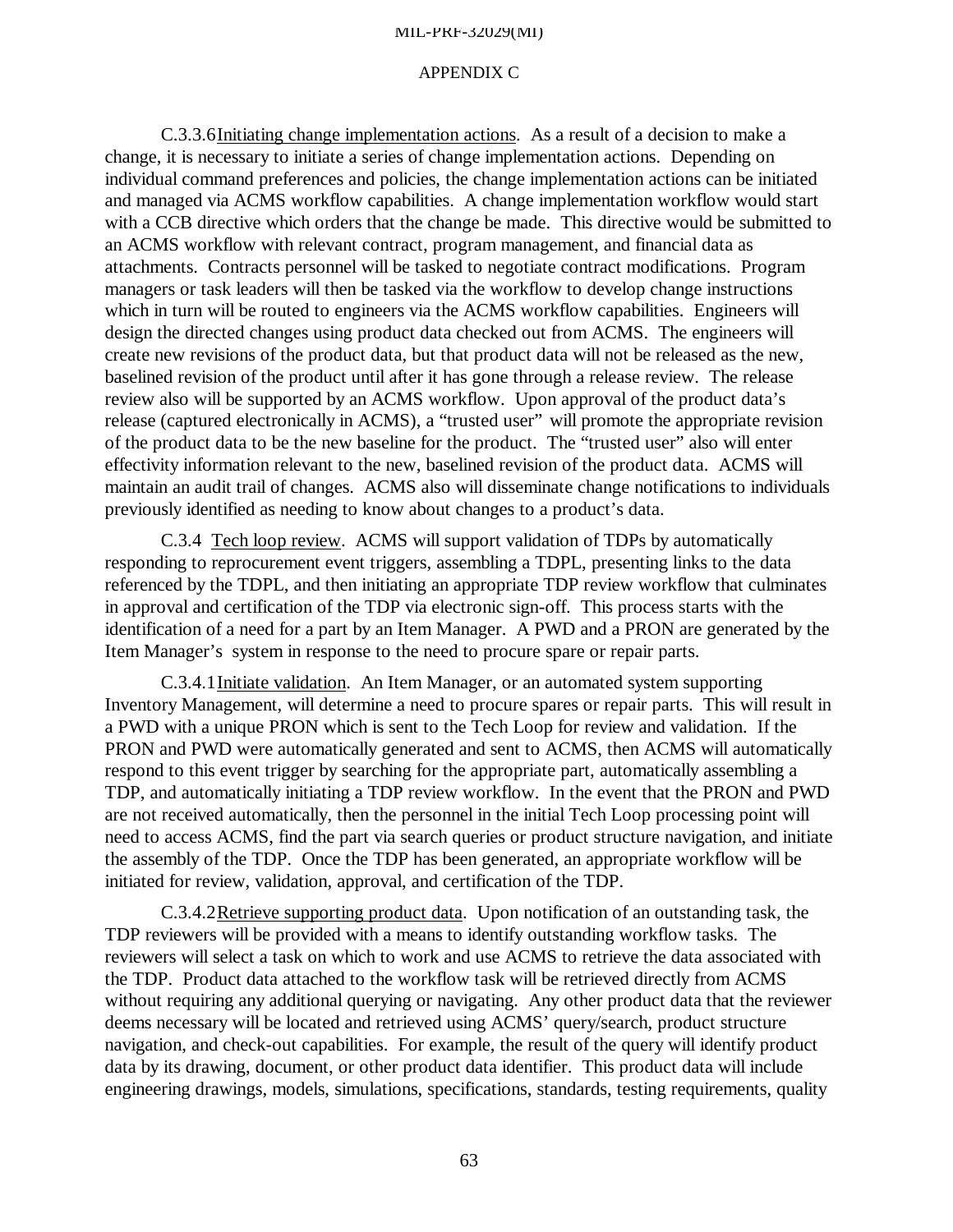## APPENDIX C

requirements required to manufacture an item, associated lists; process descriptions; and change action documentation. Other examples of product data include documents defining physical geometry, material composition, performance characteristics, manufacture, assembly, and acceptance test procedures.

C.3.4.3Review and update TDP. ACMS will enable TDP reviewers to view and mark-up or redline images of the product data. Where the TDP is incomplete or requires modification, ACMS will enable the Configuration Manager to create, store, and control new product data or make revisions to the existing product data. Often, either of these activities will involve participating in a review of product data or an engineering change action workflow prior to releasing the product data.

C.3.4.4Assemble and certify TDP. As part of the TDP Validation workflow within ACMS, the appropriate review personnel will be able to review and electronically sign-off or certify to the adequacy of the TDP. Once the review has been accomplished, ACMS will route the validated TDP to procurement, completing the TDP Validation workflow.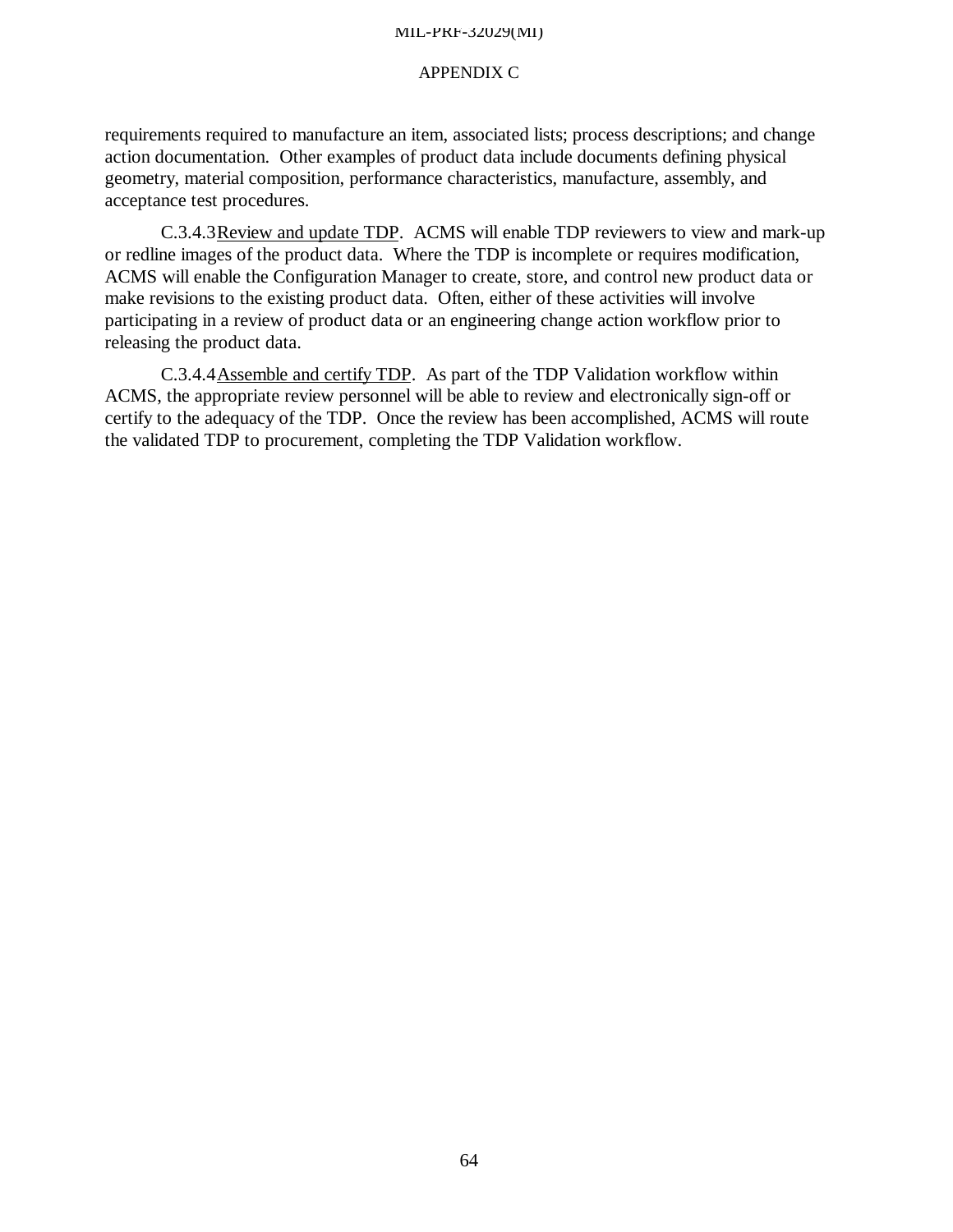# APPENDIX D

# GLOSSARY

# **D.1 SCOPE**

D.1.1 Scope. This appendix contains an alphabetical listing of the terms used in this specification. Definitions reference MIL-STD-2549 (Configuration Management Data Interface) and/or EIA/IS-649 (Standard for Configuration Management) where appropriate. This appendix is not a mandatory part of the specification. The information contained herein is intended for guidance only.

# **D.2 APPLICABLE DOCUMENTS**

(This section is not applicable to this appendix.)

# **D.3 DEFINITIONS**

| <b>Term</b>                         | <b>Definition</b>                                                                                                                                                                                                                                                                                                             |
|-------------------------------------|-------------------------------------------------------------------------------------------------------------------------------------------------------------------------------------------------------------------------------------------------------------------------------------------------------------------------------|
| <b>Access Rule</b>                  | A criterion which determines access to specific data or metadata. Multiple<br>access rules may be applied to a single item of product data or metadata.                                                                                                                                                                       |
| <b>Action Trigger</b>               | See Event Trigger and Timed Trigger.                                                                                                                                                                                                                                                                                          |
| Ad hoc<br>Workflow                  | A modeled process which is automated and consists of a set of tasks and<br>associated triggers, data, and executors that is assembled for a specific<br>occurrence of a purpose or situation.                                                                                                                                 |
| Allocated<br><b>Baseline</b>        | The approved allocated configuration data (reference: MIL-STD-2549).                                                                                                                                                                                                                                                          |
| Application<br>Program<br>Interface | The public specification of functions which allow external applications to<br>access the functionality of a particular application program.                                                                                                                                                                                   |
| Archive                             | A system administration operation that compresses one or more separate<br>files into a single file on a removable magnetic or optical media for<br>permanent long-term storage and data protection. The archival file also<br>contains information to allow the compressed files to be extracted by a<br>restoration program. |
| <b>Audit Status</b>                 | A category to inform users of the current stage of progress or development<br>of an audit.                                                                                                                                                                                                                                    |
| Authoring<br><b>Systems</b>         | Application software for creating data/documents. Examples include word<br>processing, spreadsheet, briefing, computer-aided design, and computer-<br>aided engineering software.                                                                                                                                             |
| Backup                              | A spare copy of a file or multiple files for use in the event of failure or loss<br>of the original. The term is most commonly used to refer to a copy of all<br>files on a computer's disks which is made periodically and kept on magnetic<br>tape or other removable medium.                                               |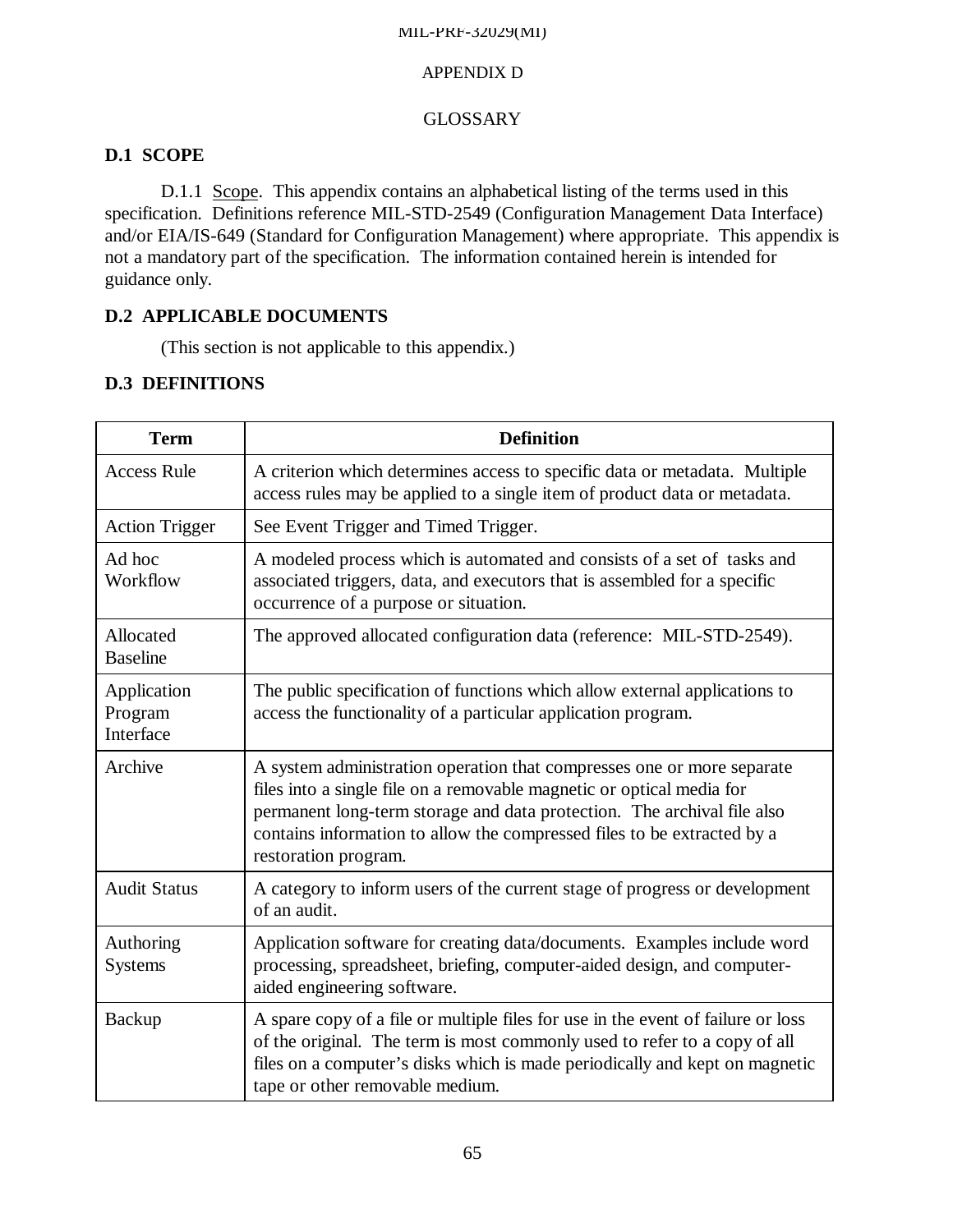| <b>Term</b>                                  | <b>Definition</b>                                                                                                                                                                                                                                                                                                                                                                                                                                                                                                                                                                                                                                         |
|----------------------------------------------|-----------------------------------------------------------------------------------------------------------------------------------------------------------------------------------------------------------------------------------------------------------------------------------------------------------------------------------------------------------------------------------------------------------------------------------------------------------------------------------------------------------------------------------------------------------------------------------------------------------------------------------------------------------|
| <b>Baseline Product</b><br><b>Structures</b> | A hierarchical collection of all parts, components, and assemblies comprising<br>a particular product at a particular point in time, including its structure and<br>data.                                                                                                                                                                                                                                                                                                                                                                                                                                                                                 |
| <b>Boolean</b><br>Operations                 | Mechanisms for combining two or more conditions into a single statement<br>whose result is TRUE or FALSE. Each component condition can be<br>evaluated as TRUE or FALSE. The standard Boolean operations are AND,<br>OR, NOR, XOR (exclusive or), and NOT.                                                                                                                                                                                                                                                                                                                                                                                                |
| <b>Change Action</b>                         | Modification of a product and the data and metadata related to the product.<br>Change action examples include engineering change proposals and<br>deviations.                                                                                                                                                                                                                                                                                                                                                                                                                                                                                             |
| <b>CM</b> Activity                           | Any process associated with establishing and maintaining consistency of a<br>product's performance, functional, and physical attributes with its<br>requirements, design and operational information throughout its life. As<br>applied to digital documents, it is the application of configuration<br>management principles to digital documents, their representations, and data<br>files; and the correlation of digital documents to each other and to the<br>products to which they apply. Examples include change processing,<br>configuration auditing, baselining, determining contract requirements,<br>product modifying, and data acceptance. |
| Command-<br>unique<br>Requirement            | A requirement which is applicable to a particular site and is to be satisfied by<br>the ACMS hardware and software implemented at that site.                                                                                                                                                                                                                                                                                                                                                                                                                                                                                                              |
| Configuration<br>Audits                      | See Functional Configuration Audit, Incremental Configuration Audit, and<br>Physical Configuration Audit.                                                                                                                                                                                                                                                                                                                                                                                                                                                                                                                                                 |
| Configuration<br>Item (CI)                   | A configuration item is any hardware, software, or combination of both that<br>satisfies an end use function and is designated for separate configuration<br>management. Configuration items are typically referred to by an<br>alphanumeric identifier which also serves as the non-changing base for the<br>assignment of serial numbers to uniquely identify individual units of the CI.                                                                                                                                                                                                                                                               |
| Current<br>Document<br>Change<br>Authority   | The authority currently responsible for the content of a drawing,<br>specification, or other document and which is the sole authority for approval<br>of changes to that document (reference: MIL-STD-2549).                                                                                                                                                                                                                                                                                                                                                                                                                                              |
| Data Access                                  | The ability to find and use data at a particular permission level.                                                                                                                                                                                                                                                                                                                                                                                                                                                                                                                                                                                        |
| Data Control                                 | Capabilities which ensure that data and metadata access is limited to<br>authorized users and to allowed permissions.                                                                                                                                                                                                                                                                                                                                                                                                                                                                                                                                     |
| Data Item                                    | A generic term to any kind of data. Example data items include models,<br>documents, drawings, and metadata. Some readers may find it useful to<br>think of a data item as an object whose type is data.                                                                                                                                                                                                                                                                                                                                                                                                                                                  |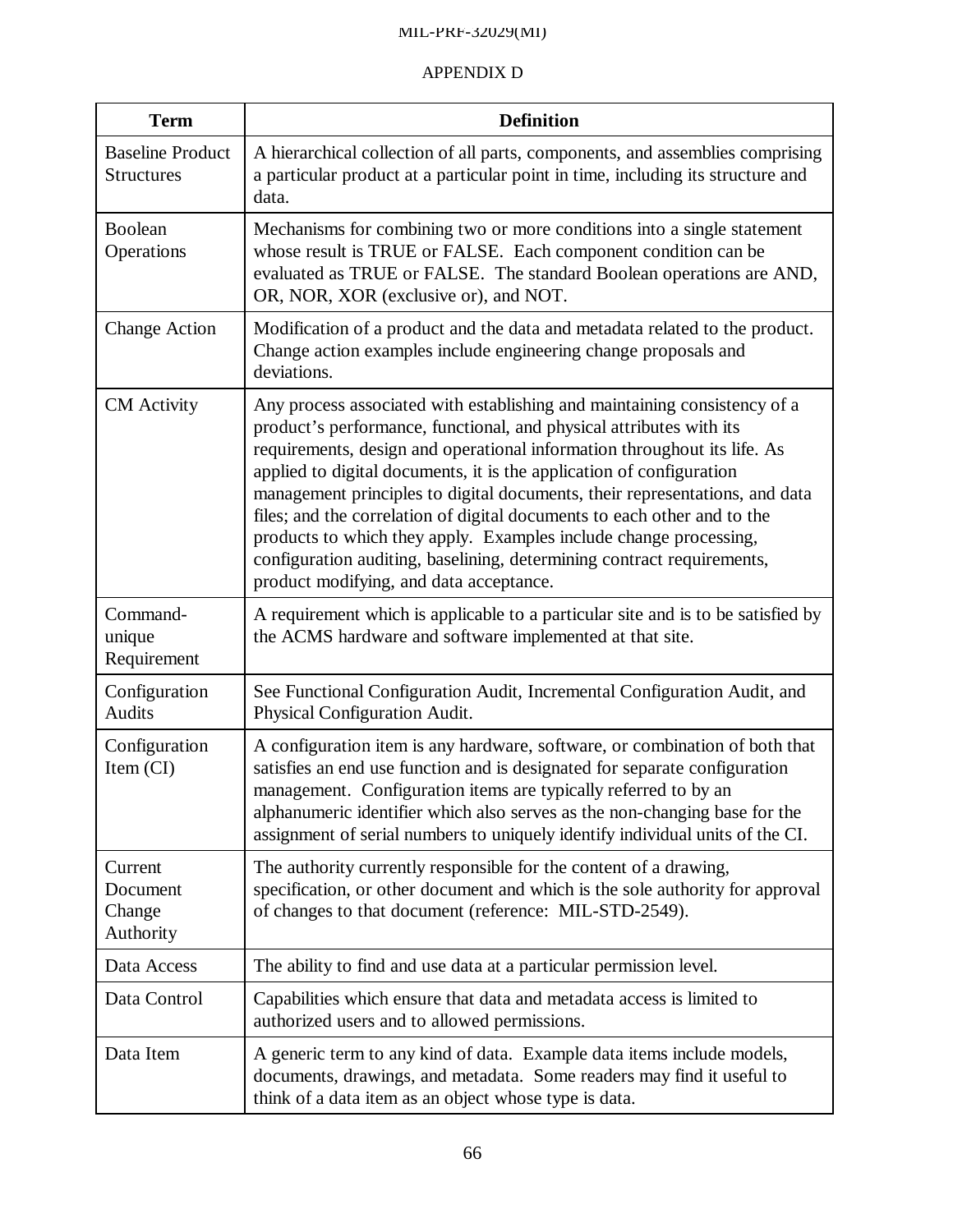| <b>Term</b>                         | <b>Definition</b>                                                                                                                                                                                                                                                                  |
|-------------------------------------|------------------------------------------------------------------------------------------------------------------------------------------------------------------------------------------------------------------------------------------------------------------------------------|
| Data Vaulting<br>Capabilities       | System capabilities which provide for the storage of data and metadata and<br>ensure that access to data is restricted to those with appropriate permissions,<br>that data is updated by only one user at a time, and that updates to data are<br>stored as independent revisions. |
| Document                            | A self-contained body of information or data which can be packaged for<br>delivery on a single medium. Some examples of documents are: drawings,<br>reports, standards, data bases, application software, and engineering designs<br>(reference: MIL-STD-2549).                    |
|                                     | Document is a form of Product Data.                                                                                                                                                                                                                                                |
| Document<br>Representation          | A set of digital files which, when viewed or printed together, collectively<br>represent the entire document (for example, a set of raster files or a set of<br>CAD files). A document may have more than one document representation<br>(reference: MIL-STD-2549).                |
| Document<br>Support                 | The identification, retrieval, and comparison of documents performed in<br>support of configuration audit activities.                                                                                                                                                              |
| Document<br>Transport               | An action of ACMS in which a document is moved from one location to<br>another. Examples include:                                                                                                                                                                                  |
| Transaction                         | Document check-in,<br>a.                                                                                                                                                                                                                                                           |
|                                     | Document check-out,<br>b.                                                                                                                                                                                                                                                          |
|                                     | Receiving from or sending documents to external systems (such<br>$\mathbf{c}$ .<br>as an external repository like JEDMICS),                                                                                                                                                        |
|                                     | d. Sending documents to translators,                                                                                                                                                                                                                                               |
|                                     | Receiving from or sending documents to applications (such as an<br>e.<br>authoring application like Pro Engineer or MS Word), and                                                                                                                                                  |
|                                     | f.<br>Movement of a document due to an event trigger or workflow.                                                                                                                                                                                                                  |
| Dynamic<br>Interface                | A real-time exchange of data.                                                                                                                                                                                                                                                      |
| Effectivity                         | A designation defining the point in time, an event, or a product range (for<br>example, serial, lot number, model, date) at which changes or variances to<br>specific products are to be effected (reference: EIA/IS-649).                                                         |
| <b>Electronic Form</b>              | A structured presentation of product data on a computer screen which is<br>used to modify or enter that data.                                                                                                                                                                      |
| Engineering<br>Change               | A change to the current approved configuration documentation (including<br>product structure and product data) of a configuration item.                                                                                                                                            |
| Engineering<br><b>Change Action</b> | A document defining modification of a product and/or documents and<br>metadata related to the product.                                                                                                                                                                             |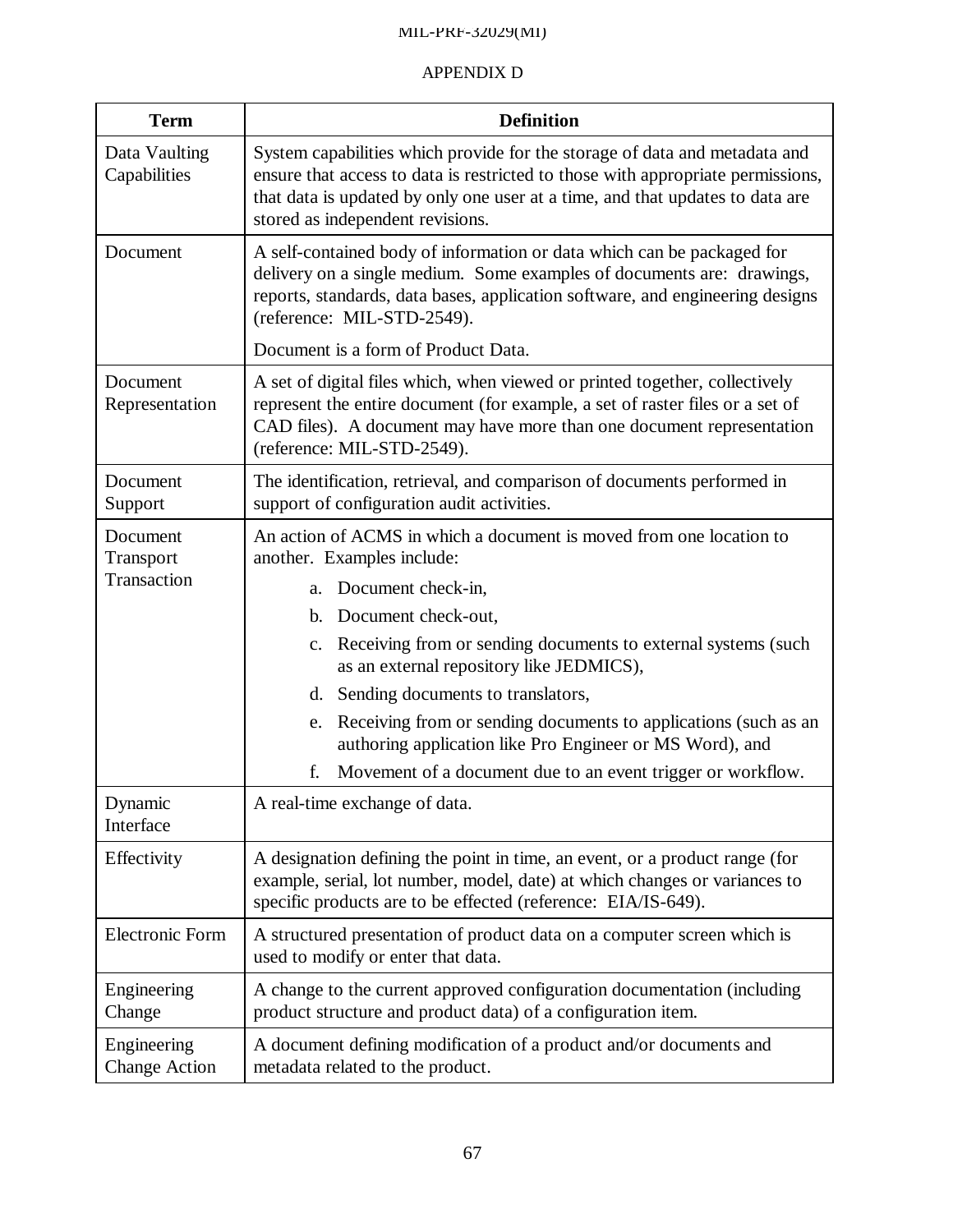| <b>Term</b>                                     | <b>Definition</b>                                                                                                                                                                                                                                                                                                                                                              |
|-------------------------------------------------|--------------------------------------------------------------------------------------------------------------------------------------------------------------------------------------------------------------------------------------------------------------------------------------------------------------------------------------------------------------------------------|
| Engineering<br><b>Change Proposal</b>           | The documentation by which a proposed engineering change is described,<br>justified, and submitted to the CDCA for approval.                                                                                                                                                                                                                                                   |
| <b>Engineering Data</b>                         | Documents and files such as engineering drawings, technical manuals,<br>models, parts lists, wire lists, specifications, standards, reports, instructions,<br>requirements, directives, engineering change action documents, diagrams,<br>and schematics.                                                                                                                      |
|                                                 | Engineering data is a form of Document which is a type of Product Data                                                                                                                                                                                                                                                                                                         |
| <b>Engineering Data</b><br>List                 | The Engineering Data List (EDL) consists of product drawings and<br>associated lists used as an internal auditing tool for technical data configured<br>against the item.                                                                                                                                                                                                      |
| <b>Engineering Data</b><br>Management<br>System | Hardware and software providing the mechanisms for storing, protecting,<br>locating and retrieving, changing, and monitoring engineering data and for<br>creating and using metadata describing and relating the engineering data.<br>Provides mechanisms for change management of data and for controlled<br>access to the data and metadata.                                 |
| Enterprise-Level<br>Product Data                | Product data that is accessible for viewing, printing, and copying by all users,<br>regardless of where that data is stored.                                                                                                                                                                                                                                                   |
| Enterprise-<br>unique<br>Requirement            | An ACMS requirement which is to be satisfied at a particular site after<br>modification unique to that site based on the direction provided by the<br>acquisition requirements specified in Section 6.2 of this document.                                                                                                                                                      |
| Enterprise-wide<br>Requirement                  | An ACMS requirement which is to be satisfied by all systems in the ACMS<br>federated system of systems.                                                                                                                                                                                                                                                                        |
| <b>Event Triggers</b>                           | An ACMS action that initiates a workflow, a workflow task, or another<br>ACMS action. An example of an event may be an electronic sign-off.                                                                                                                                                                                                                                    |
| Federated<br>System of<br><b>Systems</b>        | A collection of systems that operate in a collective manner while retaining<br>local uniqueness where necessary. For ACMS, the federated systems will be<br>able to share common data and posses common capabilities across the many<br>sites. Each site, however, will have the ability to customize ACMS at an<br>individual site with respect to its data and capabilities. |
| Functional<br><b>Baseline</b>                   | The approved functional configuration data (reference: MIL-STD-2549).                                                                                                                                                                                                                                                                                                          |
| Functional<br>Configuration<br>Audit            | The formal examination of functional characteristics of a configuration item<br>or system prior to acceptance of the design capabilities, special tooling, or<br>developmental testing, to verify that the item has achieved the requirements<br>specified in its functional and/or allocated configuration data (reference:<br>MIL-STD-2549).                                 |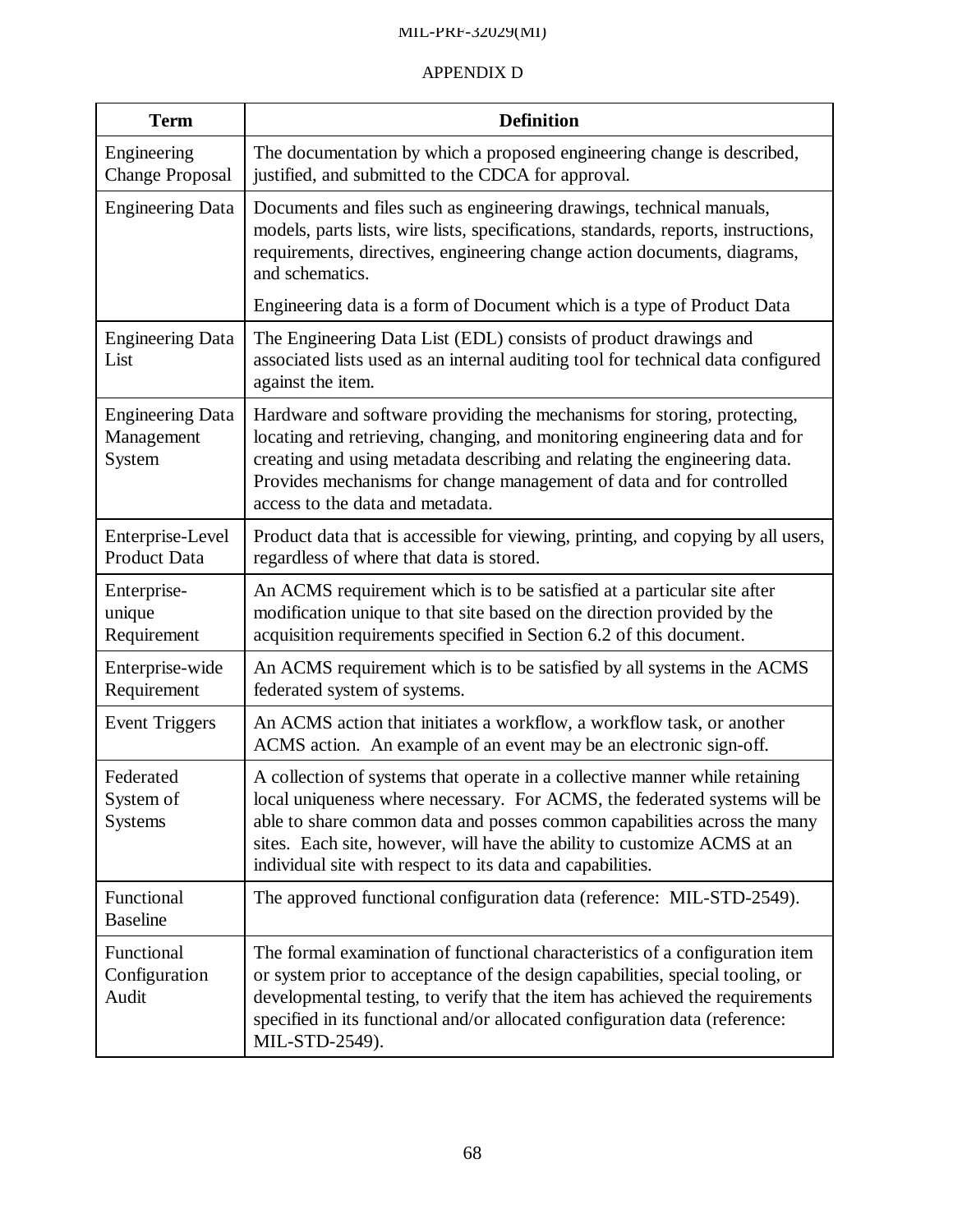| <b>Term</b>                           | <b>Definition</b>                                                                                                                                                                                                                                                                                                                                                                                                                                                                                                                                                                                                                                                                                                                                                                                                                                                                                                                                                                                                                                                                 |
|---------------------------------------|-----------------------------------------------------------------------------------------------------------------------------------------------------------------------------------------------------------------------------------------------------------------------------------------------------------------------------------------------------------------------------------------------------------------------------------------------------------------------------------------------------------------------------------------------------------------------------------------------------------------------------------------------------------------------------------------------------------------------------------------------------------------------------------------------------------------------------------------------------------------------------------------------------------------------------------------------------------------------------------------------------------------------------------------------------------------------------------|
| Incremental<br>Configuration<br>Audit | A partial audit of a product due to $(1)$ the existence of multiple development<br>efforts in support of a single end item, $(2)$ the product is completed<br>incrementally by the developer, or $(3)$ the development effort is simply too<br>large for completion of a single audit.                                                                                                                                                                                                                                                                                                                                                                                                                                                                                                                                                                                                                                                                                                                                                                                            |
| Incremental<br><b>Baseline</b>        | An approved release of configuration documentation on a given date that is<br>not a functional baseline, allocated baseline, or product baseline. Typically<br>these correspond to a configuration established for a re-procurement action.                                                                                                                                                                                                                                                                                                                                                                                                                                                                                                                                                                                                                                                                                                                                                                                                                                       |
| Integration                           | The joining of two or more software applications such that the applications<br>work together to perform one or more functions or exchange data.<br>Typically, there are three levels of integration. (1) The lowest level of<br>integration involves launching one application from another with the<br>exchange of a data file that is processed by the launched application. Other<br>than the exchange of the referenced data file, data does not flow dynamically<br>between the two applications. The launched application is often referred to<br>as an encapsulated application. (2) The middle level of integration involves<br>incorporating data and/or function calls in at least one of the applications. A<br>data call would result in the automatic data exchange of data. A function<br>call would cause a function in the called application to be initiated. (3) The<br>third and highest level of integration involves a tight coupling of the<br>applications, so that both applications appear as one and all relevant types of<br>data are shared directly. |
| Link                                  | A user created element in ACMS which describes a relationship (see<br>relationship) in ACMS. Relationships can be between product structure<br>elements, between product structure elements and data items, or between<br>data items. Synonym for Relationship.                                                                                                                                                                                                                                                                                                                                                                                                                                                                                                                                                                                                                                                                                                                                                                                                                   |
| Logical Location                      | A conceptual division of a data vault.                                                                                                                                                                                                                                                                                                                                                                                                                                                                                                                                                                                                                                                                                                                                                                                                                                                                                                                                                                                                                                            |
| Messaging<br>Capabilities             | ACMS-generated notifications based on pre-defined event triggers such as<br>workflow initiation, task completion, or data modification. Distribution of<br>the notification may be by utilizing the current e-mail system.                                                                                                                                                                                                                                                                                                                                                                                                                                                                                                                                                                                                                                                                                                                                                                                                                                                        |
| Metadata                              | Elements of information that describe data, such as document identifier,<br>date, owner, release level, format, keywords, data location, approval<br>authorizations, part identifier, and part name. These elements help users<br>locate and distinguish particular data stored in ACMS or interfacing systems.                                                                                                                                                                                                                                                                                                                                                                                                                                                                                                                                                                                                                                                                                                                                                                   |
|                                       | Metadata is a form of Product Data.                                                                                                                                                                                                                                                                                                                                                                                                                                                                                                                                                                                                                                                                                                                                                                                                                                                                                                                                                                                                                                               |
| Metadata Default                      | A value set in ACMS by the system administrator which is applied as the<br>value of the metadata element for a new element of data if the user does not<br>replace it with a different value.                                                                                                                                                                                                                                                                                                                                                                                                                                                                                                                                                                                                                                                                                                                                                                                                                                                                                     |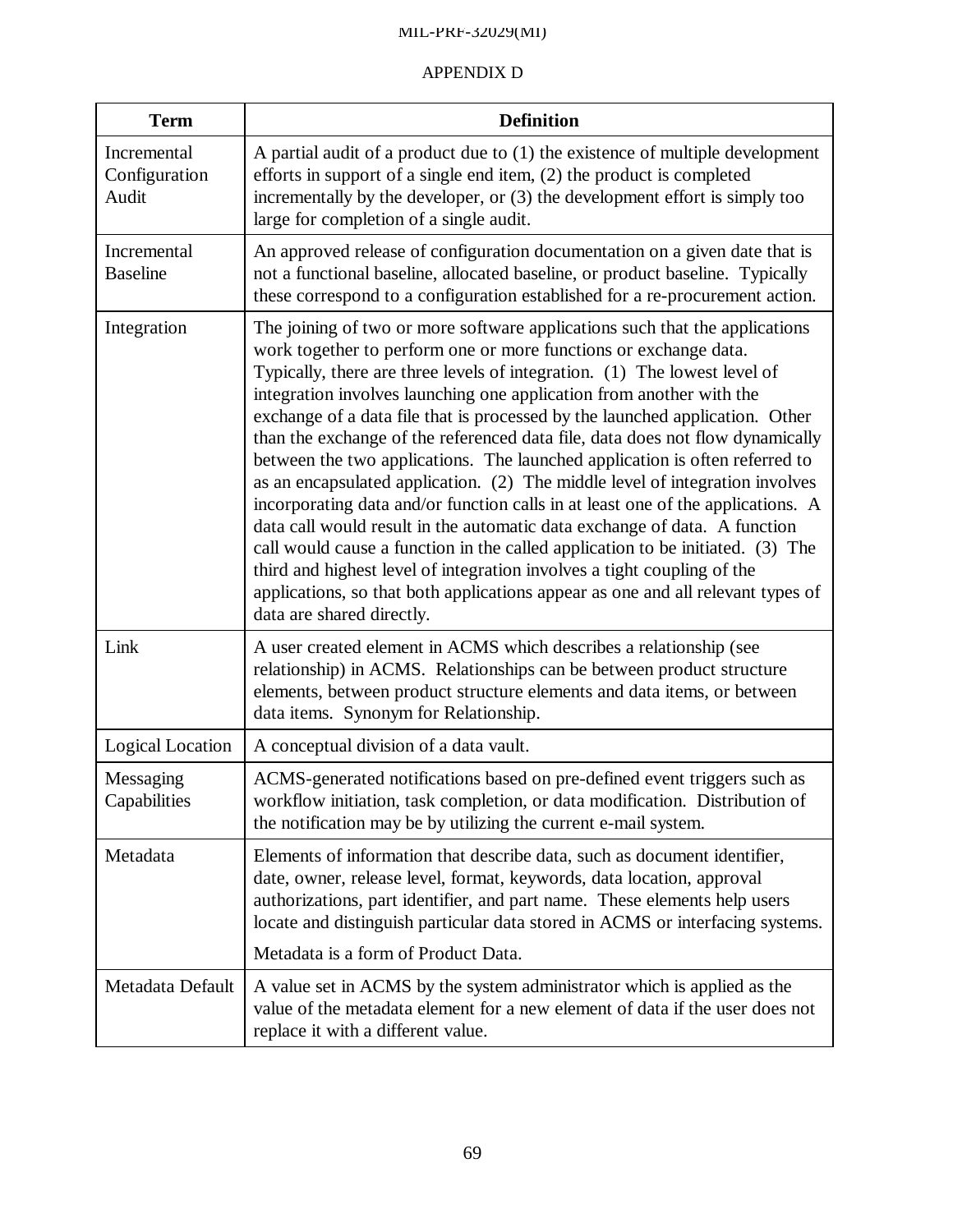| <b>Term</b>                                        | <b>Definition</b>                                                                                                                                                                                                                                                                                                                                                                                                                                                                                                                                   |
|----------------------------------------------------|-----------------------------------------------------------------------------------------------------------------------------------------------------------------------------------------------------------------------------------------------------------------------------------------------------------------------------------------------------------------------------------------------------------------------------------------------------------------------------------------------------------------------------------------------------|
| <b>MIL-STD-2549</b><br>Data Information<br>Packets | Information pertaining to drawings, specification, standards, software and<br>software support documents, general documents, product/asset<br>configuration, configuration change control, configuration management<br>action item status, project management, engineering parts list, basic<br>document protection, basic files, and basic document representation is<br>broken into data information input packets. These data information packets<br>define the data and metadata that can reside in the ACMS database. There<br>are 10 packets. |
| <b>Native Format</b>                               | The file structure produced by the application which created the files.                                                                                                                                                                                                                                                                                                                                                                                                                                                                             |
| Non-Revisioned<br>Product Data                     | Electronic information which, when modified and saved, overwrites the file<br>originally containing the information unless specifically instructed by the user<br>to save to a new file.                                                                                                                                                                                                                                                                                                                                                            |
| <b>Off-Line Archival</b><br>Storage                | Persistent maintenance of information on a machine removable media such as<br>tape or compact disk.                                                                                                                                                                                                                                                                                                                                                                                                                                                 |
| Permission Level                                   | Authorization to exercise particular functions on data and metadata,<br>including create, read, update, and delete.                                                                                                                                                                                                                                                                                                                                                                                                                                 |
| Physical<br>Configuration<br>Audit                 | The formal examination of the "as-built" configuration of a configuration<br>item against its technical documentation to establish or verify the<br>configuration item's product baseline (reference: MIL-STD-2549).                                                                                                                                                                                                                                                                                                                                |
| <b>Product Baseline</b>                            | The approved product configuration data (reference: MIL-STD-2549).                                                                                                                                                                                                                                                                                                                                                                                                                                                                                  |
| <b>Product Data</b>                                | Documents, files, and metadata related to a product's requirements, design,<br>implementation, and support. Includes, but is not limited to, engineering,<br>configuration management, administrative, financial, test and evaluation, and<br>packaging information.<br>Metadata includes data about documents and product structures. See also                                                                                                                                                                                                     |
|                                                    | Metadata, Document, and Engineering Data.                                                                                                                                                                                                                                                                                                                                                                                                                                                                                                           |
| Product Data<br><b>Attributes</b>                  | The characteristics of a product that can be used in a search or to describe<br>the product.                                                                                                                                                                                                                                                                                                                                                                                                                                                        |
| Product Data<br>Management                         | A Product Data Management System is used to organize, access, and control<br>all data related to a product. A PDM system is a type of Engineering Data<br>Management System.                                                                                                                                                                                                                                                                                                                                                                        |
| Product<br>Structure<br>Elements                   | The assemblies, components, parts, and material which, when combined,<br>make up a product. Includes the highest level element such as the weapon<br>system or end item. A product structure element may be designated as a CI.                                                                                                                                                                                                                                                                                                                     |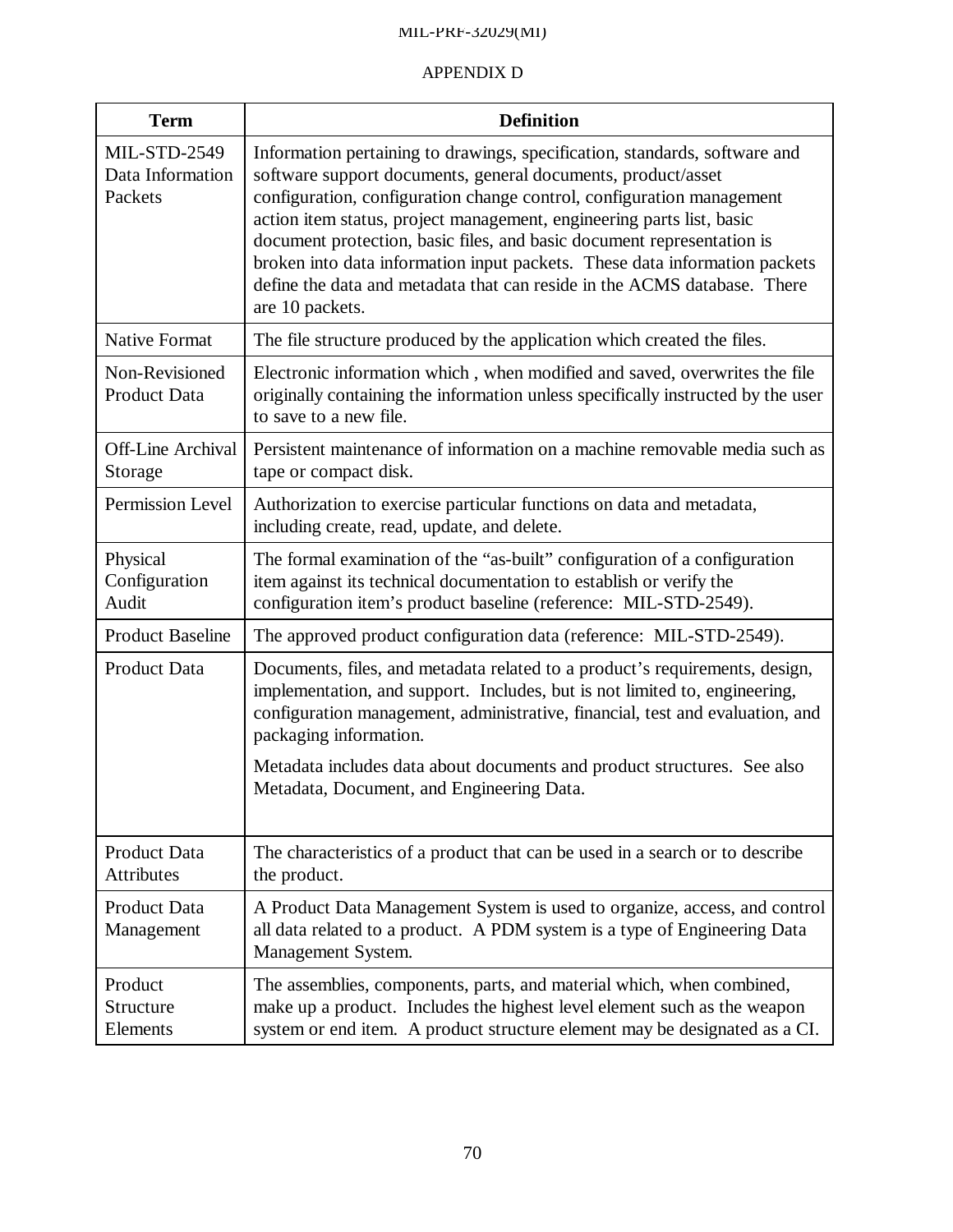| <b>Term</b>                        | <b>Definition</b>                                                                                                                                                                                                                                                                                                                                                                        |
|------------------------------------|------------------------------------------------------------------------------------------------------------------------------------------------------------------------------------------------------------------------------------------------------------------------------------------------------------------------------------------------------------------------------------------|
| Product<br><b>Structures</b>       | A hierarchical collection of parts, components, and assemblies. May include<br>CIs and the highest level element such as the weapon system or end item and<br>the lowest level element such as a part. A product structure often is<br>represented as a graphical depiction of the relationships among product<br>structure elements.                                                    |
| Promoted<br><b>Product Data</b>    | Product data whose status has changed, such as from one release level to<br>another or by designation as part of a particular baseline.                                                                                                                                                                                                                                                  |
| Relationship                       | An association between product structure elements, between a product<br>structure element and data, or between one element of data and another.<br>Examples include composition of a product from assemblies, description of a<br>product by a specification, and composition of a document from chapters.<br>Synonym for Link.                                                          |
| Release                            | The designation by the originating activity that data, a document<br>representation, or software revision is approved by the appropriate authority<br>and is subject to configuration change management procedures (reference:<br>MIL-STD-2549).                                                                                                                                         |
| Release Level                      | The state, status, or access level of product data at a point in time during its<br>life cycle. Release levels are defined according to organizational business<br>rules. Example level names are Preliminary Release, Prototype Release, and<br>Production Release. Each Release Level has its own set of business rules<br>that describe authorizations for access, use, and approval. |
| <b>Release Status</b><br>Attribute | An attribute assigned to data to support the business rules defining access,<br>change management, and archiving of digital data documents The current<br>status of data being reviewed and released. Example values are submitted,<br>pending release, rejected, approved.                                                                                                              |
| Repository<br>System               | A legacy system that ACMS will interface with, such as JEDMICS, whose<br>primary function is engineering data storage.                                                                                                                                                                                                                                                                   |
| Required<br>Attributes             | Metadata that are necessary in order to search for data by groups.                                                                                                                                                                                                                                                                                                                       |
| Revision                           | An identified and tracked change to a product structure element, document,<br>or document representation. The status of a particular revision may be<br>released or working.                                                                                                                                                                                                             |
| Role                               | A method of classifying users, usually based on their particular function on a<br>project or project activity.                                                                                                                                                                                                                                                                           |
| <b>Secure Storage</b>              | The ability to preclude stored information from being viewed, reused,<br>updated, or deleted without invoking system rules.                                                                                                                                                                                                                                                              |
| Support<br>Document                | A document which has a parent, that is, a document which, with other<br>documents, makes up the parent document.                                                                                                                                                                                                                                                                         |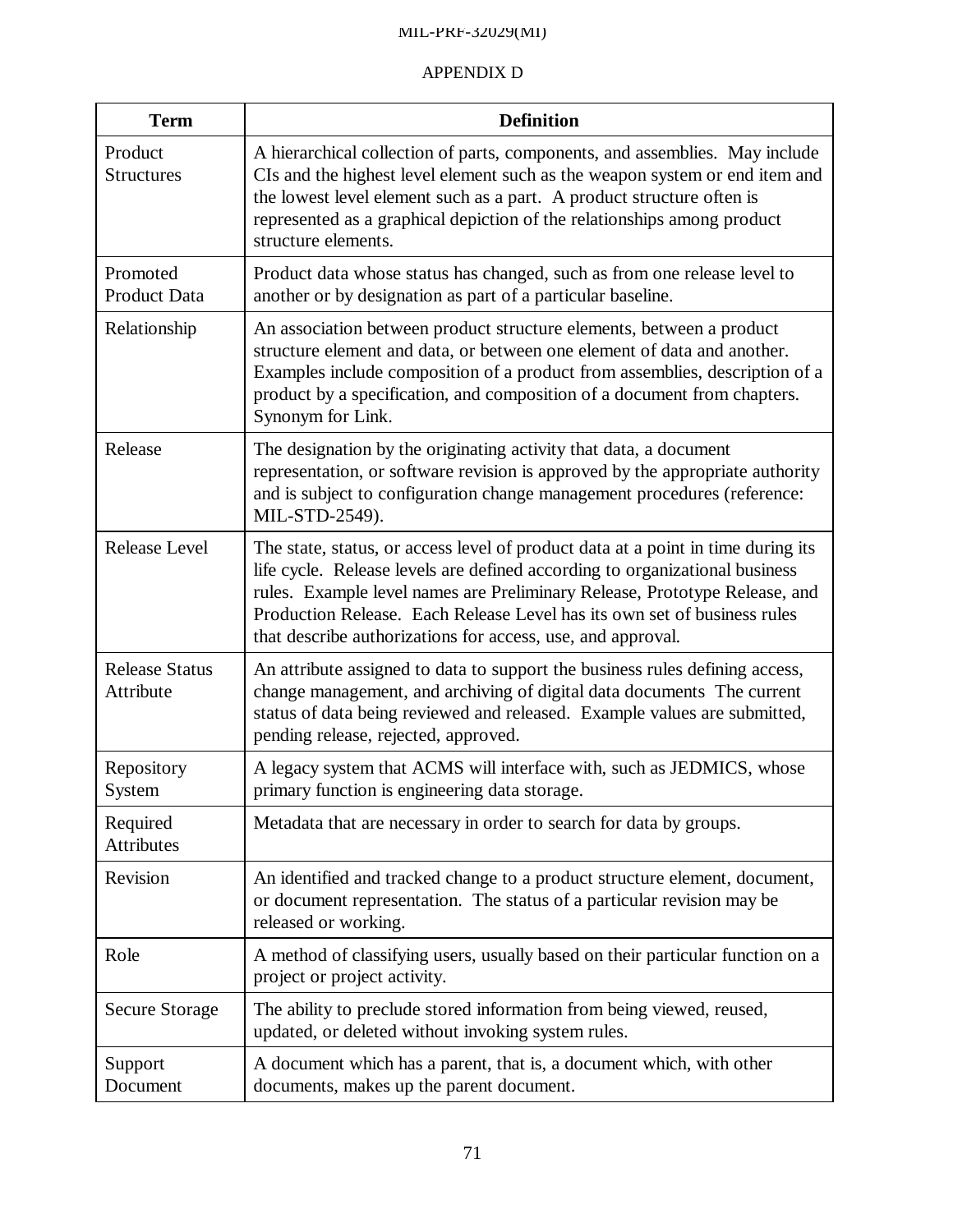| <b>Term</b>                      | <b>Definition</b>                                                                                                                                                                                                                                                                                                                                                                                                                                                          |
|----------------------------------|----------------------------------------------------------------------------------------------------------------------------------------------------------------------------------------------------------------------------------------------------------------------------------------------------------------------------------------------------------------------------------------------------------------------------------------------------------------------------|
| Synchronized<br>Systems          | Systems that store and manage the same data in such a way that a<br>change/revision of data or metadata in one system will be reflected in the<br>second system.                                                                                                                                                                                                                                                                                                           |
| Task<br><b>Notifications</b>     | Part of the workflow execution process, tasking, and instructions necessary<br>for the user to accomplish the workflow assignment.                                                                                                                                                                                                                                                                                                                                         |
| <b>Technical Data</b><br>Package | A technical description of an item adequate for supporting an acquisition<br>strategy, production, engineering, and logistics support. The description<br>defines the required design configuration and procedures required to ensure<br>adequacy of item performance. It consists of all applicable technical data<br>such as drawings and associated lists, specifications, standards, performance<br>requirements, quality assurance provisions, and packaging details. |
| Tech Loop                        | The business processes comprising the assembly, review, validation, update<br>(if any), and dissemination of a Technical Data Package.                                                                                                                                                                                                                                                                                                                                     |
| Technical<br><b>Baseline</b>     | The collection of documents which are associated with a particular project.<br>Generally, they serve to document the analysis and the rationales which were<br>used to authorize the project to proceed past various milestones.                                                                                                                                                                                                                                           |
| <b>Technical Data</b>            | Synonym for product data.                                                                                                                                                                                                                                                                                                                                                                                                                                                  |
| <b>Timed Trigger</b>             | An ACMS action that is pre-defined and based on a certain time interval or<br>date.                                                                                                                                                                                                                                                                                                                                                                                        |
| Time-out Rule                    | The description of a workflow action which will be taken during execution<br>of a workflow when the time taken by one of the workflow participants to<br>accomplish a workflow task exceeds a specified threshold. Because the<br>action is normally escalation or notification to the workflow participant's<br>supervisor regarding the lateness of the task, time-out rules are also known<br>as escalation rules.                                                      |
| <b>Transaction Log</b>           | An on-going set of records that updates every time a change is made in the<br>database. It is saved externally to the system and contains sufficient<br>information that the system may be restored from a backup or archive.                                                                                                                                                                                                                                              |
| Vault                            | A logical computer data storage area, possibly distributed physically, and<br>associated databases which maintain the integrity and security of stored data<br>via controlled access through check-in and check-out features that restrict<br>and track access in accordance with defined access permissions and rules.                                                                                                                                                    |
| Web-based<br>Access              | The ability to access and use ACMS through a commercial web browser.                                                                                                                                                                                                                                                                                                                                                                                                       |
| <b>Work Queue</b>                | An electronic listing of workflow tasks assigned to a particular user.                                                                                                                                                                                                                                                                                                                                                                                                     |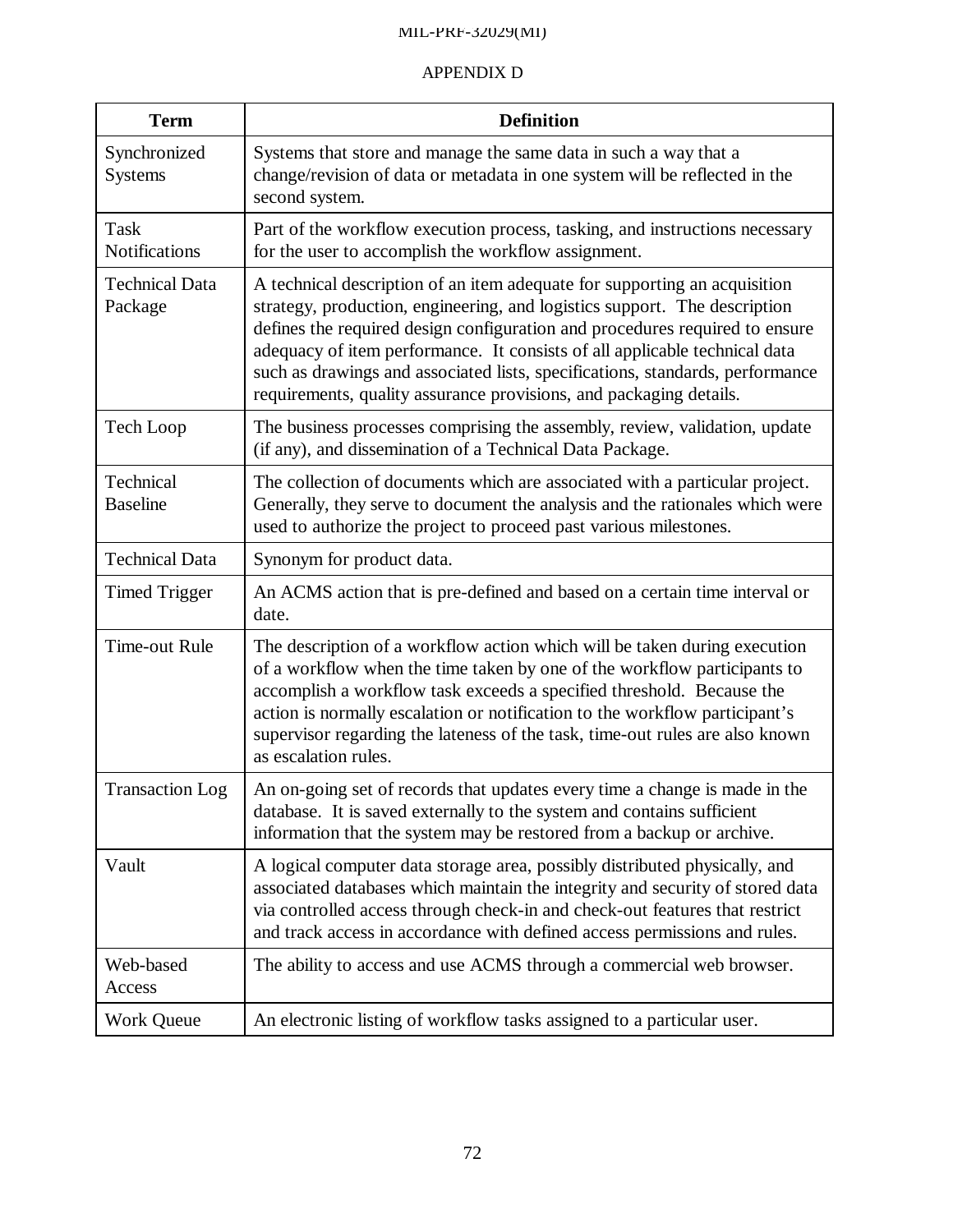## APPENDIX D

| <b>Term</b>              | <b>Definition</b>                                                                                                                                                                                                                                                                                                                                                                                                                                                     |  |  |
|--------------------------|-----------------------------------------------------------------------------------------------------------------------------------------------------------------------------------------------------------------------------------------------------------------------------------------------------------------------------------------------------------------------------------------------------------------------------------------------------------------------|--|--|
| Workflow                 | A pre-defined sequence (which may include both serial and parallel<br>subsequences) of tasks and their associated product data and executors.<br>During implementation of a workflow each task in the pre-defined sequence<br>is executed by the specified executor(s), who are provided the product data<br>needed to accomplish the task. At the conclusion of the task, the next task<br>and executor in the sequence is notified until the sequence is completed. |  |  |
| Workflow<br>Capabilities | Functionality associated with the creation, storage, implementation,<br>modification, and monitoring of a pre-defined sequence of tasks and their<br>associated product data and executors.                                                                                                                                                                                                                                                                           |  |  |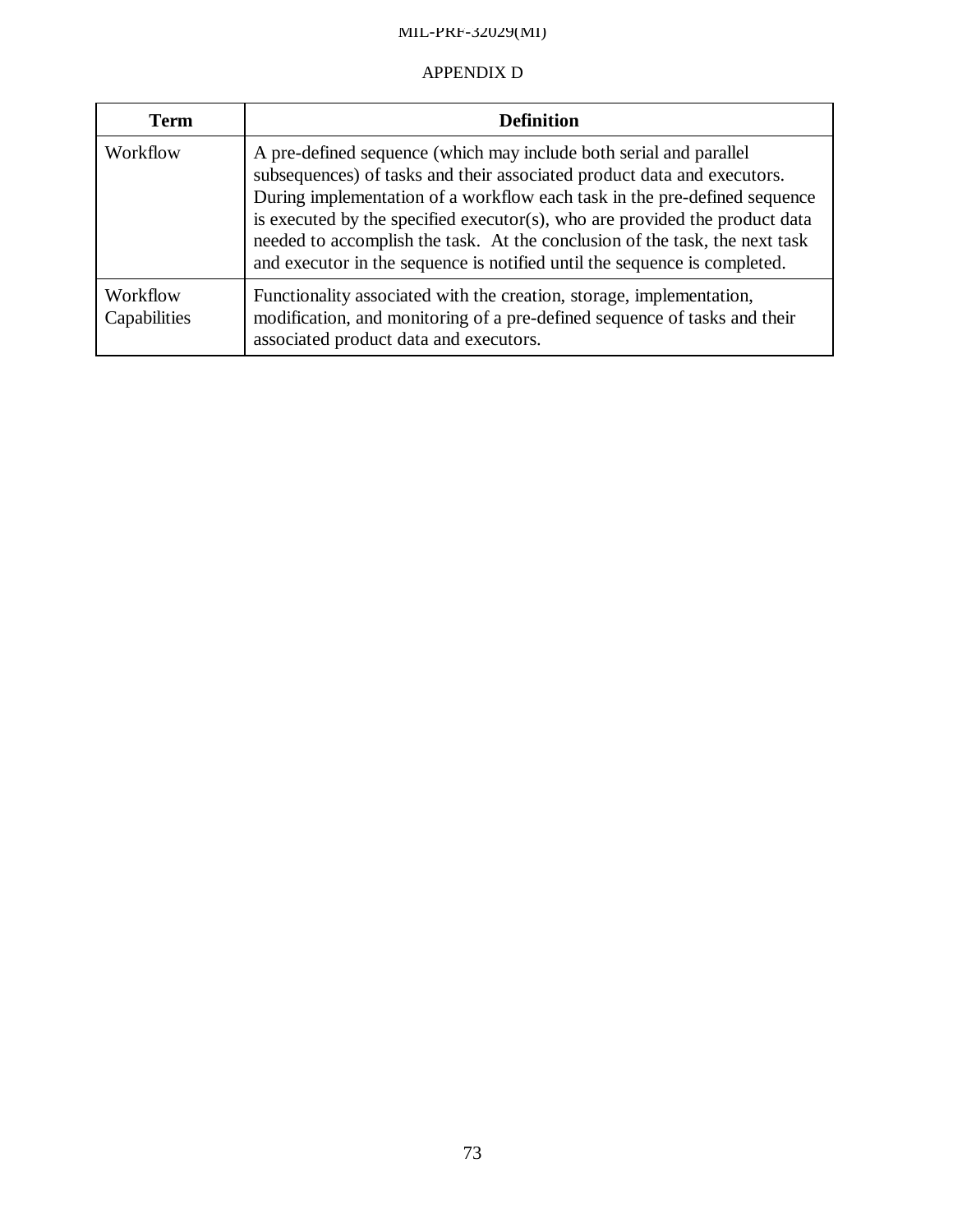## APPENDIX E

## ACRONYMS

# **E.1 SCOPE**

E.1.1 Scope. This appendix contains an alphabetical listing of the acronyms used in this specification. This appendix is not a mandatory part of the specification. The information contained herein is intended for guidance only.

# **E.2 APPLICABLE DOCUMENTS**

(This section is not applicable to this appendix.)

# **E.3 ACRONYMS**

| <b>Acronym</b> | <b>Definition</b>                                           |  |  |
|----------------|-------------------------------------------------------------|--|--|
| <b>ACMS</b>    | <b>Automated Configuration Management System</b>            |  |  |
| <b>AMC</b>     | <b>Army Materiel Command</b>                                |  |  |
| AMC/AMSC       | Acquisition Method Code/Acquisition Method Suffix Code      |  |  |
| <b>API</b>     | <b>Application Program Interface</b>                        |  |  |
| <b>ARDEC</b>   | Army Research, Development, and Engineering Center          |  |  |
| CAD            | <b>Computer Aided Design</b>                                |  |  |
| <b>CALS</b>    | Continuous Acquisition and Life-Cycle Support               |  |  |
| <b>CARS</b>    | Computer Aided Requirements System (formerly TDP Tracker)   |  |  |
| <b>CASE</b>    | <b>Computer Assisted Software Engineering</b>               |  |  |
| <b>CCB</b>     | <b>Configuration Control Board</b>                          |  |  |
| <b>CCSS</b>    | <b>Commodity Command Standard System</b>                    |  |  |
| <b>CDCA</b>    | <b>Current Document Change Authority</b>                    |  |  |
| <b>CI</b>      | Configuration Item                                          |  |  |
| <b>CITIS</b>   | <b>Contractor Integrated Technical Information Service</b>  |  |  |
| <b>CM</b>      | <b>Configuration Management</b>                             |  |  |
| <b>COOP</b>    | <b>Continuity of Operations Plan</b>                        |  |  |
| <b>COTS</b>    | <b>Commercial Off-The-Shelf</b>                             |  |  |
| <b>DFARS</b>   | Defense Federal Acquisition Regulation Supplement           |  |  |
| <b>DLA</b>     | Defense Logistics Agency                                    |  |  |
| DoD            | Department of Defense                                       |  |  |
| <b>DoDISS</b>  | Department of Defense Index of Specifications and Standards |  |  |
| <b>ECALS</b>   | <b>Engineering Changes at Light Speed</b>                   |  |  |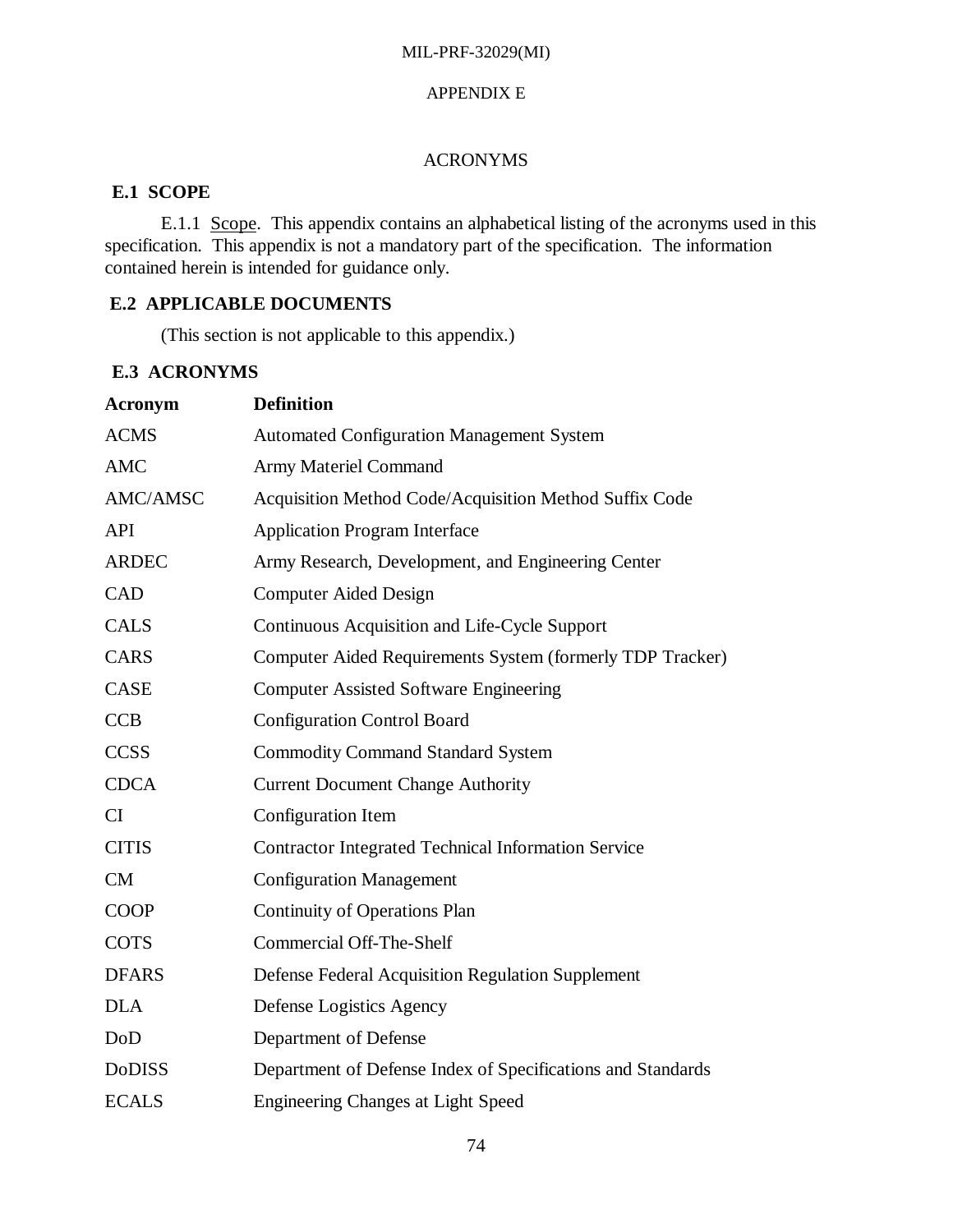## APPENDIX E

| <b>Acronym</b>    | <b>Definition</b>                                                                           |
|-------------------|---------------------------------------------------------------------------------------------|
| <b>EDL</b>        | <b>Engineering Data List</b>                                                                |
| <b>EDMD</b>       | <b>Engineering Data Management Directorate</b>                                              |
| <b>EDMS</b>       | <b>Engineering Data Management System</b>                                                   |
| <b>FCG</b>        | <b>Functional Coordinating Group</b>                                                        |
| <b>FSC</b>        | <b>Federal Supply Class</b>                                                                 |
| <b>GBL</b>        | Generation Breakdown List                                                                   |
| GFE/GFM           | Government Furnished Equipment/Government Furnished Material                                |
| <b>HAZMAT</b>     | <b>Hazardous Material</b>                                                                   |
| <b>IHS</b>        | <b>Information Handling Services</b>                                                        |
| <b>IPPM</b>       | <b>Integrated Product and Process Management</b>                                            |
| <b>IPT</b>        | <b>Integrated Product Team</b>                                                              |
| <b>JCALS</b>      | Joint Computer-aided Acquisition and Logistic Support                                       |
| <b>JEDMICS</b>    | Joint Engineering Data Management Information and Control System                            |
| <b>MEARS</b>      | Multi-user Engineering Change Proposal Automated Review System                              |
| <b>MSC</b>        | Major Subordinate Command                                                                   |
| <b>PASS</b>       | Procurement Aging and Staging System                                                        |
| <b>PC-JEDMICS</b> | Personal Computer-based Joint Engineering Data Management Information<br>and Control System |
| <b>PDM</b>        | <b>Product Data Management</b>                                                              |
| <b>PRON</b>       | Procurement Request Order Number                                                            |
| <b>PWD</b>        | <b>Procurement Work Directive</b>                                                           |
| RAM               | <b>Random Access Memory</b>                                                                 |
| <b>SBU</b>        | <b>Sensitive But Unclassified</b>                                                           |
| <b>SMTP</b>       | Simple Mail Transfer Protocol                                                               |
| <b>STEP</b>       | Standard for the Exchange of Product model data - ISO 10303                                 |
| <b>TACOM</b>      | Tank-automotive and Armaments Command                                                       |
| <b>TBD</b>        | To Be Determined                                                                            |
| <b>TDP</b>        | <b>Technical Data Package</b>                                                               |
| <b>TDPL</b>       | <b>Technical Data Package List</b>                                                          |
| <b>WBS</b>        | Work Breakdown Structure                                                                    |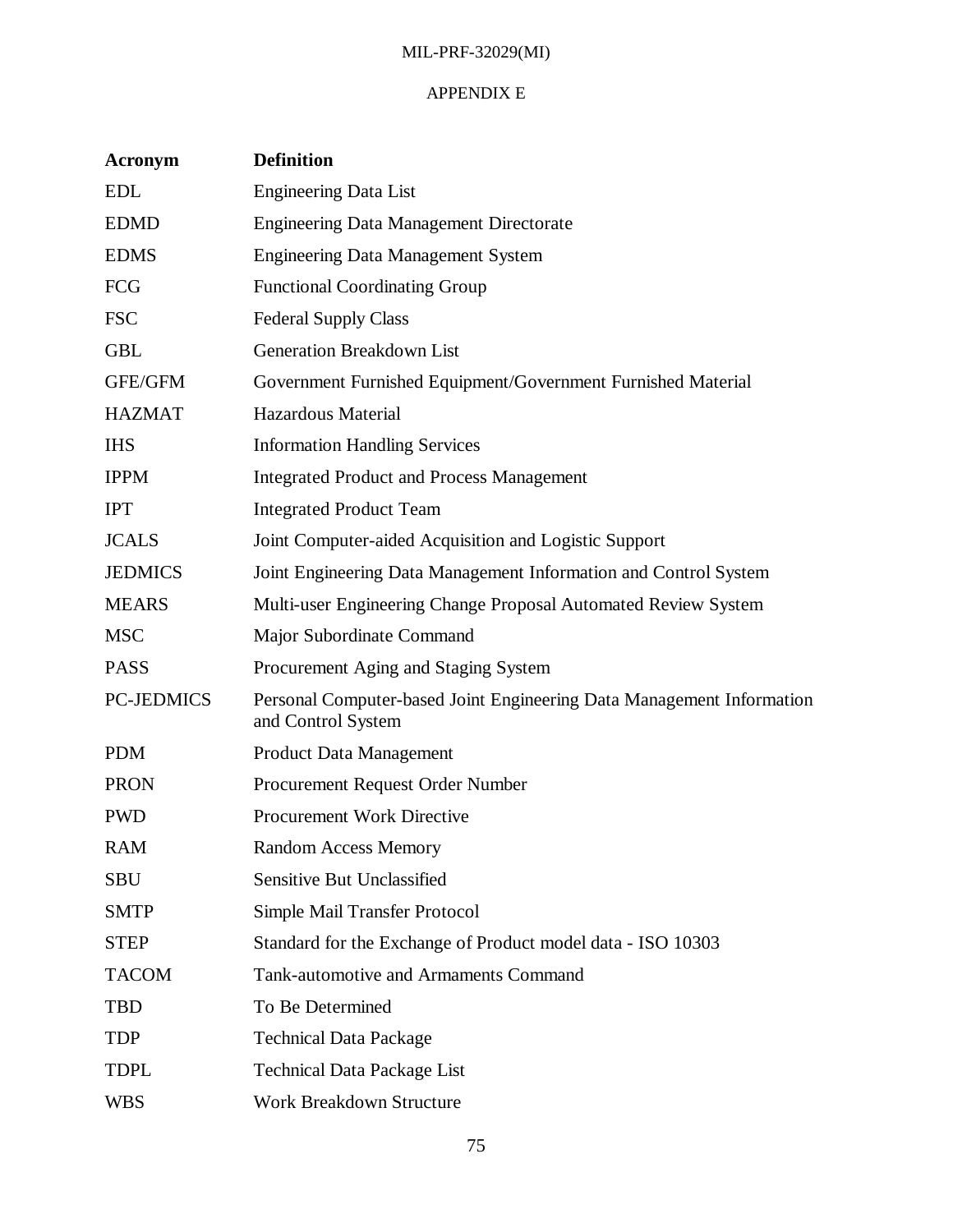#### INDEX

#### *A*

Accept default destination, 6, 21, 31 Access control requirements, 5 Access rules, 5, 52, 64 Accommodate multiple revisions, 10, 23, 34 ACMS concept overview, 4, 28 ACMS implementing sites, 2 ACMS operation, 3, 48, 51, 58 ACMS operation within product data life cycle, 48 ACMS overview, 1 ACMS purpose, 1 ACMS roles, 41 ACMS scope, 2 ACMS support agencies, 2 ACMS support of Army products and data life cycles, 4, 28, 45 ACMS support to selected business processes, 4, 28 ACMS users, 2, 28, 52, 56 ACMS uses, 28 ACMS vision, 2 ACMS-stored product data, 46 Acquire metadata, 51 Acquisition document requirements, 28 Acquisition requirements, 28 Action trigger, 9, 33, 64 Ad hoc workflow, 8, 9, 54, 60, 61, 64 Add new functionality, 12, 25, 36 Add translators, 10, 23, 29, 34 Add viewer applications, 11, 24, 34 Allocated baseline, 64 Analysis, verification by, 21 Applicable documents, 4 Application Program Interface (API), 16, 26, 38, 43, 48, 53, 64, 73 Approving proposed changes (voting and electronic sign-off), 61 Archive, 12, 13, 35, 55, 64, 70, 71 Archive and backup ACMS, 12, 24, 35 Archive and backup product data, 55 Archive, backup, and restore management requirements, 12 Army configuration and product data management system, 42 Army-wide product data provider, 42 Army-wide product structure manager, 43 Arrange groupings, 7, 22, 32 Assemble and certify TDP, 63 Assign permissions, 11, 24, 35 Assign roles to groups, 11, 24, 35

Assign users to roles within groups, 11, 24, 35 Associate product data, 9, 23, 33 Associate product structures and product data to groups, 12, 24, 35 Attach documents to actions, 15, 26, 37 Audit history requirements, 8 Audit status, 55, 64 Author relationships, 50 Authoring systems, 3, 4, 42, 48, 50, 53, 57, 59, 61, 64, 66 Authorizations and restrictions, 52

#### *B*

Backup, 12, 18, 35, 55, 64, 71 Baseline product structures, 46, 65 Be Year 2000 compliant, 19, 27, 39 Boolean operations, 8, 56, 65 Build product structures, 50 Bundle procurement requests, 16, 26, 37

## *C*

Cancel check-out, 6, 21, 31 Change action, 2, 3, 7, 9, 13, 15, 17, 37, 44, 46, 47, 48, 50, 51, 55, 58, 59, 60, 61, 62, 63, 65, 66 Change control authority, 3, 42, 49, 51, 52, 53 Check identity and authorizations, 6, 21, 31 Check-in, 6, 13, 21, 31, 42, 49, 50, 51, 52, 53, 66, 71 Check-in ACMS vaulted product data and populate JEDMICS, 52 Check-in product data, 49 Check-out, 6, 53, 59 Check-out ACMS vaulted product data, 52 Client workstation requirements, 19 CM activity, 14, 25, 36, 65 Commodity Command Standard System (CCSS), 17, 26, 38, 73 Command-unique requirements, 65 Compare baselines, 16, 26, 37 Computer Aided Requirements System (CARS, formerly TDP Tracker), 17, 26, 38, 73 Concurrent access to product data, 59 Configuration audit requirements, 14 Configuration audits, 65 Configuration Control Board (CCB), 15, 25, 37, 59, 61, 62, 73 Configuration control requirements, 14 Configuration identification requirements, 14 Configuration item (CI), 14, 25, 44, 48, 55, 66, 67, 69, 73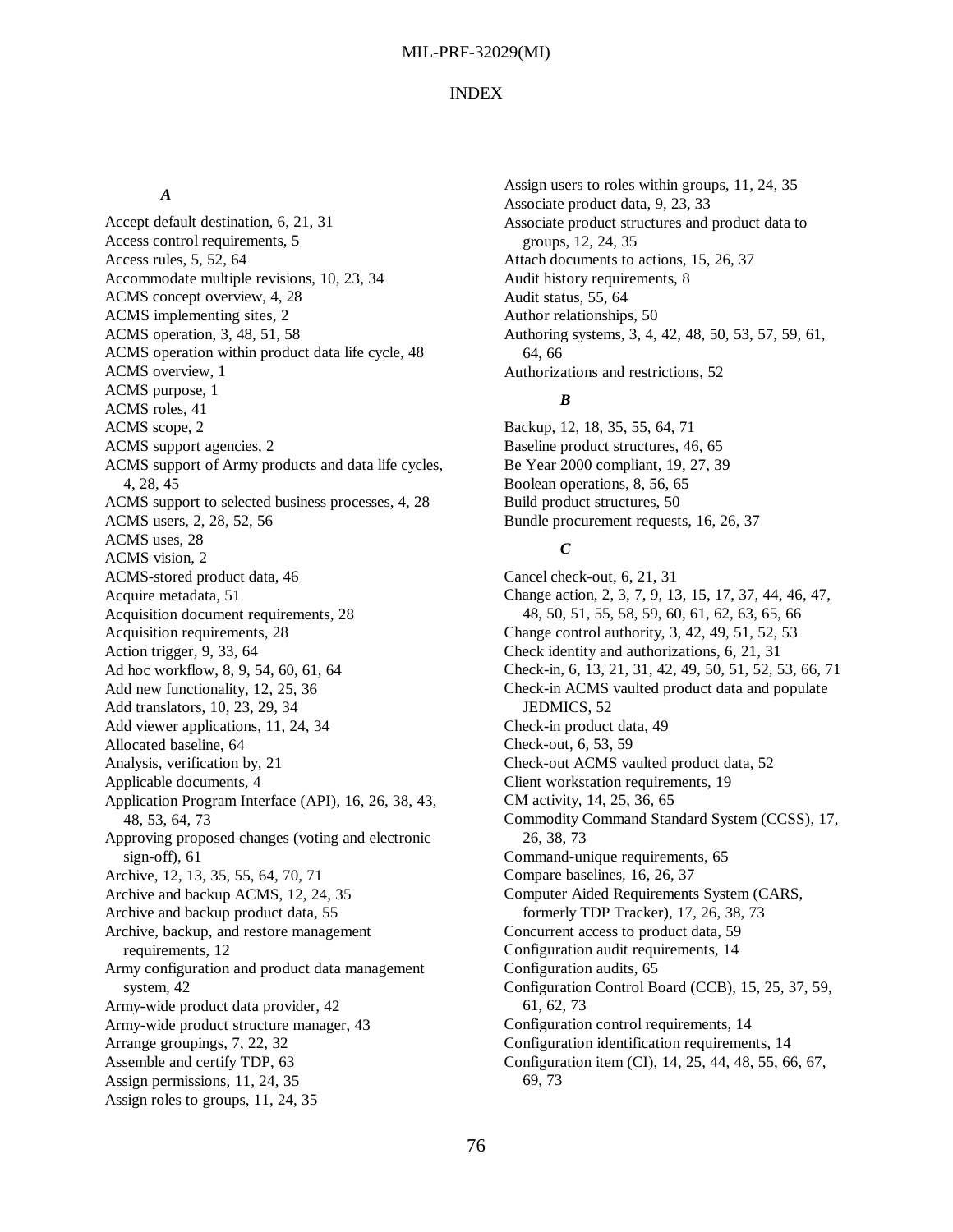#### INDEX

Configuration manage product structures and product data, 55 Configuration Management (CM), 1, 2, 3, 5, 13, 14, 21, 25, 28, 36, 41, 42, 43, 51, 53, 55, 64, 65, 69, 73, 82 Configuration management data exchange requirements, 13 Configuration management requirements, 13 Configuration planning requirements, 13 Continuity of Operations Plan (COOP), 12, 18, 56, 73 Continuous Acquisition and Life-Cycle Support (CALS), 48, 49, 73 Continuous, concurrent, and wide-spread access, 45 Contractor Integrated Technical Information Service (CITIS), 2, 3, 42, 43, 51, 53, 73 Contractor-stored product data, 46 Control access to product data when the Army has change control authority, 52 Create action triggers, 9, 23, 33 Create ad hoc workflows, 8, 22, 33 Create and associate product structure elements, 9, 23, 33 Create and display viewable images, 11, 24, 34 Create and modify identities, roles, and groups, 11, 24, 35 Create and modify metadata defaults, 12, 24, 35 Create and save workflow templates, 8, 22, 33 Create electronic forms, 13, 25, 36 Create groupings, 7, 22, 32 Create metadata elements, 14, 25, 36 Create relationships, 14, 25, 37 Create user information, 11, 24, 35 Create, associate, and track engineering change actions, 50 Creating an engineering change action, 60 Creating an engineering change action workflow, 60 Current Document Change Authority (CDCA), 4, 51, 65, 67, 73 Customize system messages and terminology, 12, 24, 36 Customize user interface, 12, 24, 36 *D*

Data access, 65 Data acquisition, 48 Data control, 65 Data exchange requirements, 13 Data item, 65 Data locating requirements, 6 Data management, 42, 51 Data storage requirements, 5 Data translation requirements, 10

Data use, 56, 59 Data use as part of a workflow, 59 Data vaulting capabilities, 66 Define valid relationship rules, 7, 22, 32 Define valid relationship types, 7, 22, 32 Definitions, 40, 64 Department of Defense Index of Specifications and Standards (DoDISS), 17, 28, 73 Determine contract data requirements, 13, 25, 36 Determine product structure elements used, 7, 22, 32 Development, 2, 45, 73 Disposal, 47 Distribute product data, 53 Distributed data environment management requirements, 12 Distributing an engineering change action and attached product data, 61 Document, 1, 3, 4, 8, 12, 14, 15, 20, 28, 29, 30, 43, 52, 60, 62, 65, 66, 67, 68, 69, 70, 71, 73, 82 Document representation, 8, 66, 70 Document support, 14, 66 Document transport transaction, 8, 53, 66 Document-centric, 43 Dynamic interface, 17, 18, 66

#### *E*

Edit workflow, 9, 23, 33 Effectivity, 10, 23, 50, 66 EIA/IS-649, 41, 53, 64, 66 Electronic approval, 8, 22 Electronic form, 13, 44, 46, 47, 48, 49, 50, 51, 58, 60, 61, 66 Electronic sign-off. *See* Electronic approval E-mail, 9, 23, 33, 61, 68 Engineering change, 17, 66, 73, 74 Engineering change action, 2, 3, 9, 13, 15, 17, 37, 44, 46, 47, 48, 50, 51, 55, 58, 59, 60, 61, 63, 66 Engineering change action processing, 60 Engineering Changes at Light Speed (ECALS), 17, 38, 73 Engineering data, 2, 67, 69, 74 Engineering Data List (EDL), 19, 67, 74 Engineering Data Management System (EDMS), 2, 67, 69 Engineering repository manager, 42 Enter password, 11, 24, 35 Enterprise-level visibility, 41 Enterprise-unique requirements, 67 Enterprise-wide requirements, 67 Establish configuration items and their identifiers, 14, 25, 36 Establish HAZMAT relationships, 16, 26, 38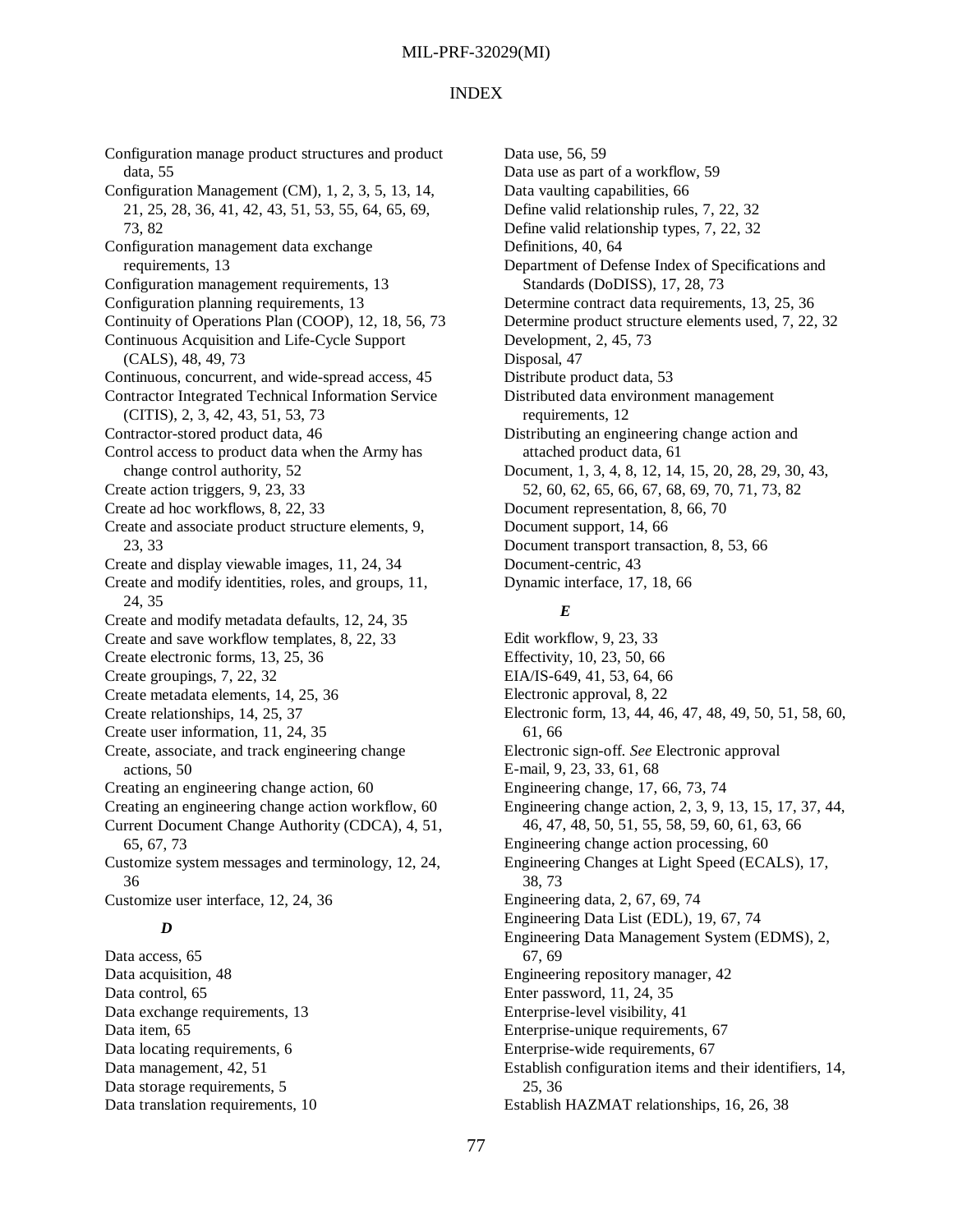#### INDEX

Establish relationships, 15, 26, 37 Establish security controls, 13, 25, 36 Establish Tech Loop identifiers, 15, 26, 37 Evaluation, verification by, 20 Event triggers, 9, 11, 53, 54, 60, 62, 64, 66, 67, 68 Exchange product data when the Army does not have change control authority, 53 External interface requirements, 16 External repositories, 42, 49, 51, 52, 53, 66

## *F*

Federated system of systems, 41, 43, 49, 51, 52, 53, 56, 57, 67 Functional baseline, 67 Functional configuration audit, 14, 65, 67

#### *G*

Generate CM performance statistics, 14, 25, 36 Generate event notifications, 9, 23, 33 Generate reports, 16, 26, 38 Runetime performance for reports, 39 Runtime performance for reports, 27 Generate Tech Loop reports, 16 Generation Breakdown List (GBL), 19, 57, 74 Government documents, 4

#### *H*

Handbooks, 4, 5, 10, 55 Hazardous Material (HAZMAT), 16, 26, 74

## *I*

Identify and link similar procurement actions, 16, 26, 37 Identify check-out user, 6, 21, 31 Identify product structure element options, 10, 23, 34 Identify revisions, 14, 25, 37 Images, 11, 24, 30, 43, 50, 51, 57, 59, 61, 63 Imaging services requirements, 11, 30 Implementation recommendations, 30 Implementation strategy, 29 Include help table of contents, examples, and demonstrations, 18, 27, 39 Incremental baseline, 68 Incremental configuration audit, 14, 65, 68 Information Handling Services (IHS), 17, 38, 74 Initiate validation, 62 Initiating change implementation actions, 61 Integrated Product and Process Management (IPPM), 45, 74 Integrated Product Team (IPT), 3, 45, 46, 58, 59, 60, 74

Integration, 2, 4, 11, 54, 68

Intended use, 28 Interface provider, 43 Interface requirements, 16, 18 Interface with CARS, 17, 26, 38 Interface with CCSS 404, 17, 26, 38 Interface with CCSS for Competition Management, 17, 26, 38 Interface with CCSS for DFARS Appendix E, 17, 26, 38 Interface with CCSS for Sector 2800, 17, 26, 38 Interface with Depot Maintenance Systems, 17 Interface with DoDISS Assist, 17, 27, 38 Interface with ECALS, 17, 26, 38 Interface with Depot Maintenance Systems, 27 Interface with Field Maintenance Systems, 17, 38 Interface with Flight Safety, 17, 26, 38 Interface with IHS, 17, 26, 38 Interface with JCALS Workflow Manager, 17, 27, 30, 38 Interface with JEDMICS, 17, 27, 38 Interface with MEARS, 17, 26, 38 Interface with Depot Maintenance Systems, 38 Internal interface requirements, 16, 18 IPT information sharing, 58 IPT member access to product data, 59

#### *J*

Joint Computer-aided Acquisition and Logistic Support (JCALS), 2, 17, 43, 54, 74 Joint Engineering Data Management Information and Control System (JEDMICS), 2, 17, 42, 43, 46, 49, 51, 52, 53, 66, 70, 74

## *K*

Key words, 40

## *L*

Launch applications, 17, 26, 38, 57, 59 Limit access, 12, 24, 35 Link, 3, 6, 7, 26, 37, 50, 62, 68, 70 List available translators, 11, 23, 34 Locate product data within the ACMS federation, 52 Locate where-used, 7, 22, 32 Lock checked-out product data, 6, 21, 31 Logical location, 68

## *M*

Maintain distinct red-lines, 11, 24, 35 Maintain effectivity, 10, 23, 34 Maintain product structure, 10, 23, 33 Maintain product structure element revisions, 10, 23, 34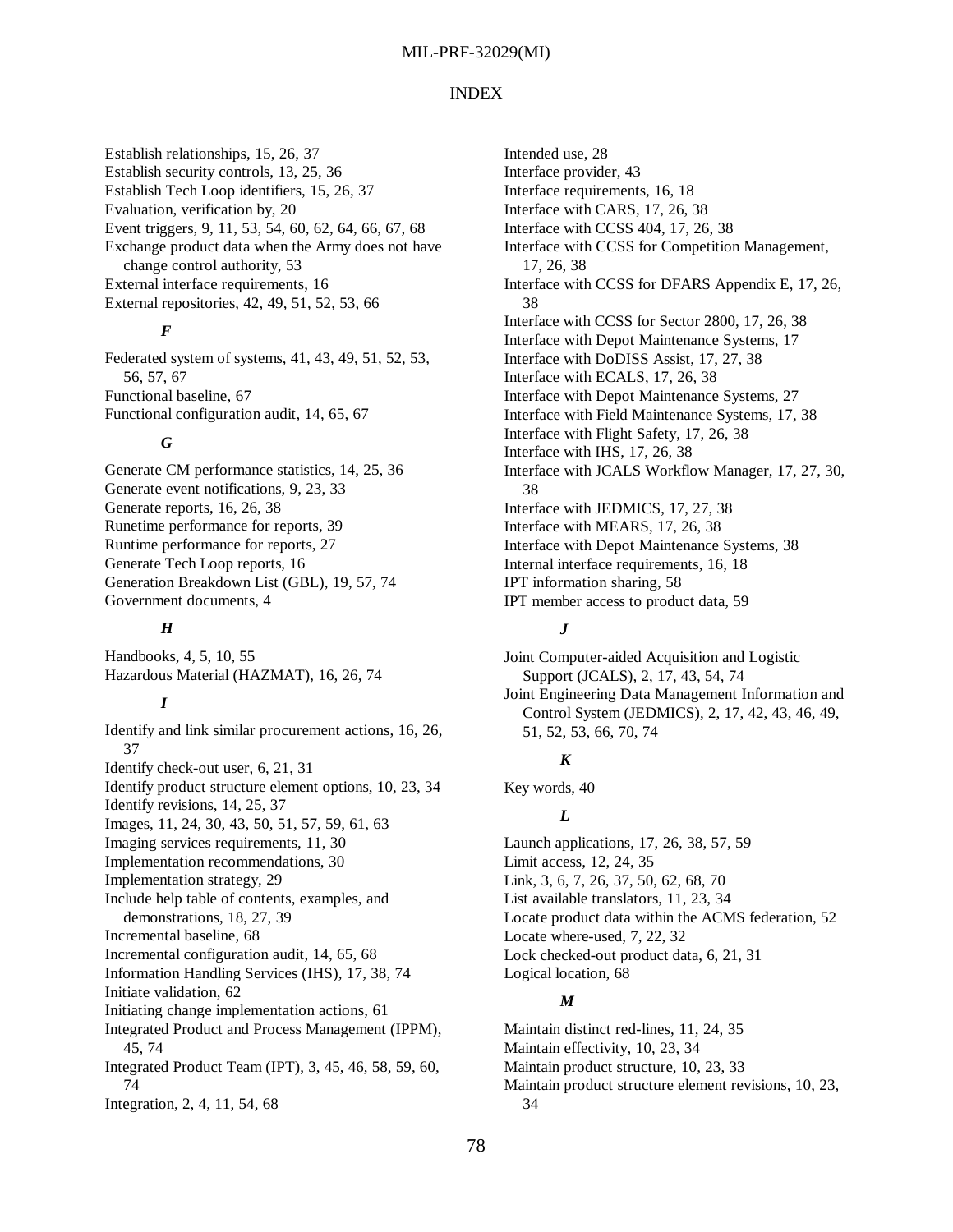#### INDEX

Maintain product structure revisions, 10, 23, 34 Maintain WBS and relate product data to tasks, 10, 23, 34 Manage distributed data environment, 12, 24, 35 Manage multiple PDM vaults, 29 Manage multiple repositories and PDM vaults, 12, 24, 35 Manage program management documents, 13, 25, 36 Meet performance goals, 18, 27, 39 Messaging capabilities, 9, 23, 26, 33, 61, 68 Metadata, 1, 3, 8, 12, 14, 15, 16, 17, 22, 25, 41, 42, 43, 48, 49, 51, 52, 53, 54, 56, 59, 64, 65, 66, 67, 68, 69, 70 Metadata default, 12, 68 MIL-HDBK-61, 55 MIL-HDBK-881, 5, 10 MIL-STD-2549, 1, 3, 5, 13, 16, 41, 42, 43, 48, 51, 53, 54, 55, 64, 65, 66, 67, 69, 70 MIL-STD-2549 Data Information Packets, 3, 13, 25, 26, 30, 36, 41, 42, 51, 53, 54 Monitor system performance and usage, 13, 25, 36 Monitor workload, 9, 23, 33 Multi-user Engineering Change Proposal Automated Review System (MEARS), 17, 26, 74 *N*

Native format, 69 Navigate host site product structures, 7, 21, 31 Navigate non-host site product structures, 7, 22, 29, 32 Navigate product structures, 56 Network requirements, 19, 20 Notes, 28

### *O*

Off-Line archival storage, 69 Operating environment requirements, 19 Operating requirements, 5 Operation, 46 Operational concept, 48, 51, 56 Order of precedence, 5 Ownership and support requirements, 18

## *P*

Packaging, 28 Parts list, 19, 67, 69 Perform baseline compare, 14, 25, 37 Performance monitoring requirements, 13 Performance requirements, 1, 18, 71 Performing change evaluations, 61 Permission level, 65, 69

Permissions, 5, 6, 11, 12, 24, 35, 49, 51, 58, 59, 65, 66, 69, 71 Permit copying checked-out product data, 6, 21, 31 Permit path override, 6, 21, 31 Personal Computer-based Joint Engineering Data Management Information and Control System (PC-JEDMICS), 74 Physical configuration audit, 14, 65, 69 Populate JEDMICS and other external repositories, 49, 52 Print product data, 57 Print viewable images and redlines, 11, 24, 35 Process data information packets, 13, 16, 25, 26, 30, 36, 38 Process enabler, 44 Procurement Aging and Staging System (PASS), 18, 27, 74 Procurement Request Order Number (PRON), 15, 62, 74 Procurement Work Directive (PWD), 15, 62, 74 Product baseline, 69 Product data, 1, 2, 3, 4, 5, 6, 7, 8, 9, 11, 12, 15, 16, 21, 22, 23, 24, 28, 29, 30, 31, 32, 33, 34, 35, 41, 42, 43, 44, 45, 46, 47, 48, 49, 50, 51, 52, 53, 54, 55, 56, 57, 58, 59, 60, 61, 62, 63, 64, 66, 67, 68, 69, 70, 71, 72, 74 Product data attributes, 69 Product data control requirements, 5 Product data creation, 58 Product Data Management (PDM), 1, 2, 3, 5, 12, 28, 29, 30, 35, 41, 42, 43, 45, 51, 53, 56, 69, 74 Product data management requirements, 5 Product structure creation and maintenance requirements, 9 Product structure elements, 6, 7, 10, 14, 22, 23, 32, 48, 50, 68, 69, 70 Product structure management requirements, 9 Product structures, 2, 3, 6, 7, 10, 12, 14, 15, 18, 21, 22, 23, 24, 29, 31, 32, 34, 35, 41, 43, 46, 48, 50, 52, 53, 54, 55, 56, 57, 59, 60, 61, 62, 65, 66, 68, 69, 70 Product-centric, 3, 43 Production, 46, 70 Program management requirements, 10 Promoted product data, 70 Provide automatic translation services, 11, 24, 29, 34 Provide CCB information, 15, 25, 37 Provide check-in capability, 6, 21 Provide default translation parameters, 11, 24, 29, 34 Provide electronic sign-off, 9, 23, 33 Provide event-based triggers, 9, 23, 33 Provide for metadata maintenance, 8, 22, 33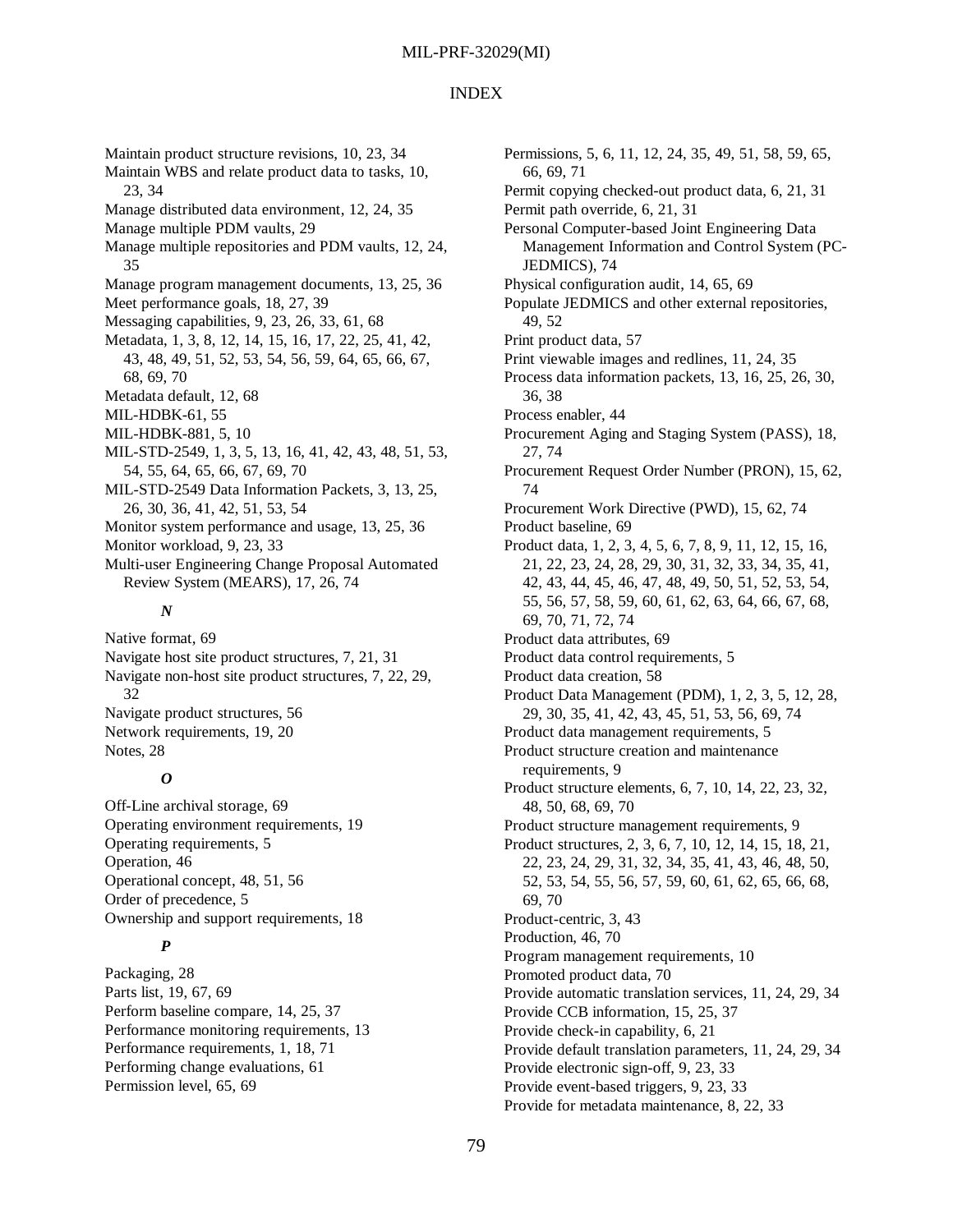#### INDEX

Provide generic API, 16, 26, 38 Provide graphical user interface, 18, 27, 39 Provide host site product data retrieval, 7, 22, 32 Provide location-independent check-out, 6, 21, 31 Provide multiple product structure views, 10, 23, 34 Provide non-host site product data retrieval, 7, 22, 29, 32 Provide on-line documentation, 18, 27, 39 Provide on-line help, 18, 27, 39 Provide reports, 15, 26, 37 Provide rule-based access control, 12, 24, 35 Provide rule-based performance controls, 13, 25, 36 Provide secure data storage, 5, 21, 31 Provide user feedback, 6, 21, 31 Provide various product structure reports, 10, 23, 34 Provide virus checking, 13, 25, 36 Provide web-browser interface, 18, 27, 39 Providing product data to external data management systems, 54

## *Q*

Query product data, 8, 22, 32

## *R*

Random Access Memory (RAM), 19, 20, 40, 74 Receiving product data from external data management systems, 53 Record and report on product data status, 55 Record and review engineering change actions, 14, 25, 37 Record audit history, 8, 22, 33 Record CM activity management data, 13, 25, 36 Record comments and votes, 9, 23, 33 Record configuration audit activities, 14, 25, 37 Record field configuration, 15, 25, 37 Record metadata and assign unique identifiers, 14, 25, 36 Record procurement history data, 15, 26, 37 Record Tech Loop activity, 15, 26, 37 Record unauthorized access attempts, 13, 25, 36 Record workflow history, 9, 23, 33 Redline images, 50 Relate product data, 7, 22, 32 Relate product structure elements and product data, 7, 22, 32 Relationship, 3, 5, 7, 14, 15, 16, 22, 25, 26, 32, 37, 41, 48, 50, 53, 68, 70 Release, 2, 6, 8, 12, 13, 22, 28, 46, 49, 52, 53, 55, 58, 59, 60, 62, 68, 70 Release and metadata management requirements, 8 Release level, 2, 46, 52, 55, 68, 70 Release status, 8, 12, 22, 55, 59

Release status attribute, 59, 70 Released product data, 59 Repository, 2, 3, 12, 24, 35, 41, 42, 46, 49, 51, 52, 53, 66, 70 Repository system, 70 Represent product structure hierarchically, 10, 23, 34 Request and retrieve product data, 57 Require minimal administrative training, 18, 27, 39 Require minimal basic training, 18, 27, 39 Require minimal downtime, 27 Require on-line backup, 39 Require minimal restoration time, 18, 27, 39 Require on-line backup, 18 Required attributes, 70 Required security level, 13, 25, 36 Requirements, 5 Restore ACMS, 12, 24, 35 Retrieve based on query results, 8, 22, 32 Retrieve from archives, 12, 24, 35 Retrieve product data stored in external repositories, 53 Retrieve supporting product data, 62 Review and update TDP, 63 Review change history, 15, 25, 37 Revision, 7, 8, 10, 14, 22, 23, 48, 49, 50, 53, 58, 59, 62, 63, 70, 82 Role, 4, 11, 12, 24, 28, 35, 41, 42, 52, 59, 61, 70 Route product data via workflow, 9, 23, 33 Runtime performance for reports, 19

## *S*

Scope, 1 Search host site product structures, 7, 22, 31 Search non-host site product structures, 7, 22, 29, 32 Search product data attributes, 56 Secure product data storage, 49 Secure storage, 70 Send electronic messages, 9, 23, 33 Send e-mail, 16, 38 Sensitive But Unclassified (SBU), 13, 74 Server requirements, 19, 20, 27 Shared product data manager, 42 Simple Mail Transfer Protocol (SMTP), 74 Single, comprehensive product data manager, 42 Specific ACMS roles, 41 Specifications, 4, 18, 30, 48, 62, 67, 71 Specify workflow rules, 9, 23, 33 STandard for the Exchange of Product model data (STEP) -- ISO 10303, 48, 49, 74 Standard set of data information packets, 41, 42 Standards, 1, 3, 4, 5, 13, 30, 41, 42, 43, 48, 51, 53, 54, 55, 62, 64, 65, 66, 67, 69, 70, 71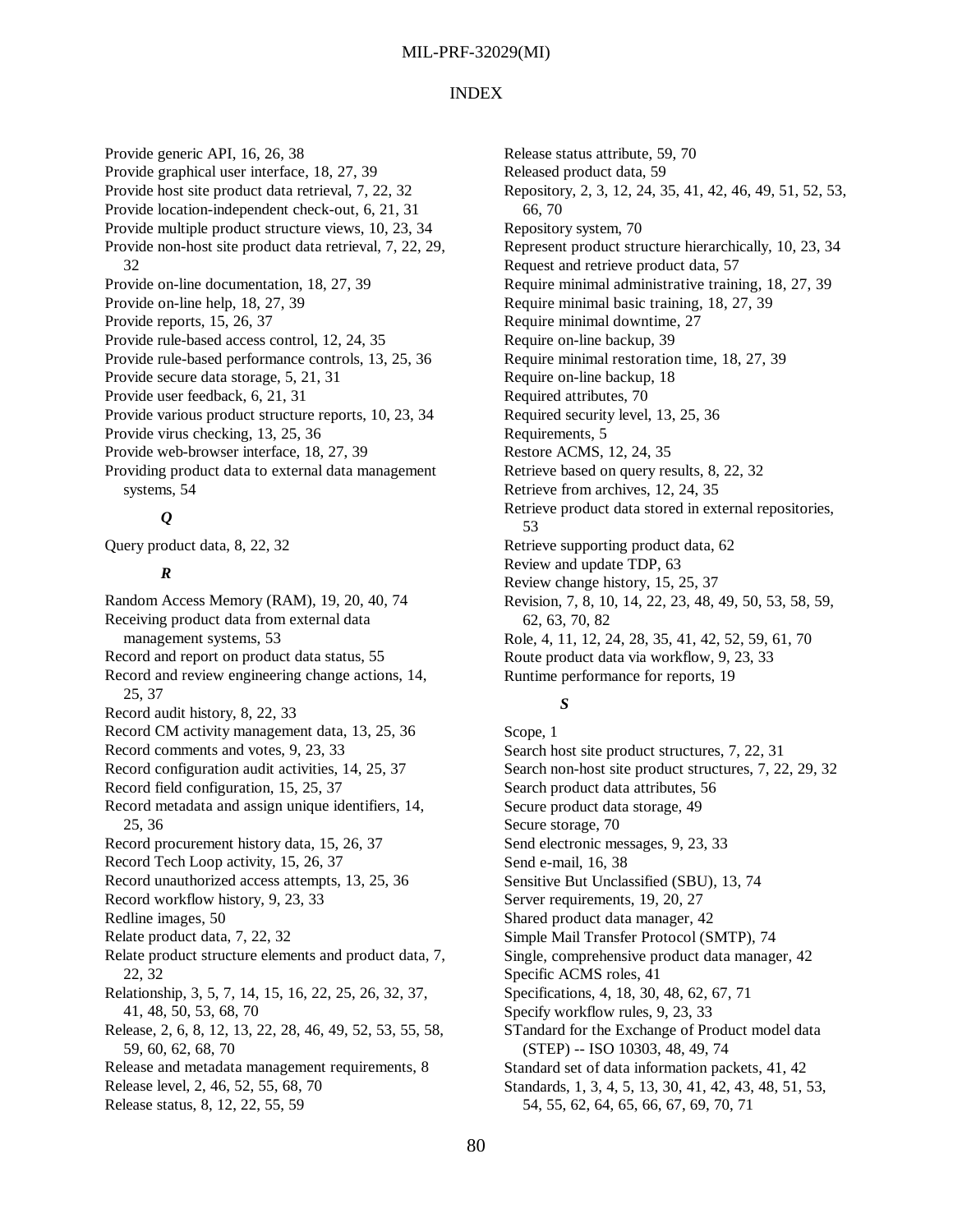#### INDEX

Status accounting requirements, 15 Store and protect ACMS vaulted product data, 51 Store baselines, 14, 25, 37 Store CM-controlled product data, 5, 31 Store non-CM controlled product data, 5, 31 Store product data, 5, 21, 31 Subject term (key word) listing, 40 Support client workstation minimum memory, 19, 27, 39 minimum processor speed, 19, 27, 39 platform type, 19, 27, 39 Support DFARS Appendix E screening, 16, 26, 37 Support document, 70 Support electronic approvals, 8, 22, 32 Support HAZMAT screening, 16, 26, 37 Support maximum number of users, 20, 27, 40 Support multiple baseline effectivities, 10, 23, 34 Support network operating systems, 20, 27, 40 Support network protocols, 20, 27, 39 Support obsolescence review, 14, 25, 37 Support queries, 8, 22, 32 Support server disk space, 20, 28, 40 processor speed, 28, 40 RAM, 28, 40 platform types, 20, 27, 40 processor speed, 20 RAM, 20 Support Tech Loop reviews, 16 Support various query methods, 8, 22, 32 Support viewable image review, 11, 24, 35 Support workflow steps, timing, and dependencies, 9, 22, 33 Suppress unauthorized functions, 6, 21, 31 Sustainment, 47 Synchronized systems, 71 Synchronizing with external data management systems, 54 System administration requirements, 11 System of systems, 28, 41, 43, 67 System security and monitoring requirements, 13

## *T*

Tailor user's role and group permissions, 12, 24, 35 Tailoring requirements, 12 Tailoring restrictions, 31 Tailoring strategy, 30 Task notifications, 71 TDP validation, 58, 62 Tech Loop, 15, 16, 37, 44, 62, 71 Tech Loop creation and maintenance, 15 Tech Loop requirements, 15

Technical baseline, 71 Technical data, 2, 67, 71 Technical Data Package (TDP), 2, 58, 62, 63, 71, 73, 74 Technical Data Package List (TDPL), 19, 57, 62, 74 Test, verification by, 20 Timed trigger, 54, 60, 64, 71 Time-out rule, 71 Track revision and release status, 8, 22, 33 Track revision compatibility, 8, 22, 32 Transaction log, 12, 71 Translate files, 49 Translate product data, 11, 24, 29, 34

#### *U*

Update PASS, 18, 27, 39 User authorization and management requirements, 5, 6, 11 User interface requirements, 16, 18 Users of ACMS, 28, 52, 56 Uses of ACMS, 28

## *V*

Vault, 5, 6, 29, 49, 51, 52, 55, 57, 58, 68, 71 Verification, 20 Verification methods, 20 Verification requirements, 21 View audit history, 8, 22, 33 View images, 57 View product configuration, 6, 21, 31 Viewing and reporting requirements, 10 Visibility, 3, 41, 42, 43, 45, 51, 53

#### *W*

Web-based access, 43, 50, 54, 55, 57, 59, 60, 71 Work Breakdown Structure (WBS), 10, 23, 34, 74 Work queue, 71 Workflow, 2, 8, 9, 17, 43, 54, 55, 60, 64, 72 Workflow builders, 54, 60 Workflow capabilities, 54, 72 Workflow definition requirements, 8 Workflow execution requirements, 9 Workflow management, 8, 43, 60 Workflow management requirements, 8 Workflow monitors, 55, 60 Workflow participants, 54, 60 Working product data, 58

## *Y*

Year 2000, 2, 19, 39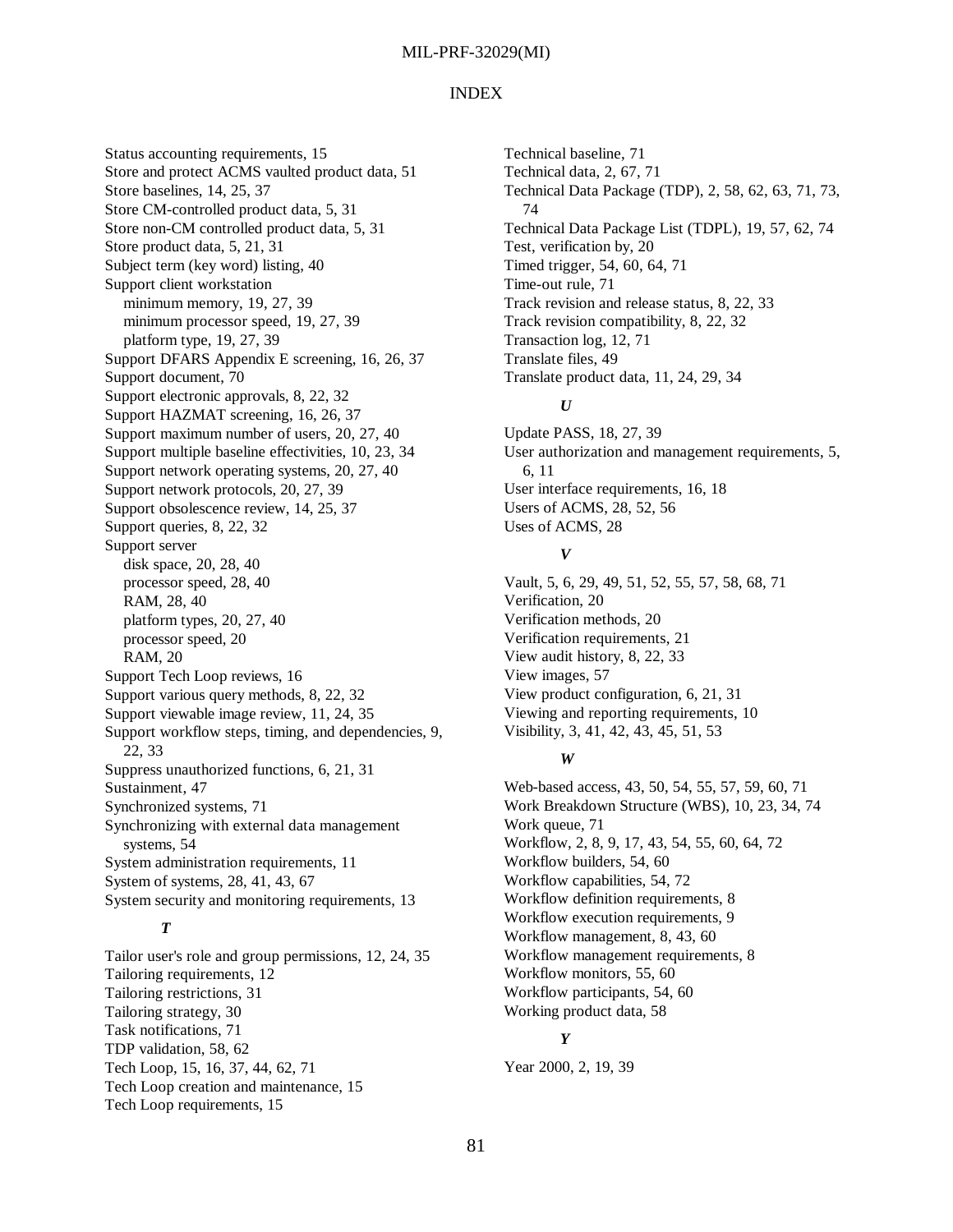## CONCLUDING MATERIAL

(Project Number 5963-A874)

Custodians: Preparing activity:

Army - MI Army - MI

Review activities:

Army - AR, AT, CR, GL, IE, PT, SY, TE